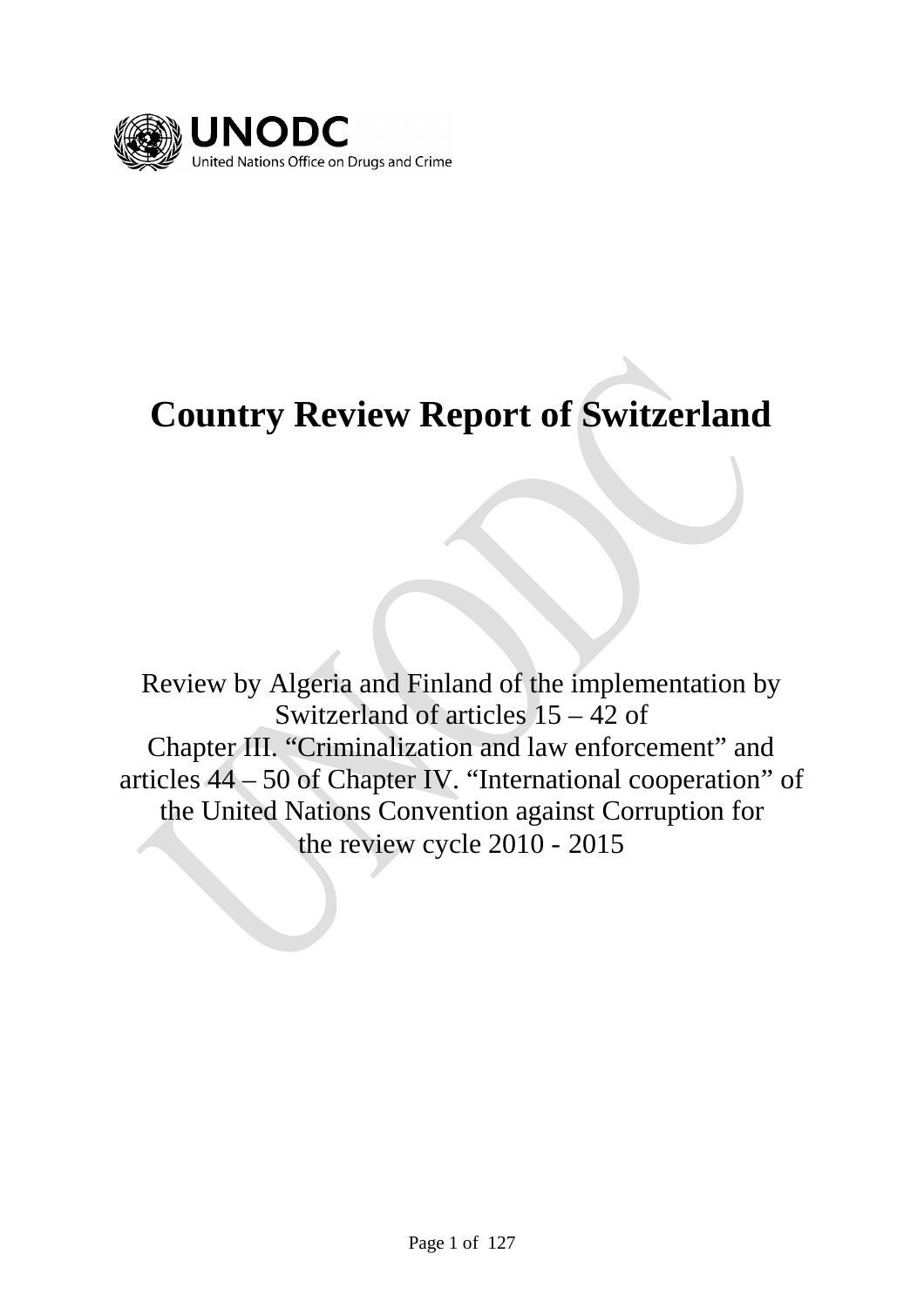# **I.Introduction**

- 1. The Conference of the States Parties to the United Nations Convention against Corruption was established pursuant to article 63 of the Convention to, inter alia, promote and review the implementation of the Convention.
- 2. In accordance with article 63, paragraph 7, of the Convention, the Conference established at its third session, held in Doha from 9 to 13 November 2009, the Mechanism for the Review of Implementation of the Convention. The Mechanism was established also pursuant to article 4, paragraph 1, of the Convention, which states that States parties shall carry out their obligations under the Convention in a manner consistent with the principles of sovereign equality and territorial integrity of States and of non-intervention in the domestic affairs of other States.
- 3. The Review Mechanism is an intergovernmental process whose overall goal is to assist States parties in implementing the Convention.
- 4. The review process is based on the terms of reference of the Review Mechanism.

# **II. Process**

5. The following review of the implementation by Switzerland of the Convention is based on the completed response to the comprehensive self-assessment checklist received from Switzerland, and any supplementary information provided in accordance with paragraph 27 of the terms of reference of the Review Mechanism and the outcome of the constructive dialogue between the governmental experts from Algeria and Finland, by means of telephone conferences and e-mail exchanges and involving Mr. Mokhtar Lakhdari, Judge of the Supreme Court, Director of Criminal Affairs and Procedures for Pardon, Ministry of Justice (Algeria); Mr. Tahar Abdellaoui, Judge of the Supreme Court, Director of Legal and Judicial Cooperation, Ministry of Justice (Algeria); Mr. Matti Joutsen, Director, European Institute for Crime Prevention and Control, affiliated with the United Nations (HEUNI) (representing the Ministry of Justice) (Finland); and Mr. Kaarle J. Lehmus Inspector General of the Police, Ministry of Interior/National Police Board (Finland). The staff members from the Secretariat were Mr. Panagiotis Papadimitriou and Ms. Maria Adomeit.

6. A country visit, agreed to by Switzerland, was conducted in Bern, Switzerland, from 27 February to 2 March 2012. During the on-site visit, meetings were held with the Federal Department of Foreign Affairs, Federal Department of Justice and Police, Swiss Federal Audit Office, Federal Department of Finance, Federal Department of Economic Affairs, Money-Laundering Reporting Office Switzerland, Swiss Financial Market Supervisory Authority, Federal Prosecution Service, as well as with representatives of the private sector, civil society and academia.

# **III. Executive summary**

*INTRODUCTION*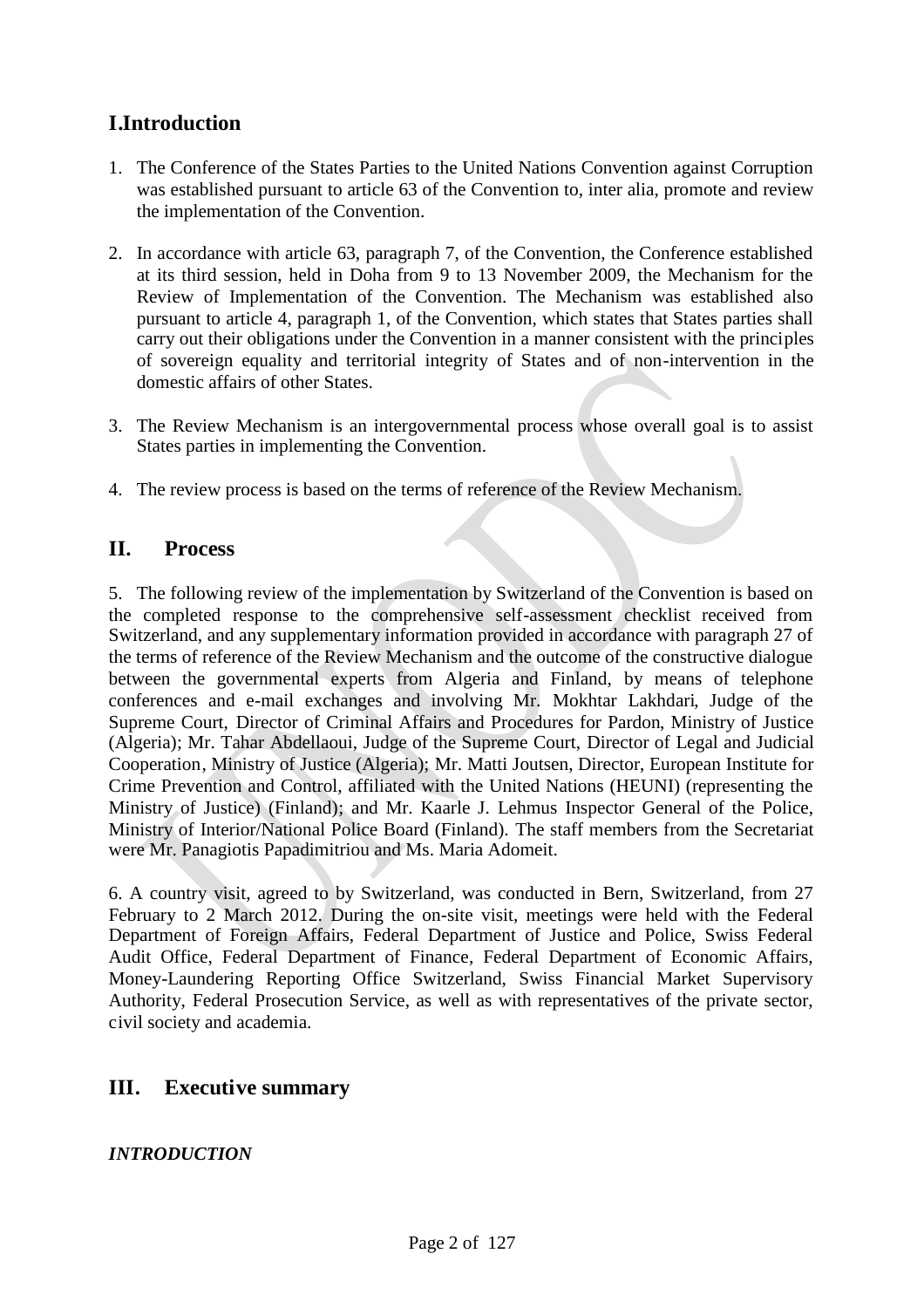#### *The legal system of Switzerland*

*The State of Switzerland is based on the principle of federalism and has 26 cantons. Each canton has it own constitution and legislation. Cantons exercise all rights and prerogatives that are not vested in the Confederation.*

*International treaties ratified by the Federal Council form integral part of Swiss domestic law and are applicable from the time of their entry into force without need to be incorporated in the internal legal system through the adoption of a special law. The Federal Constitution requires the Confederation and the cantons to abide by international law, but supremacy of international law over domestic law is not guaranteed in all circumstances. The Federal Supreme Court of Switzerland and authors accept in principle the primacy of public international law over domestic law, but admit some exceptions.*

*Switzerland has signed the United Nations Convention against Corruption (the Convention) on 10 December 2003 and has ratified it on 24 September 2009. The Convention entered into force on 24 October 2009.*

*Executive power rests with the Federal Council, a collegial government composed of seven councillors elected by the Federal Parliament for four years. Legislative power is exercised by a bicameral parliament, composed of the Council of States and the National Council. The Federal Supreme Court is the country's highest judicial authority and guarantees uniform interpretation and application of federal law as well as respect of the Federal Constitution.*

*Major reforms in criminal matters have been introduced recently in Switzerland. A new Code of Criminal Procedure, in force since 1 January 2011, unified the procedural provisions in effect at the cantonal and federal level. The new code has, among others, abolished the function of the investigative judge. The prosecutor is now in sole charge of conducting investigations and preliminary proceedings until trial.*

*Overview of the anti-corruption legal and institutional framework*

*Switzerland is a party to the OECD Convention on Combating Bribery of Foreign Public Officials in International Business, and to the Criminal Law Convention on Corruption of the Council of Europe and the Additional Protocol to this Convention.*

*Internally, Switzerland has established an Interdepartmental (interministerial) Working Group on Combating Corruption (IDWG Corruption). The IDWG Corruption is primarily active in the area of prevention of corruption, and has no functions related to administrative or criminal investigation.*

*The Federal Prosecution Service (MPC) acts as the prosecutor's office for the Confederation. It is competent to prosecute and investigate specific offences directed against the federal government. It also performs tasks in the field of mutual legal assistance.*

*The Money Laundering Reporting Office Switzerland (MROS) plays a key role in the efforts of the Confederation to combat corruption. As a financial intelligence unit, it collects and analyzes suspicious facts reported by financial intermediaries and, in case of reasonable suspicion, forwards such information to prosecutorial authorities of the Confederation.*

# *IMPLEMENTATION OF CHAPTERS III AND IV*

*Criminalization and Law Enforcement (Chapter III)*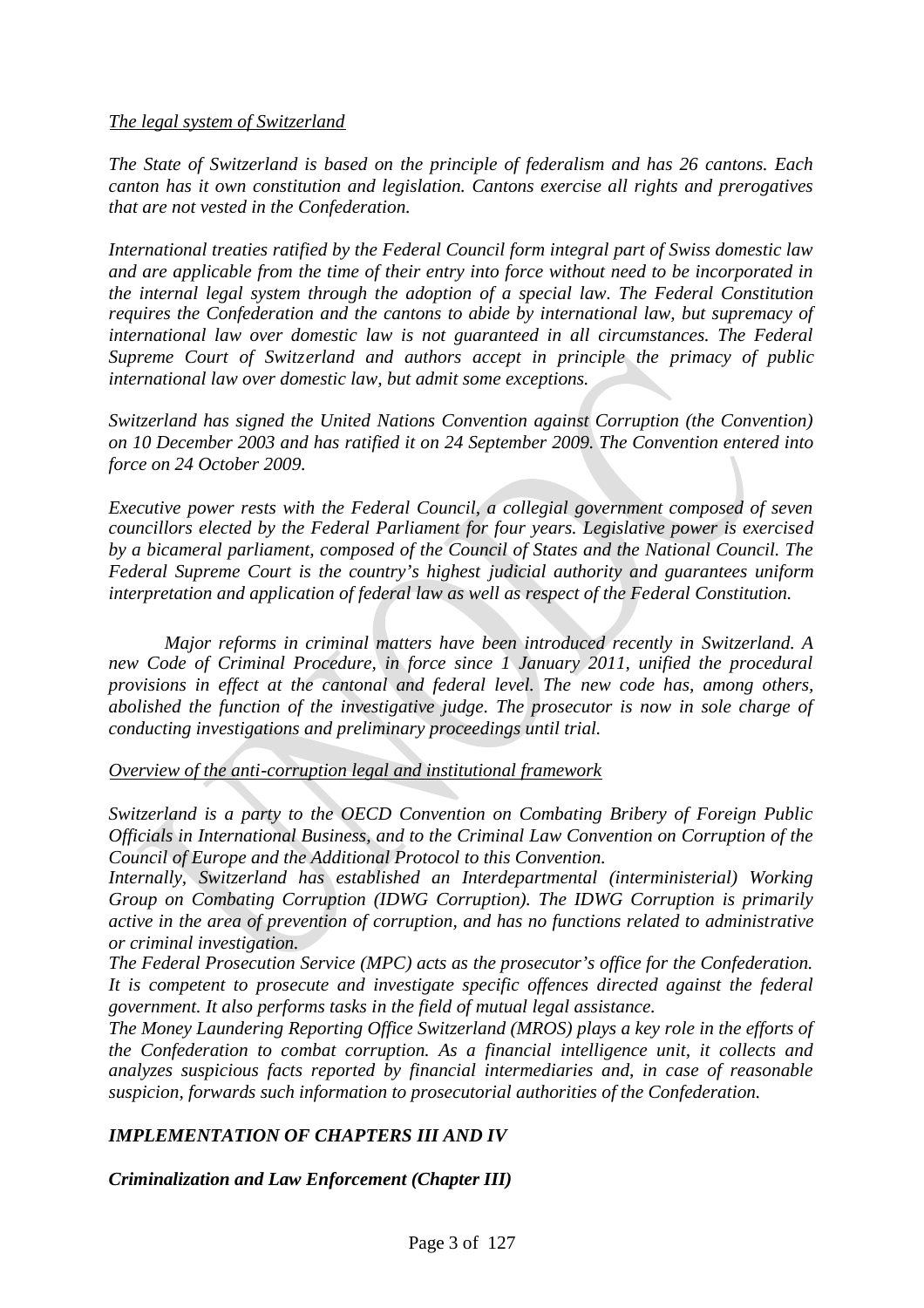#### *Main findings and observations*

*Bribery offences; trading in influence (articles 15, 16, 18, 21)*

*The Swiss Criminal Code criminalizes the offences dealt with in articles 15 and 16 of the Convention in a manner which is very largely in compliance with the Convention. It was noted that provisions on bribery aiming at obtaining the performance of acts that would not be contrary to the duties of national public officials do not cover all instances of undue advantages for third parties.*

*Although indirect bribery is not expressly criminalized, it was noted that the interpretation and application of relevant domestic provisions permit to prosecute bribery committed through intermediaries. Moreover, Swiss legislation does not criminalize explicitly undue advantages granted to foreign public officials for conduct that does not constitute acts contrary to their duties; it should however be considered consistent with the requirements of the Convention to the extent that it fulfils the conditions of the interpretative notes on the scope of article 16, paragraph 1, of the Convention.*

*Bribery in the private sector is criminalized under Swiss law as an instance of unfair competition. Proceedings against alleged offenders may be initiated only following a complaint from those entitled to institute civil proceedings, including competitors and the State authorities. Switzerland is currently examining the advisability of eliminating the requirement of a prior complaint.*

*Switzerland has considered criminalizing trading in influence, but eventually decided against this option, and prefers to punish the acts covered by the Convention under the provisions on active and passive bribery, which seem not to cover all cases of trading in influence. Switzerland expressed its intention to reconsider the possibility of criminalizing trading in influence directly and should be encouraged to do so.*

*Laundering of proceeds of crime; concealment (articles 23, 24)*

*Swiss law criminalizes acts "aimed at obstructing the identification of the origin, the tracing or the confiscation of assets which [the alleged perpetrator] knows or ought to believe originate from a felony", i.e. from an offence punishable with imprisonment for more than three years. Although the four offences set out in Convention are not formally introduced in Swiss law, criminalization under Swiss law and its implementation by the courts adequately covers all cases of money laundering listed in the Convention. Under Swiss law, the perpetrator of the predicate offence may be convicted of laundering the proceeds of his or her offence, and money laundering is also prosecuted when the offence was committed abroad, provided that it is also punishable in the State where it was committed.*

*Swiss criminal law punishes concealment when the goods concealed were acquired by way of an offence against property and also, in some cases, under the provisions on money laundering.*

*Embezzlement; abuse of functions; illicit enrichment (articles 17, 19, 20,22)*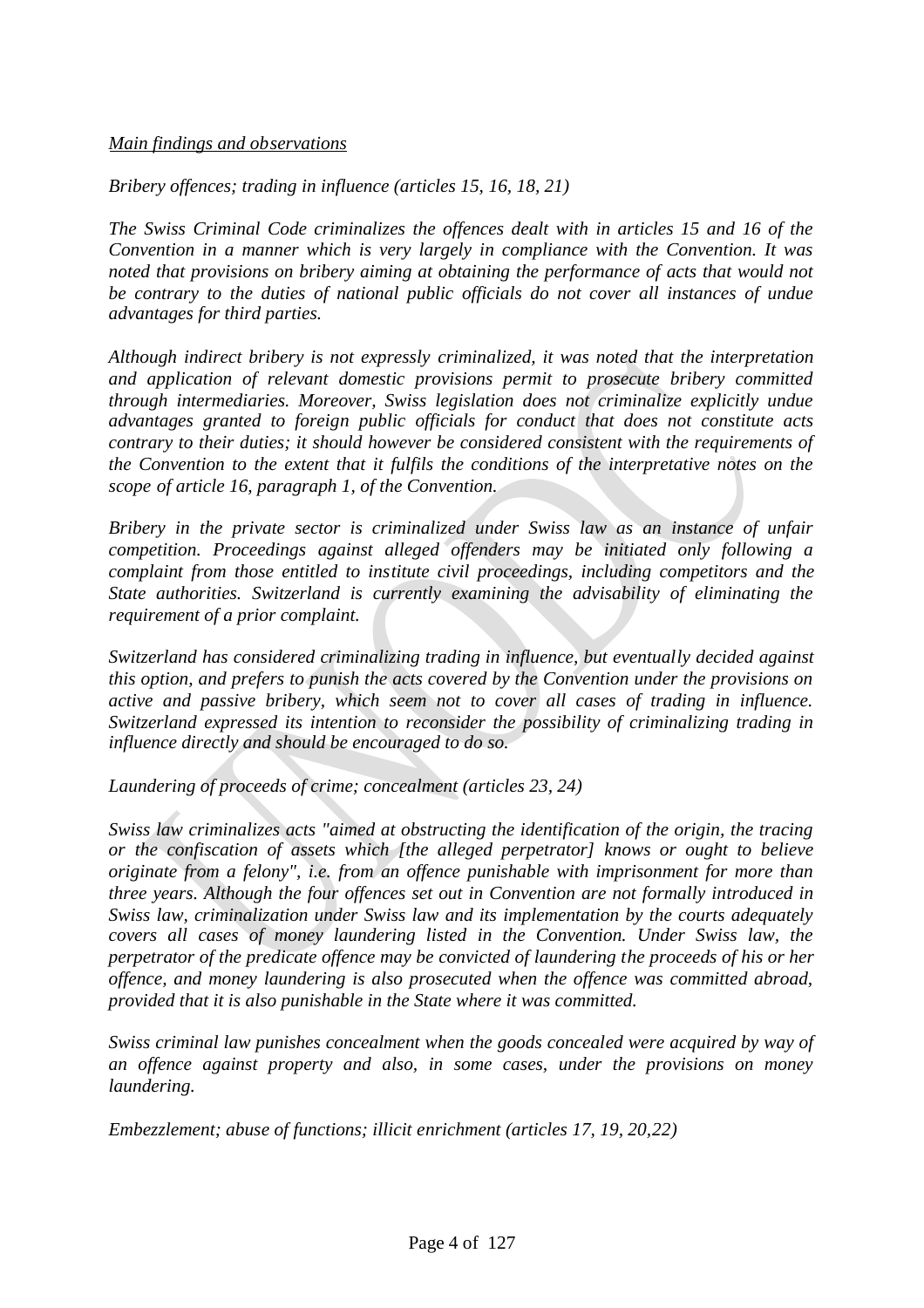*Embezzlement, misappropriation in the public sector, abuse of functions and embezzlement of property in the private sector are established as offences in a manner consistent with the provisions of the Convention. The provision criminalizing embezzlement in the private sector has a wider scope than article 22 of the Convention, in that its scope is not limited to acts committed in the course of economic, financial or commercial activities.*

*Switzerland does not recognize the legal concept of illicit enrichment and does not criminalize solely an increase in wealth that the public official cannot justify.*

*Obstruction of justice (article 25)*

*Although it does not include specific provisions in the context of the fight against corruption, Swiss law contains a series of offences permitting prosecution of all punishable acts listed in article 25 paragraph (a) of the Convention. The possibility to prosecute, for instigation to perjury or for offences against physical integrity, persons that would resort to physical force, threats or intimidation meets the requirements of the Convention. Swiss criminal law criminalizes adequately the acts listed in paragraph (b) of article 25.*

#### *Liability of legal persons (article 26)*

*Swiss law provides for the criminal liability of legal persons as well as civil and administrative measures against legal persons involved in offences established in accordance with the Convention. The subsidiary criminal liability of a company for all felonies and misdemeanours is established when an offence can not be attributed to a particular individual due to lack of business organization. In addition, the primary criminal responsibility of a company is provided for in connection with certain serious offences, including bribery of domestic and foreign public official and money laundering, regardless of the criminal liability of natural persons, if the company failed to take all reasonable and necessary organizational measures to prevent the offence.*

*Participation and attempt (article 27)*

*Participation in the offences established in accordance with the Convention and attempt to commit the same is punishable under the general provisions of the Criminal Code. Preparatory acts of these offences are not punished under Swiss law.*

*Prosecution, adjudication and sanctions; cooperation with law enforcement authorities (articles 30, 37)*

*Sanctions under Swiss law for offences established in accordance with the Convention appear to take into account the gravity of such offences.*

*Parliamentarians, members of the Federal Council and judges elected by Parliament enjoy a relative immunity for acts in connection with their functions or activities, which may be waived by the Parliament. An authorization of the Federal Department of Justice and Police is required to prosecute federal employees for offences related to their activity or their office.*

*The exercise of criminal prosecution in Switzerland is governed by the principle of the mandatory nature of prosecution. Restrictive and limited application of the principle of*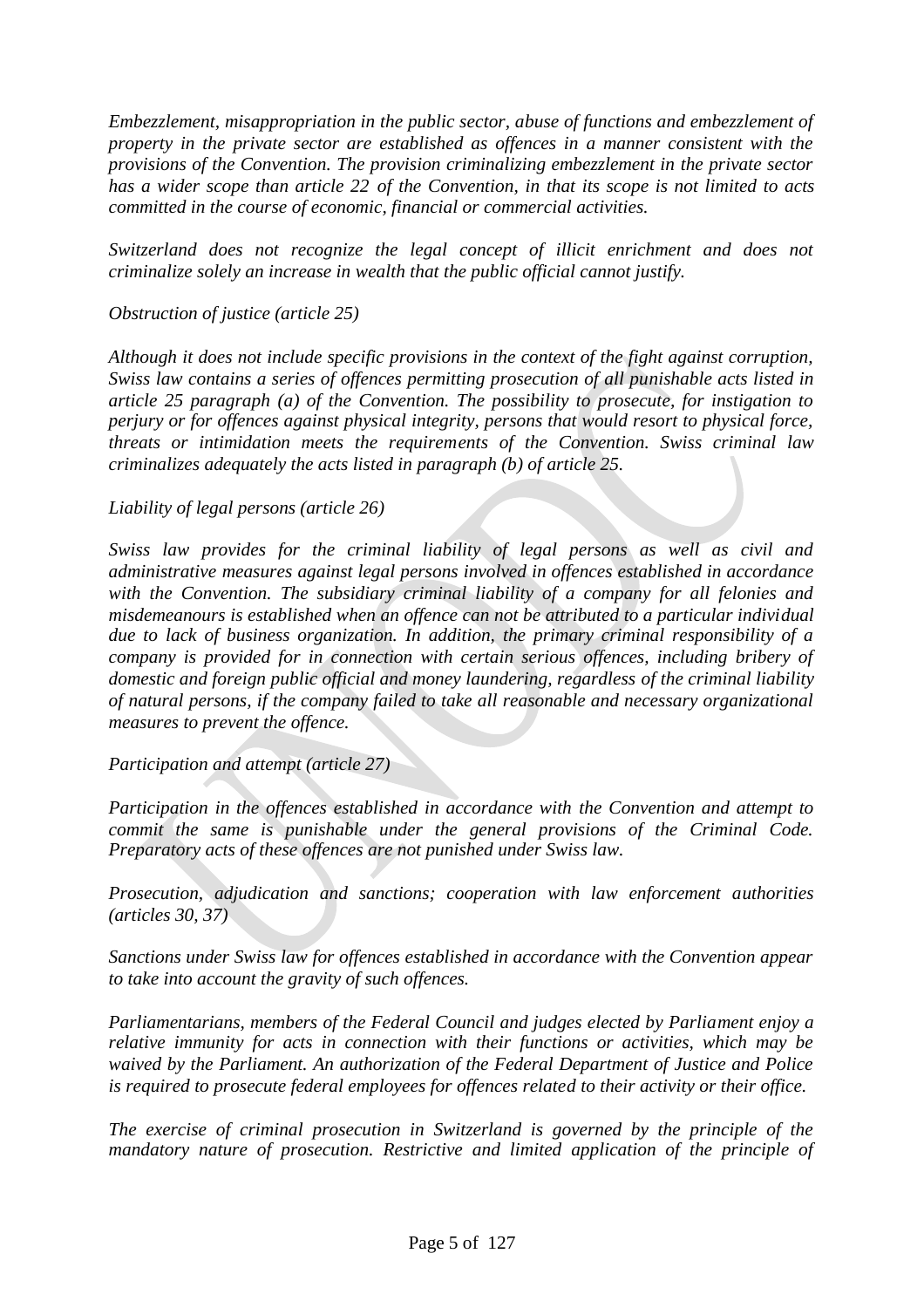*prosecutorial discretion is also possible but would depend solely on considerations of criminal law.*

*Non-custodial measures that could replace pre-trial detention under Swiss law are consistent with the Convention. Similarly, parole for persons convicted takes into account, among other considerations, the gravity of the offence.*

*Under the Law on the Personnel of the Confederation, public officials accused of corruptionrelated offences may be suspended with or without the withholding of salary. If the measures taken prove to be unjustified, the public official will be reinstated to all his or her rights. Public officials may also be fired in case of a serious breach of their professional duties and, if convicted for corruption in the exercise of their profession, they may be disqualified from practicing their profession for a period of from six months to five years.*

*Cooperation of the accused with the authorities is taken into account in Switzerland only as a mitigating circumstance at the stage of the determination of the sentence by criminal courts. Swiss law does not grant immunity from prosecution nor does it allow advance assurances of more favourable treatment.*

*Protection of witnesses and reporting persons (articles 32, 33)*

*Swiss legislation contains measures such as ensuring the anonymity of the protected person involved in criminal proceedings or the alteration of his or her voice when giving testimony. These measures may be ordered by the court or the prosecutor. In addition, the new law on extra-procedural protection of witnesses, which shall come into force on 1 January 2013, provides for protection measures outside the proceedings, such as personal protection, temporary accommodation in a safe place, or the provision of an assumed identity.*

*Measures to protect reporting persons employed in the public sector are satisfactory. Switzerland indicated that it considered adopting measures to reinforce protection against abusive treatment for private sector employees reporting information implicating their employers.*

*Freezing, seizing and confiscation; bank secrecy (articles 31, 40)*

*Swiss criminal law regulates the seizure, by ordinnance of the prosecutor, and the confiscation, by court decision, of property and assets, in compliance with the provisions of Article 31 of the Convention. The judge may order the substitution of property to be confiscated by a compensatory claim of the State of an equivalent amount, which would include, where applicable, the yield of the assets to be confiscated. The system set up for the administration of seized property provides, among others, for investing the seized assets with the endorsement of the prosecutor, if necessary.*

*Specific provisions of the Criminal Code (Articles 72 and Article 260-third) provide that property and assets belonging to a person who has participated in or supported a criminal organization are presumed, until proven otherwise, as being at the disposal of the organization and therefore subject to confiscation. Moreover, the federal law on the restitution of assets of illicit origin (LRAI) of politically exposed persons, in force since 1 February 2011, allows the confiscation, under certain conditions and without a criminal conviction, of assets presumed to be of illicit origin belonging to the persons concerned.*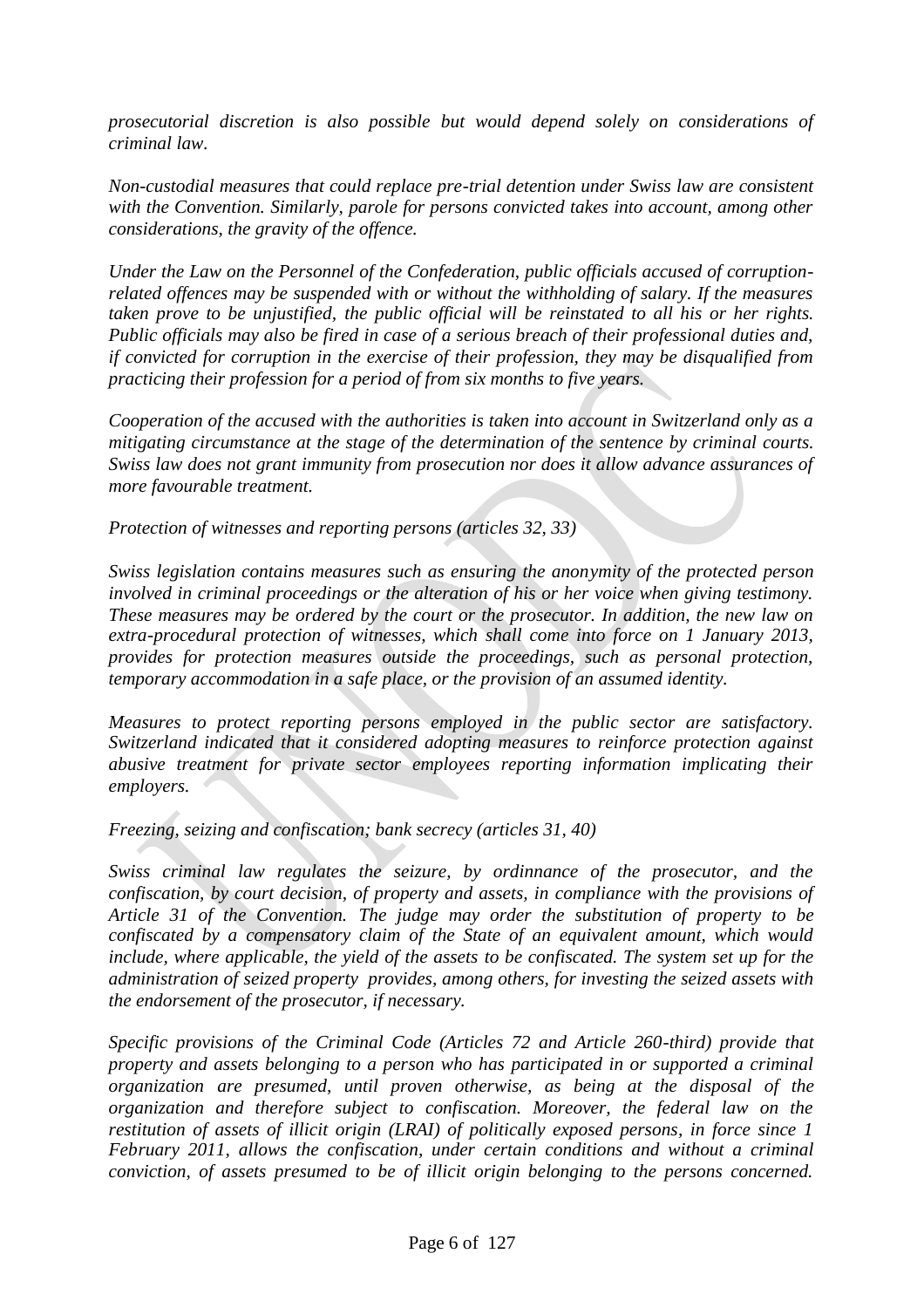*Further, non-conviction based confiscation of a specific person is permitted, under certain conditions, under Swiss law.*

*The provisions of Swiss law on bank secrecy have been the subject of considerable discussion at the national and international level. The confidential relationship between the bank and the customer falls within the scope of article 13 of the Federal Constitution on respect for private and family life. However, bank secrecy can be lifted at the request of a judicial authority when information or evidence is needed in a criminal case.*

*Statute of limitations; criminal record (articles 29, 41)*

*The limitation period under Swiss legislation of fifteen years (for sentence of imprisonment of more than three years), and seven years (other sentences) for less serious offences, is considered sufficiently long. However, Swiss legislation does not contain provisions on the extension or suspension of the limitation period when the alleged offender has evaded justice; the rules on interruption and suspension of the statute of limitations were repealed because deemed too complex, while the periods of limitation were extended.*

*Jurisdiction (article 42)*

*In general, the jurisdiction of Swiss courts is established in compliance with the provisions of the Convention. Swiss law recognizes the active and passive personality principle of jurisdiction.*

*Consequences of acts of corruption; compensation for damage (articles 34, 35)*

*The consequences of corruption and compensation for damage are governed by the general rules of civil law on nullity of contracts as well as contract law in a manner consistent with the requirements of the Convention.*

*Specialized authorities and inter-agency coordination (articles 36, 38, 39)*

*In Switzerland, a number of members of the Prosecutor's Office are specialized in combating corruption. The Prosecutor's Office administers itself and has sufficient independence, reinforced by the appointment of the Federal Prosecutor by the Parliament, and its resources appear to be adequate. The Prosecutor's Office works closely with accountants and financial analysts.*

*Federal employees have an obligation to report to the prosecutorial authorities, their hierarchy or the Swiss Federal Audit Office, all offences prosecuted without the need of a prior complaint that they have been apprised of in the performance of their duties. Also, very close cooperation was noted between law enforcement authorities, the financial intelligence unit (MROS) and financial institutions.*

# *Successes and good practices*

*Wide scope of the criminalization of bribery of foreign public officials and officials of public international organizations. Swiss legislation goes beyond the requirements of the Convention by criminalizing the offence even when those implicated do not intend to obtain or retain business or other undue advantage in relation to the conduct of international business.*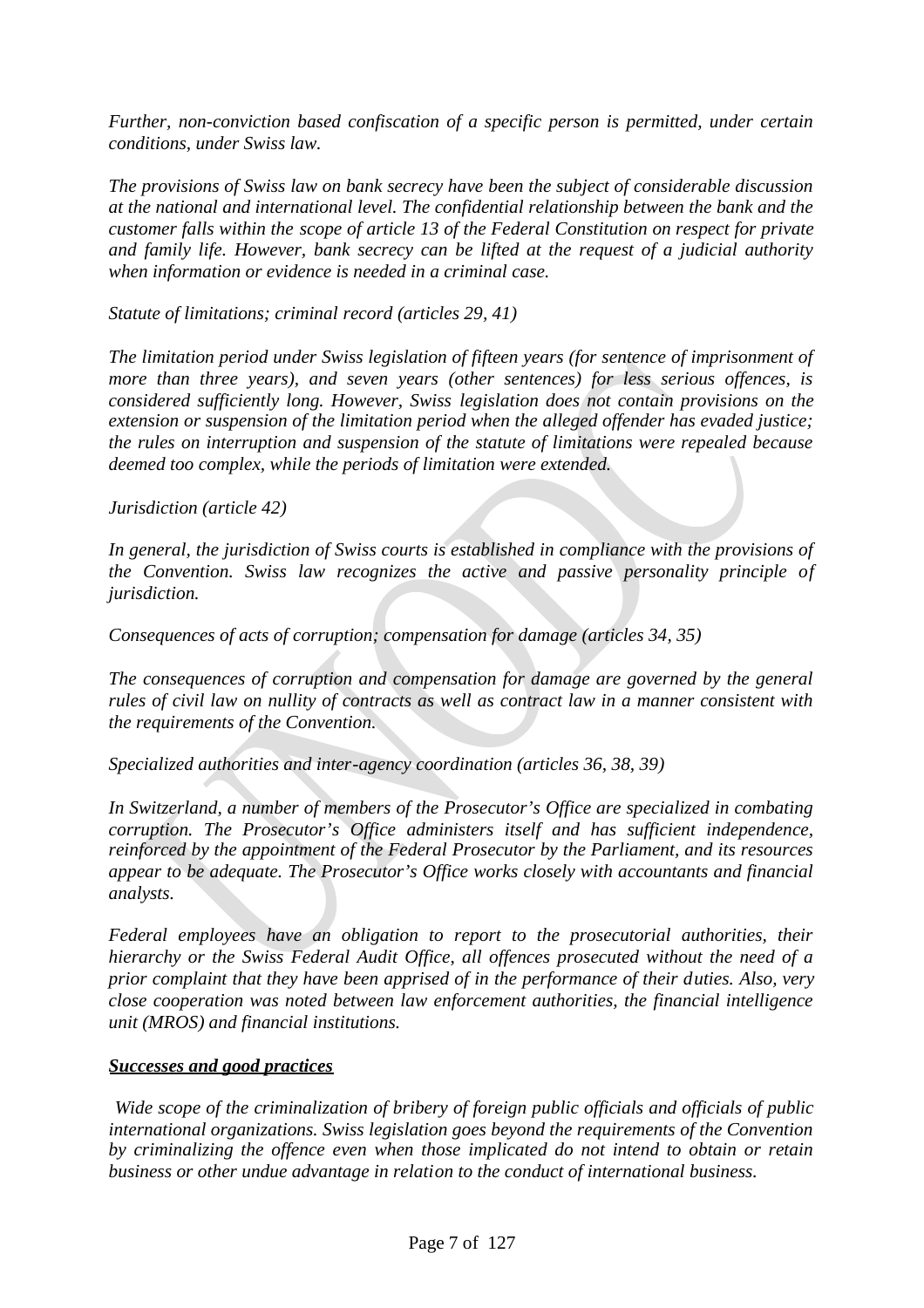*Mens rea of the offence of laundering of proceeds of crime and efficiency of legislation. The fact that the laundering of proceeds of crime is criminalized not only when the alleged offender knew but also when he or she ought to have known that the assets laundered resulted from a crime should be noted as good practice. Also, the large number of prosecutions and convictions for laundering of proceeds of crime reported (over 1,000 convictions from 2003 to 2009) demonstrates the effectiveness of the Swiss legislation on the matter. Similarly, the criminalization of self-laundering should also be noted as good practice.*

*Criminal liability of legal persons. Prosecutions and sanctions imposed on major companies for corruption demonstrates that the criminal liability of legal persons is implemented efficiently in Switzerland.*

*Measures to facilitate the confiscation and return of assets. Non-conviction based confiscation of a specific person is recognized in Swiss law. Moreover, the system set up by Switzerland for freezing assets diverted by politically exposed persons has resulted in considerable successes in terms of seizure, confiscation and return of proceeds of crime.*

*The law on extra-procedural protection of witnesses. The framework put in place by this law contains a wide range of measures that are expected to afford effective protection to the persons concerned.*

*The independence of the Prosecutor's Office and its close cooperation with professionals specialised in combating corruption.*

*The extent and quality of cooperation and coordination between public authorities and the private sector.*

*The effective and efficient mechanisms allowing the lifting of banking secrecy in an expedient manner.*

#### *Challenges and recommendations*

*Switzerland is encouraged to criminalize all instances of granting, soliciting or accepting undue advantages in favour of third parties to obtain acts that are not contrary to the duties of national public officials or do not depend on their discretion. With regard to the criminalization of bribery of foreign public officials, although consistency of Swiss legislation with the requirements of the Convention is not questioned, Switzerland is encouraged to consider criminalizing explicitly advantages granted for acts that are not contrary to the duties of the foreign public official concerned.*

*The requirement of a prior complaint in order to prosecute bribery in the private sector might leave forms of corruption unpunished. Switzerland is encouraged to continue considering eliminating this requirement.*

*The criminalization of the laundering of proceeds of offences punishable by imprisonment for more than three years covers all acts that States are required by the Convention to establish as criminal offences, with the exception of some attenuated variants of bribery of national public officials. Switzerland is encouraged to criminalize the laundering of the proceeds of all offences established in accordance with the Convention and variants thereof.*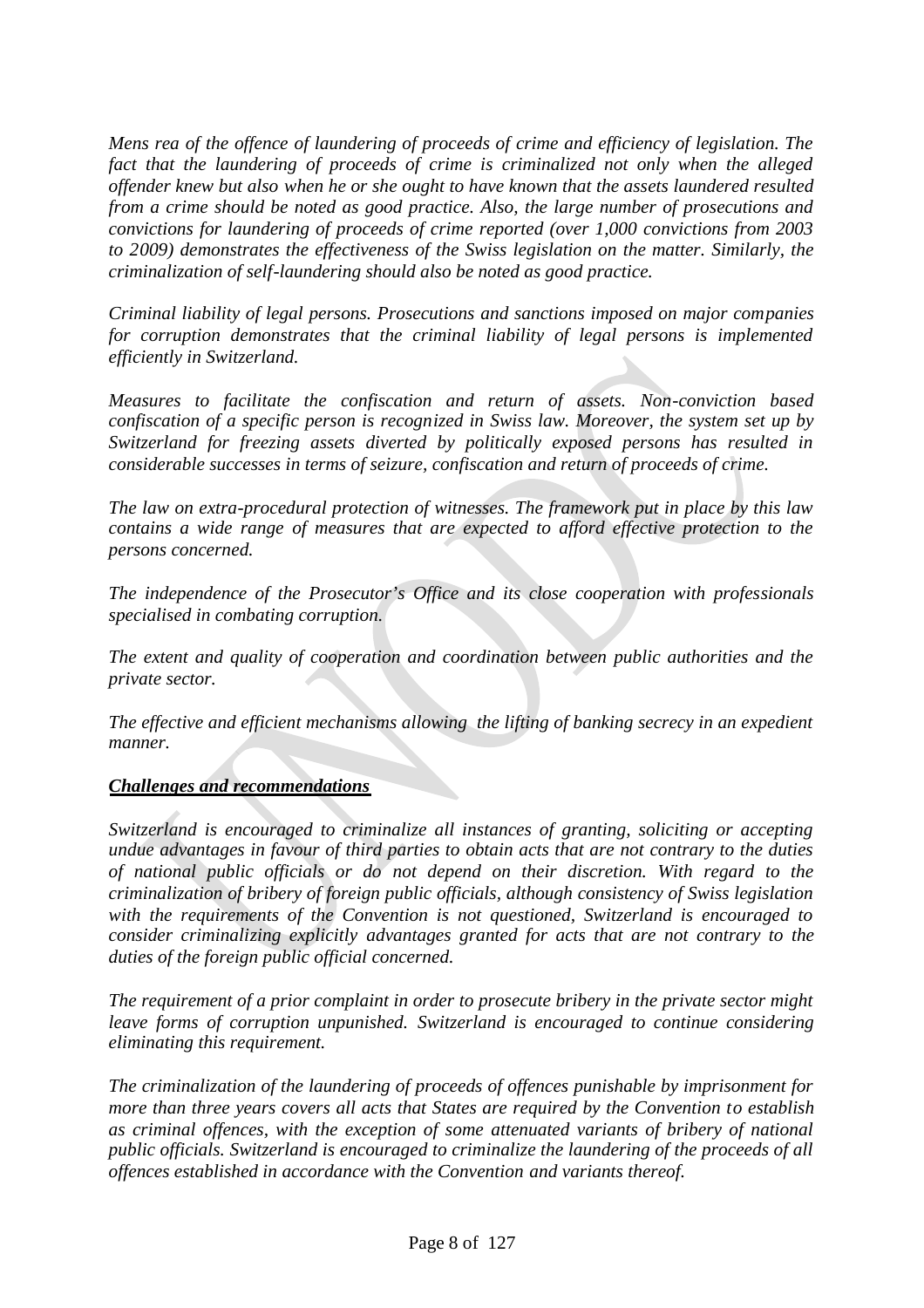*Switzerland is also encouraged to consider enacting provisions on the extension or suspension of the limitation period when the alleged offender has evaded justice and encouraged to consider immunity from prosecution under paragraph (3) of article 37 for defendants who substantially cooperate with investigations.*

#### *International cooperation (Chapter IV)*

#### *Main findings and observations*

*Extradition; transfer of sentenced persons; transfer of criminal proceedings (articles 44, 45, 47)*

*The basic provisions on extradition and mutual legal assistance are to be found in the Federal Act on International Mutual Assistance in Criminal Matters of 20 March 1981 (IMAC). The Act is relatively comprehensive, and has been amended several times in order to respond to emerging needs. The principle of dual criminality applies to extradition (art. 35(1)(a) IMAC).*

*Switzerland may extradite even without the existence of a treaty or convention. Switzerland is a party to several multilateral conventions that deal with extradition, in particular the European Extradition Treaty of 13 December 1957 and its two additional protocols. Switzerland is also a party to several bilateral extradition treaties.*

*Articles 32 through 38 IMAC set out the conditions for extradition. These are in line with the provisions of UNCAC.*

*Swiss law contains several provisions that expedite extradition procedures. Among these is article 12(2) IMAC, which curtails the possibility of suspension of extradition procedures. Article 17a establishes a general obligation to execute requests promptly and rule without delay. The Federal Office may intervene if unjustified delays are encountered.*

*Articles 85 to 87 of IMAC set out the principle of "aut dedere, aut judicare"; if extradition is not granted, Switzerland may exercise its jurisdiction instead of the requesting State. Parallel provisions govern extradition for the purpose of enforcement of a sentence.*

*IMAC also governs the procedure to be followed in transferring the punishment for an offence, and in transferring the enforcement of a foreign criminal judgment. Article 8(a) IMAC provides that the Federal Council may conclude bilateral agreements with foreign States regarding the transfer of convicted persons. Switzerland has entered into a number of bilateral and multilateral agreements that provide for the possibility of transfer of persons sentenced to imprisonment. Among these are the Convention on the Transfer of Sentenced Persons (1983) and its Additional Protocol (1997), and bilateral agreements with Barbados, Cuba, Morocco, Paraguay and Thailand.*

*Pursuant to the general principle contained in article 85 IMAC, criminal proceedings may be transferred to Switzerland. The transfer of criminal proceedings is regulated in detail in articles 86 – 93 IMAC. Bilateral treaties with Austria, Germany and Italy allow direct transfer of criminal prosecution, which according to the Swiss authorities has resulted in rapid proceedings.*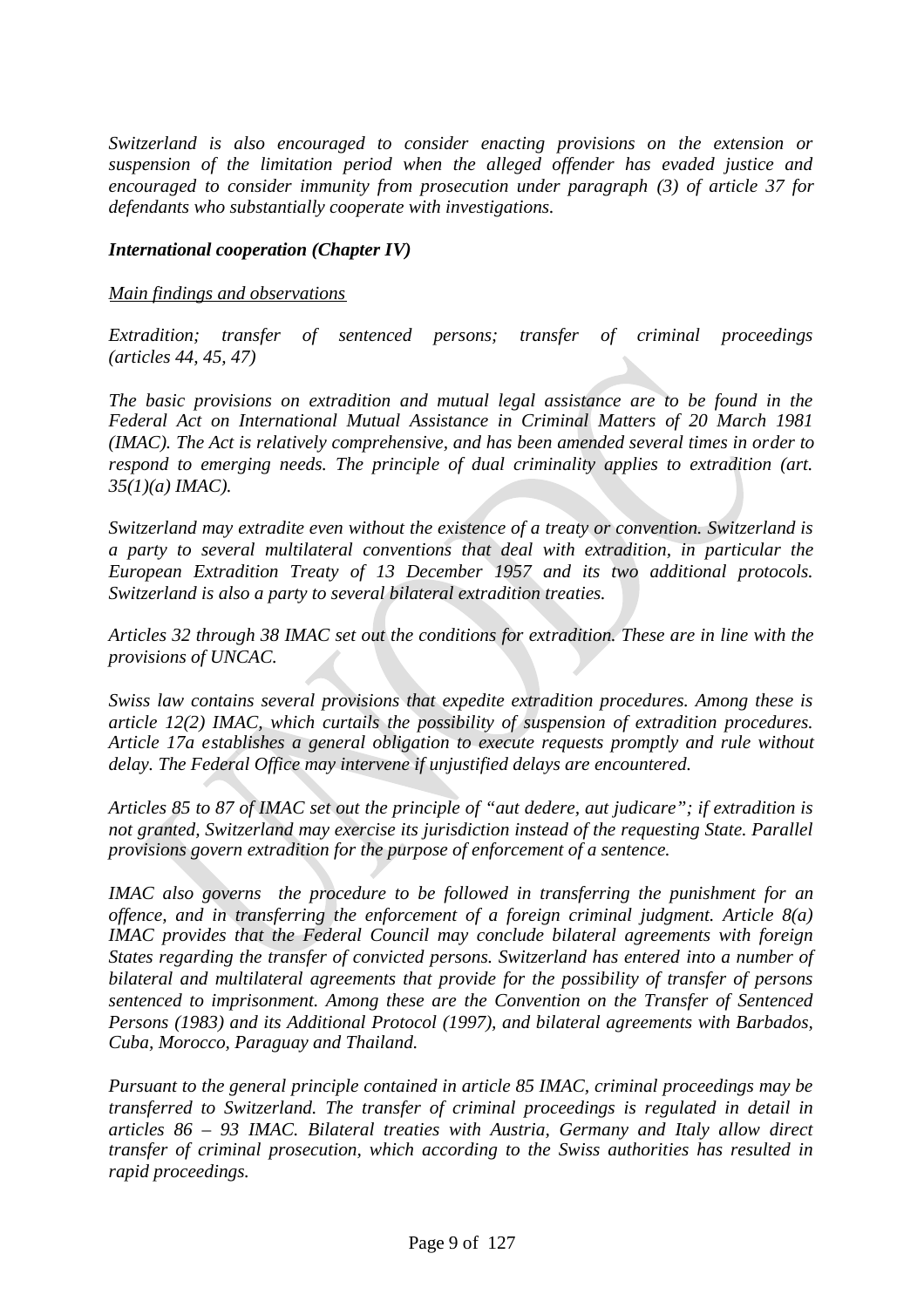*Mutual legal assistance (article 46)*

*IMAC provides for a wide range of mutual legal assistance. In addition, Switzerland has entered into a large number of bilateral and multilateral agreements or arrangements on mutual legal assistance, including the European Convention on Mutual Assistance in Criminal Matters of 20 April 1959 and its Second Additional Protocol, the Criminal Law Convention on Corruption of 27 January 1999, and bilateral agreements with Algeria, Australia, Brazil, Canada, Ecuador, Egypt, India, Japan, Mexico, Peru, the Philippines and the United States of America. The Federal Office of Justice has been designated as the Swiss central authority for purposes of extradition and mutual legal assistance. Switzerland does not require that requests be submitted through diplomatic channels. The average time for responding to a request is estimated to be between six and twelve months.*

*Switzerland follows the international practice of granting requests requiring coercive measures only on condition of dual criminality. However, even in the absence of dual criminality, a request for assistance involving coercive measures (which according to Switzerland include search, seizure, production orders, handing over of records and documents) may be granted for the exoneration of a suspect or defendant. Requests for assistance that does not involve coercion will be executed even in absence of dual criminality as long as the grounds for refusal set out in articles 2 or 3 of IMAC do not apply.*

*The issue of fiscal offences has been an issue of interest in the context of Swiss international cooperation. Article 3(3) IMAC establishes the basic limit of cooperation in this regard: "A request shall not be granted if the subject of the proceeding is an offence which appears to be aimed at reducing fiscal duties or taxes or which violates regulations concerning currency, trade or economic policy." If the facts of the case are considered by the Swiss authorities as acts of corruption under the Convention, assistance may be given even if the case involves fiscal matters. This is also valid for extradition. The use of means of evidence, however, is subject to the principle of specialty.*

*The obligation for financial institutions to make documents available upon request of the prosecutor when evidence or information is needed in a criminal case applies equally in international cooperation, subject to the condition of dual criminality.*

*According to the basic provision in Swiss law (art. 80a IMAC), mutual legal assistance is to be executed in accordance with Swiss procedural law. However, art. 65 IMAC allows for the taking of testimony in accordance with the law of the requesting State, if the latter requests so, as long as this law is not incompatible with Swiss law or does not cause serious prejudice to the participants in the proceedings.*

*Law enforcement cooperation; joint investigations; special investigative techniques (articles 48, 49, 50)*

*The legal basis for international law enforcement cooperation by Swiss authorities is the Federal Law on the Central Criminal Police Bureaux of the Confederation. The Swiss Criminal Code governs collaboration with INTERPOL as well as collaboration with Europol and the Schengen states.*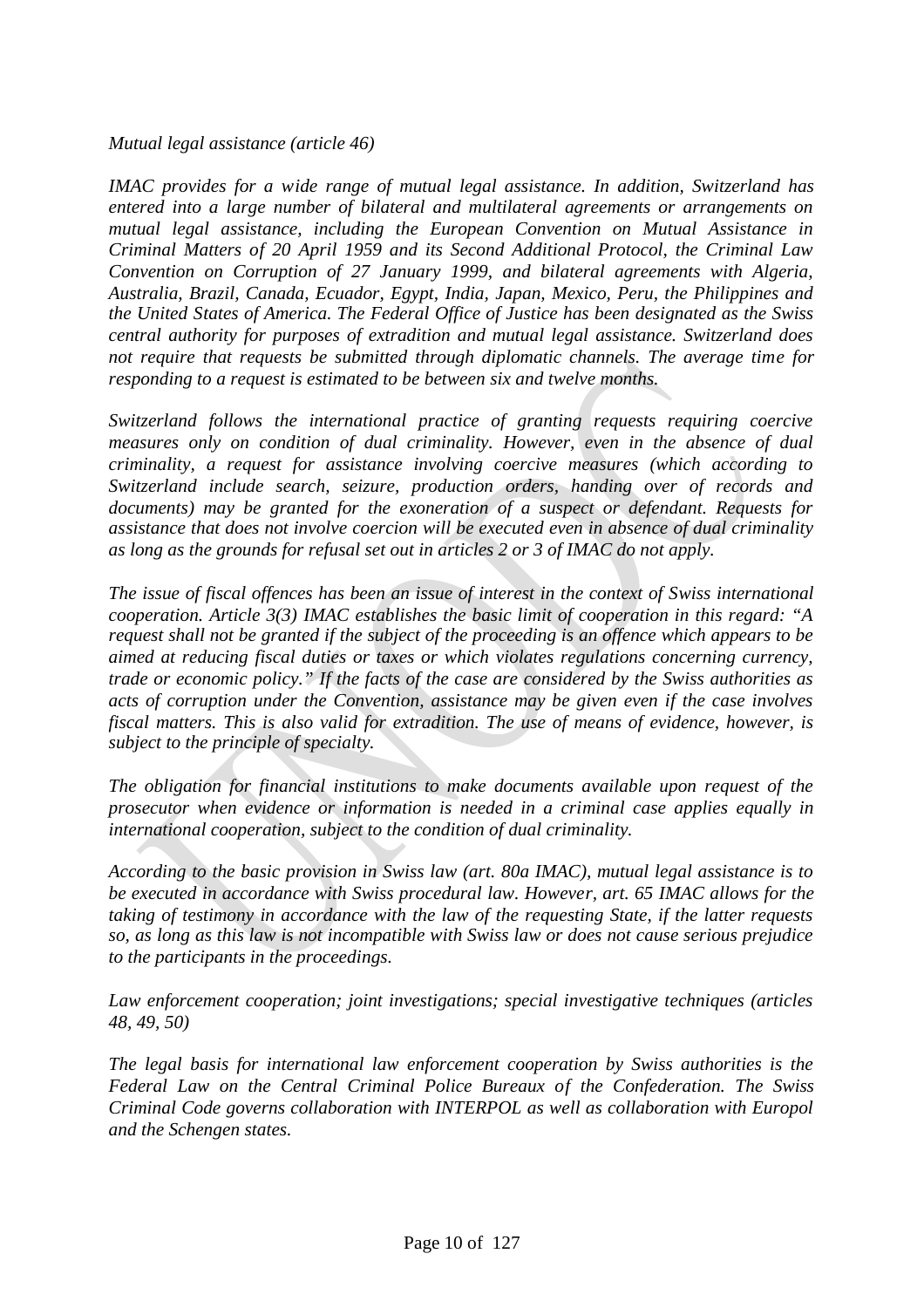*The Swiss authorities engage in international law enforcement cooperation on several levels, including global (through Interpol), European (on the basis of the Schengen Agreement) and on the basis of the many bilateral and multilateral treaties. The centres for police and customs cooperation in Geneva and Chiasso contribute to facilitating the exchange of information. In addition, Swiss police officers stationed abroad and foreign liaison officers seconded to Switzerland contribute to the coordination between the authorities of the States parties concerned.*

*Switzerland has concluded bilateral agreements on police cooperation with Albania, Austria, Bosnia-Herzegovina, the Czech Republic, France, Germany, Hungary, Italy, Latvia, Liechtenstein, Romania, Serbia, Slovenia, the former Yugoslav Republic of Macedonia and the United States of America.*

*Further measures undertaken by the Swiss authorities to facilitate effective coordination include the expansion of the network of liaison officers and the possibility of forming working groups on analysis of offences based on bilateral agreements. In addition, bilateral agreements, including with Germany, allow for joint police training.*

*Some agreements on international cooperation in law enforcement allow for the formation of joint investigation teams. The agreement with the United States, for example, allows for the formation of joint investigation teams to counter terrorism and its financing.*

*With regard to special investigative techniques, the monitoring of post deliveries and telecommunications may, under certain conditions, be ordered in the investigation of certain offences, including corruption-related offences. Moreover, under certain conditions, the prosecution may use other technical means of surveillance, observation, and the monitoring of banking relationships. In the context of mutual legal assistance, the Second Additional Protocol to the European Convention on Mutual Assistance in Criminal Matters, to which Switzerland is a party, includes provisions on cross-border observation, controlled delivery and joint investigative teams.*

# *Successes and good practices*

*The principle of favourable treatment in international cooperation. Swiss jurisprudence has adapted the principle of favourable treatment to international cooperation (this principle is more widely known in connection with labour law and human rights law). In line with the principle, which has been developed on the basis of case law, Switzerland will interpret the provisions of international conventions such as UNCAC in a manner that is most favourable to international cooperation in judicial matters. This is an example of how policy and jurisprudence can promote international cooperation.*

*Simplified extradition on the basis of consent. Following the provisions of the European Extradition Treaty, article 54 IMAC provides for a simplified extradition procedure, within only a few days or even a few hours of the receipt of the request, in cases where the person whose extradition is requested consents to the extradition. According to the Swiss authorities, this simplified procedure is applied in somewhat over one half of the cases of extradition.*

*Return of assets. The statistics provided on assets seized in Switzerland and returned within the context of judicial assistance demonstrate the successes achieved in the matter. In recent years alone, several hundred million US dollars have been returned. Among the largest*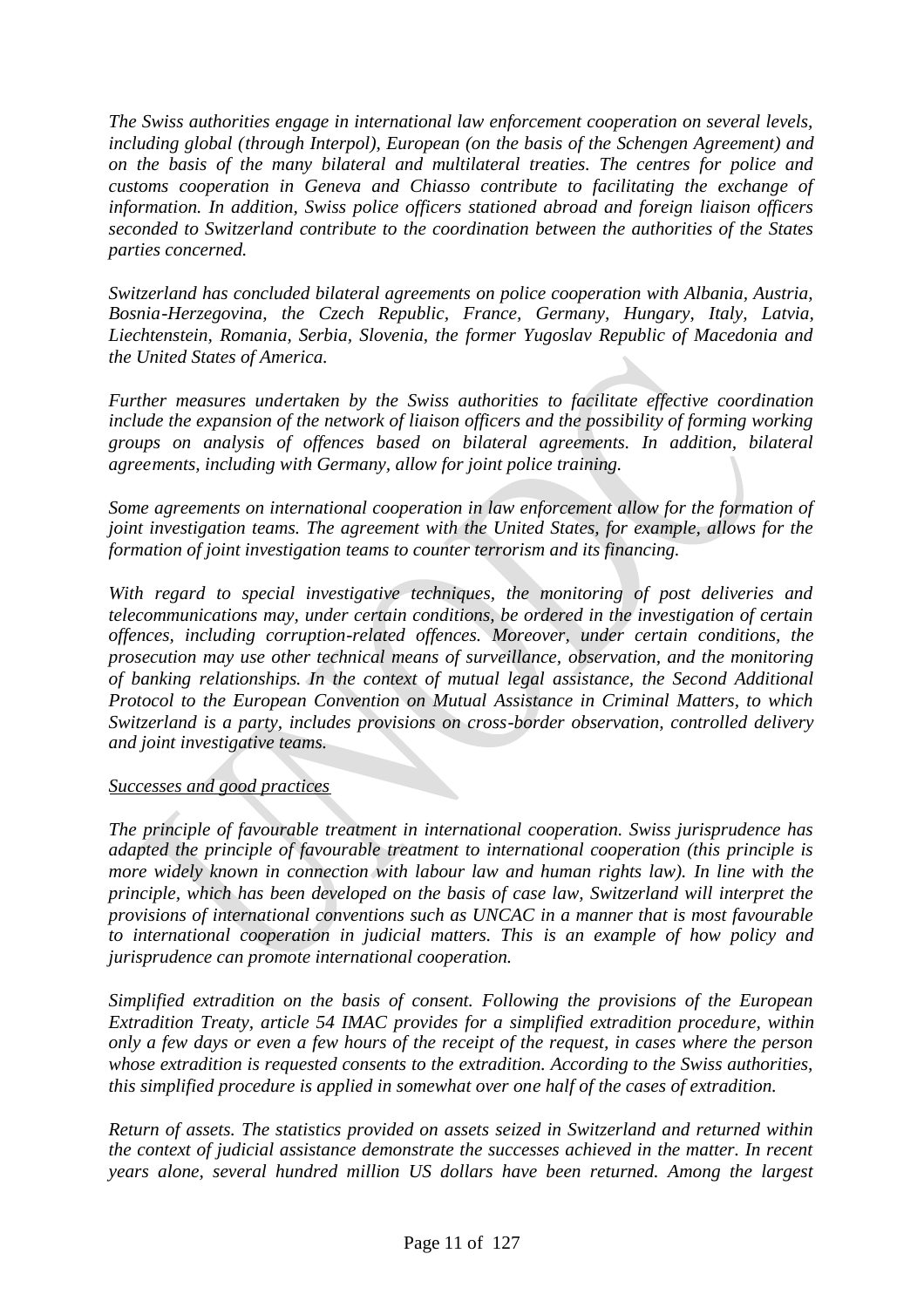*amounts returned recently were USD 40 million to Nigeria in 2006, and USD 74 million to Mexico in 2008.*

*The reversal of burden of proof and the use of legal presumptions in the context of mutual legal assistance in connection with requests for the return of assets. On the basis of the provisions of the Criminal Code on the partial reversal of the burden of proof in connection with assets belonging to a person who has participated in or supported a criminal organization, the Swiss authorities have returned considerable sums to countries of origin. The Federal Law of 1 October 2010 on the restitution of assets of illicit origin of politically exposed persons makes possible, without a criminal conviction of the politically exposed person or his or her associates, to confiscate assets of illicit origin. Under certain conditions, the illicit origin of assets is assumed.*

*Provision of technical assistance in law enforcement. Switzerland has made experts available for the provision of technical assistance abroad. Switzerland has sent experts to assist developing countries in improving investigations and in better formulating requests for mutual legal assistance.*

#### *Challenges and recommendations*

*It is noted that Switzerland has become a party to several treaties that include provisions on international cooperation in criminal matters. Switzerland is encouraged to continue to expand this network of treaties.*

*Given that the Swiss legislation appears to allow the Swiss authorities to charge the requesting State with the costs involved in the execution of a mutual legal assistance request, Switzerland is encouraged to ensure consent or prior consultation with the requesting State in all circumstances.*

# *TECHNICAL ASSISTANCE NEEDS*

*Switzerland has not reported technical assistance needs in the area of the fight against corruption and implementation of the Convention, and has noted that it frequently supports efforts aiming at facilitating the implementation of the Convention by other countries.*

# **IV. Implementation of the Convention**

# **A. Ratification of the Convention**

- 7. Switzerland signed the United Nations Convention against Corruption on 10 December 2003. The Convention was approved by the Federal Assembly on 20 March 2009, allowing Switzerland to deposit its instrument of ratification with the Secretary-General on 24 September 2009. The Convention entered into force in Switzerland on 24 October 2009.
- 8. In Switzerland, the ratification of the Convention was preceded by the ratification of the Organisation for Economic Co-operation and Development (OECD) Convention on Combating Bribery of Foreign Public Officials in International Business Transactions in 2000, and accession to the Council of Europe Criminal Law Convention on Corruption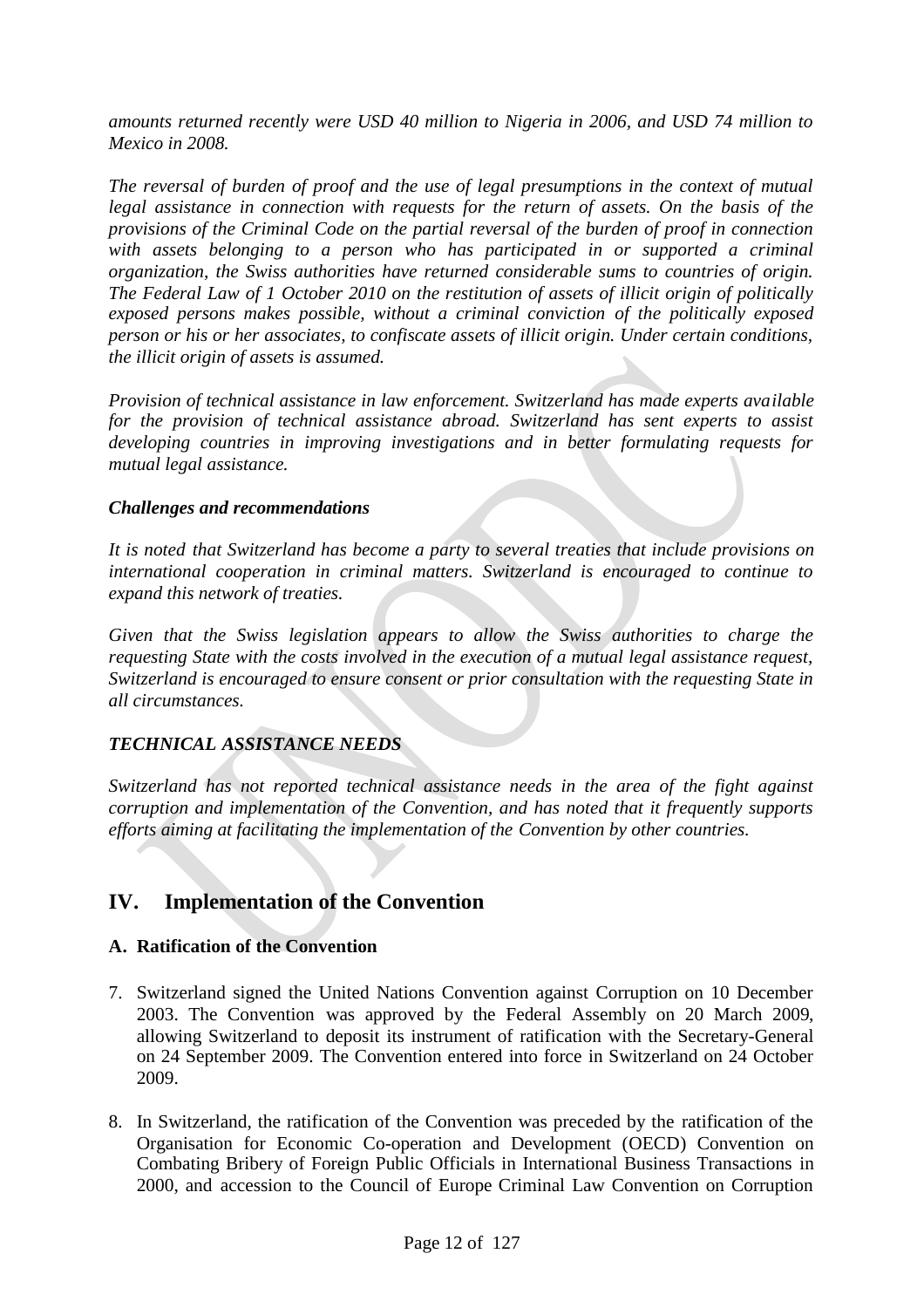and the additional protocol thereto in 2006. Subsequent to the ratification of these instruments, Switzerland reported having had completely reformed the standards of the Criminal Code relating to corruption of domestic and foreign public officials as well as corruption in the private sector. Consequently, Switzerland reported that no further legislative changes to the Criminal Code were necessary in view of the ratification of the United Nations Convention against Corruption.

# **B. Legal system of Switzerland**

#### **1. Incorporation of international instruments into domestic law**

- 9. The Swiss legal system is based on a monist conception of law, according to which public international law and domestic law form a sole legal system. Consequently, international treaties ratified by the Federal Council form part of Swiss domestic law and are applicable from the time of its entry into force without need for it to be incorporated in the internal legal system through the adoption of a special law. .
- 10. Article 5, paragraph 4 of the Federal Constitution requires the Confederation and the cantons to abide by international law. However, this does not imply that the supremacy of international law over domestic law is guaranteed in all circumstances. This provision does not resolve the potential conflict between a norm of international law and a norm of Swiss law. In such a case, the Federal Supreme Court of Switzerland and the majority of the authors accept in principle the primacy of international law, but admit some exceptions.

#### **2. Federalism**

- 11. The State of Switzerland is based on the principle of federalism. The main feature of Swiss federalism is the recognition of the sovereignty of the cantons. According to article 3 of the Federal Constitution of the Swiss Confederation, the cantons are sovereign except to the extent that their sovereignty is limited by the Federal Constitution. They shall exercise all rights that are not vested in the Confederation.
- 12. In Switzerland, some fields of government activity fall within the general competence of the Confederation. Among them are foreign affairs, customs, monetary policy, postal and telecommunication services, the armed forces and legislation relating to nuclear energy. Other sectors, such as public education, religious worship, and social welfare, are exclusively within the competence of the cantons.
- 13. In other areas, the division of powers between the Confederation and the cantons is less clear-cut. In many cases, the Confederation legislates and the cantons implement the legislation. This is true for civil law, criminal law, social insurance and road traffic. In yet other areas, such as taxes and subsidies , legislative power is shared.
- 14. Switzerland has 26 cantons. Each canton has it own constitution and legislation. Legislative power in the cantons is exercised in principle by a unicameral parliament usually elected by proportional representation. Executive and administrative power is vested in a State council or executive council elected by the people for a specific period of time.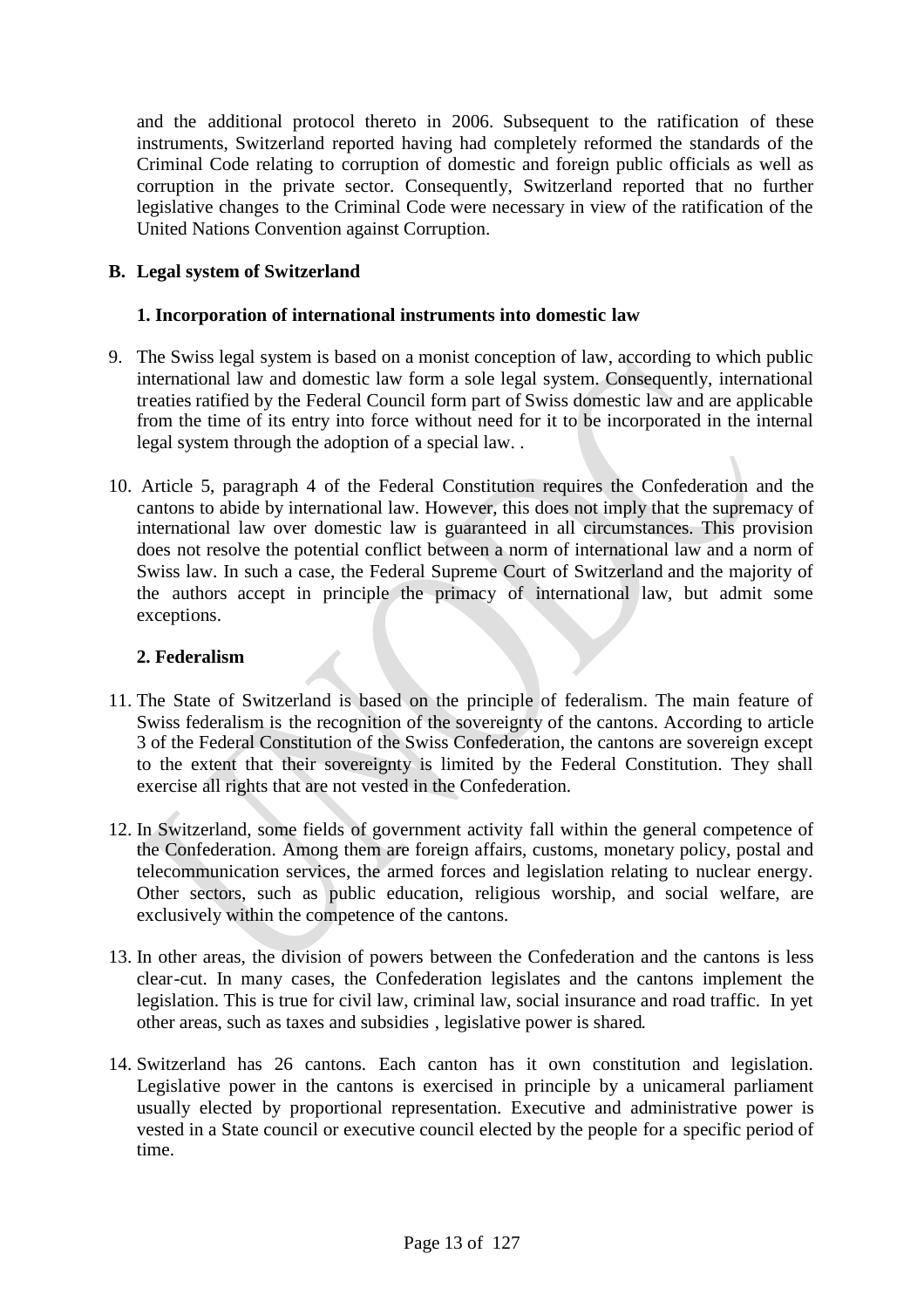- 15. The cantons are sovereign with regard to organization of the courts. Cantons' judicial systems are usually headed by a supreme court, known as the Cantonal Court. According to article 86, paragraph 2, of the Federal Court Act of 17 June 2005, each canton must establish an "administrative court" for matters relating to the Confederation's public law.
- 16. Switzerland has about 2,500 communes ("municipalities"), which are the smallest political entity of the State. According to article 50 of the Federal Constitution, the autonomy of the communes shall be guaranteed in accordance with cantonal law.

# **3. Organization of federal institutions**

# *(a) The Federal Council*

- 17. The Federal Council is a collegial government composed of seven members (councilors) who have equal powers. Each member is elected independently by the Federal Parliament for four years. He or she may be re-elected indefinitely. In practice, re-election is the rule, thus ensuring the continuity and stability of Swiss policy, particularly as neither the Federal Council nor any of its members may be deposed by Parliament. This principle is reflected in the saying, "the Federal Council yields, but is not deposed".
- 18. Each year, the Federal Assembly chooses one of the seven Federal Councillors as President of the Confederation. The President does not have any special powers. His or her main role is to chair meetings of the Government and to discharge representation duties.
- 19. Each Federal Councillor is the head of a department (ministry), whose interests he or she represents in the Government. As a collegial body, the Federal Council takes its decisions only by consensus or by a simple majority, and each member assumes responsibility for joint decisions.
- 20. The composition of the Federal Council represents a subtle linguistic, religious, regional and political balance. Since 1959, a political compromise known as the "magic formula" has ensured the country's four largest political parties a permanent place in the Federal Council.
- 21. The Federal Council exercises traditional executive functions. It performs several duties of governmental, administrative, but also legislative, nature. For example, it defines the goals of federal policy, enacts provisions to implement federal legislation, develops financial guidelines as well as the draft budget. The Federal Council is responsible for foreign affairs (subject to the prerogatives of the Federal Assembly), represents Switzerland in international relations, and is the guardian of external security, independence and neutrality of Switzerland. It also represents the Confederation vis-à-vis the Cantons. The Federal Council also ratifies the international treaties adopted by the Federal Chambers.
	- *(b) The Federal Assembly*
- 22. Switzerland has a bicameral parliamentary system. The Council of States and the National Council compose the Federal Assembly. The Council of States is composed of 46 deputies, two per canton, while six cantons, formerly referred to as "half-cantons", having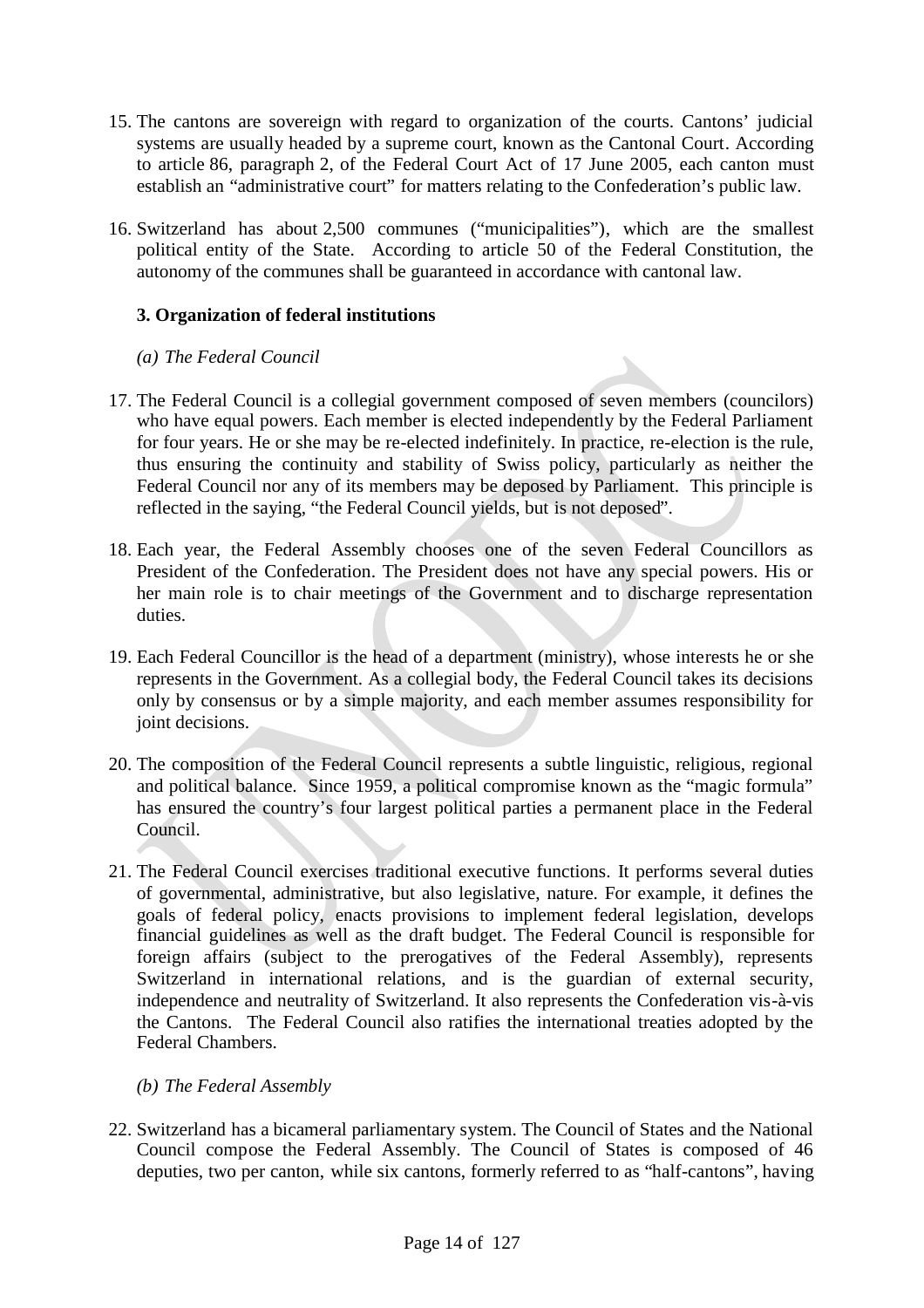only one seat each. The National Council is composed of 200 deputies divided among the cantons in proportion to the size of their populations. Although the way the councillors are elected to the Council of States is decided by each canton, the members of the National Council are uniformly elected by proportional representation.

- 23. A parliamentary term of office lasts four years. The chambers hold four regular sessions each year. They hold separate sessions and deliberations, with some exceptions. Both chambers have the same prerogatives and no draft statute or ordinance is adopted unless approved in identically worded form by each of them. As the supreme body of the Confederation, and subject to the rights of the people and the cantons, the chambers enact legislation, establish the budget and adopt expenses. They also have the power to authorize the Federal Council to ratify international treaties.
- 24. The Federal Assembly, meeting in joint session, elects the Federal Councillors, the President and the Chancellor of the Confederation, the federal judges and, in time of war, the commander-in-chief of the armed forces. Moreover, it rules on jurisdictional disputes between the highest federal authorities and on petitions for pardon.
- 25. Since 1874, the Swiss Federal Constitution has provided for the right of optional referendum. Thus, if, within 100 days of the adoption of an act by the Federal Assembly, 50,000 valid signatures are collected from citizens who would like it to be submitted to popular approval, the act has to be voted on by the people and cannot enter into force unless a majority of the persons voting so decide. Such a vote must also be held if requested by at least eight cantons. Consequently, a federal law (with the exception of urgent federal laws) can only enter into force after the 100-day referendum period. The optional referendum procedure is applicable to international treaties which are not subject to denunciation and are concluded *sine die*, which provide for membership of an international organization, which contain important provisions that establish rules requiring the adoption of federal laws for their implementation or which entail multilateral unification of law. Constitutional amendments and membership of collective security organizations or supranational communities are subject in all cases to the dual consent of the people and the cantons, as is urgent federal legislation which has no constitutional basis and whose validity exceeds one year (mandatory referendum according to art. 140 par. 1 of the Constitution). The latter legislation must be put to the vote within one year after its adoption by the Federal Assembly.
- 26. Since 1891, the Constitution has also recognized the right of proposal by popular initiative of total or partial amendment of the Constitution. For this purpose, 100,000 citizens' signatures must be collected within a period of 18 months. The Parliament cannot prevent the submission of a popular initiative to the vote, but may declare an initiative to amend totally or partially the Constitution inadmissible or null and void if it does not meet the requirements of unity of form and of subject matter or breaches peremptory norms of international law. Since such an initiative can only relate to constitutional amendments, it must be approved both by the people and by the cantons to be adopted.

# *(c) The Federal Supreme Court*

27. The Federal Supreme Court is the country's highest judicial authority. It guarantees respect for federal law not only in criminal, civil and administrative matters, but also in constitutional matters, to the extent that a remedy is available for violations of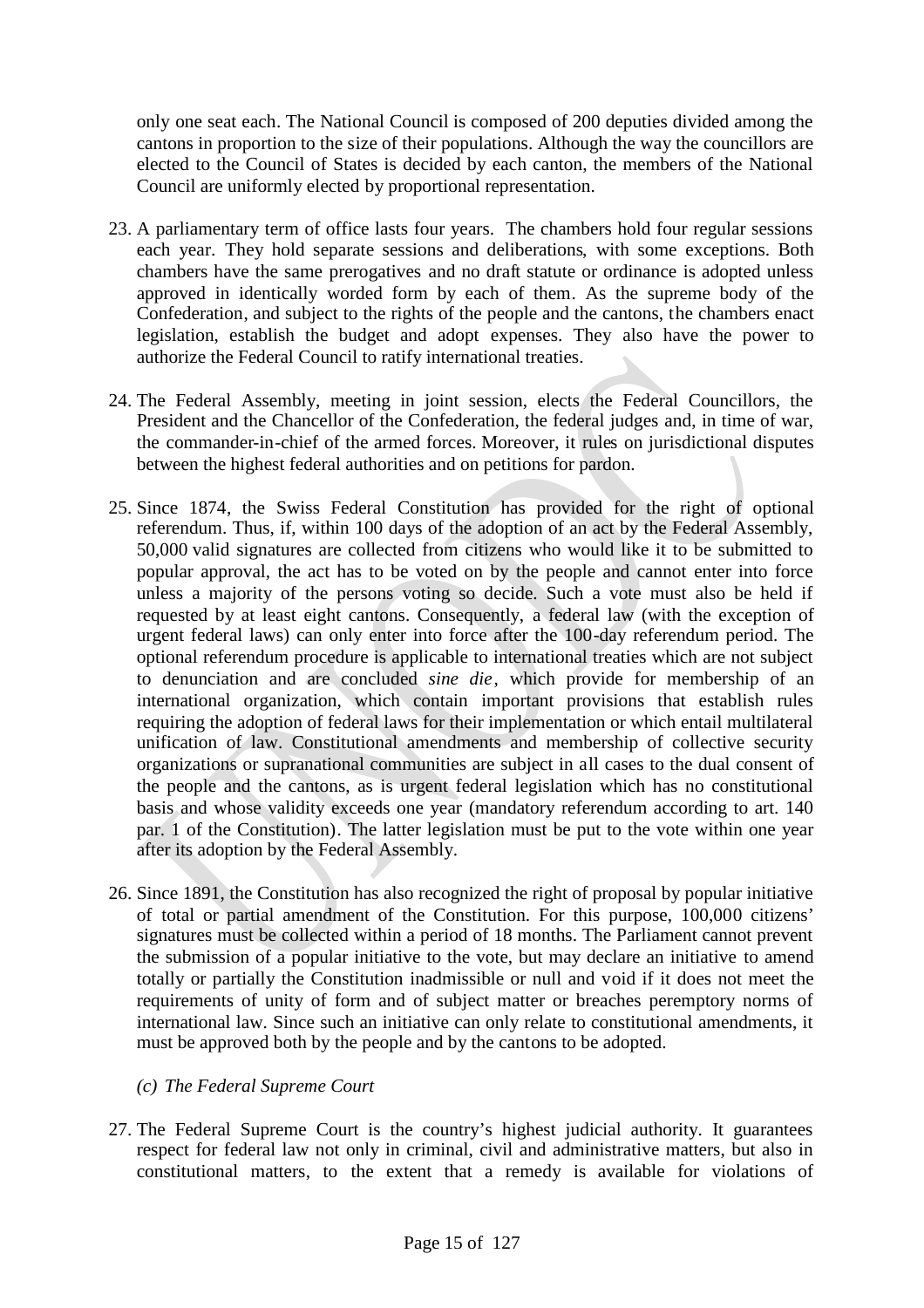constitutional rights. In ruling in last instance on the decisions of the cantonal courts referred to it, the Federal Supreme Court ensures uniform application and interpretation of federal legislation and guarantees respect of the Federal Constitution.

# **4. Procedure, appeals and division of jurisdiction in criminal matters**

# *(a) General Principles*

- 28. Reforms aimed at significantly altering criminal procedure and appeals recently came into force. The new Swiss Criminal Procedure Code (CPC) adopted on the basis of Article 123 paragraph 1 of the Constitution entered into force on 1 January 2011, replacing the 26 cantonal codes of criminal procedure and the federal law on criminal procedure by replacing the 26 cantonal codes of criminal procedure as well as existing federal law on criminal procedure. Subsequent to this reform, the cantons only have regulatory jurisdiction in limited areas of criminal procedure, including in offences committed in violation of cantonal criminal law.
- 29. Also, the CPC no longer provides for the sharing of the preliminary proceedings between the prosecutor and the investigative magistrate: The prosecutor alone conducts and directs investigations, indicts the accused and supports the charges before the courts. The significant prerogatives of the prosecutor are offset by the establishment of a court of coercive measures as well as by strengthening the rights of the defence. This concentration of powers is designed to make criminal prosecutions more effective and faster.
- 30. The new Criminal Procedure Code was preceded by a reform of the judiciary at the federal level. The Federal Court Law, adopted on 17 June 2005 and in force since 1 January 2007, simplifies appeals in civil, criminal and public law matters, providing for a sole legal remedy, the so-called "unified appeal", for assessing all complaints, including those of a constitutional nature. According to article 78 of the Federal Court Law, such appeal in criminal matters is possible against any decision based on criminal law or procedure, with the exception of Swiss military penal law, as well as against rulings on civil claims considered simultaneously with the criminal case and rulings on the execution of punishments and measures. The appeal is directed against decisions taken by the cantonal authorities of last resort and the Federal Criminal Court.
- 31. In parallel with this legislative reform, a constitutional amendment led to the creation of a new Federal Criminal Court. Prior to this, criminal jurisdiction of the courts within the Confederation was shared among several sections of the Federal Court through the Federal Assizes, the Criminal Division, the Federal Criminal Court, the Court of Criminal Cassation and the Special Court of Criminal Cassation. The Federal Criminal Court (first instance) is independent of the Federal Court (Constitution 191a.). The constitutional amendment allowed the establishment of a federal criminal court (first instance) independent of the Federal Court. The Federal Criminal Court is the ordinary criminal court of the Confederation in cases under federal jurisdiction.

# *(b) Principles of criminal procedure under Swiss law*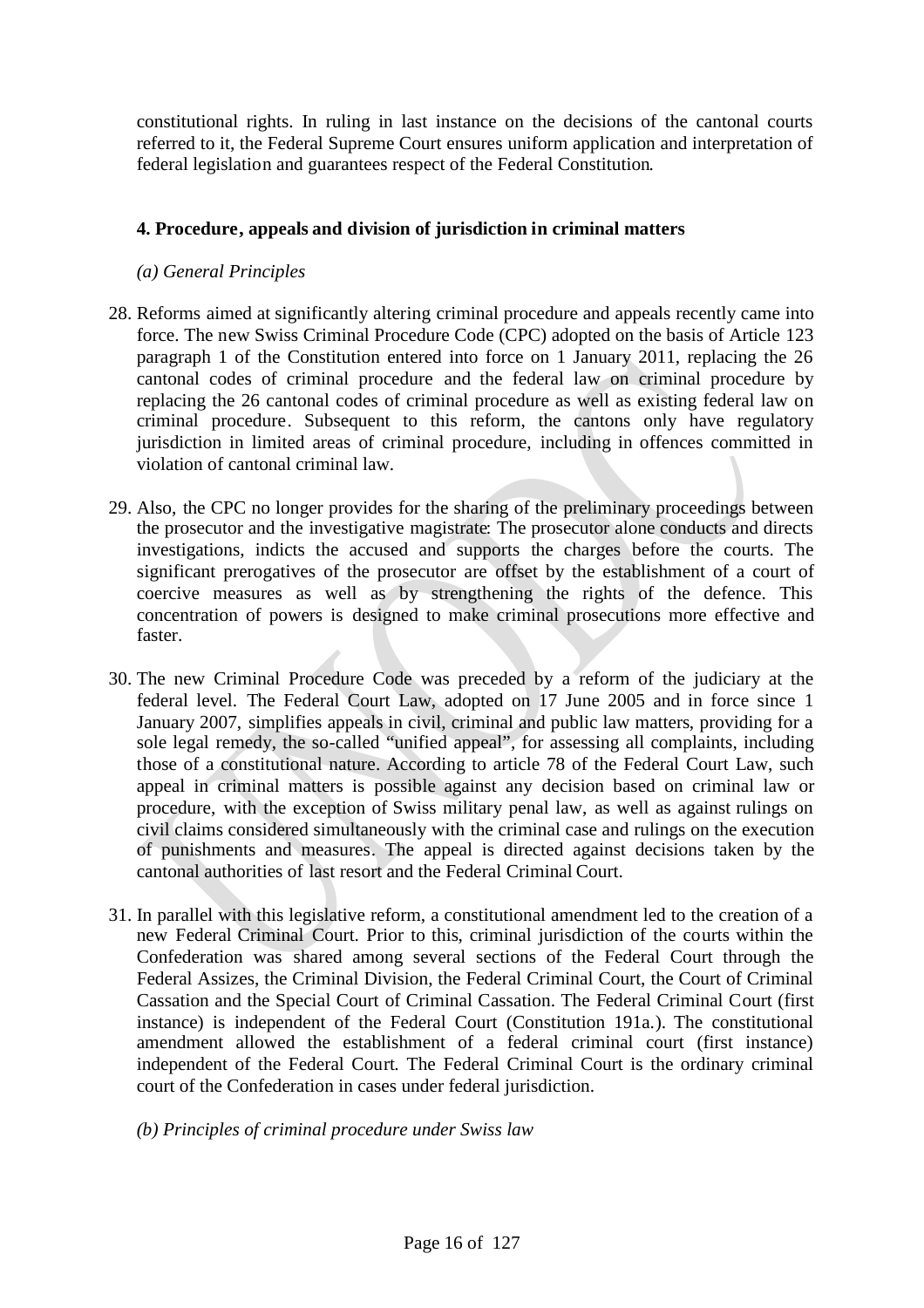- 32. The Swiss criminal procedure is divided into two phases: the investigation phase and the trial phase. The investigation phase is inquisitorial. The trial stage is dominated by the adversarial principle. The new Code of Criminal Procedure and the Federal Law on the organization of criminal authorities have significantly modified the operating principles of the investigation phase, introducing a new role for the public prosecutor, assigning him with the entirety of criminal prosecution, from the initiation of proceedings to laying of charges before the court. The long process of investigation shared between the prosecution and the investigative judge has disappeared..The new legislation abolishes the function of investigative magistrate and assigns the conduct of the investigation, to the prosecutor alone.
- 33. In parallel with these changes, the adaptation of the organization of the federal criminal authorities to the new Code of Criminal Procedure which entered into force on 1 January 2011 has gradually been implemented. Parliament has opted for a strengthening of the guarantees of independence for the Federal Prosecution Service (MPC). Thus, oversight of the MPC has been entrusted to a newly created independent supervisory authority. This authority, elected by the Parliament, is composed of a representative of the Federal Supreme Court, a representative of the Federal Criminal Court, two lawyers practicing law by way of representing clients before courts and three experts.
	- *(c) Division of jurisdiction in criminal matters*
- 34. According to the new division of powers between the Confederation and the cantons for prosecuting criminal offences (Article 22 ff of the Criminal Procedure Code), prosecution is in principle the responsibility of the cantons. The Confederation has an exclusive jurisdiction over offences related to economic and financial crime, when acts of organized crime, financing of terrorism, corruption or money laundering are committed by officials of the federal government or against the Confederation, when the acts were to the larger extent committed abroad, or when the acts were committed in several cantons without the predominance of one of them. In cases of particularly complex economic crime, concurrent jurisdiction between the Confederation and the cantons is provided.

# **5. Institutional framework of the fight against corruption**

- 35. Based on the recommendations of the Council of Europe as a result of the evaluation of Switzerland in the fight against corruption, the Federal Council, on 19 December 2008, mandated the Federal Department of Foreign Affairs to create an interdepartmental working group on combating corruption (Corruption IDWG). This is run by a committee composed of representatives of the Federal Department of Foreign Affairs (Division for Sectoral External Policies, Economic Affairs) the Federal Department of Economic Affairs (Secretariat of State for Economy, SECO), the Federal Department of Justice and Police (Federal Office for Justice, OFJ), the Federal Audit Office and the Federal Department of Finance (Federal Office of Personnel, OFPER), as well as the Federal Prosecution Service. To fulfill the mandate given to it by the Federal Council, the interdepartmental group actively involves in its work the cantons, municipalities, representatives of the economy and civil society, including both NGOs and the business community.
- 36. Law enforcement tasks for the Confederation are concentrated within The Federal Office of Police (Fedpol), established in 2000. The recent reorganization brought together in one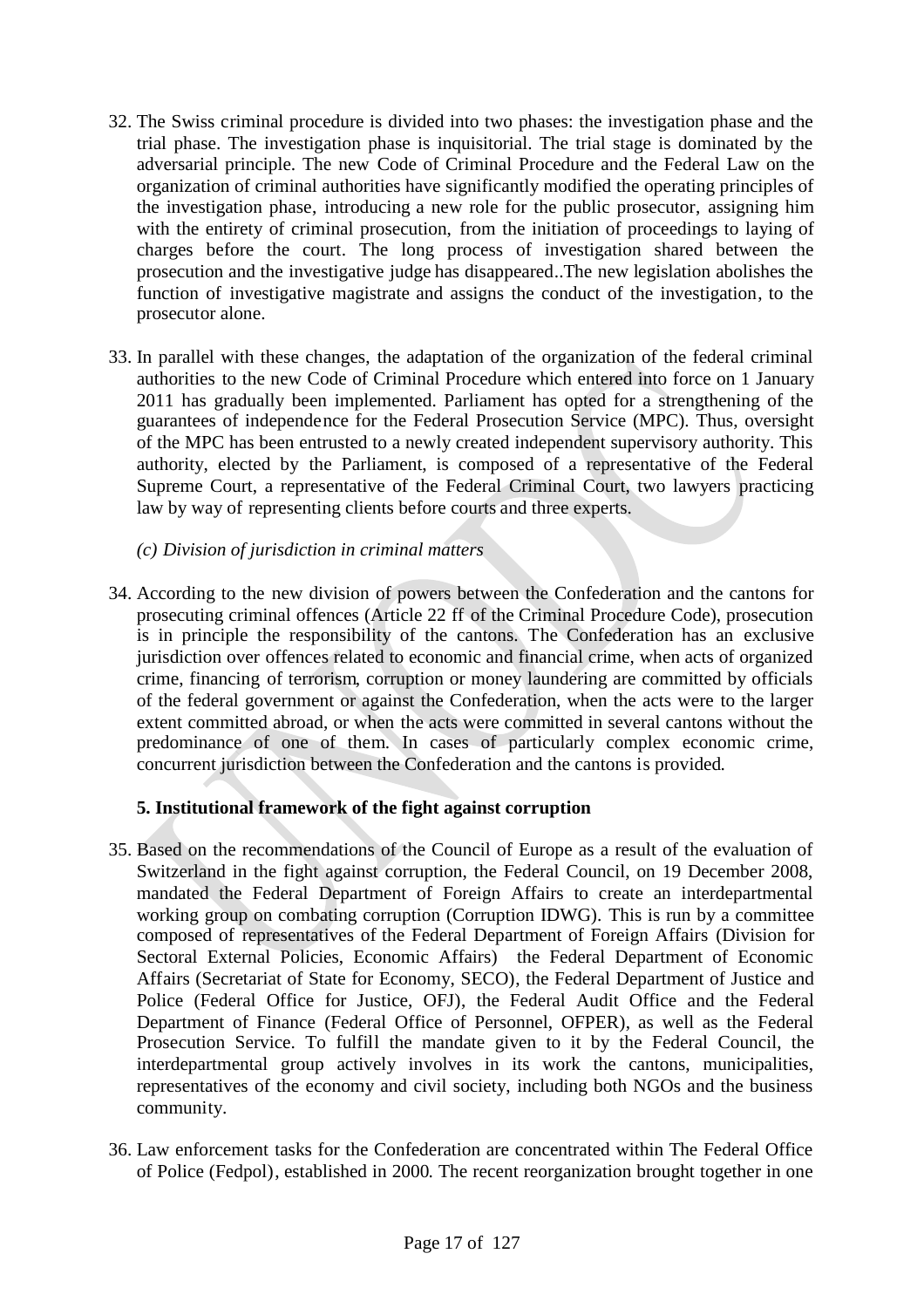office all units performing police duties at the federal level, including the relevant offices for international police cooperation, judicial inquiry or reports relating to money laundering, such as the Money Laundering Reporting Office Switzerland (MLRO). The latter plays a key role in the efforts of the Confederation to combat corruption. As a liaison office, it collects and analyzes suspicious facts reported by financial intermediaries and, in case of reasonable suspicion, forwards such information to law enforcement authorities of the Confederation. The Federal Office of Justice (FOJ) plays a key role in international cooperation through its units for extradition, mutual legal assistance and international treaties. These three units provide cooperation with foreign law enforcement or investigation authorities. The Federal Prosecution Service (MPC) acts as the prosecutor's office for the Confederation. It is competent to prosecute and investigate certain offences directed against the federal government (see above). It also performs tasks in the field of mutual legal assistance.

# **6. Earlier assessments of the Swiss anti-corruption measures**

- 37. The effectiveness of anti-corruption measures taken by Switzerland has been the subject of several assessments at the international level, following the ratification of international anti-corruption conventions, as well as at the national level.
- 38. Switzerland ratified the Council of Europe Criminal Law Convention on Corruption in 2006, thus becoming automatically a member of the Group of States against Corruption (GRECO). In this context, Switzerland was subject to an assessment process that resulted in a report adopted in 2008 with thirteen recommendations to Switzerland. In 2010, GRECO examined the information provided by Switzerland on the implementation of its recommendations and considered that Switzerland had satisfactorily implemented twelve of the thirteen recommendations. Action taken by Switzerland in response to the GRECO recommendations include the establishment of an independent supervisory authority for the Federal Prosecution Service, the setting of rules in the Ordinance on Swiss Federal Personnel for accepting gifts and ancillary activities, and the establishment of an Interdepartmental Working Group against corruption. During the third phase of the evaluation cycle, GRECO addressed eleven recommendations to Switzerland and invited the Swiss authorities to present a report on the implementation of such recommendations by April 2013.
- 39. In 2000, Switzerland ratified the OECD Convention on Combating Bribery of Foreign Public Officials in International Business Transactions. In 2004, Switzerland underwent Phase 2 of the peer review process. The review focused on the practical arrangements for implementation of the Convention. The report with recommendations was adopted and published in 2004. Phase 3 of the review process focused on prosecutions and criminal penalties related to the bribery of foreign officials. The final evaluation of the Swiss report took place in December 2011 during the session of the Working Group on Corruption.
- 40. The Inter-departmental Working Group on the Fight against Corruption (IDWG) follows the implementation of legislation adopted in accordance with Swiss international obligations. Its first report entitled "Current status of activities against corruption in Switzerland and abroad" was published in April 2011.

#### **7. Technical Assistance**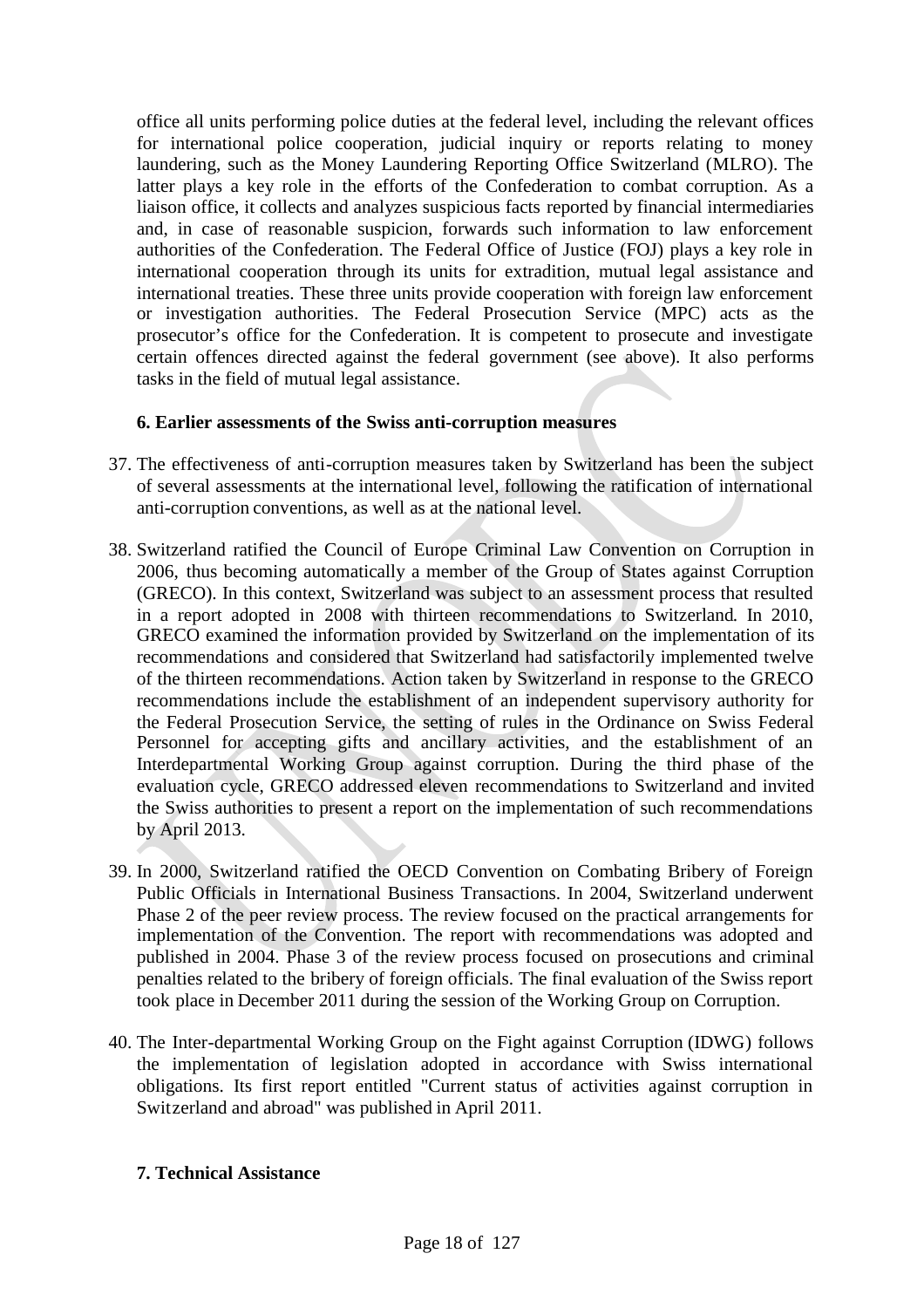41. Switzerland reported that it does not require technical assistance in the context of the implementation of the provisions of the Convention against corruption under review. Switzerland regularly offers technical assistance and is involved in many partnerships aimed at facilitating the implementation of the Convention. Such technical assistance is provided in the areas of economic governance, and governance. The first component aims both to improve the functioning of economic policy and the development of rules of conduct for the private sector. The second component is broader, taking into account all aspects of governance and involving, in particular, non-state actors. Switzerland also provides bilateral assistance in connection to concrete case

# **C. Implementation of selected articles**

# Chapter III. Criminalization and law enforcement

# **Article 15 Bribery of national public officials**

# **Subparagraph (a)**

*Each State Party shall adopt such legislative and other measures as may be necessary to establish as criminal offences, when committed intentionally:*

*(a) The promise, offering or giving, to a public official, directly or indirectly, of an undue advantage, for the official himself or herself or another person or entity, in order that the official act or refrain from acting in the exercise of his or her official duties;*

# **(a) Summary of information relevant to reviewing the implementation of the provision**

42. With regard to the concepts of public official, domestic or foreign, and official of a public international organization as defined in article 2 of the Convention, Switzerland stated that they find their equivalents at articles 110 paragraph 3 and 322-eighth paragraph 3 of the Criminal Code, which stipulate as follows:

Criminal Code

Art. 110

3. Public officials are the officials and employees of a public administrative authority or of an authority for the administration of justice as well as persons who hold office temporarily or are employed temporarily by a public administrative authority or by an authority for the administration of justice or who carry out official functions temporarily.

Art. 322-eighth

3. Private individuals who fulfil official duties are subject to the same provisions as public officials.

43. Moreover, Switzerland indicated that the criminal laws on corruption mention - in addition to officials - members of a judicial or other authority, as being the objects of an act of corruption. This formulation includes all persons holding an executive or legislative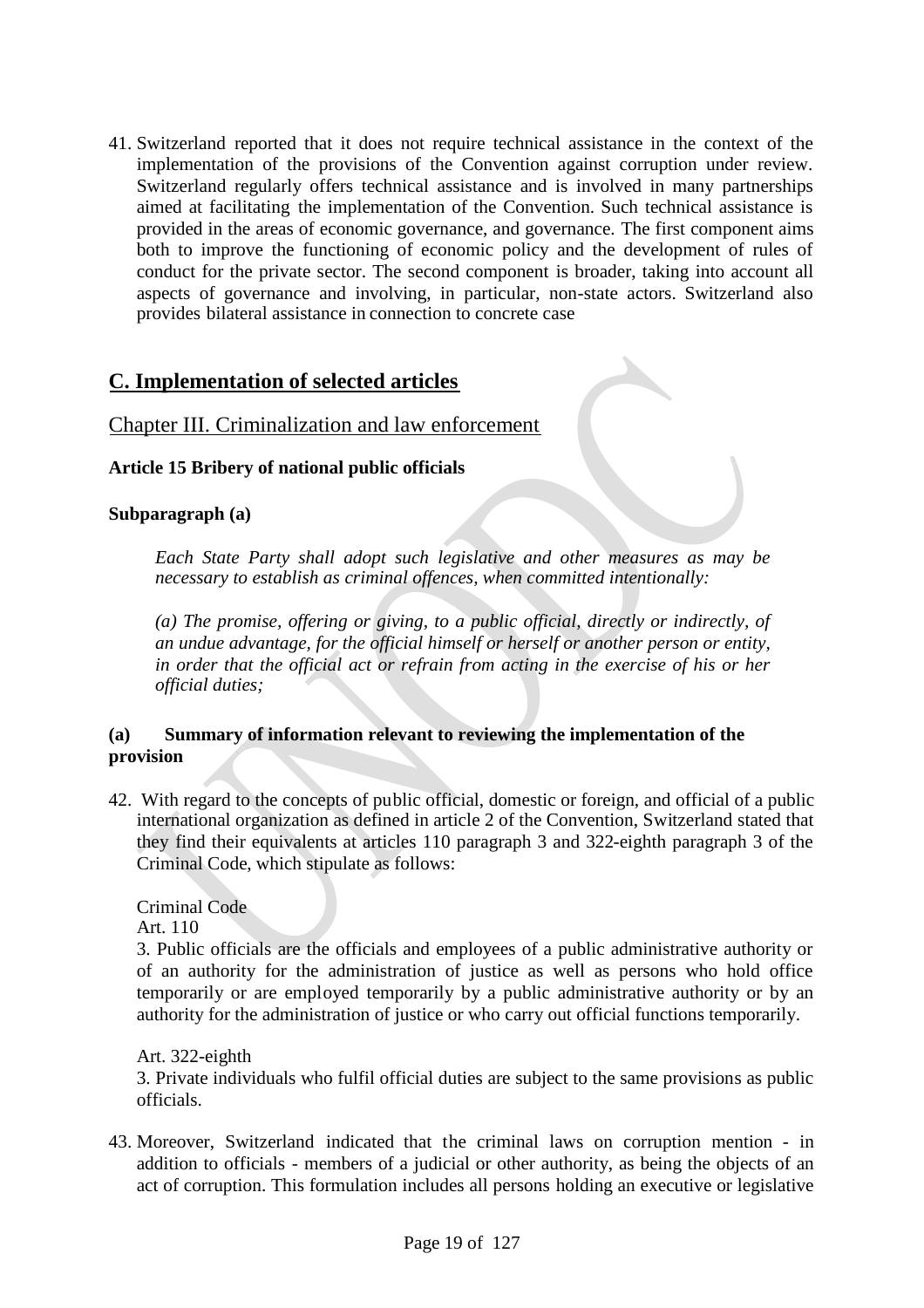mandate. In addition, the Swiss Criminal Code covers institutional officials as people who hold the position of public official. Article 322-eighth paragraph 3 of the Criminal Code treats individuals who perform public duties as public officials. It is immaterial as to under which legal status a person performs tasks in the service of the community. What is decisive is that he or she accomplishes the tasks of the state, regardless of the nature of the contractual relation between the public sector and the individual concerned.

- 44. Switzerland cited the jurisprudence of the Swiss Federal Tribunal in order to better explain the concept of public official under Swiss law: ""The category of public officials under art. 110, para. 3 of the Criminal Code includes both public officials in the formal sense and public officials in the substantive sense. The former are public officials under public law and employees of a public authority, while in the case of the latter the legal form in which the individuals perform their activities within the public domain is irrelevant. The employee relationship may be governed by public or private law. What is critical is the purpose of the activities. When these are carried out for public purposes, their function is public and under criminal law the persons carrying them out are considered to be public officials […]." Judgment of the Federal Court (ATF) 135 IV 198 (21.8.2009), consid. 3.3, p. 201, and ATF 6B\_921/2008 (21.8.2009), consid. 4.3 (translation).
- 45. The legislative provisions criminalizing bribery of national public officials are the following:.

# Criminal Code

Article 322-third

1. Bribery of Swiss public officials:

Active bribery: Any person who offers, promises or bestows to a member of a judicial or other authority, a public official, an officially-appointed expert, translator or interpreter, an arbitrator, or a member of the armed forces an undue advantage, for the benefit of one of them or of a third party, in order to cause that public official to carry out or to fail to carry out an act in connection with his official activity which is contrary to his duty or dependent on his discretion, shall be liable to a custodial sentence not exceeding five years or to a monetary penalty.

Article 322-fifth

Bestowing an advantage: Any person who offers, promises or bestows a member of a judicial or other authority, a public official, an officially-appointed expert, translator or interpreter, an arbitrator or a member of the armed forces an undue advantage in order that he carries out his official duties, shall be liable to a custodial sentence not exceeding three years or to a monetary penalty.

46. According to article 322-eigth paragraph 2 of the Criminal Code, advantages that are permitted under the regulations on the conduct of official duties as well as negligible advantages that are common social practice are not regarded as undue advantages. Switzerland explained that the advantages referred to in article 322-eigth of the Criminal Code are negligible advantages that present no danger of encouraging a public official to act in breach of his or her duties. They do not constitute a risk of dependence or unacceptable influence on the public official concerned. Switzerland gave the example of Christmas gifts, such as personal organizers or pens, and provided additional examples,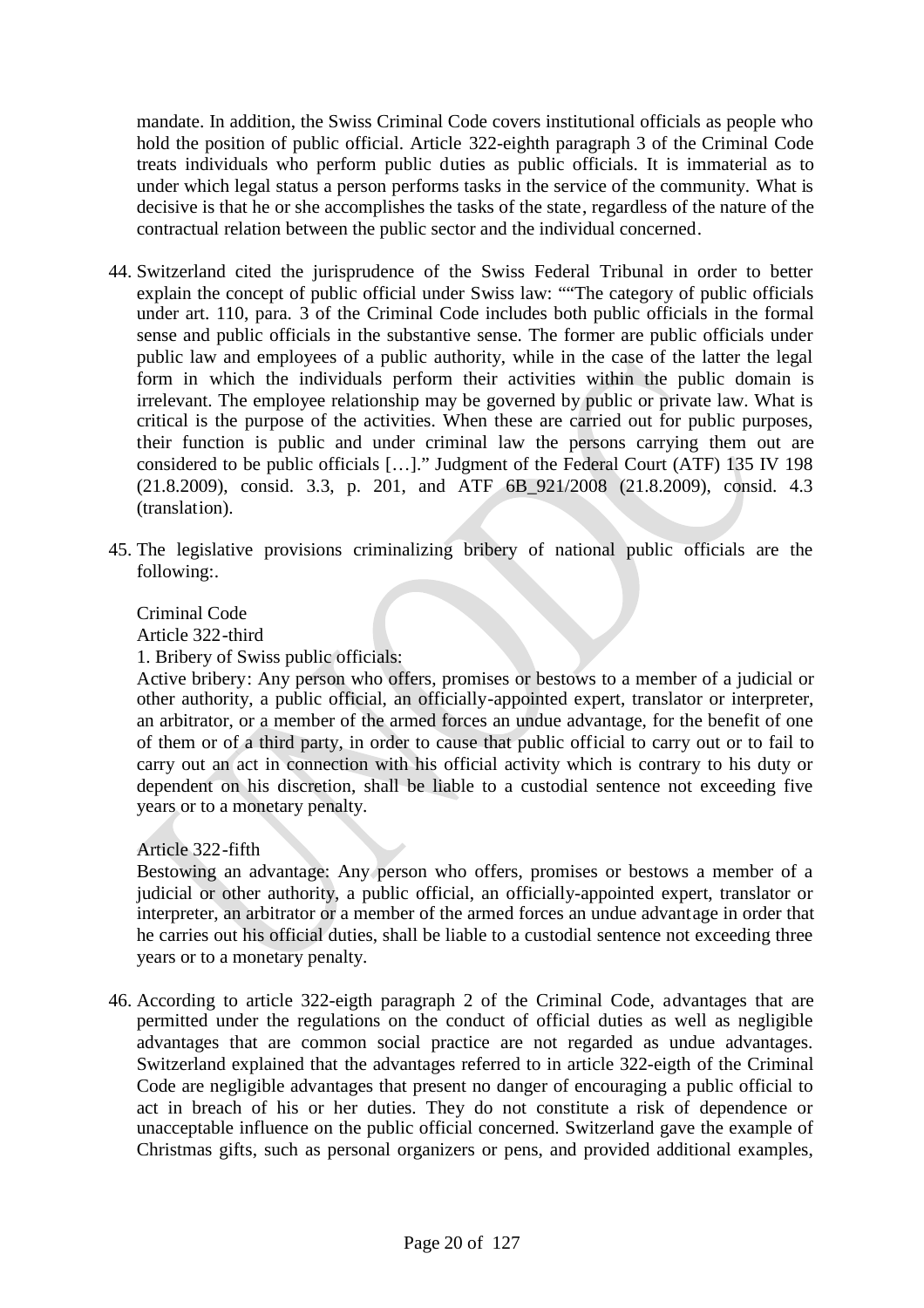based on cases previously before the courts, to show that the "tolerance threshold" in Swiss law is low:

- An invitation to go to the circus is acceptable;

- Five invitations to a meal and the offer of several drinks are considered advantages that are not socially acceptable;

- The offering by a driver of around 10 francs to a police officer so that the latter will refrain from recording a traffic offence committed by the driver is unacceptable because such an act is intended to encourage the public official to engage in conduct that is in breach of his or her duties.

47. Switzerland has provided the following statistical data with regard to cases of active bribery of national public officials:

Number of convictions per year:

|                            | 2003 2004 |       | 2005 | 2006 | 2007 | 2008 2009 |   | 2010 | 2011 | Total |
|----------------------------|-----------|-------|------|------|------|-----------|---|------|------|-------|
| $322$ <sup>-third</sup> PC |           |       |      |      |      |           |   |      |      | 62    |
| $322$ -fifth PC            |           | $- -$ |      | ---  | --   | ---       | . | --   | --   |       |

Source: court record as at 16 August 2011

Number of criminal investigations underway:

| 322 <sup>-third</sup> PC 21 |  |
|-----------------------------|--|
| $322$ -fifth PC             |  |

Source: court record as at 16 August 2011

#### **(b) Observations on the implementation of the provision**

- 48. During the country visit, Switzerland explained that the interpretation of "public official" in Swiss legislation and in jurisprudence is made not only in terms of the employment relationship between the official and the public sector, but also in terms of the acts he or she is performing concretely: If these acts are normally carried out by the public authority, the person performing them is considered a public official in the material sense, even though his or her work relationship is governed by private law. Therefore, he or she is subject to the provisions of criminal law governing bribery of civil servants. Under this interpretation, the acts of employees of public companies that are active in the economic and business field will be covered if those employees have duties of public nature. This solution covers all public officials covered by the Convention.
- 49. It is observed that Swiss law does not mention expressly that offering, promising or giving an undue advantage to a public official will be punished whether committed directly or indirectly. However, the Message of the Federal Council of 21 September 2007 on the United Nations Convention against Corruption, which contains comments on the implementation of the Convention and the interpretation of relevant legislative provisions,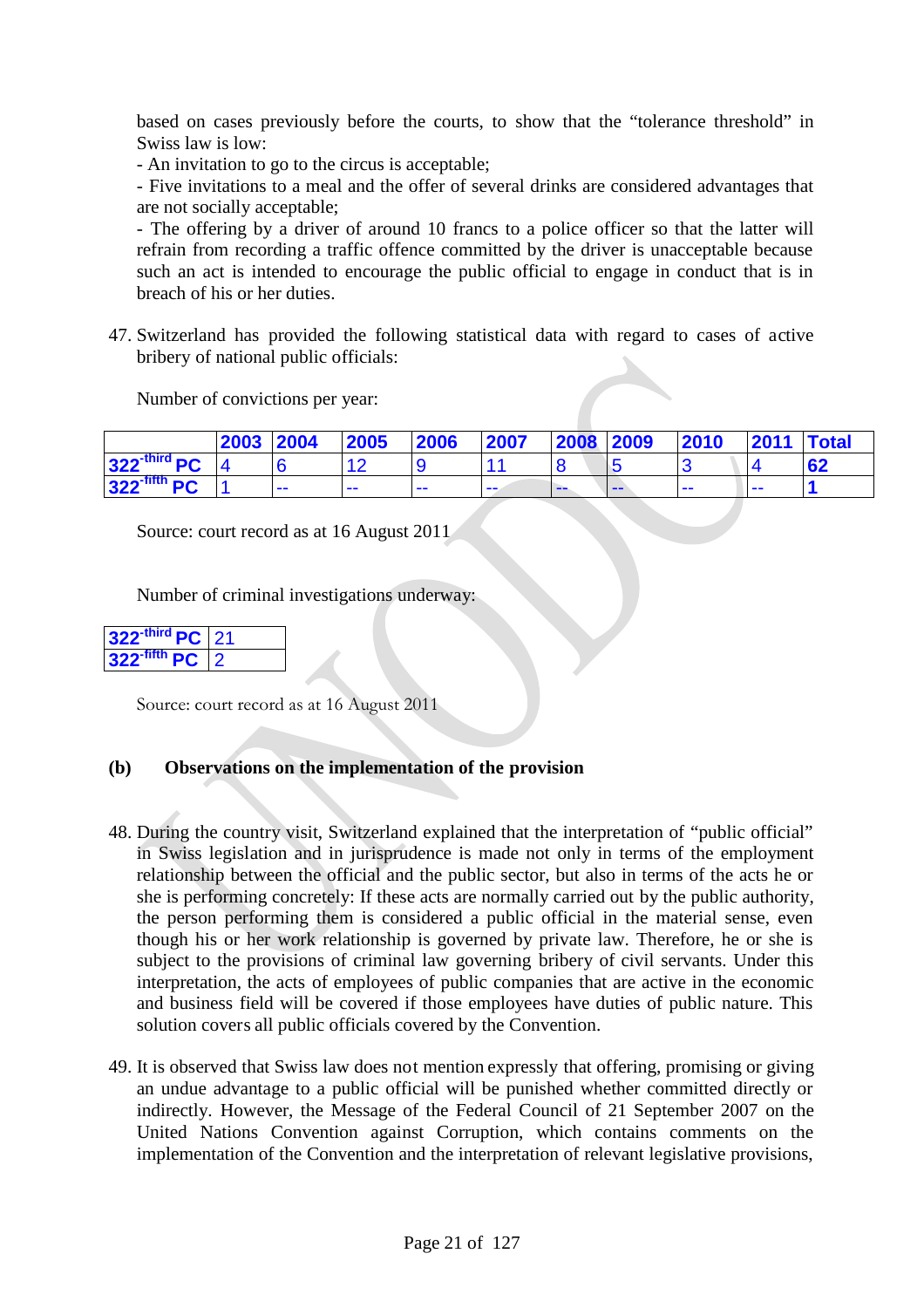as well as the jurisprudence, confirm that active – and passive – bribery through intermediaries can be prosecuted.

- 50. Switzerland criminalizes by a separate provision (Art. 322-fifth of the Criminal Code) the offering, promising or giving of an undue advantage to perform acts that would not be contrary to the duties of the public official. It is observed that article 322-fifth does not cover expressly undue advantages given in favour of third parties, which are expressly mentioned in Article 322-third covering bribery of the public official in order to accomplish acts in breach of his/her duties or the law. In response to this observation, the Swiss authorities have noted that article 322-fifth covers undue advantages in favour of third parties, when the undue advantage benefits indirectly the public official, for example where the third party is the spouse or the child of the public official
- 51. Switzerland is very largely compliant with article 15 paragraph a of the Convention. In order to achieve full compliance, Switzerland is encouraged to adopt measures criminalizing all instances of promising, offering or giving of undue advantages in favour of third parties when the public officials perform acts that are not contrary to their duties or depend on their power of appreciation.

#### **Article 15 Bribery of national public officials**

#### **Subparagraph (b)**

*Each State Party shall adopt such legislative and other measures as may be necessary to establish as criminal offences, when committed intentionally:*

*(b) The solicitation or acceptance by a public official, directly or indirectly, of an undue advantage, for the official himself or herself or another person or entity, in order that the official act or refrain from acting in the exercise of his or her official duties.*

# **(a) Summary of information relevant to reviewing the implementation of the provision**

- 52. Switzerland referred to articles 322-fourth and 322-sixth of the Criminal Code that provide for passive bribery and acceptance of an undue advantage. With regard to the definition of public official in Swiss law, Switzerland referred to the analysis above under article 15 para. a.
- 53. The applicable legal provisions are:

#### Article 322-fourth

Passive bribery: Any person who as a member of a judicial or other authority, as a public official, officially-appointed expert, translator or interpreter, or as an arbitrator demands, secures the promise of or accepts an undue advantage for himself or for a third party in order that he or she carries out or fails to carry out an act in connection with his official activity which is contrary to his duty or dependent on his discretion, shall be liable to a custodial sentence not exceeding five years or to a monetary penalty.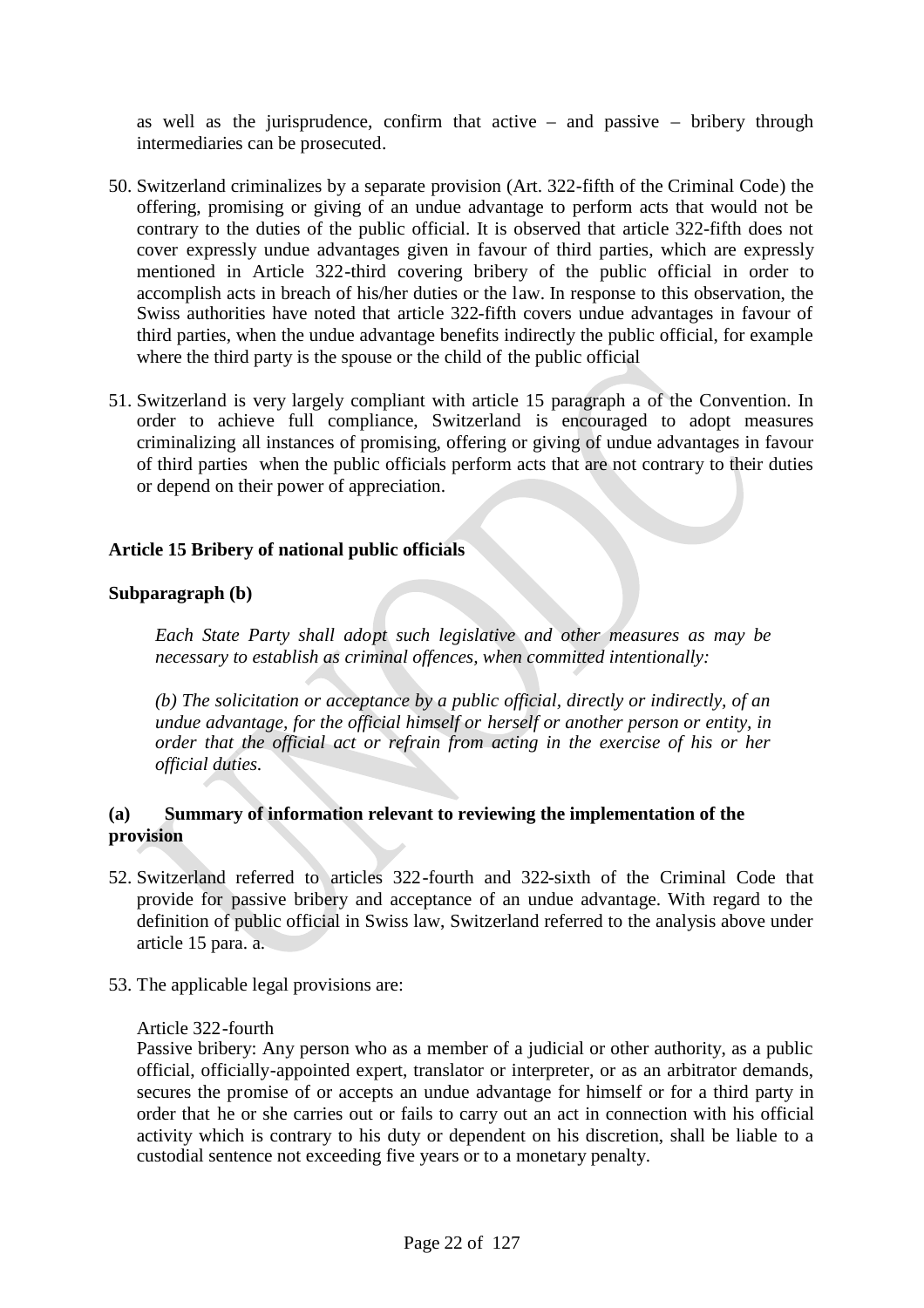# Article 322-sixth

Acceptance of an advantage: Any person who as a member of a judicial or other authority, as a public official, officially-appointed expert, translator or interpreter, or as an arbitrator, demands, secures the promise of, or accepts an undue advantage in order that he or she carries out his official duties, shall be liable to a custodial sentence not exceeding three years or to a monetary penalty.

- 54. Switzerland clarified that although "military personnel" is not mentioned in articles 322 fourth and 322sixth, they are nevertheless subject to the Military Criminal Code which contains provisions similar to those of the Criminal Code. Passive bribery committed by military personnel is therefore punishable under Swiss criminal law. The military courts apply the Military Criminal Code and the Military Criminal Procedure Code, as well as the provisions of ordinary criminal law for matters not expressly regulated in the Military Criminal Code.
- 55. Swiss Military Criminal Code, art. 142:

Any person who solicits, invites a promise of, or accepts an undue advantage, in his favour or in favour of a third party, for the performance or omission of an act related to his service that is contrary to his duties or depends on his/her discretion shall be punished with imprisonment of five years or a fine.

56. Swiss Military Criminal Code, art. 143:

1.Any person who solicits, invites a promise of, or accepts an undue advantage to fulfil his duties shall be punished with imprisonment of three years or a fine. 2. The offence will be subject to disciplinary sanctions if it is not serious.

57. Switzerland provided the following example of a case of bribery relating to articles 322 third, -fourth and -sixth of the Criminal Code:

A, a federal official, decided to take advantage of his position which included the purchasing powers in a polytechnic school (school L), a public institution, to promote businesses belonging to his family and to obtain from them in exchange financial benefits in the form of cash benefits (commissions) or in kind (materials, equipment, labour). Taking advantage of such conduct, A obtained, from 1985 to 2002, benefits which, during the police investigation, he estimated at a total of SF 270,000.

In 1985, A suggested to B that he would give work to his company (sanitation), on behalf of the school L, on condition that B paid a percentage of the price of its services. B accepted the offer and paid A regularly, until his company went bankrupt, commissions up to 10% of invoices paid by the school. B estimated the sums he paid to A at SF 140,000.

H had a company selling industrial bakery equipment, and H assumed responsibility as its representative in French-speaking Switzerland. H met A in 1988 as part of his business he had contacts with school L where he had obtained various machine orders. In 1996, A gave him to understand that if he wished to obtain new contracts for his company, he must "make a gesture." Fearing that if he did not comply, he would not be able to sell new equipment to school L, H gave in to this threat and, on three occasions in 1996, he asked his management to write checks to people as requested by A, named CC and DD. Thus H caused to be paid SF 3,850 in August 1996, SF 4,500 in January 1997 and SF 1,000 (or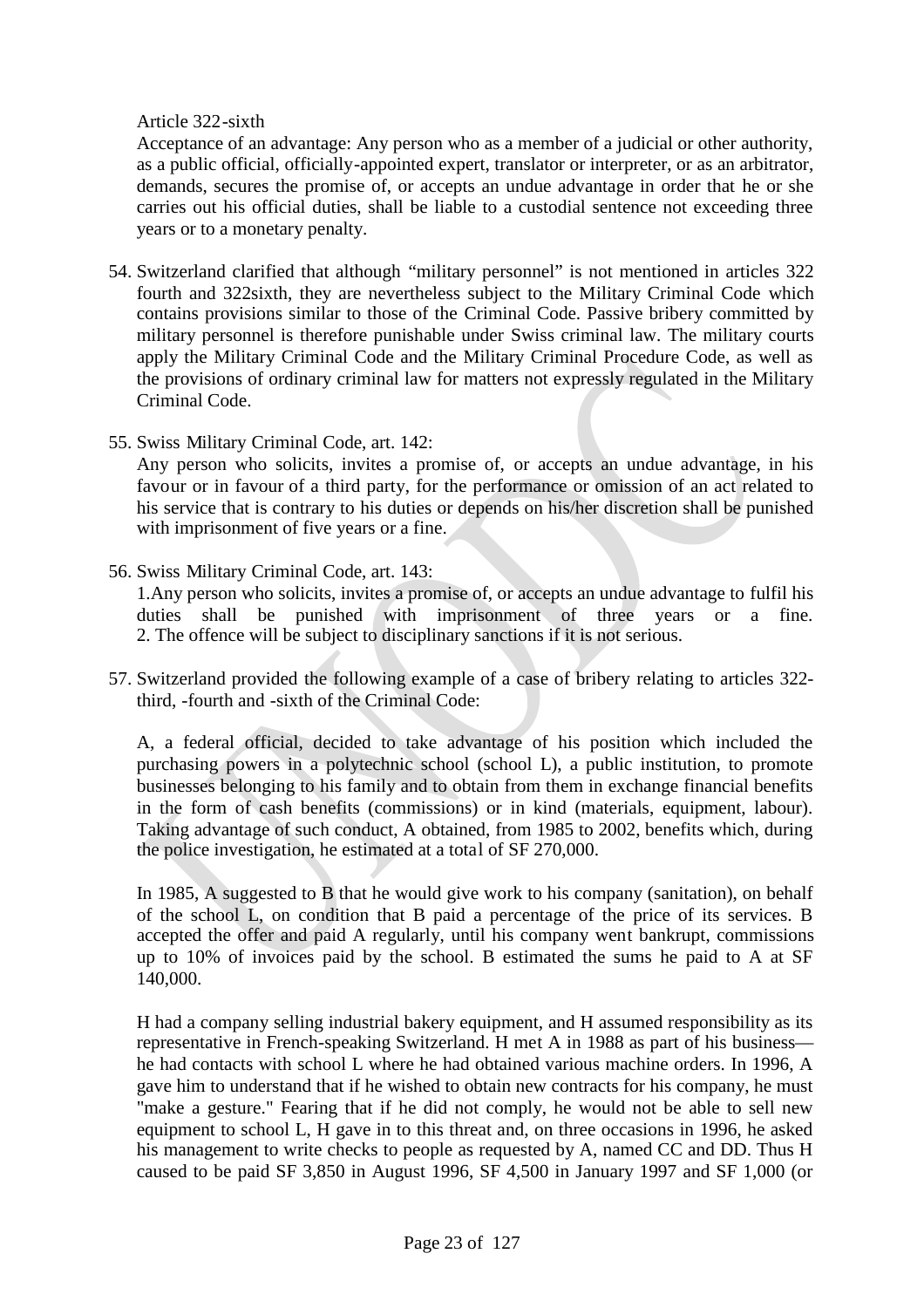2,000) in November 2002. H claims to have been unaware that A was the real recipient of these benefits and believed that they were for O, an association. In fact, it was A who cashed these amounts via the above-named intermediaries.

A was found guilty by the Federal Criminal Court of repeated passive bribery (article 322 fourth of the Criminal Code), accepting a benefit (article 322-sixth of the Criminal Code), repeated mismanagement of public interests (article 314 of the Criminal Code) and incitement to forgery (article 251 of the Criminal Code). This decision was upheld by the Federal Supreme Court. B was convicted of repeated active bribery (article 322-third of the Criminal Code). H was acquitted of the granting of a benefit (article 322-fifth of the Criminal Code), in the absence of proof that he knew he was favouring a public official (benefit granted to a third party).

*Judgment of the Federal Supreme Criminal Court SK.2005.10 of 20 February 2006 and Federal Supreme Court decision 6S.180/2006 of 14 July 2006*.

58. Switzerland provided the following statistical data on cases of passive bribery of national public officials:

Number of convictions per year:

|                          | 2003 2004 | 2005  | 2006 | 2007 | 2008 | 2009 | 2010 | <b>2011</b> | Total |
|--------------------------|-----------|-------|------|------|------|------|------|-------------|-------|
| $322$ -foutrh            | $- -$     |       |      |      |      |      |      | $- -$       |       |
| <b>PC</b>                |           |       |      |      |      |      |      |             |       |
| 322 <sup>-sixth</sup> PC |           | $- -$ |      |      | ---  |      |      | $- -$       |       |

Source: court record as at 16 August 2011-11-14

Number of criminal investigations underway:

| 322-foutrh            | 9 |
|-----------------------|---|
| <b>PC</b>             |   |
| 322 <sup>-sixth</sup> |   |
| PC                    |   |

Source: court record as at 16 August 2011-11-14

# **(b) Observations on the implementation of the provision**

- 59. It is noted that also in the provisions criminalizing passive bribery, Swiss law does not expressly mention that the solicitation or acceptance of an undue advantage by a public official or a military should be punished whether committed directly or indirectly. However, as noted above, the Message of 21 September 2007 and jurisprudence confirm that passive bribery committed through intermediaries can be prosecuted.
- 60. Switzerland criminalizes by separate provisions the acceptance or solicitation of an undue advantage to perform acts that would not be contrary to the duties of the public official (art. 322sixth of the Criminal Code) or the military (art. 143 of the Military Criminal Code). It is noted that these provisions do not cover undue advantages given in favour of third parties, which are expressly mentioned in articles 322-fourth of the Criminal Code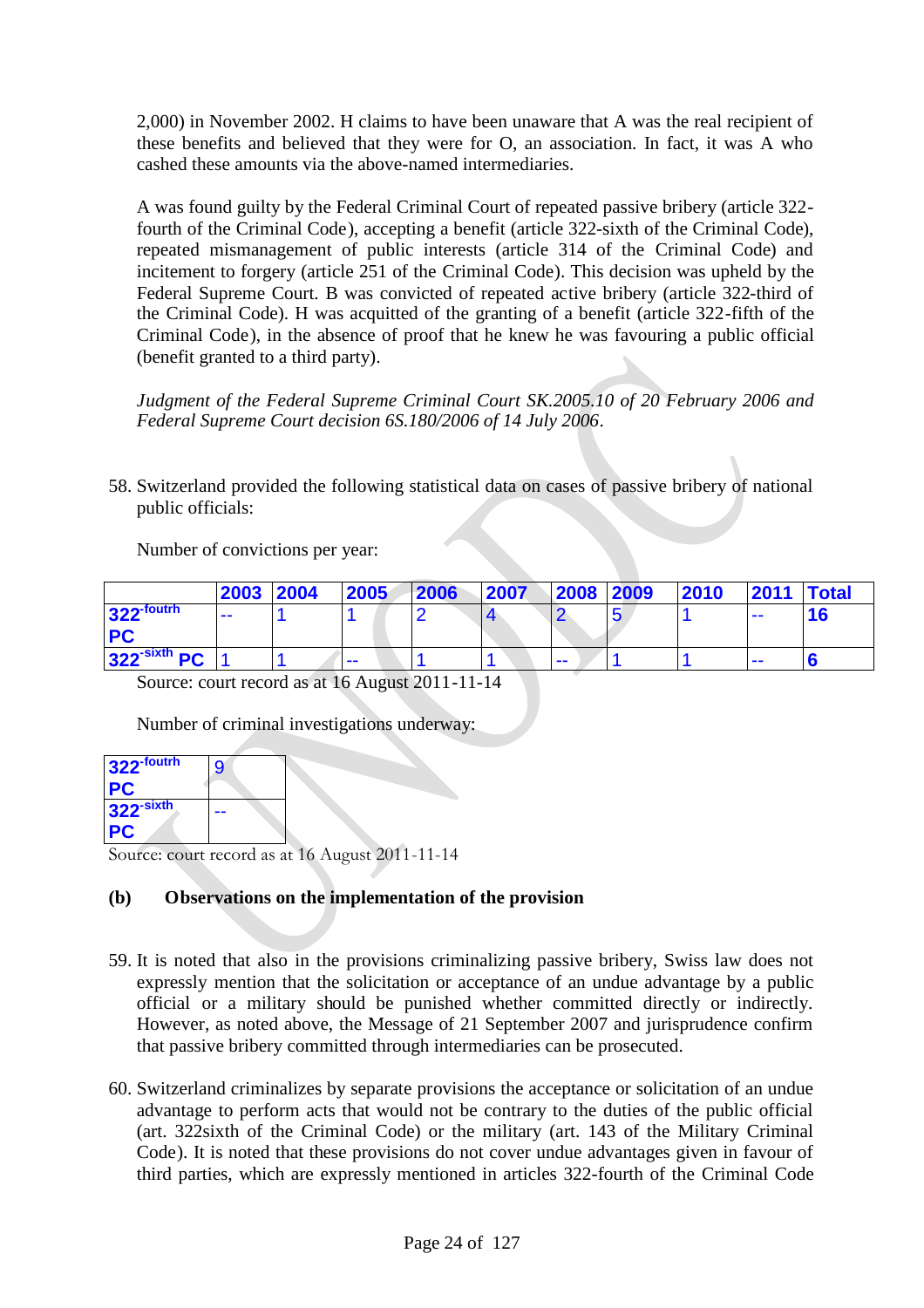and 142 of the Military Criminal Code criminalizing passive bribery in order to accomplish acts in breach of the law or the duties of the persons concerned. The Swiss authorities noted that articles 322 sixth of the Criminal Code and article 143 of the Military Criminal Code only cover the situation where an undue advantage benefits indirectly the public official, for example where the third party is the spouse or the child of the public official.

61. Switzerland is very largely compliant with article 15 paragraph b of the Convention. Switzerland is encouraged to adopt measures to criminalize all instances of solicitation or acceptance of undue advantages in favour of third parties when the public officials perform acts that are not contrary to their duties or depend on their power of appreciation.

#### **Article 16 Bribery of foreign public officials and officials of public international organizations**

*1. Each State Party shall adopt such legislative and other measures as may be necessary to establish as a criminal offence, when committed intentionally, the promise, offering or giving to a foreign public official or an official of a public international organization, directly or indirectly, of an undue advantage, for the official himself or herself or another person or entity, in order that the official act or refrain from acting in the exercise of his or her official duties, in order to obtain or retain business or other undue advantage in relation to the conduct of international business.*

*2. Each State Party shall consider adopting such legislative and other measures as may be necessary to establish as a criminal offence, when committed intentionally, the solicitation or acceptance by a foreign public official or an official of a public international organization, directly or indirectly, of an undue advantage, for the official himself or herself or another person or entity, in order that the official act or refrain from acting in the exercise of his or her official duties.*

#### **(a) Summary of information relevant to reviewing the implementation of the article**

62. Switzerland cited article 322-seventh paragraph 1 of the Criminal Code which covers bribery of foreign public officials. Article 322-seventh par. 1 provides as follows:

#### Article 322-seventh

2. *C*orruption of foreign public officials:

Any person who offers, promises or bestows to a person acting for a foreign state or international organization as a member of a judicial or other authority, a public official, an officially-appointed expert, translator or interpreter, an arbitrator, or a member of the armed forces with an undue advantage for the benefit of one of them or of a third party, in order that the person carries out or fails to carry out an act in connection with his official activities and which is contrary to his duties or dependent on his discretion,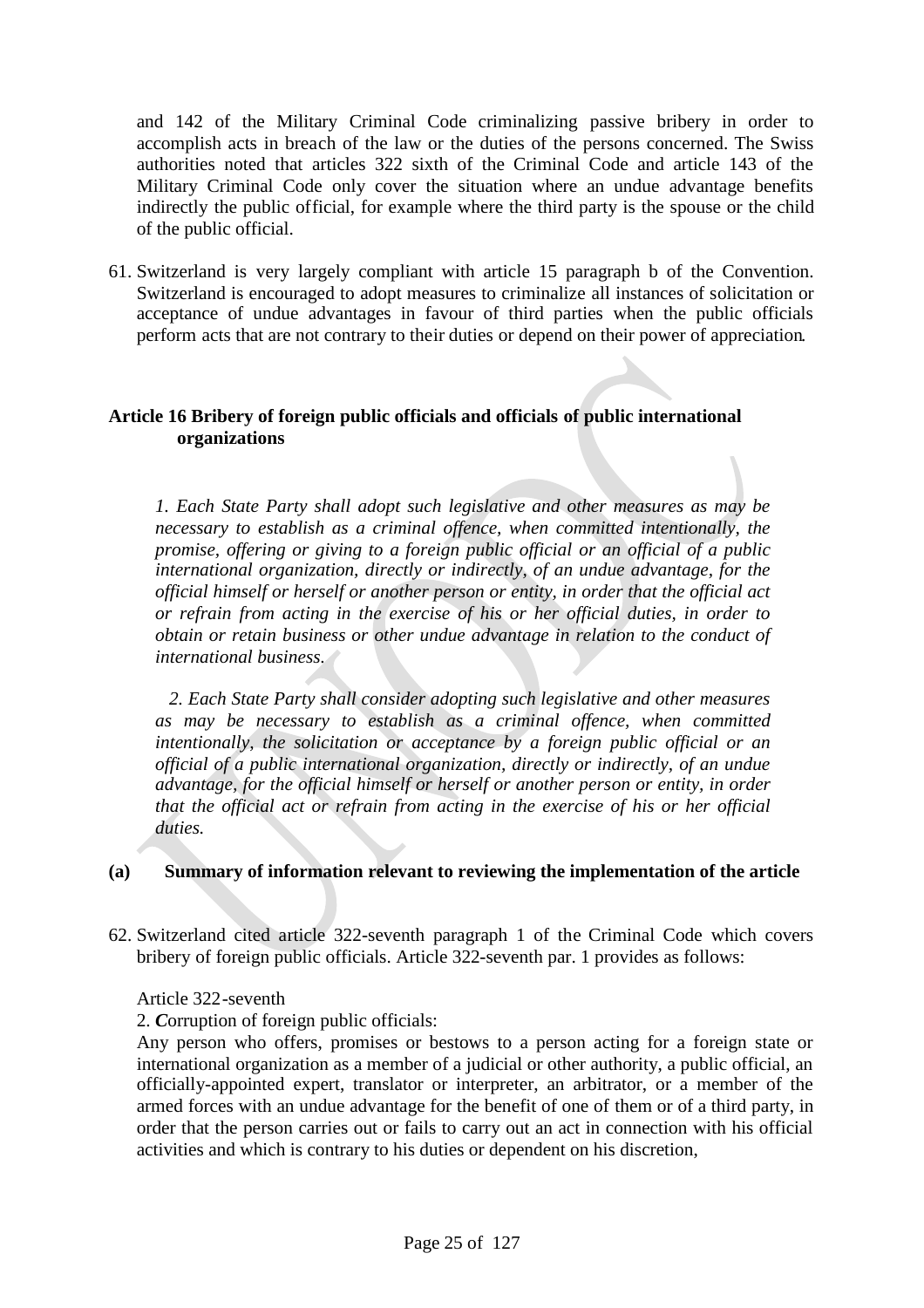and any person who as a member of a judicial or other authority, a public official, an officially-appointed expert, translator or interpreter, an arbitrator, or a member of the armed forces of a foreign state or of an international organization demands, secures the promise of, or accepts an advantage which is not due to him for himself or for a third party in order that he carries out or fails to carry out an act in connection with his official activity which is contrary to his duty or dependent on his discretion, shall be liable to a custodial sentence not exceeding five years or to a monetary penalty.

- 63. Switzerland also mentioned the following court cases regarding bribery of foreign public officials:
- 64. By conviction order issued by the Prosecutor General of the Republic and Canton of Geneva of 2 December 2010, X, a Swiss national, was convicted for paying intermediaries cash commissions totalling CHF 109 100 (approximately EUR 90 000) so that foreign diplomatic representations would choose to stay in his establishments. When questioned by the Geneva law enforcement authorities, the defendant acknowledged having paid commissions to attract customers, while contending that the customers brought in by the commissions had not, in his opinion, been members of official representations. The prosecutor in the case rejected the defendant's contentions. X was sentenced by summary punishment order to a suspended fine of CHF 49 500 (approximately EUR 41 000), three years' probation and a fine of CHF 12 000 (approximately EUR 10 000). (cited in the OECD report)
- 65. In a summary punishment order issued by the Federal Prosecution Service on 22 November 2011, a subsidiary company (B) incorporated in Switzerland, acting for its parent company, A, was found guilty of not having taken all reasonable and necessary organisational measures to prevent the payment of bribes to foreign public officials in Latvia, Malaysia and Tunisia, in relation to conduct that took place following the entry into force of article 102 of the Swiss Criminal Code in October 2003. The company was sentenced to a fine of 2.5 million Swiss francs (CHF) and a compensatory penalty of CHF36.4 million, calculated on the basis of the profits earned by the entire group through the contracts involving bribery. The company was also ordered to pay procedural costs amounting to some CHF95,000.
- 66. In a decision issued the same day, the OAG considered that a conviction of the parent company, A, in addition to that of its subsidiary, B, was not justified, having noted that the investigation showed that A had made considerable efforts to develop the necessary regulations with a view to preventing the payment of illegal amounts, in particular bribes, in the context of its operations (A was nonetheless criticized for not having enforced these regulations with the requisite vigour); The decisions handed down on 22 November 2011 did not conclude the OAG's proceedings against B, as proceedings are still underway against both individuals suspected of passive bribery, and consultants. (cited in the OECD report)
- 67. A third case cited by Switzerland involved the payment of a bribe to a German police officer posted at the Basel border post for the purpose of obtaining a stamp on a form declaring departure from Switzerland. The person was sentenced by a summary punishment of 8 August 2008 issued by the Canton of Basel-city to a fine of an amount of 450 Swiss francs with suspension of execution,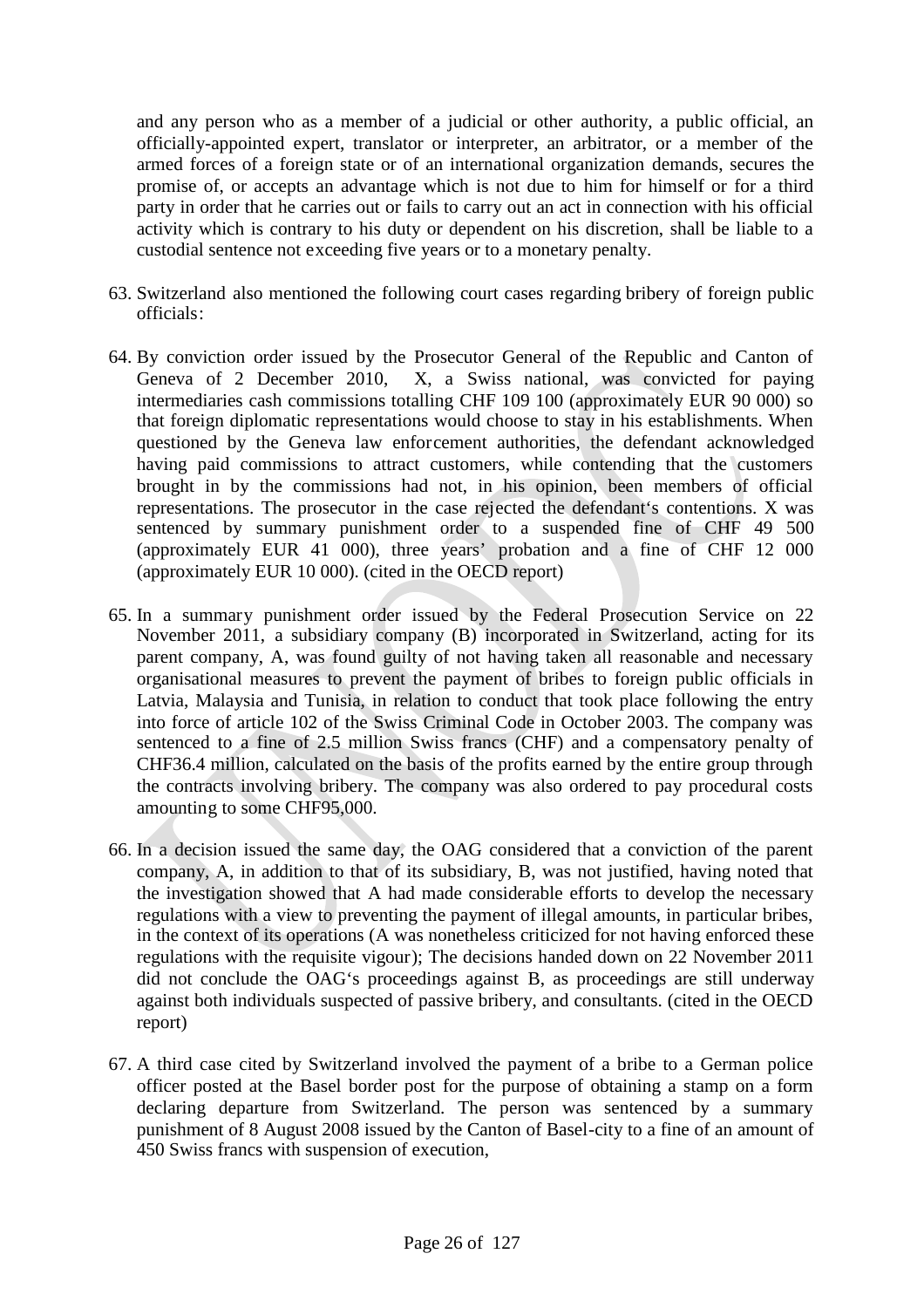68. Switzerland provided statistical data on the number of convictions related to article 322 seventh of the Criminal Code per year and the number of criminal investigations underway.

Number of convictions per year:

|                           | 2003 2004 |       | 2005 | 2006 | 2007  | 2008 2009 | 2010 | <b>2011 Total</b> |  |
|---------------------------|-----------|-------|------|------|-------|-----------|------|-------------------|--|
| $322$ <sup>-seventh</sup> | $- -$     | $- -$ |      | --   | $- -$ | --        |      |                   |  |
| <b>PC</b>                 |           |       |      |      |       |           |      |                   |  |

Number of criminal investigations underway: 30

Sources: convictions: court record as at 16 August 2011; criminal investigations underway: Federal Prosecution Service

69. Switzerland informed that the convictions for felonies and misdemeanours as well as for pending criminal proceedings are recorded in Swiss criminal records. Sentences are counted once they enter into force.

#### **(b) Observations on the implementation of the article**

- 70. Under Swiss law, bribery of foreign public officials and officials of public international organizations is punishable even when the acts of the public official do not seek to obtain or retain business or other undue advantage in relation to the conduct of with international business. In this sense, the Swiss legislation goes beyond the requirements of the Convention, which should be noted as good practice.
- 71. Similarly, it is noted that Switzerland decided to criminalize passive bribery of foreign public officials and officials of public international organizations, although this is not a mandatory requirement under Article 16 paragraph 2 of the Convention.
- 72. Also, it is noted that unlike the provisions relating to bribery of national public officials, specifically the granting and acceptance of an advantage (article 322-fifth and 322-sixth), article 322seventh of the Criminal Code does not expressly cover facilitation payments, that is undue advantages granted in view of acts that are not contrary to the law or the duties of the officer concerned. During the country visit, the representatives of Switzerland explained that the concept of "act depending on the discretion of the foreign official" covers most cases of facilitation payments. However, it is noted that the provisions on bribery of national public officials cover not only acts contrary to the law or their duties and depending on the discretion of the official, but also acts not contrary to their duties (granting and accepting an advantage, art. 322-fifth and 322-sixth), which confirms that there is a difference in the incrimination of bribery of foreign public officials and officials of public international organizations. In this regard, Switzerland stressed that an interpretative note to article 16, paragraph 1 of the Convention (A/58/422/Add.1, para. 24) stipulates that "a statute that defined the offence in terms of payments 'to induce a breach of the official's duty' could meet the standard set forth in each of these paragraphs, provided that it was understood that every public official had a duty to exercise judgement or discretion impartially and that this was an "autonomous"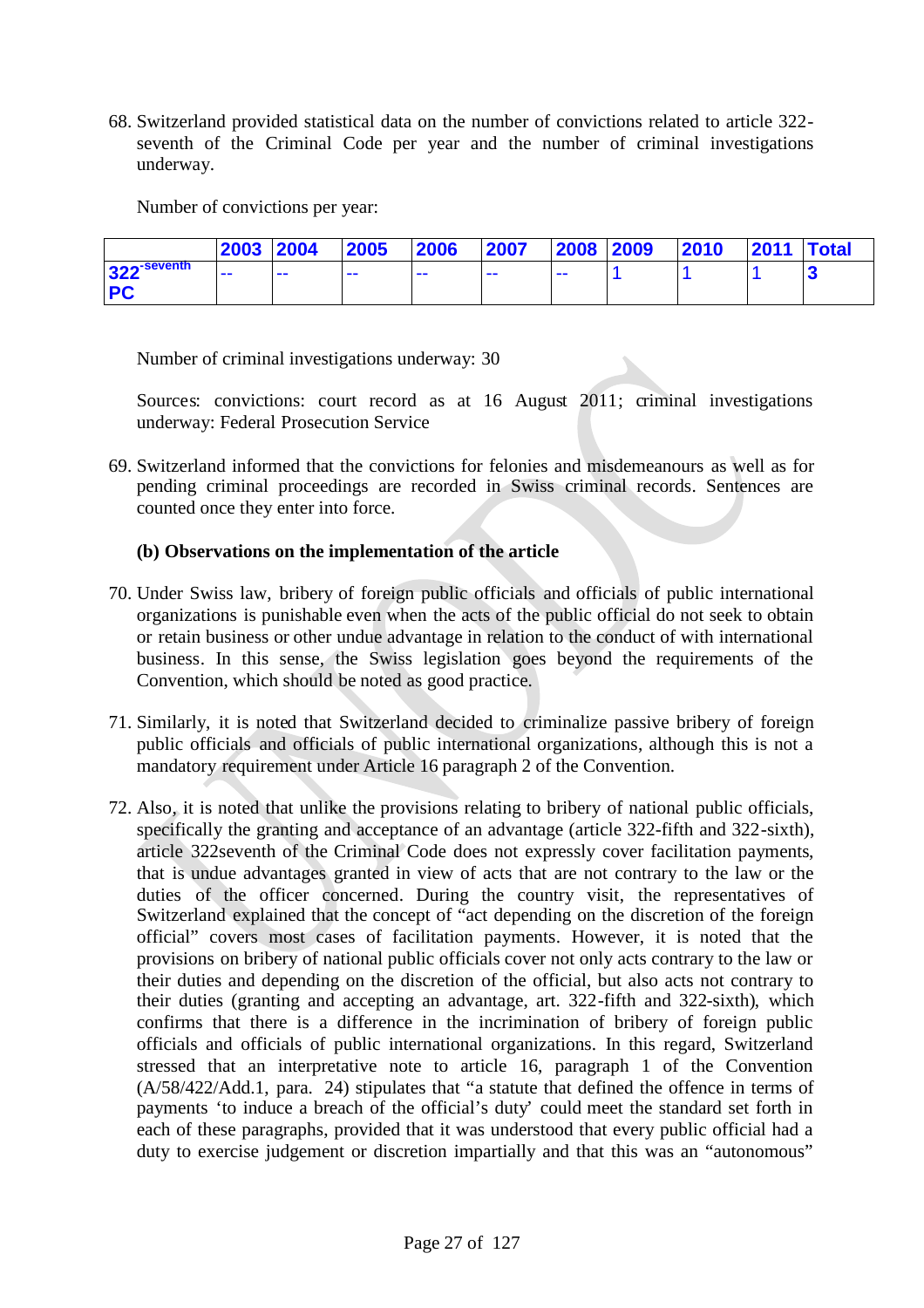definition not requiring proof of the law or regulations of the particular official's country or international organization".

73. To the extent that article 322seventh of the Criminal Code and its interpretation by the Courts meets the conditions set forth in this interpretative note, Switzerland can be considered in compliance with article 16 paragraph 1 of the Convention. Switzerland is encouraged to consider expanding the scope of the incrimination of bribery of foreign public officials in order to expressly criminalize granting undue advantages to obtain acts that are not contrary to their duties or depend on their power of appreciation.

#### **(c) Successes and good practices**

74. The fact that Swiss legislation law criminalizes bribery of foreign public officials and officials of public international organizations even when they do not seek to obtain or retain business or other undue advantage in relation to the conduct of with international business, thus going beyond the requirements of the Convention, should be noted as a good practice.

# **Article 17 Embezzlement, misappropriation or other diversion of property by a public official**

*Each State Party shall adopt such legislative and other measures as may be necessary to establish as criminal offences, when committed intentionally, the embezzlement, misappropriation or other diversion by a public official for his or her benefit or for the benefit of another person or entity, of any property, public or private funds or securities or any other thing of value entrusted to the public official by virtue of his or her position.*

# **(a) Summary of information relevant to reviewing the implementation of the article**

- 75. In Swiss criminal law, there are several offences that might correspond to the criminal acts as defined in the Convention. Article 138 paragraph 1 of the Criminal Code on misappropriation punishes those who appropriate for themselves a moveable item for the purpose of illicit enrichment or who use for their own benefit assets with which they have been entrusted. When such a person acts as a member of an authority or an official the penalty is increased as per article 138 paragraph 2 of the Criminal Code. Article 314 of the Criminal Code on mismanagement of the public interest may also be taken into consideration when a public official damages by a legal transaction the public interests he or she had the task to protect, in order to obtain an improper advantage. Alternatively, article 158 of the Criminal Code on mismanagement can be applied.
- 76. The applicable legal provisions are:

#### Criminal Code

Art. 138 - Misappropriation

<sup>1.</sup> Any person who for his own or another's illicit gain appropriates moveable property belonging to another but entrusted to him, any person who makes unlawful use of financial assets entrusted to him for his own or another's benefit, shall be liable to a custodial sentence not exceeding five years or to a monetary penalty.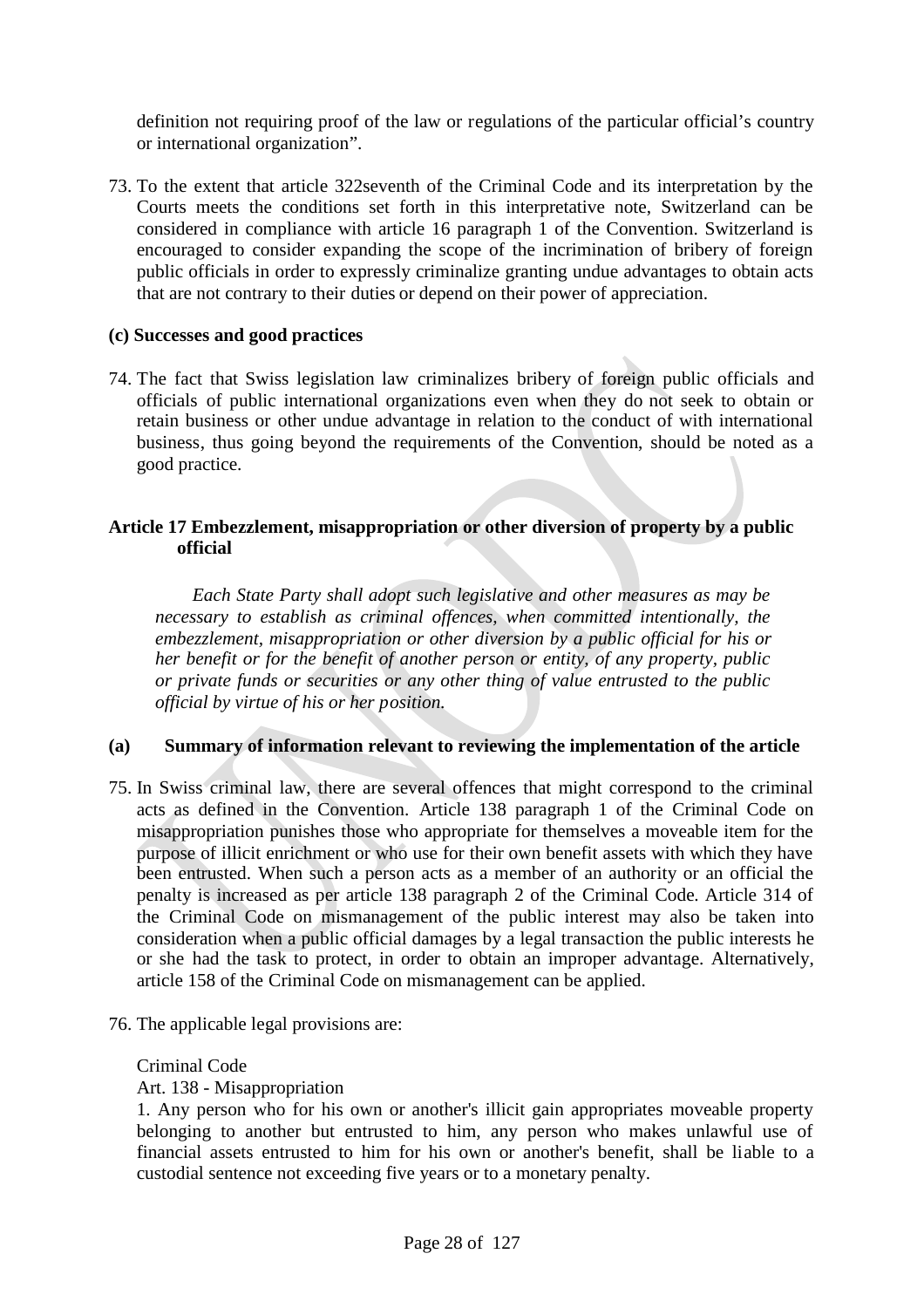Misappropriation to the detriment of a relative or family member is prosecuted only on complaint.

2. Any person who commits the foregoing offence in his capacity as a member of a public authority, or as a public official, guardian, adviser, professional asset manager, or in the practice of a profession or a trade or the execution of a commercial transaction for which he has been authorised by a public authority, shall be liable to a custodial sentence not exceeding ten years or to a monetary penalty.

# Art. 158 - Mismanagement

1. Any person who by law, an official order, a legal act or authorisation granted to him, has been entrusted with the management of the property of another or the supervision of such management, and in the course of and in breach of his duties causes or permits that other person to sustain financial loss shall be liable to a custodial sentence not exceeding three years or to a monetary penalty.

Any person who acts in the same manner in his capacity as the manager of a business but without specific instructions shall be liable to the same penalty.

If the offender acts with a view to securing an unlawful financial gain for himself or another, a custodial sentence of from one to five years may be imposed.

2. Any person who, with a view to securing an unlawful gain for himself or another, abuses the authority granted to him by statute, an official order or a legal transaction to act on behalf of another and as a result causes that other person to sustain financial loss shall be liable to a custodial sentence not exceeding five years or to a monetary penalty.

3. Criminal mismanagement to the detriment of a relative or family member is prosecuted only on complaint.

# Art. 314 - Misconduct in public office

Any member of an authority or public official who, in the course of a legal transaction and with a view to obtaining an unlawful advantage for himself or another, damages the public interests that he has a duty to safeguard shall be liable to a custodial sentence not exceeding five years or to a monetary penalty. A custodial sentence must be combined with a monetary penalty.

77. Switzerland provided examples of cases relating to articles 314 and 138 point 2 of the Criminal Code:

In the case cited at paragraph 58 above, A was also convicted, according to article 314 of the Criminal Code, of mismanagement of public interest for having exercised his power in law or fact and his influence in order to get Y (contractor) paid by the school L the amount of SF 1,950, where this amount did not match the price of the work but was intended to give him an unfair advantage.

X, employed by the City of Zurich was responsible for the maintenance and renovation of buildings in the city. He had a particular task to verify invoices from suppliers and contractors for payment by the municipality. Between November 1989 and May 1995, X acquired goods on behalf of the city he used for personal purposes. The Federal Supreme Court upheld the cantonal decision that X was guilty of, inter alia, repeated and aggravated misappropriation within the meaning of article 138 point 2 of the Criminal Code (act committed by an official). Federal Court decision of 19 October 2003, 6S.262/2003 is available at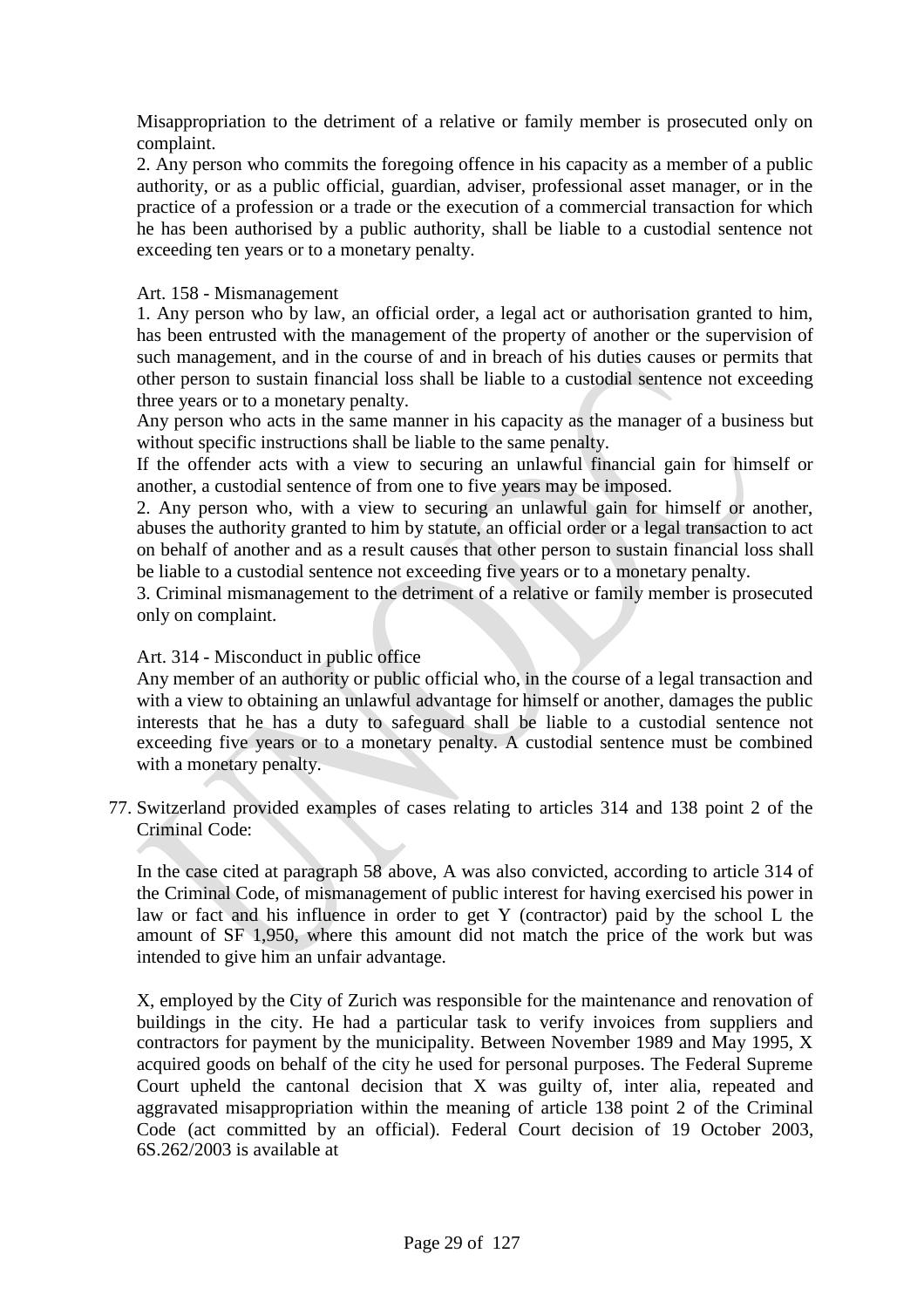http://www.polyreg.ch/d/informationen/bgeunpubliziert/Jahr\_2003/Entscheide\_6S\_2003/6 S.262\_\_2003.html

#### **(b) Observations on the implementation of the article**

78. Switzerland is in compliance with Article 17 of the Convention. Misappropriation by a member of a public authority or a public official (section 138 para 2 of the Criminal Code) and the mismanagement of public interests meet satisfactorily the requirements of the article under consideration.

#### **Article 18 Trading in influence**

*Each State Party shall consider adopting such legislative and other measures as may be necessary to establish as criminal offences, when committed intentionally:*

*(a) The promise, offering or giving to a public official or any other person, directly or indirectly, of an undue advantage in order that the public official or the person abuse his or her real or supposed influence with a view to obtaining from an administration or public authority of the State Party an undue advantage for the original instigator of the act or for any other person;*

*(b) The solicitation or acceptance by a public official or any other person, directly or indirectly, of an undue advantage for himself or herself or for another person in order that the public official or the person abuse his or her real or supposed influence with a view to obtaining from an administration or public authority of the State Party an undue advantage.*

#### **(a) Summary of information relevant to reviewing the implementation of the article**

- 79. Switzerland reported that it was in partial compliance with article 18, subparagraph (a) of the Convention. Switzerland noted that the Criminal Code covers part of the conduct covered by article 12 of the Convention of the Council of Europe and article 18 of the Convention under review. Switzerland added that the legislator wanted to focus on the most dangerous acts, especially those that undermine public confidence in public administration, justice and the authorities in general. Therefore, Swiss law in force focuses on the behaviour of the last link in the chain, namely the public official, by expanding the scope of the Criminal Code (bribery in the narrow sense of articles 322 third and 322-fourth of the Criminal Code) to cases of acceptance or granting of benefits (articles 322-fourth and 322-sixth of the Criminal Code).
- 80. Switzerland further clarified that although, formally, the Criminal Code does not provide for an offence entitled "Trading in Influence", some severe cases of trading in influence are punishable under Art. 322-third to 322-seventh of the Criminal Code.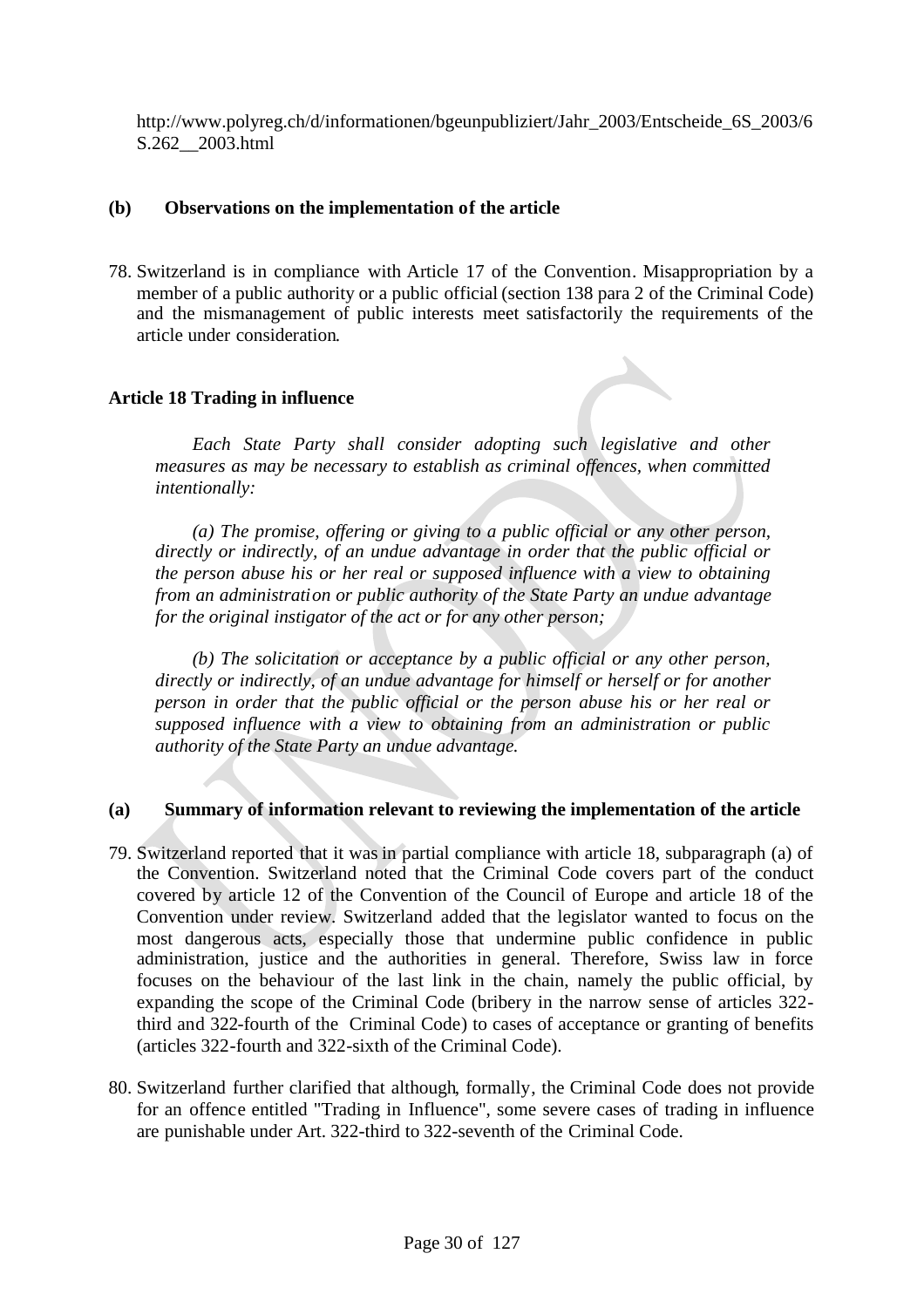- 81. According to the information provided by Switzerland, when the intermediary is a public official, if he or she accepts an advantage of some kind in return for exerting influence on a third party who is also in public office, he or she is guilty of "passive bribery" or bribetaking (art. 322-fourth of the Criminal Code), or even acceptance of an undue advantage (art. 322-sixth of the Criminal Code). The person offering the advantage is punishable under art. 322-thid (active bribery or bribe-giving) or art. 322-fifth (granting of an undue advantage) of the Criminal Code. However, the advantage accorded or offered must be related to the public office of the intermediary. In other words, an offence is constituted whenever a public official solicits or is granted an undue advantage by an individual with the aim of inciting the official to abuse his or her influence over another public official or member of a public authority, provided that such influence derives from his or her public functions.
- 82. If the intermediary is not a public official, the offence of bribery is only applicable in certain cases. In particular, where the public official to be influenced takes part in and accepts the "deal", the offence of bribery will in most cases be applicable. For instance, depending on the content of the agreement among the various parties, the third part will be guilty of active bribery (or instigating active bribery), the public official of passive bribery and the intermediary of active bribery (or incitement or complicity). Where the person promising the advantage agrees with the intermediary that the latter will bribe an official directly, but the intermediary does not do so, this would constitute attempted instigation of active bribery, which is punishable under article 24, al. 2 of the Criminal Code.
- 83. Switzerland has repeatedly considered criminalizing trading in influence but did not do so, preferring the path of prevention and establishing rules of professional ethics. During the country visit, Swiss officials stated that specifically criminalizing trading in influence will be again considered in the future.

# **(b) Observations on the implementation of the article**

- 84. It is noted that Swiss law does not provide for the offence of trading in influence as described in the Convention. Switzerland stated that although criminalizing trading in influence has been considered, this path was not followed. During the country visit, the Swiss officials reported that one of the considerations taken into account in rejecting the criminalization of the offence was the difficulty of distinguishing trading in influence from socially acceptable forms of pressure, such as lobbying. They added that the issue will be revisited in the future. Having considered the criminalization of the offence, Switzerland must be deemed in compliance with the article under review.
- 85. Although the solutions adopted by Swiss law appear to allow, in some cases, the prosecution of perpetrators of trading in influence as envisaged by the Convention, in other cases, such as where, at the same time, the intermediary is not a public official and does not engage in bribery but instead in other forms of undue influence, it doesn't seem possible to initiate a prosecution. It is therefore believed that the Swiss penal system would benefit from being supplemented by criminalizing trading in influence directly. Switzerland is therefore encouraged to continue considering criminalization of trading in influence, directly and expressly, to avoid gray areas and to be able to provide the widest measure of mutual legal assistance at the request of countries requesting it in the context of investigations and prosecution for trading in influence as covered in the Convention. In this regard, Switzerland underlined that it only faced a very small number of challenges in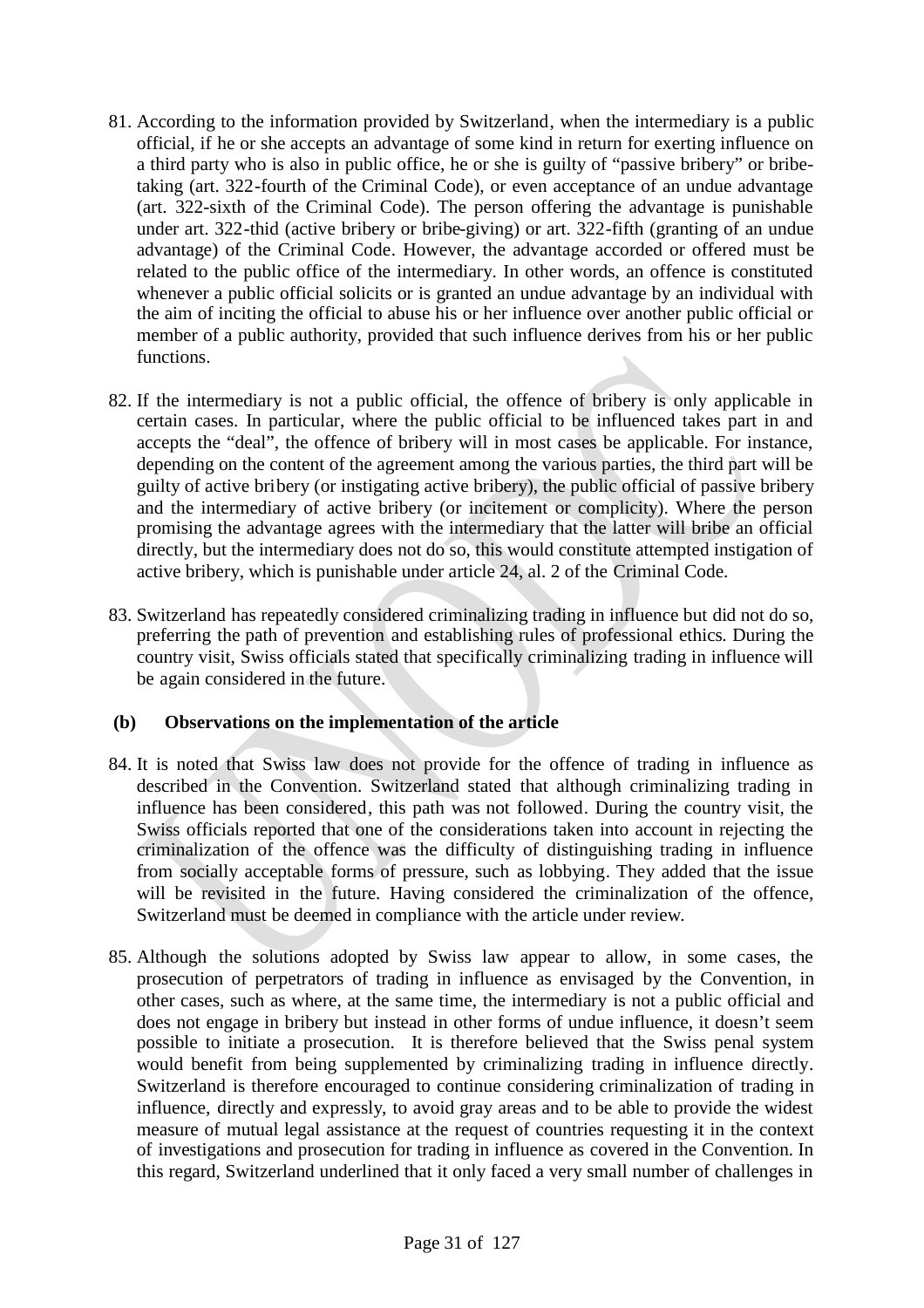the area of international cooperation, as the conduct that could constitute trading in influence is very often accompanied by other punishable acts, which permit providing legal assistance. Indeed, in order to grant legal assistance, it is sufficient that one offence is committed in accordance with Swiss law.

#### **Article 19 Abuse of Functions**

*Each State Party shall consider adopting such legislative and other measures as may be necessary to establish as a criminal offence, when committed intentionally, the abuse of functions or position, that is, the performance of or failure to perform an act, in violation of laws, by a public official in the discharge of his or her functions, for the purpose of obtaining an undue advantage for himself or herself or for another person or entity.*

#### **(a) Summary of information relevant to reviewing the implementation of the article**

86. Switzerland cited article 312 of the Criminal Code.

Criminal Code

Art. 312 - Abuse of public office

Any member of an authority or a public official who abuses his official powers in order to secure an unlawful advantage for himself or another or to cause prejudice to another shall be liable to a custodial sentence not exceeding five years or to a monetary penalty.

#### **(b) Observations on the implementation of the article**

87. The cited provision (article 312 of the Criminal Code) does not expressly refer to the situation where abuse of functions is committed by failure to perform an act (omission). However, Switzerland clarified that abuse of functions by omission may also be covered by article 312 of the Criminal Code if a public official's failure to act breaches a duty to act. Moreover, according to the general rule of Swiss criminal law, a felony or a misdemeanour may also be committed through passive behaviour contrary to a duty to act (art. 11 of the Criminal Code). Switzerland is therefore in compliance with the article under review.

# **Article 20 Illicit Enrichment**

*Subject to its constitution and the fundamental principles of its legal system, each State Party shall consider adopting such legislative and other measures as may be necessary to establish as a criminal offence, when committed intentionally, illicit enrichment, that is, a significant increase in the assets of a public official that he or she cannot reasonably explain in relation to his or her lawful income.*

#### **(a) Summary of information relevant to reviewing the implementation of the article**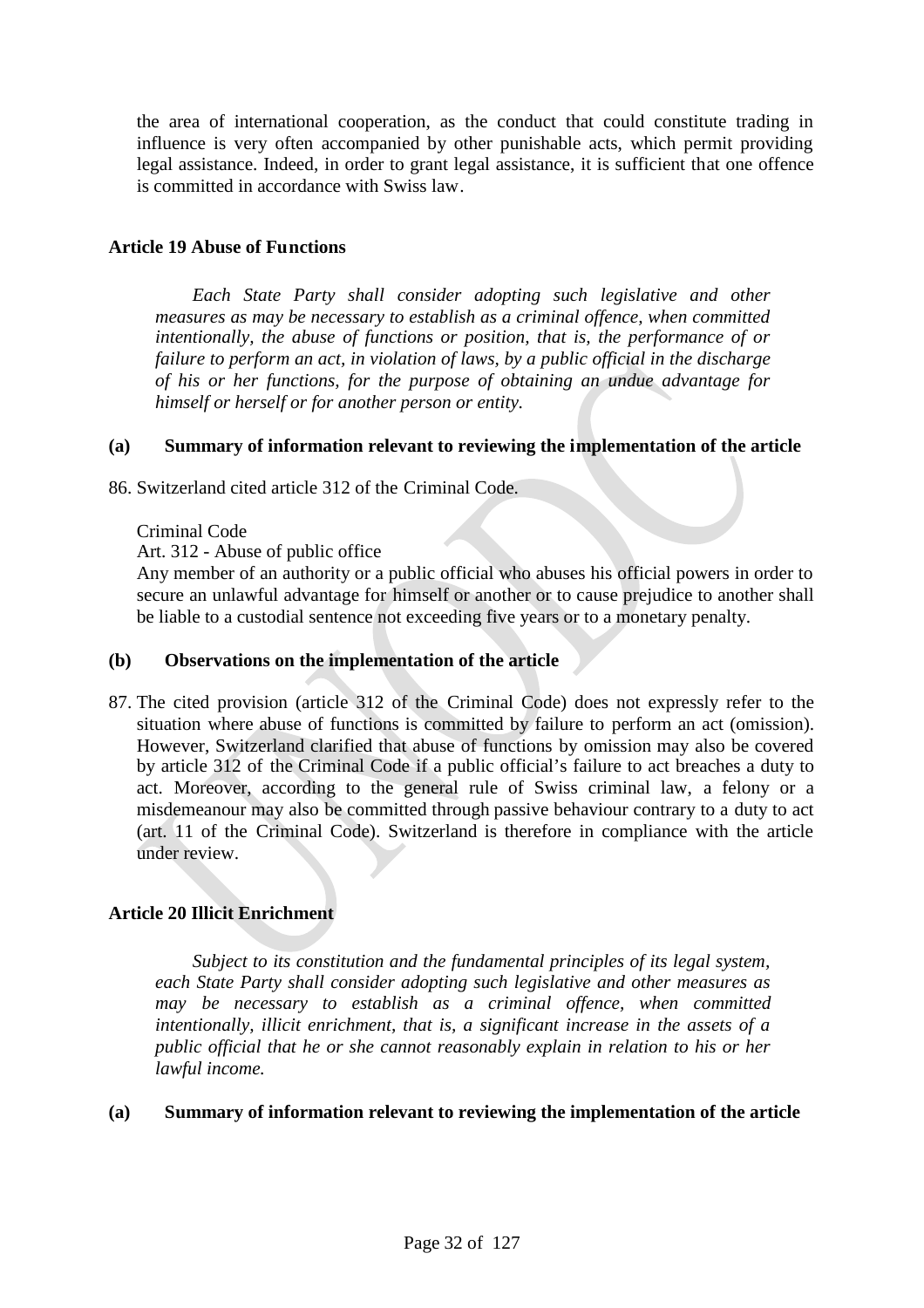- 88. Switzerland reported that, like other European countries, it does not have the legal concept of illicit enrichment and does not criminalize the sole increase in wealth that a public official cannot justify, which would require the reversal of the burden of proof.
- 89. However, article 260-third of the Swiss Criminal Code establishes the partial reversal of the burden of proof in the context of assets belonging to a person who has participated in or supported a criminal organization. As per article 72 of the Criminal Code, these assets are presumed, until proven otherwise, as being at the disposal of the organization and are therefore subject to confiscation. The prosecuting authority must still prove that the defendant's prior conduct is punishable (membership in or support for the criminal organization).
- 90. The Federal law of  $1<sup>st</sup>$  October 2010 on the restitution of assets of illicit origin of politically exposed persons (Law on the restitution of assets of illicit origin, LRAI) also recognizes a similar principle. This law allows, without a criminal conviction of the politically exposed person or his associates, the confiscation of assets of illicit origin. Under certain conditions, the illicit origin of assets is assumed.
- 91. The cited legal provisions are:

#### Criminal Code

Art. 72 **-** Forfeiture of the assets of a criminal organization

The court shall order the forfeiture of all assets that are subject to the power of disposal of a criminal organisation. In the case of the assets of a person who participates in or supports a criminal organisation (Art. 260-third), it is presumed that the assets are subject to the power of disposal of the organisation until the contrary is proven.

#### Art. 260-third - Criminal organization:

1. Any person who participates in an organisation, the structure and personal composition of which is kept secret and which pursues the objective of committing crimes of violence or securing a financial gain by criminal means, or any person who supports such an organisation in its criminal activities, shall be liable to a custodial sentence not exceeding five years or to a monetary penalty.

2. The court shall have the discretion to mitigate the penalty imposed (Art. 48a) if the offender makes an effort to foil the criminal activities of the organisation.

3. The foregoing penalties also apply to any person who commits the offence outside Switzerland provided the organisation carries out or intends to carry out its criminal activities wholly or partly in Switzerland. article 3 paragraph 2 applies.

# Law of Recovery of Illicit Assets

Art. 6 - Presumption of illegality

1 The assets of illicit origin is presumed if the following conditions are met: a. the wealth of the person who has disposal over the assets has been subject to an excessive increase in relation to the exercise of the public service of the politically exposed person;

b. the degree of corruption of the State of origin of the politically exposed person in question was known to be high during his time in public office.

2 The presumption is rebutted if the legality of the acquisition of the assets is demonstrated on the balance of probabilities.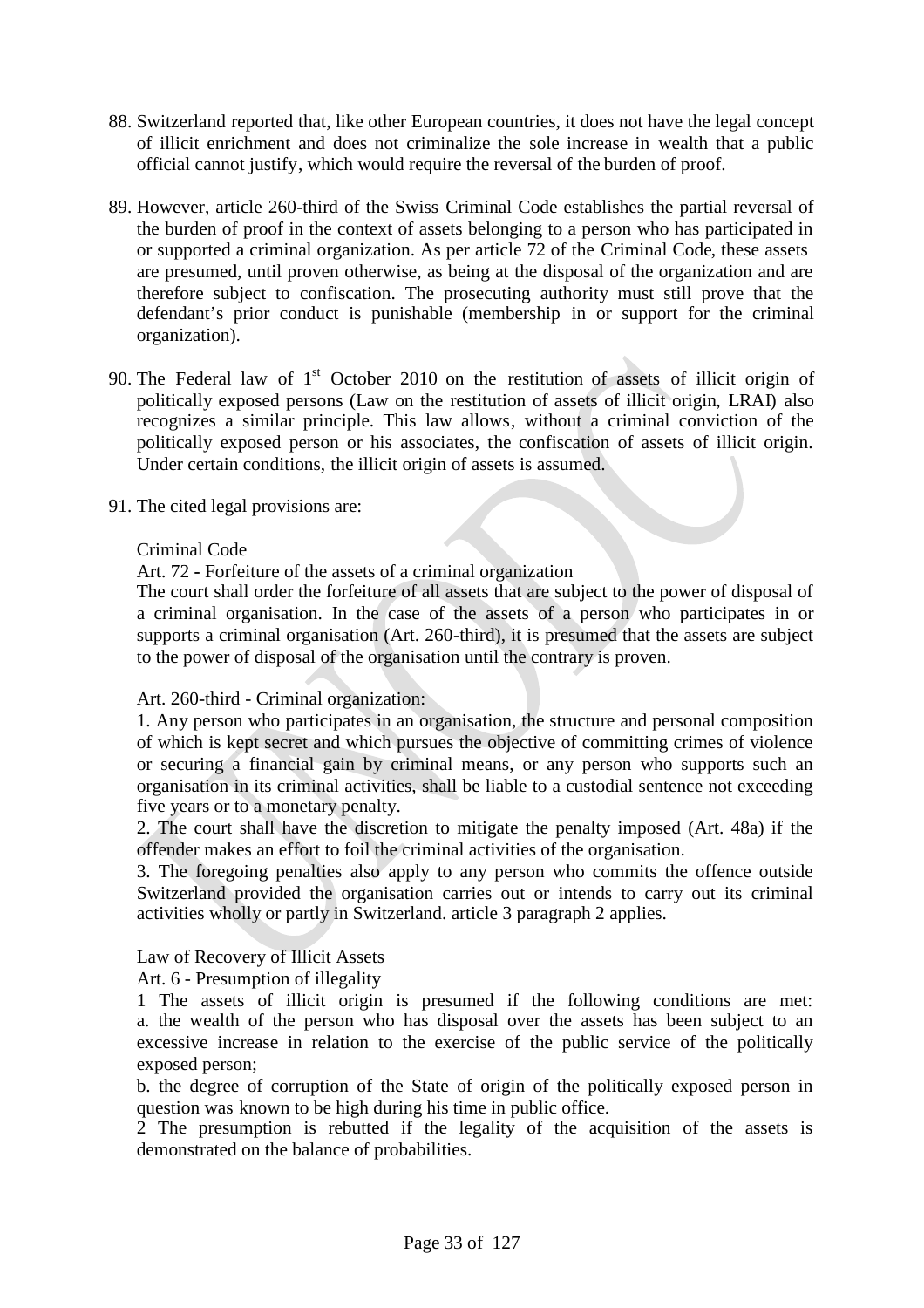#### **(b) Observations on the implementation of the article**

- 92. Switzerland does not criminalize illicit enrichment, which is not a mandatory provision of the Convention. This notwithstanding, Swiss law contains provisions allowing the reversal of the burden of proof regarding the lawful origin of goods acquired by a criminal organization, which can lead to confiscation.
- 93. Moreover, the law on restitution of illicit assets allows the confiscation of assets based on a presumption of illicit origin similar to the provision of Article 20 of the Convention. However, this law only applies to foreign politically exposed persons, and only if the degree of corruption of the State of origin or the person in question is notoriously high. The scope of the law seems therefore limited.
- 94. Given the non-mandatory nature of this provision and the measures taken by Switzerland, Switzerland shall be considered in compliance with article 20 of the Convention.

#### **Article 21 Bribery in the private sector**

*Each State Party shall consider adopting such legislative and other measures as may be necessary to establish as criminal offences, when committed intentionally in the course of economic, financial or commercial activities:*

*(a) The promise, offering or giving, directly or indirectly, of an undue advantage to any person who directs or works, in any capacity, for a private sector entity, for the person himself or herself or for another person, in order that he or she, in breach of his or her duties, act or refrain from acting;*

*(b) The solicitation or acceptance, directly or indirectly, of an undue advantage by any person who directs or works, in any capacity, for a private sector entity, for the person himself or herself or for another person, in order that he or she, in breach of his or her duties, act or refrain from acting.*

# **(a) Summary of information relevant to reviewing the implementation of the article**

- 95. Switzerland cited articles 4a paragraph 1 let. a. and 23 of the Federal Law against Unfair Competition (LCD).
- 96. The cited legal provisions are the following:

Federal Law against Unfair Competition

Art. 4a - Active and passive bribery:

1. A person acts unfairly when:

a) he offers, promises or gives an unfair advantage to an employee, partner, agent or other officer of a private-sector third parties, in favour of that person or to a third party, for the performance or the omission of an act in relation to his professional or commercial activity that is contrary to his duties or depends upon his discretion;

b) as an employee, partner, agent or other auxiliary of a private-sector third party seeks, seeks the promise of or accepts in his favour or in favour of another, an undue advantage for the performance or omission of an act in relation to his professional or commercial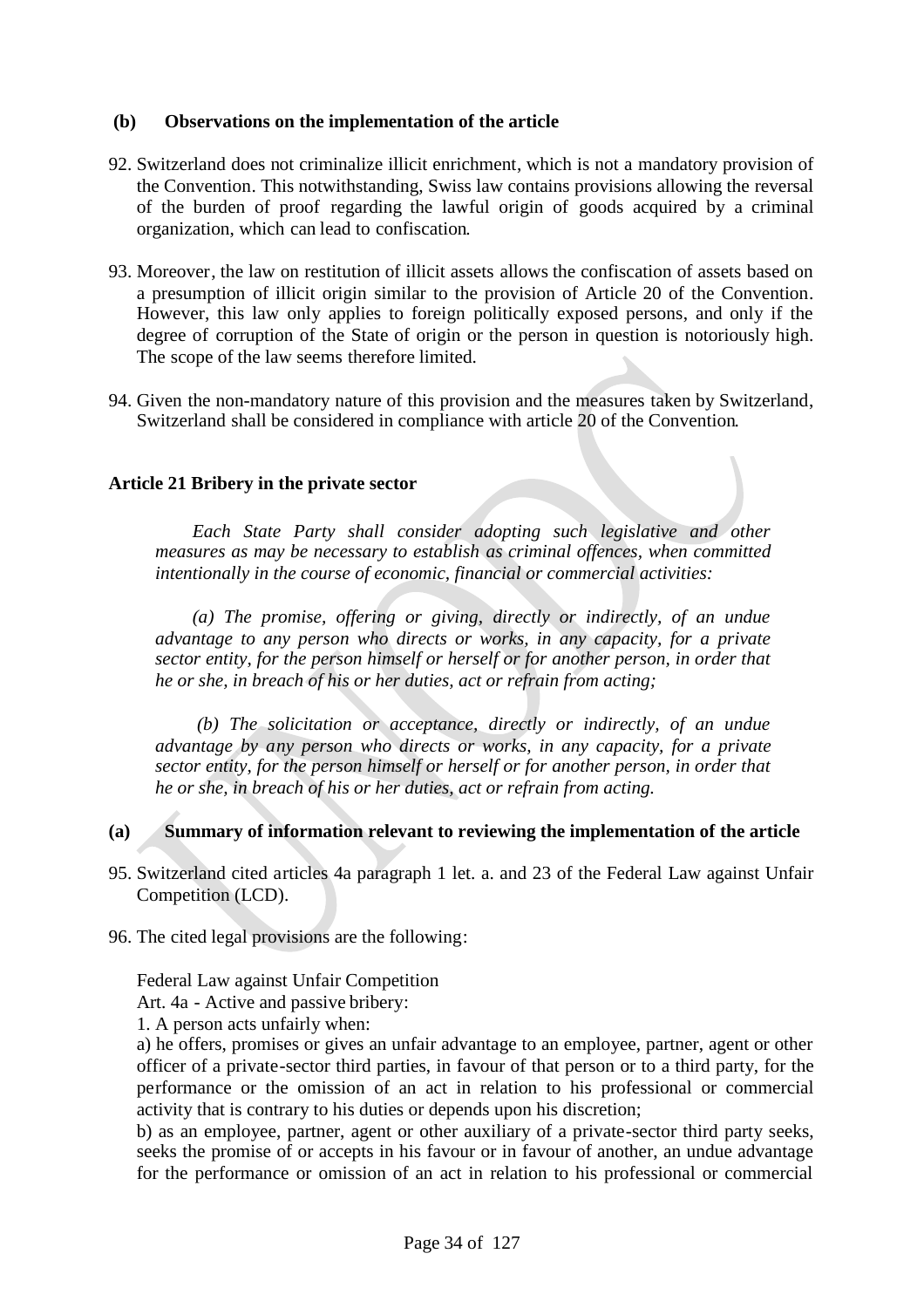activity that is contrary to his duties or depends on his discretion. 2 Advantages agreed by contract as well as those of minor importance that are consistent with social norms are not undue.

Art 23 - Unfair competition:

1.Whoever intentionally makes himself liable for unfair competition within the meaning of Sections 3, 4, 4a, 5 or 6 shall be liable, on complaint, to imprisonment of a maximum of three years or a fine.

2. A complaint may be lodged by anyone entitled to institute civil proceedings under Sections 9 and 10.

97. Switzerland reported that there have been no convictions related to the above mentioned articles.

#### **(b) Observations on the implementation of the article**

- 98. The elements of the offence provided for in Article 4a of the Federal Law against Unfair Competition match those of the offence under section 21 of the Convention, except the indirect commission of the act which, although not specifically mentioned in the relevant article of the law, is covered by it just like in the case of bribery of public officials. Moreover, although it is commendable to see unfair competition equated with corruption in the private sector, the requirement of a prior complaint appears to narrow the scope of the offence.
- 99. During the country visit, the reviewers were informed that the scope of potential plaintiffs is relatively broad, including competitors of the alleged offender and the State. The reviewers were also informed that in surveys conducted at the cantonal level, the prosecutors reported that there have been no cases where proceedings have not been initiated or charges dropped for lack of complaint. However, the lack of convictions for corruption in the private sector might lead to think that the requirement of a prior complaint may leave forms of corruption unpunished. The reviewers note that during the country visit, Swiss officials expressed the intention of Switzerland to consider withdrawing this requirement.
- 100. Given the non-mandatory nature of this provision, Switzerland shall be considered in compliance with the Convention. This notwithstanding, the reviewers welcome the fact that Switzerland is currently considering the possible elimination of the requirement of prior complaint, as they believe that this would secure punishment of more cases of bribery in the private sector.

# **Article 22 Embezzlement of property in the private sector**

*Each State Party shall consider adopting such legislative and other measures as may be necessary to establish as a criminal offence, when committed intentionally in the course of economic, financial or commercial activities, embezzlement by a person who directs or works, in any capacity, in a private sector entity of any property, private funds or securities or any other thing of value entrusted to him or her by virtue of his or her position*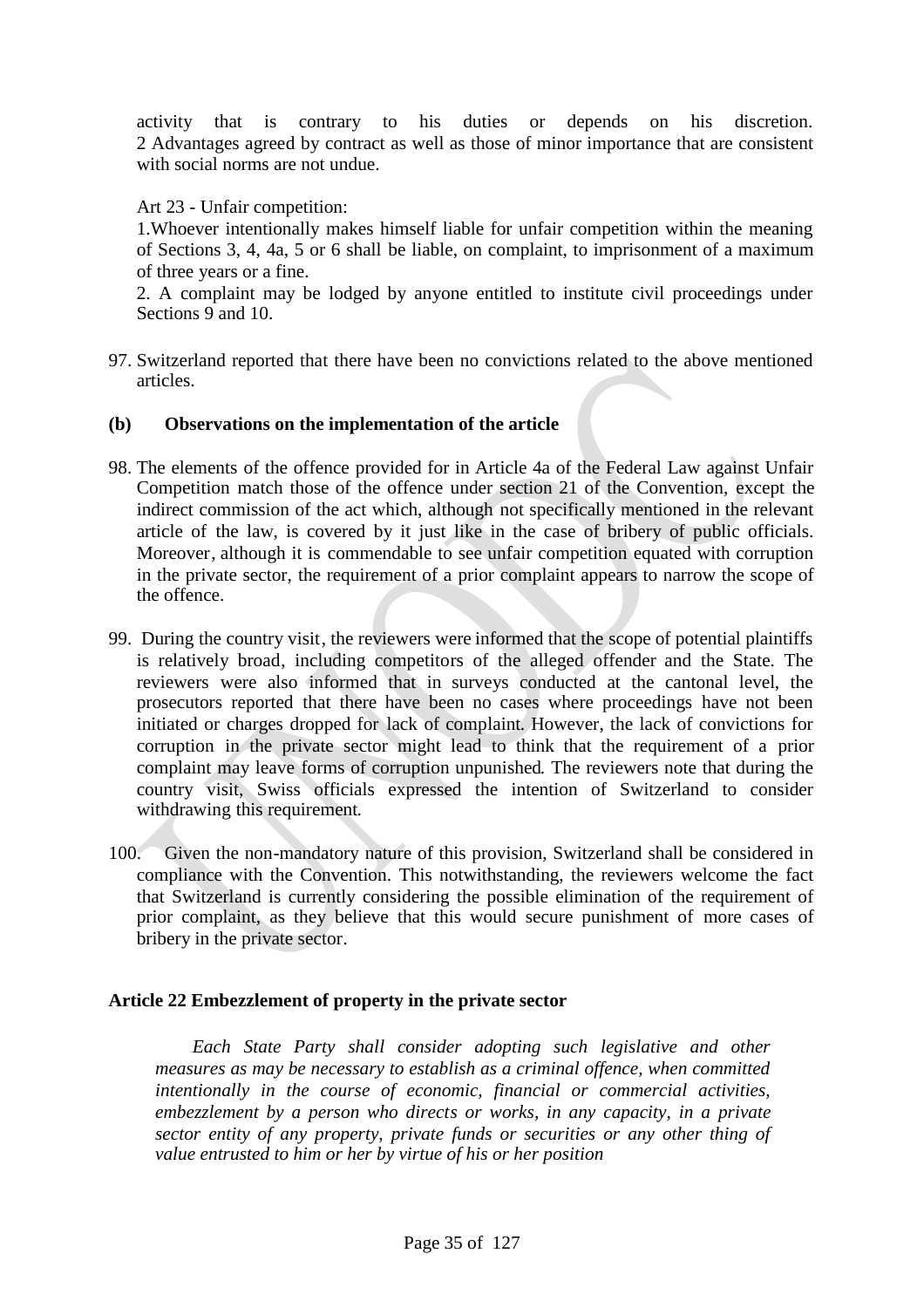#### **(a) Summary of information relevant to reviewing the implementation of the article**

101. Switzerland referred to article 138 of the Criminal Code, cited above in connection to the review of article 17 of the Convention, and to the cases illustrating implementation of this provision.

#### **(b) Observations on the implementation of the article**

102. Article 138 of the Criminal Code is broader than article 22 of the Convention because it is not confined to economic, financial and commercial activities. In this sense, its scope is broader than that of the Convention. Hence Switzerland is in compliance with the article under review, which is not a mandatory provision.

#### **Article 23 Laundering of proceeds of crime**

#### **Subparagraph 1 (a) (i)**

*1. Each State Party shall adopt, in accordance with fundamental principles of its domestic law, such legislative and other measures as may be necessary to establish as criminal offences, when committed intentionally:*

- *(a) (i) The conversion or transfer of property, knowing that such property is the proceeds of crime, for the purpose of concealing or disguising the illicit origin of the property or of helping any person who is involved in the commission of the predicate offence to evade the legal consequences of his or her action;*
	- *(ii) The concealment or disguise of the true nature, source, location, disposition, movement or ownership of or rights with respect to property, knowing that such property is the proceeds of crime;*
- *(b) Subject to the basic concepts of its legal system:*
	- *(i) The acquisition, possession or use of property, knowing, at the time of receipt, that such property is the proceeds of crime;*
	- *(ii) Participation in, association with or conspiracy to commit, attempts to commit and aiding, abetting, facilitating and counselling the commission of any of the offences established in accordance with this article.*

#### **(a) Summary of information relevant to reviewing the implementation of the provisions**

- 103. Switzerland reported that it was one of the first countries to introduce the offence of money laundering into its criminal law in the sense of an offence of obstructing the administration of justice. The nature of the offence does not include all behaviours formally covered by the Convention, but the concept of obstruction covers the various acts under the Convention.
- 104. The relevant legal provision is article 305-second of the Criminal Code.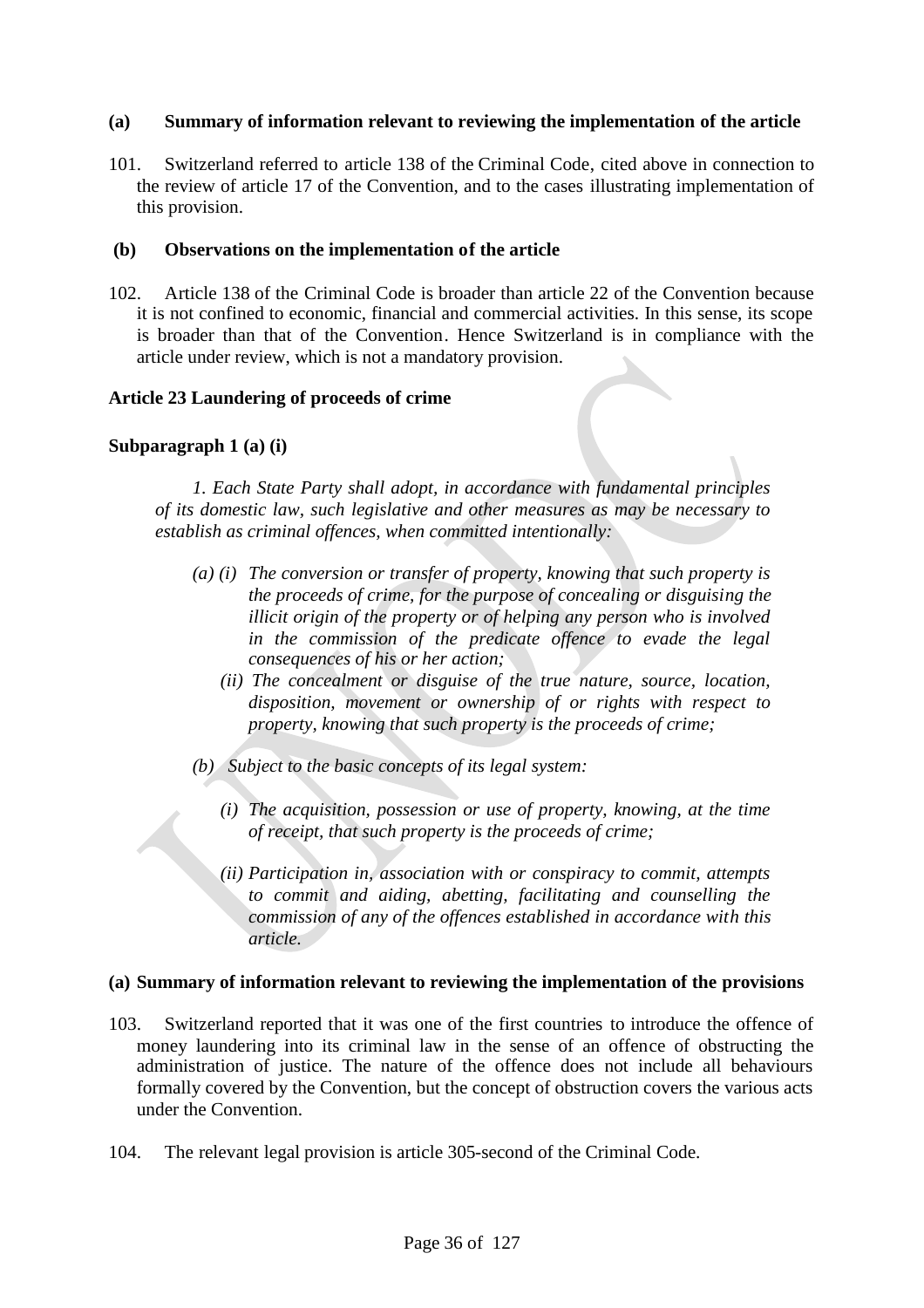Art. 305-second **-** Money laundering:

1. Any person who carries out an act that is aimed at obstructing the identification of the origin, the tracing or the confiscation of assets which he knows or ought to believe originate from a felony, shall be liable to a custodial sentence not exceeding three years or to a monetary penalty.

2. In serious cases, the penalty shall be a custodial sentence not exceeding five years or a monetary penalty. A custodial sentence shall be combined with a monetary penalty not exceeding 500 daily penalty units.

A serious case is constituted, in particular, where the offender:

a. acts as a member of a criminal organisation;

b. acts as a member of a group that has been formed for the purpose of the continued conduct of money laundering activities

c. achieves a large turnover or substantial profit through commercial money laundering.

3. The offender shall also be liable to the foregoing penalties where the main offence was committed abroad, provided such an offence is also liable to prosecution at the place of commission.

- 105. Switzerland explained that the concept of obstruction of article 305-second of the Criminal Code covers all acts listed in section 23 subsection 1 paragraph a and paragraph b, subparagraph i, that is the conversion and transfer (Article 23 paragraph a, subparagraph i), concealment and disguise (Article 23, paragraph a, subparagraph ii) and the acquisition, possession or use of property (Article 23, paragraph b, subparagraph i).
- 106. Switzerland also reported that there have been several court cases related to laundering of proceeds of crime. Article 305-second par. 2 let. a refers to the concept of criminal organisation within the meaning of art. 260-third of the Criminal Code, cited above (paragraph 92), where the notion is defined..
- 107. With regard to the acts referred to in letter ii of subparagraph b of paragraph 1, Switzerland stated that these are punishable under the general provisions of Swiss law on participation, attempt (Art. 22 and 23 of the Criminal Code), instigation (article 24 of the Criminal Code) and complicity (Article 25 of the Criminal Code), which apply without exception to money laundering offences. These provisions are listed below in the section devoted to the review of article 27 of the Convention.
- 108. Statistical data on the overall number of cases under article 305-second of the Criminal Code was provided:

Number of convictions (enforceable judgments) for money-laundering (art. 305 bis of the Criminal Code) per year:

| 2003 | 2004          | 2005    | 2006 | 2007         | 2008  | 2009 | m<br>∡otal |
|------|---------------|---------|------|--------------|-------|------|------------|
| 149  | $\sim$<br>'4∠ | 39<br>ᅩ | 148  | $\sim$<br>⊥୰ | 1 / 1 | 184  |            |

Source: Swiss Federal Statistical Office, taken from the website of the Office on 30 January 2012

109. It is noted that the system that Switzerland uses for data collection produces statistics by article of the law. Therefore, it is not possible to provide statistics by paragraph or element of the law or predicate offence.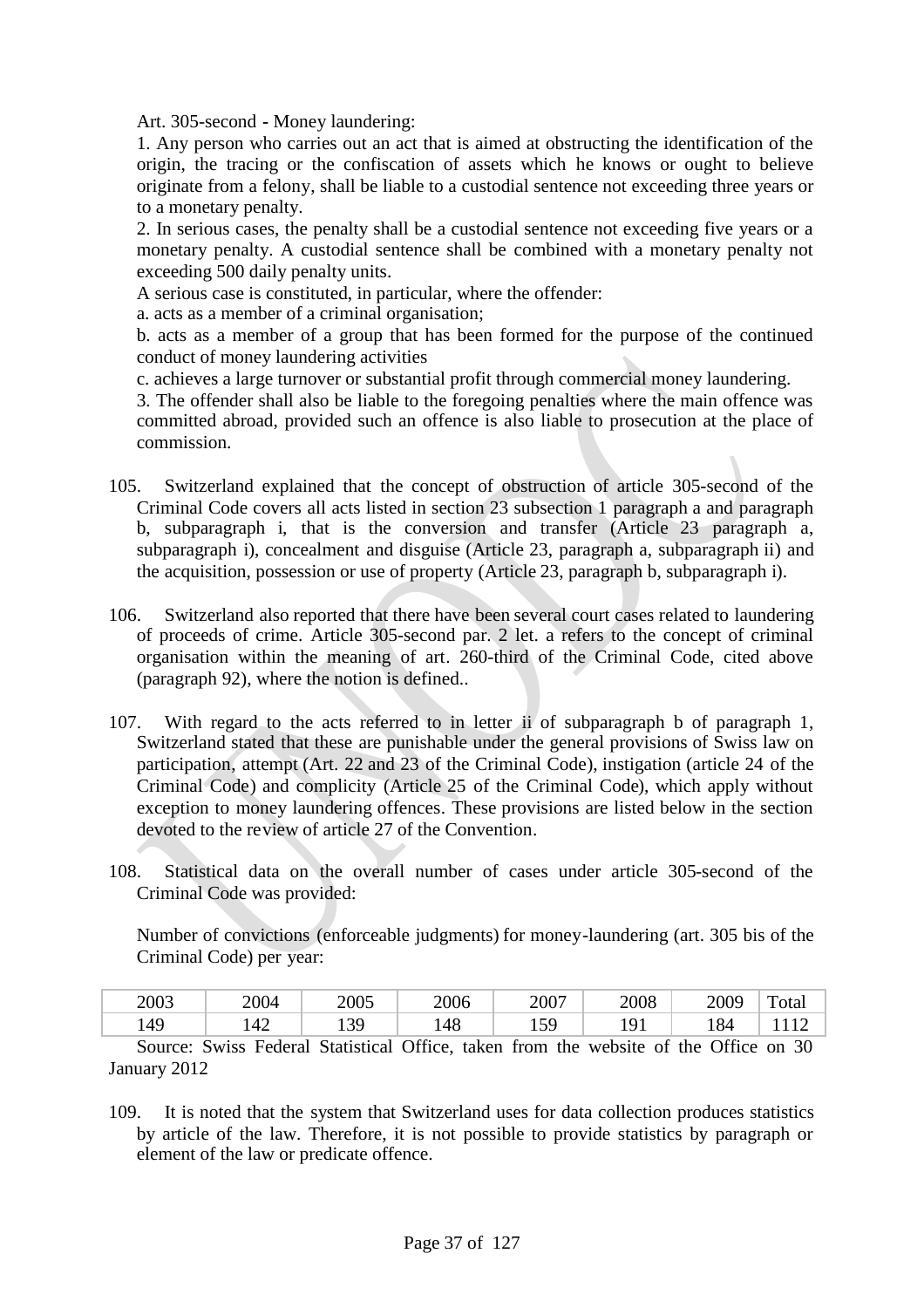#### **(b) Observations on the implementation of the provisions**

- 110. Although the Convention against Corruption provides for four offences of laundering of proceeds of crime, the notion of obstruction to the identification of the origin, the tracing or the confiscation of assets adopted in Switzerland and its application by the courts covers satisfactorily all cases. During the country visit, the examples given by Swiss officials convinced the reviewers that the Swiss approach adequately punishes money laundering. The only reservation concerns the criminalization of possession of property by a holder who knows, when he or she receives them, that it results from an offence, but this seems rather hypothetical, as acts of concealment would occur sooner or later.
- 111. It is noted that Swiss law criminalizes the acts covered not only when the perpetrator knows that the assets in question are the proceeds of crimes, but also when he or she ought to have known the same, thus going beyond the requirements of the Convention concerning the mens rea.
- 112. It is also noted that Swiss tribunals have rendered a significant number of convictions in cases of laundering proceeds of crime. This important jurisprudence allowed not only to define the concept of obstruction, but also shows the efficiency of the provisions in force. Switzerland is in compliance with this provision.

#### **Article 23 Laundering of proceeds of crime**

#### **Paragraph 2**

*2. For purposes of implementing or applying paragraph 1 of this article:*

*(a) Each State Party shall seek to apply paragraph 1 of this article to the widest range of predicate offences;*

*(b) Each State Party shall include as predicate offences at a minimum a comprehensive range of criminal offences established in accordance with this Convention;*

*(c) For the purposes of subparagraph (b) above, predicate offences shall include offences committed both within and outside the jurisdiction of the State Party in question. However, offences committed outside the jurisdiction of a State Party shall constitute predicate offences only when the relevant conduct is a criminal offence under the domestic law of the State where it is committed and would be a criminal offence under the domestic law of the State Party implementing or applying this article had it been committed there;*

*(d) Each State Party shall furnish copies of its laws that give effect to this article and of any subsequent changes to such laws or a description thereof to the Secretary-General of the United Nations;*

*(e) If required by fundamental principles of the domestic law of a State Party, it may be provided that the offences set forth in paragraph 1 of this article do not apply to the persons who committed the predicate offence.*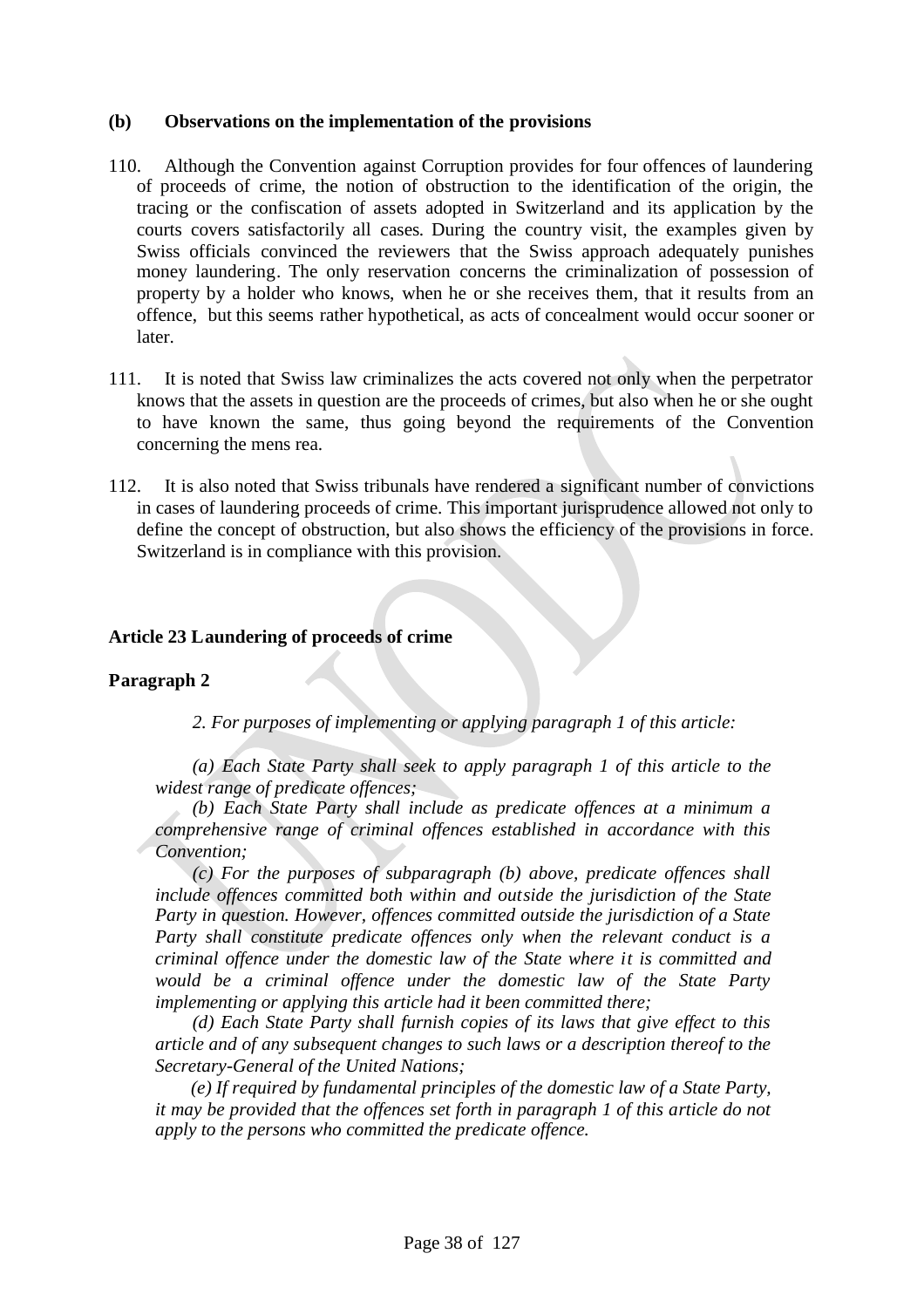# **(a) Summary of information relevant to reviewing the implementation of the provision**

- 113. With regard to the implementation of subparagraphs a and b of paragraph 2, Switzerland stated that in line with article 305-second of the Criminal Code, an act may only be punishable under the provisions on money laundering if the assets in question are the proceeds of a felony, i.e. an offence punishable by imprisonment for more than 3 years (article 10 par. 2 of the Criminal Code distinguishes felonies and misdemeanours depending on the severity of the sanction for the offence provided for in the law). Switzerland noted that in Swiss law, there are hundreds of offences falling within that definition. Switzerland added that, all acts that the Convention requires States Parties to criminalize, and which form the core of the Convention, are punished as felonies under Swiss law and may therefore constitute a predicate offence to money laundering. These include article 15 on bribery of national public officials; article 16 on bribery of foreign public officials and officials of public international organizations; article 17 on embezzlement, misappropriation and other diversion of property by a public official; and article 25 on obstruction of justice).
- 114. With regard to subparagraph c, Switzerland noted that under article 305-second of the Criminal Code, the offender is also punishable where the predicate offence was committed abroad, if the offence is also punishable in the State where it was committed.
- 115. With respect to article 23 par. 2 (d) Switzerland expressed its intention to furnish through the official channel to the Secretary-General of the United Nations a copy of its laws that give effect to article 23 of the Convention.
- 116. In addition, Switzerland stated that its domestic system does not contain fundamental principles such as those referred to in paragraph e of subsection 2. Under Swiss law, the perpetrator of the offence may be also convicted for money laundering.

# **(b) Observations on the implementation of the article**

117. Swiss law punishes the laundering of proceeds of crime only where the predicate offence is considered a felony under Swiss law, i.e. if it is liable to imprisonment of more than 3 years. Although the majority of the offences established in accordance with the Convention are felonies, there are some exceptions, in particular some attenuated variants of bribery of national public officials, established by articles 322-fifth and 322-sixth of the Criminal Code, which criminalize the acceptance or granting of an undue advantage in view of acts which are not contrary to the duties of the official concerned. These offences are punishable with imprisonment for up to three years, and thus are not considered "felonies". Accordingly, the laundering of proceeds of these offences does not seem to be criminalized in Swiss law. In this regard, Switzerland stated that all the acts that the Convention obliges States to establish as a criminal offence (and which constitute the core of the Convention, i.e. articles 15, 16, 17 et 25) are felonies under Swiss law, and may constitute a predicate offence to money-laundering (in particular articles 15 and 16), and that consequently Switzerland is fully in line with the spirit of the relevant provisions of the Convention that recommend to States to apply paragraph 1 of article 23 to the widest range of predicate offences.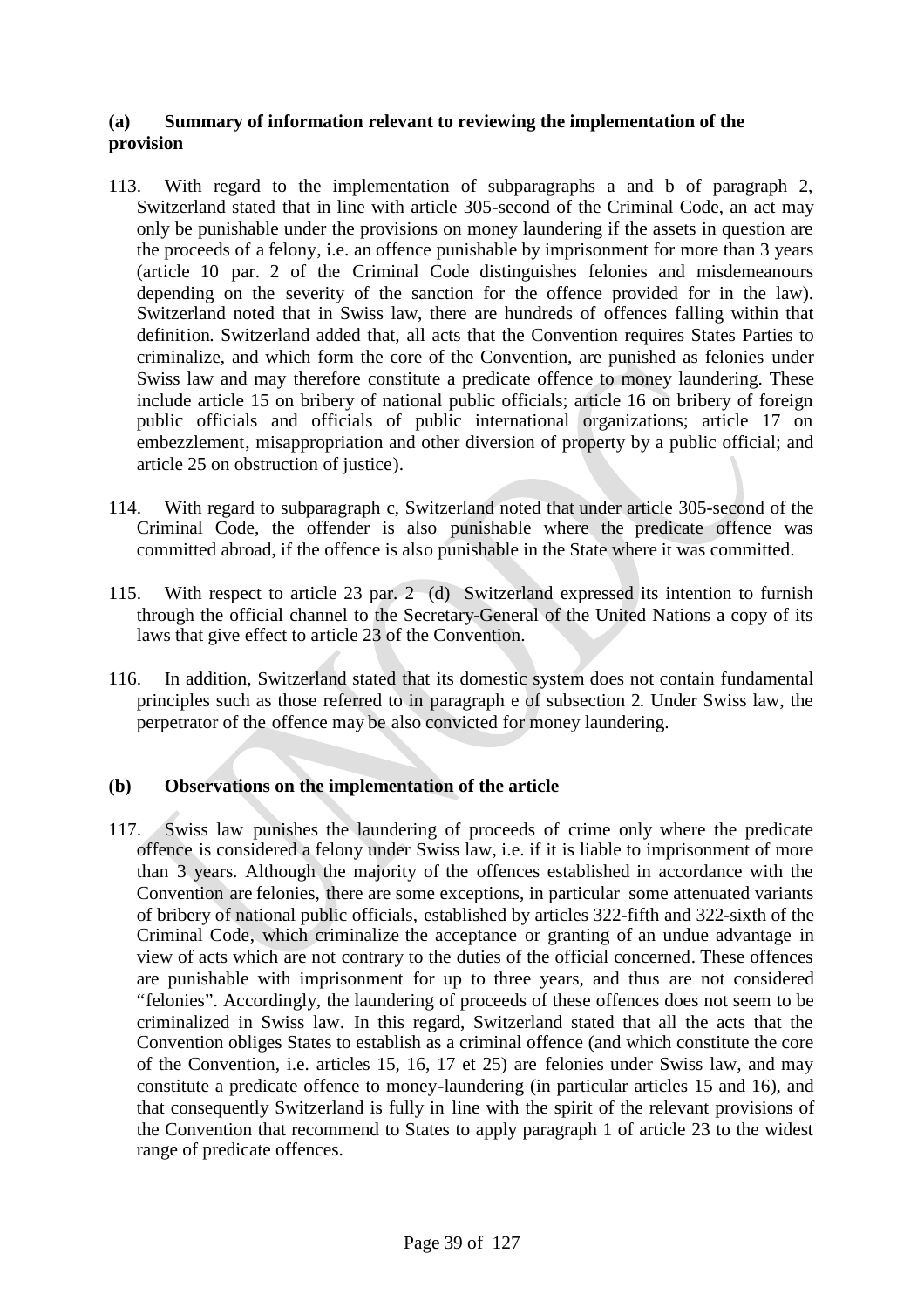118. It is observed that the solution adopted in Swiss law to criminalize self-laundering seems appropriate, since money laundering is a criminal conduct which is often complex and distinct from the predicate offence.

# **(c) Successes and good practices**

- 119. The fact that Swiss law criminalizes laundering of proceeds of crime also when the perpetrator ought to have known that the assets in question are the proceeds of crimes, thus going beyond going beyond the requirements of the Convention concerning the mens rea, must be noted as a good practice,
- 120. The significant number of prosecutions and convictions in Switzerland in cases of laundering proceeds of crime (over 1000 convictions from 2003 through 2009), demonstrates the efficiency of Swiss legislation on the matter and should be regarded as a success.
- 121. The criminalization of self-laundering shall also be noted as a good practice.

# **Article 24 Concealment**

*Without prejudice to the provisions of article 23 of this Convention, each State Party shall consider adopting such legislative and other measures as may be necessary to establish as a criminal offence, when committed intentionally after the commission of any of the offences established in accordance with this Convention without having participated in such offences, the concealment or continued retention of property when the person involved knows that such property is the result of any of the offences established in accordance with this Convention.*

# **(a) Summary of information relevant to reviewing the implementation of the provision**

- 122. Switzerland cited article 305-second of the Criminal Code, cited above in connection to the review of article 23 of the Convention, and article 160 of the Criminal Code on concealment, which punishes with imprisonment not exceeding five years or a fine "Any person who takes possession of, accepts as a gift or as the subject of a pledge, conceals, or assists in the disposal of goods which he knows or must believe to have been acquired by way of an offence against property"
- 123. Switzerland stated that the offence described in article 24 of the Convention has, in the light of Swiss law, the elements of the offence of money laundering (article 305-second of the Criminal Code) as well as the elements of the offence of the handling of stolen goods (article 160 of the Criminal Code). According to Switzerland, Swiss law largely covers the concept of handling within the meaning of article 24 of the Convention although some conduct may not be punishable under Swiss law. These include cases where the predicate offence does not constitute a crime within the meaning of article 305-second of the Criminal Code or an offence against property under article 160 of the Criminal Code.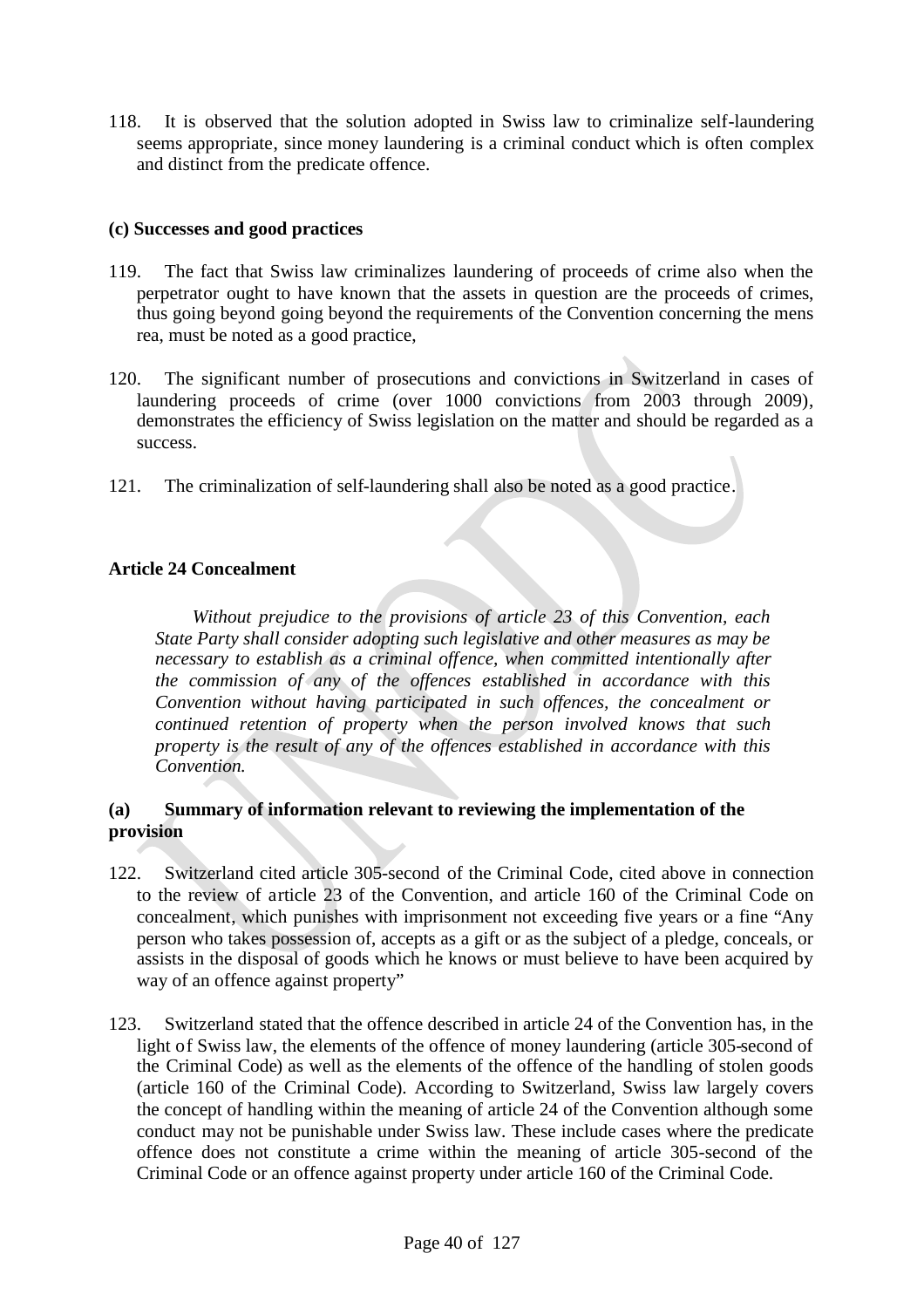124. Switzerland reported that the Swiss Parliament had considered an amendment to the Criminal Code to cover these cases but ultimately did not consider it necessary. Indeed, article 24 of the Convention is on the one hand, largely covered by Swiss law and on the other hand, it is formulated in a positive form.

#### **(b) Observations on the implementation of the provision**

125. Although a limited number of cases covered by the Convention do not seem to be covered by the criminalization of concealment under Swiss law, Switzerland is in compliance with its obligations under this provision, since it has considered an amendment of the Swiss Criminal Code in order to cover all situations that may arise.

#### **Article 25 Obstruction of Justice**

## **Subparagraph (a)**

*Each State Party shall adopt such legislative and other measures as may be necessary to establish as criminal offences, when committed intentionally:*

*(a) The use of physical force, threats or intimidation or the promise, offering or giving of an undue advantage to induce false testimony or to interfere in the giving of testimony or the production of evidence in a proceeding in relation to the commission of offences established in accordance with this Convention;*

## **(a) Summary of information relevant to reviewing the implementation of the provision**

- 126. Switzerland reported that there are several offences in its criminal law that fall within the definition of obstruction of justice given in the Convention. Acts as defined in subparagraph (a) of article 25 fall within the provisions relating to serious crimes and offences against the administration of justice and in particular article 307 of the Criminal Code on perjury, perjury by an expert witness and false translation. According to the means used, it can also include serious crimes or offences against life and bodily integrity, as well as against freedom,. Acts as defined in subparagraph (b) of article 25 are themselves governed by article 285 of the Criminal Code on violence or menace against the authorities and officials.
- 127. The relevant legal provision is:

Criminal Code

Art. 307 - Perjury. Perjury by an expert witness. False translation

1 Any person who appears in judicial proceedings as a witness, expert witness, translator or interpreter and gives false evidence or provides a false report, a false expert opinion or a false translation in relation to the case shall be liable to a custodial sentence not exceeding five years or to a monetary penalty.

2 If the statement, report, expert opinion or translation is made on oath or affirmation, the penalty shall be a custodial sentence not exceeding five years or a monetary penalty of not less than 180 daily penalty units.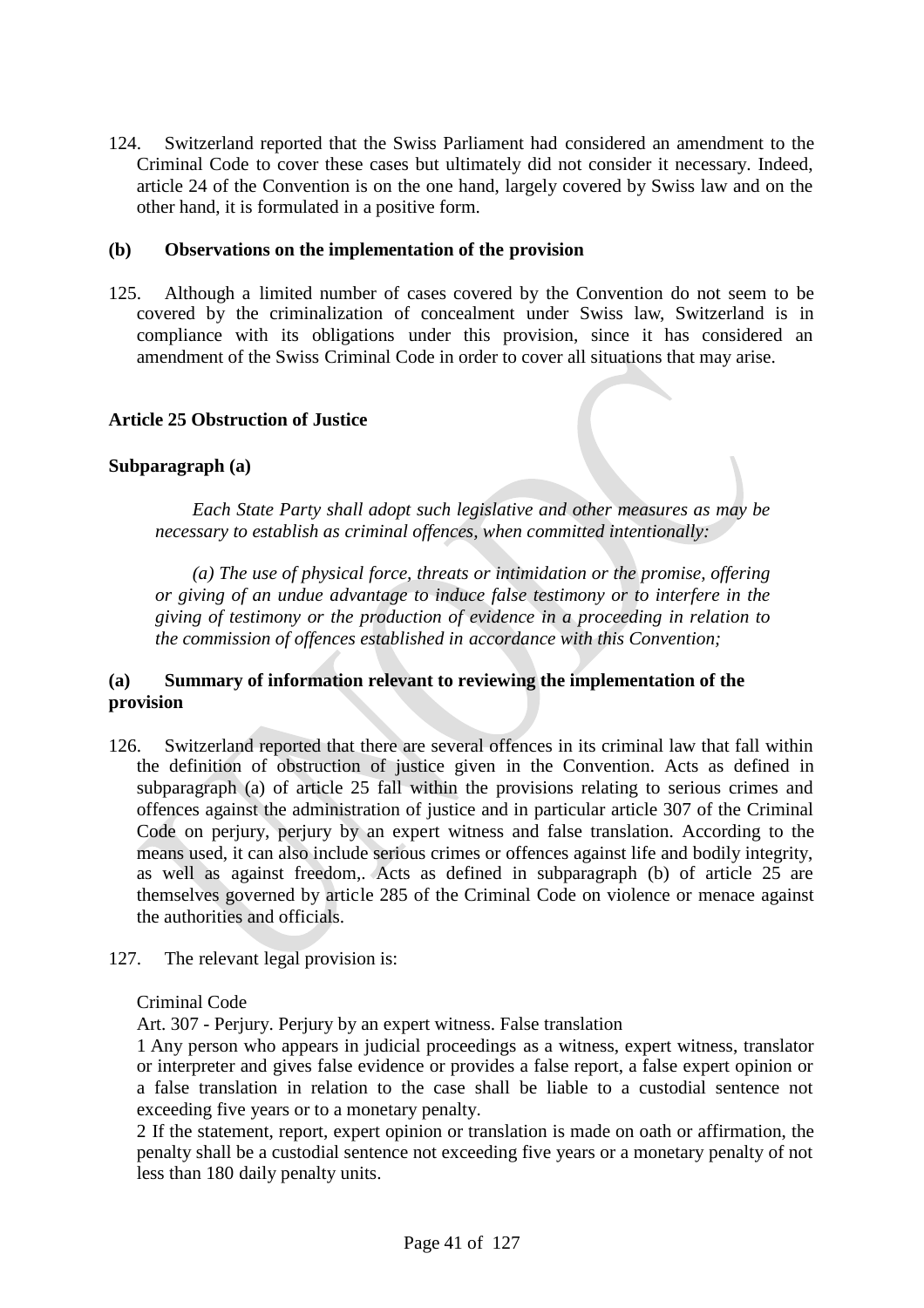3 If the false statement relates to matters that are irrelevant to the judicial decision, the penalty shall be a monetary penalty not exceeding 180 daily penalty units.

# **(b) Observations on the implementation of the provision**

128. It has been noted that the provisions of paragraph a of article 25 of the Convention do not seem to be taken into consideration by the Swiss legislation, which in Article 307 CP punishes intentional perjury and not the use physical force, threats or intimidation to induce false testimony. In response to this observation, Switzerland noted that depending on the means used, felonies and misdemeanours against life, physical integrity and freedom may also apply concurrently. Switzerland also noted that the person who uses physical force, threats or intimidation to obtain false testimony can be prosecuted as instigator. Lastly, Switzerland indicated that the Swiss legislation permits to prosecute every conduct envisaged by the provision under review.

129. Switzerland is in compliance with this provision.

## **Article 25 Obstruction of Justice**

## **Subparagraph (b)**

*Each State Party shall adopt such legislative and other measures as may be necessary to establish as criminal offences, when committed intentionally:*

*(b) The use of physical force, threats or intimidation to interfere with the exercise of official duties by a justice or law enforcement official in relation to the commission of offences established in accordance with this Convention. Nothing in this subparagraph shall prejudice the right of States Parties to have legislation that protects other categories of public official.*

### **(a) Summary of information relevant to reviewing the implementation of the provision**

130. Switzerland cited article 285 of the Criminal Code.

Art. 285 - Violence and threats against public authorities and public officials

1. Any person who by the use of violence or threats prevents an authority, one of its members or a public official from carrying out an official act, or coerces them to carry out such an act, or assaults them while they are carrying out such an act shall be liable to a custodial sentence not exceeding three years or to a monetary penalty.

Public officials also include employees of undertakings in terms of the Railways Act of 20 December 1957, the Passenger Transport Act of 20 March 2009, the Goods Transport Act of 19 December 2008 and the Federal Act of 18 February 1878 on the Administration of the Railway Police.

2. If the offence is committed by a mob, anyone who participates in the mob shall be liable to a custodial sentence not exceeding three years or to a monetary penalty.

Any participant who uses violence against persons or property shall be liable to a custodial sentence not exceeding three years or to a monetary penalty of not less than 30 daily penalty units.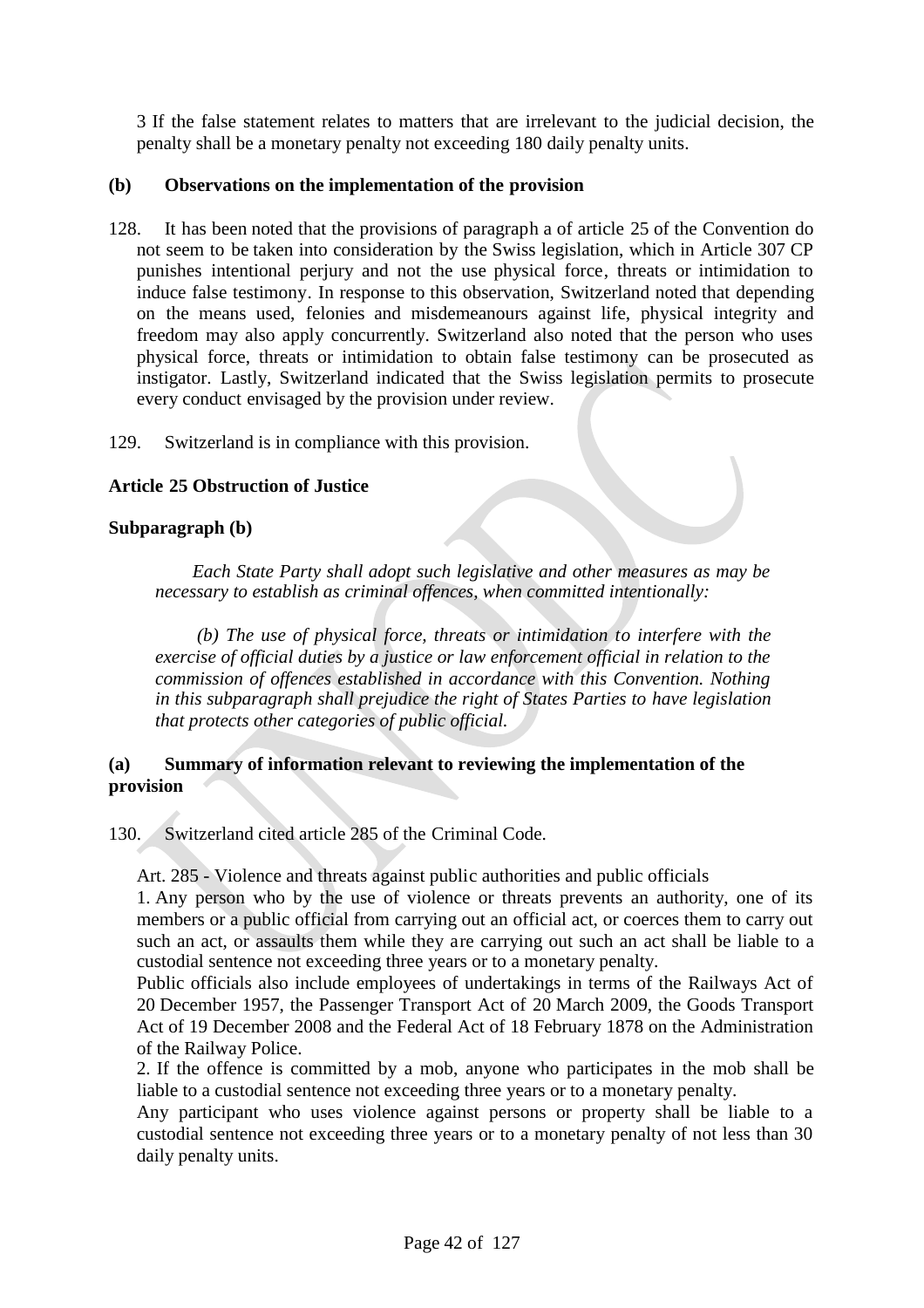# **(b) Observations on the implementation of the provision**

- 131. It has been observed that the offence provided for in article 285 of the Criminal Code is generic and does not seem to provide specific protection to the public officials exposed to the risk of violence and intimidation because of their engagement in the fight against corruption. In response to this observation, Switzerland reported that the Swiss law does not provide for the protection of specific categories of public officials. Switzerland considered that article 285 of the Criminal Code is sufficiently severe (imprisonment of up to three years) and broad enough to cover all the possibilities set forth in the Convention
- 132. Switzerland is in compliance with this provision of the Convention, since article 285 of the Criminal Code, although general, appears to cover the possibilities listed in the provision under consideration, that is acts of physical force , threat or intimidation against justice or law enforcement officials in charge of corruption cases.

## **Article 26 Liability of legal persons**

*1. Each State Party shall adopt such measures as may be necessary, consistent with its legal principles, to establish the liability of legal persons for participation in the offences established in accordance with this Convention.*

*2. Subject to the legal principles of the State Party, the liability of legal persons may be criminal, civil or administrative.*

*3. Such liability shall be without prejudice to the criminal liability of the natural persons who have committed the offences.*

*4. Each State Party shall, in particular, ensure that legal persons held liable in accordance with this article are subject to effective, proportionate and dissuasive criminal or non-criminal sanctions, including monetary sanctions.*

# **(a) Summary of information relevant to reviewing the implementation of the article**

- 133. Switzerland cited article 102 paragraph 1 of the Swiss Criminal Code which establishes a general subsidiary criminal liability to an enterprise when an offence cannot be attributed to any particular individual determined due to lack of business organization. Switzerland noted that all offences under the Convention are covered by the subsidiary liability of the enterprise, since it applies to all crimes and offences. The enterprise may incur a fine of up to SF 5 million.
- 134. Switzerland also explained that article 102 of the Criminal Code is an attribution provision, based on a specific form of fault, namely inadequate organization. What is at stake is a form of negligence attributable to an enterprise. In the same way that intention and negligence are subjective conditions for attributing fault to a physical person, it can be said that "the culpable conduct" of an enterprise is constituted by inadequate organization.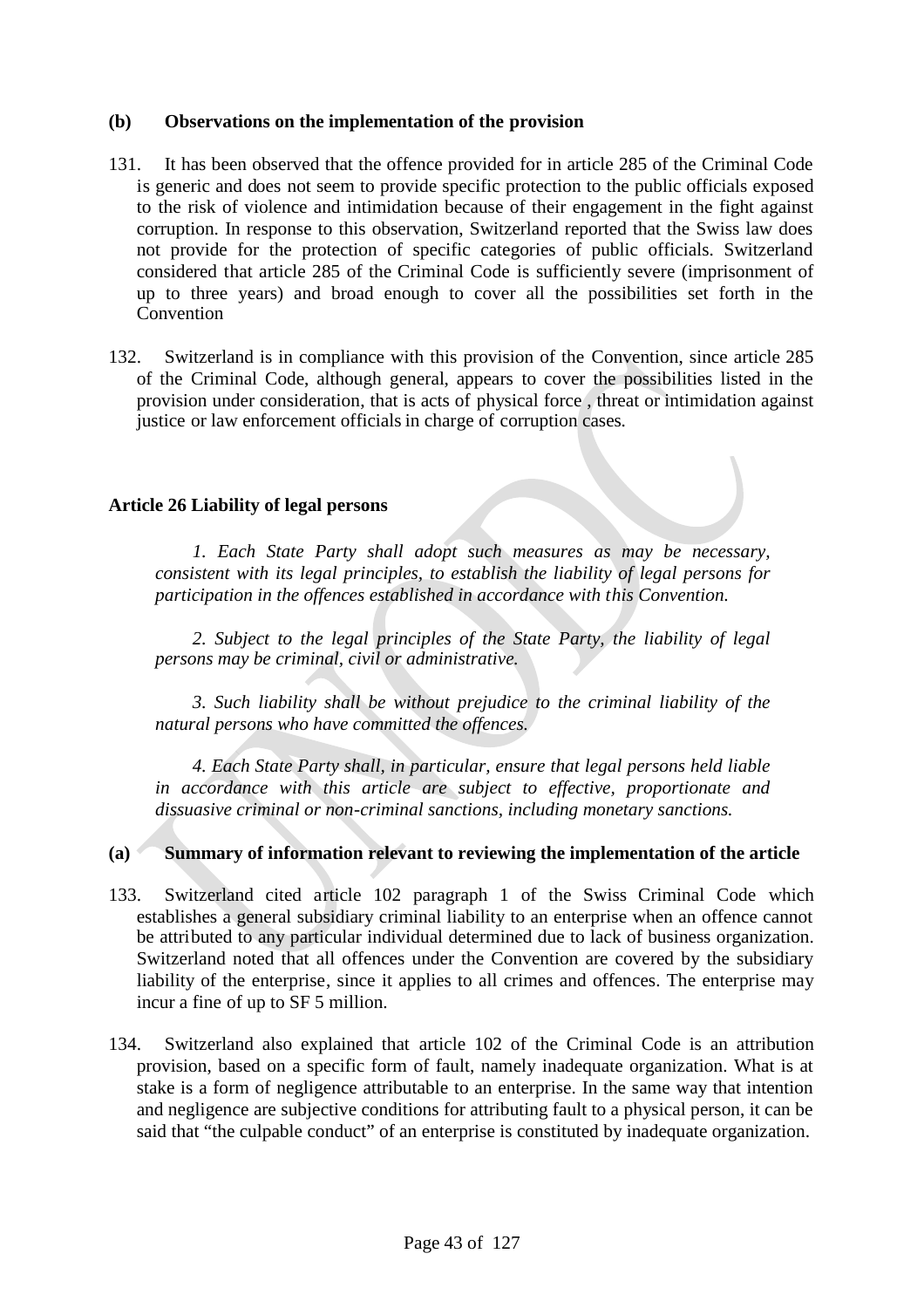- 135. As in the case of physical persons, once the fault (inadequate organization) has been established, the penalty imposed will depend on the gravity of the organizational inadequacy. For example, it should be possible to charge an enterprise with failure to put in place internal controls that might have prevented or detected sooner the culpable conduct of an employee in offering bribes to a public official in return for contracts.
- 136. Moreover, Switzerland reported that article 102 paragraph 2 of the Criminal Code provides for the primary criminal responsibility of an enterprise, regardless of the criminal liability of individuals, for certain categories of serious offences if it can be criticized for failing to take all reasonable and necessary organizational measures to prevent such an offence. The catalogue of offences includes active bribery of domestic public officials (article 322-third of the Criminal Code), active bribery of foreign public officials (article 322-seventh paragraph. 1 of the Criminal Code), the granting of a benefit (article 322-fifth of the Criminal Code), active bribery in the private sector (article 4a of the Law on Unfair Competition), participation in a criminal organization (article 260-third of the Criminal Code), the financing of terrorism (article 260-fifth of the Criminal Code) and money laundering (article 305-second of the Criminal Code). Switzerland noted that, by establishing the primary responsibility of companies involved in serious criminal offences as set out in the list of crimes under article 102 paragraph 2 of the Criminal Code, Swiss law meets the main requirements of the Convention since it punishes the legal person who has committed acts constituting the core of the convention, which are acts of corruption in private or public - and acts of money laundering.
- 137. Switzerland added that in addition to the criminal liability of the enterprise, responsibility under administrative law provides for sanctions to prevent future damage, for example by withdrawing a licence or refusing to allow a company to do business in a particular field. Swiss law recognizes several mechanisms of this nature, which cannot, however, be applied indiscriminately to all companies and only extend to certain sectors of the market and the economy. Thus, it is possible to impose administrative sanctions on companies subject to supervision by the state. The federal oversight of financial markets may, for example, withdraw a licence from banks which no longer meet the conditions or have seriously violated their legal obligations. Companies and institutions that have an illegal or immoral purpose cannot acquire legal personality. They must be dissolved and their wealth accrues to the public purse. If the organization of a society has shortcomings and its legal situation is not resolved in a timely manner, the court may order its dissolution. Finally, there are civil law means and instruments for the liability of enterprises on whose account crimes were committed by a person who has a leading position in them or who has neglected his or her duties of supervision for an offence committed by a subordinate.
- 138. The applicable legal provision is:

#### Criminal Code

Art. 102 - Liability under the criminal law

1. If a felony or misdemeanour is committed in an undertaking in the exercise of commercial activities in accordance with the objects of the undertaking and if it is not possible to attribute this act to any specific natural person due to the inadequate organisation of the undertaking, then the felony or misdemeanour shall be attributed to the undertaking. In such cases, the undertaking shall be liable to a fine not exceeding 5 million francs.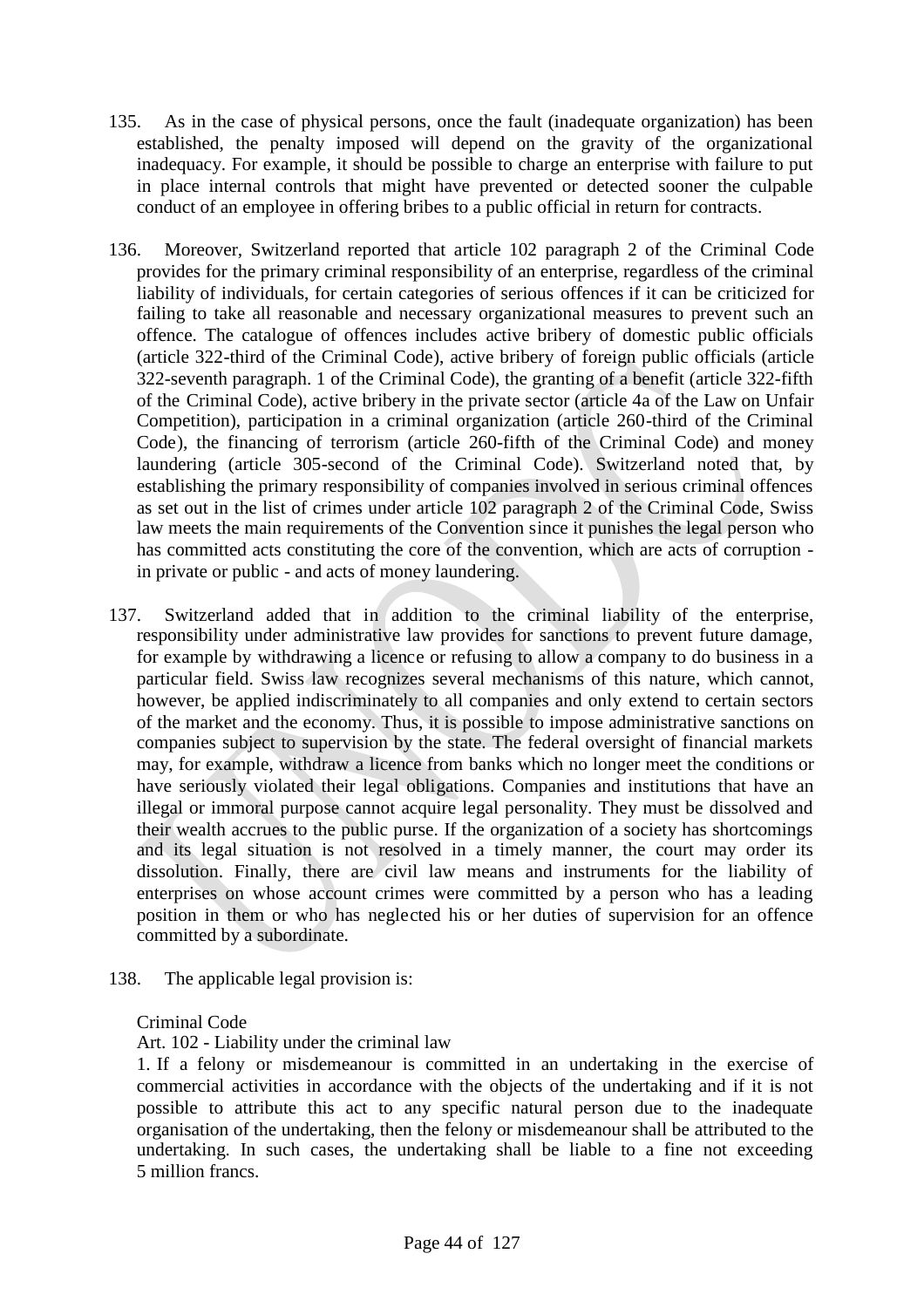2. If the offence committed falls under articles 260-third, 260-fifth, 305A, 322-third, 322 fifth or 322-seventh paragraph 1 or is an offence under article 4a paragraph 1 letter a of the Federal Law of 19 December 1986 on Unfair Competition, the undertaking shall be penalised irrespective of the criminal liability of any natural persons, provided the undertaking is responsible for failing to take all the reasonable organisational measures that were required in order to prevent such an offence.

3. The court shall assess the fine in particular in accordance with the seriousness of the offence, the seriousness of the organisational inadequacies and of the loss or damage caused, and based on the economic ability of the undertaking to pay the fine.

4. Undertakings within the meaning of this title are:

a. any legal person under private law;

b. any legal person under public law with exception of local authorities;

c. companies;

d. sole proprietorships.

#### **(b) Observations on the implementation of the article**

- 139. Switzerland was asked what would be the consequence in Swiss criminal law if the legal person had an active role in a criminal endeavour, and in particular if the legal person was created specifically to perform criminal activity such as money laundering The Swiss officials replied that in such a case, it would be all the easier to hold the legal person criminally liable as its structure would have not only allowed but also promoted criminal acts. Switzerland has also noted that in this case the company would probably be dissolved.
- 140. During the country visit, the Swiss officials also indicated that sanctions applicable to legal persons specifically include administrative and civil law sanctions cited above (withdrawal of licence, dissolution of the company), as well as confiscation of assets or the publication of the judgment.
- 141. It is noted that although establishing criminal liability of legal persons is not mandatory under the Convention, Switzerland has done so and has even prosecuted and convicted large corporations. Switzerland made reference to two cases of jurisprudence, namely the conviction of a corporate body B, cited above (paragraph 66), and the conviction of a company owning a vehicle involved in excessive speeding. Other cases involving criminal proceedings against legal persons brought to the attention of examiners include the conviction of the Post for violation of the law against money laundering.
- 142. Corporate criminal liability is supplemented in Switzerland by administrative and civil sanctions. Switzerland is in compliance with this article.

#### **(c) Successes and good practices**

143. The establishment and, more importantly, the successful implementation of criminal liability of legal persons should be identified as good practice.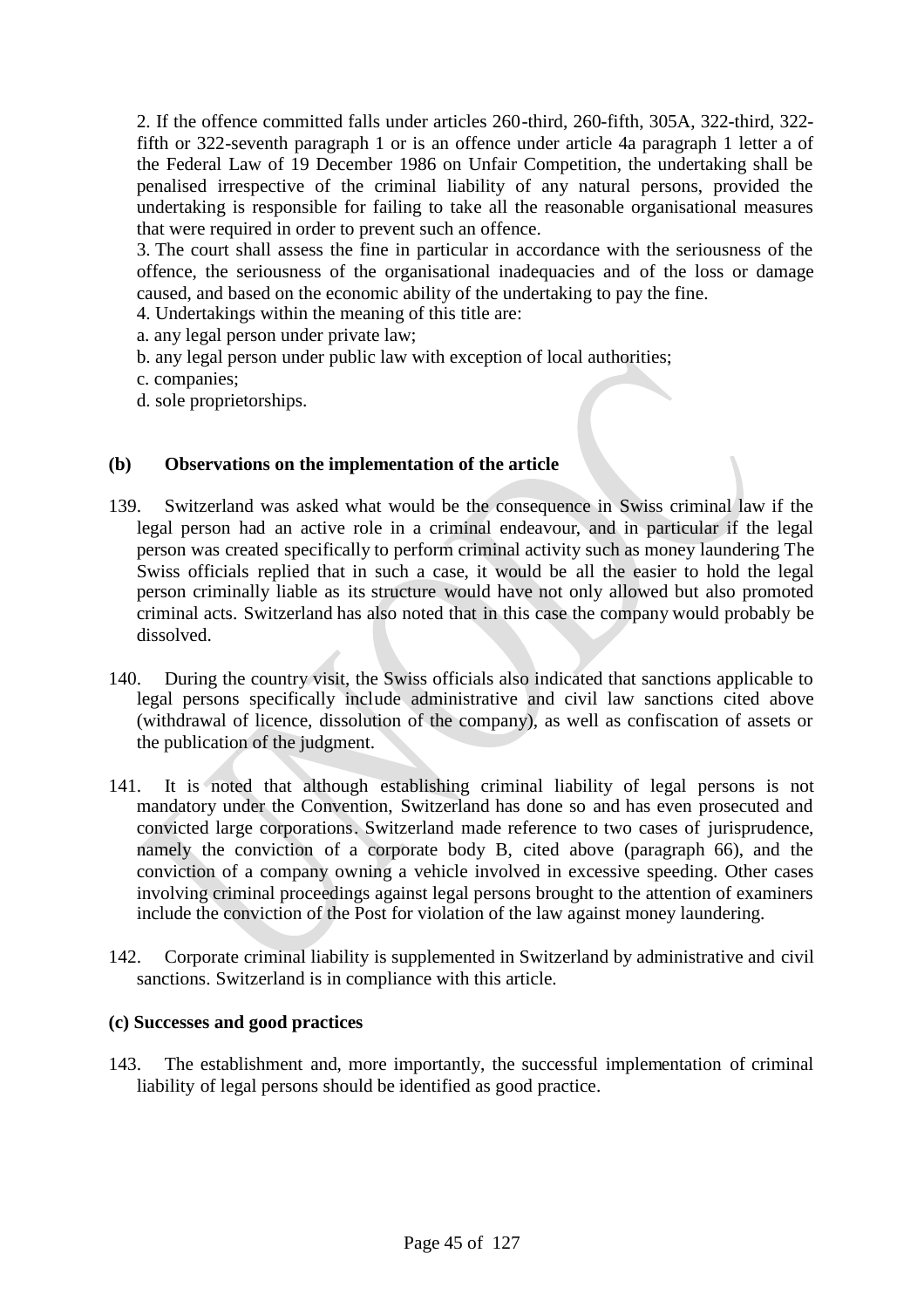# **Article 27 Participation and attempt**

*1. Each State Party shall adopt such legislative and other measures as may be necessary to establish as a criminal offence, in accordance with its domestic law, participation in any capacity such as an accomplice, assistant or instigator in an offence established in accordance with this Convention.*

*2. Each State Party may adopt such legislative and other measures as may be necessary to establish as a criminal offence, in accordance with its domestic law, any attempt to commit an offence established in accordance with this Convention.*

*3. Each State Party may adopt such legislative and other measures as may be necessary to establish as a criminal offence, in accordance with its domestic law, the preparation for an offence established in accordance with this Convention.*

#### **(a) Summary of information relevant to reviewing the implementation of the article**

- 144. With regard to paragraph 1, Switzerland cited articles 24 to 26 of the Criminal Code, which govern participation. With regard to criminalization of attempt, Switzerland cited articles 22 and 23 of the Criminal Code.
- 145. As far as paragraph 3 of article 27 is concerned, Switzerland noted that Swiss law criminalizes the characteristic preparatory steps for certain serious crimes such as murder, the taking of hostages or genocide. However, the list under article 260-second of the Criminal Code does not include offences under the Convention. Even so, Swiss law punishes the attempt without exception for any serious crime or offence.

#### **(b) Observations on the implementation of the article**

- 146. Participation and attempt are criminalized under the general provision of Swiss criminal law. The provisions cited apply to all offences, including offences established in accordance with the Convention. Switzerland is in compliance with the provisions of paragraphs 1 and 2 of Article 27.
- 147. Switzerland has not taken steps to criminalize the preparation of offences established in accordance with the Convention, and therefore does not apply the optional provision (article 27 paragraph 3) of the Convention.

#### **Article 28 Knowledge, intent and purpose as elements of an offence**

*Knowledge, intent or purpose required as an element of an offence established in accordance with this Convention may be inferred from objective factual circumstances.*

#### **(a) Summary of information relevant to reviewing the implementation of the article**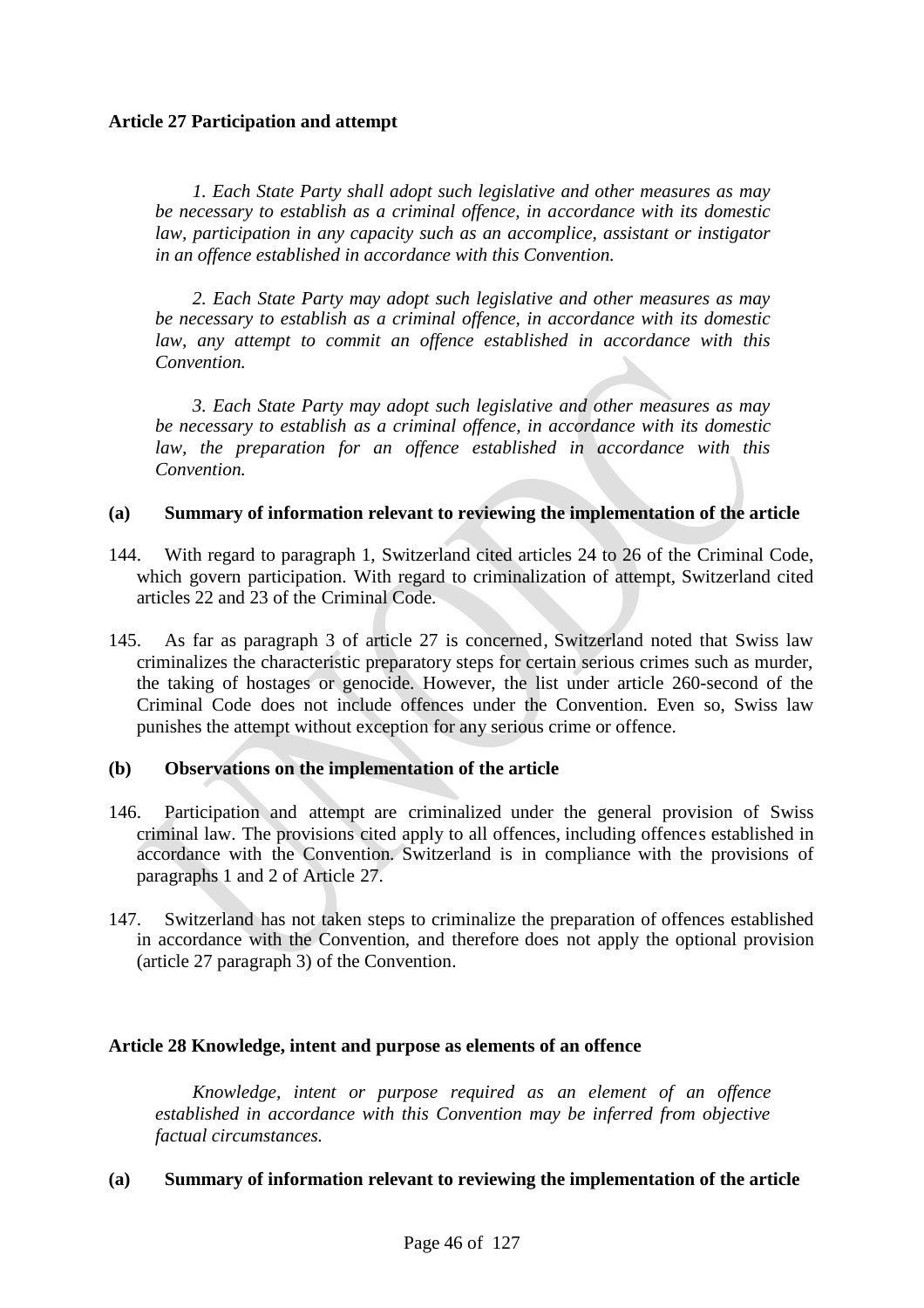148. Article 12 paragraph 2 of the Criminal Code expressly provides for recklessness as a form of intention, not only for corruption but for the whole category of offences. According to case law on the offence of money laundering, what the defendant knows, or should have assumed, can be inferred from objective factual circumstances and is the basis for determining the state of mind of the defendant. This case law also applies more generally to establish the intention of the defendant for any offence. Moreover, since the Swiss legal system recognises the principle of free evaluation of evidence, the court is able to infer from objective factual circumstances the mens rea of the defendant as defined by the convention.

#### **(b) Observations on the implementation of the article**

149. Switzerland is in compliance with this article.

## **Article 29 Statute of limitations**

*Each State Party shall, where appropriate, establish under its domestic law a long statute of limitations period in which to commence proceedings for any offence established in accordance with this Convention and establish a longer statute of limitations period or provide for the suspension of the statute of limitations where the alleged offender has evaded the administration of justice.*

#### **(a) Summary of information relevant to reviewing the implementation of the article**

- 150. Switzerland indicated that, as per article 97 of the Criminal Code, criminal proceedings shall be time-barred after fifteen years if the offence is punishable by imprisonment for more than three years, which is the case for offences that constitute the core of the Convention, and after seven years if it is punishable with a shorter term of imprisonment.
- 151. According to paragraph 3 of article 97, if a judgment is issued by a court of first instance before expiry of the limitation period, the time limit no longer applies.

#### **Observations on the implementation of the article**

- 152. It is noted that the majority of the offences established by Switzerland in accordance to the Convention are punishable by imprisonment for more than three years, and therefore criminal proceedings would be time-barred after fifteen years. The offences provided for in articles 322-fifth and 322-sixth are however punishable with imprisonment of three years, and therefore the limitation period is seven years.
- 153. The statute of limitation periods provided for in the Swiss legislation are considered sufficiently long. It is noticed that Swiss does not contain rules on the extension or suspension of the limitation period when the alleged offender has evaded the administration of justice prior to his or her hearing. In this regard, Switzerland indicated that it had eliminated the interruption and suspension of statute of limitation period, as this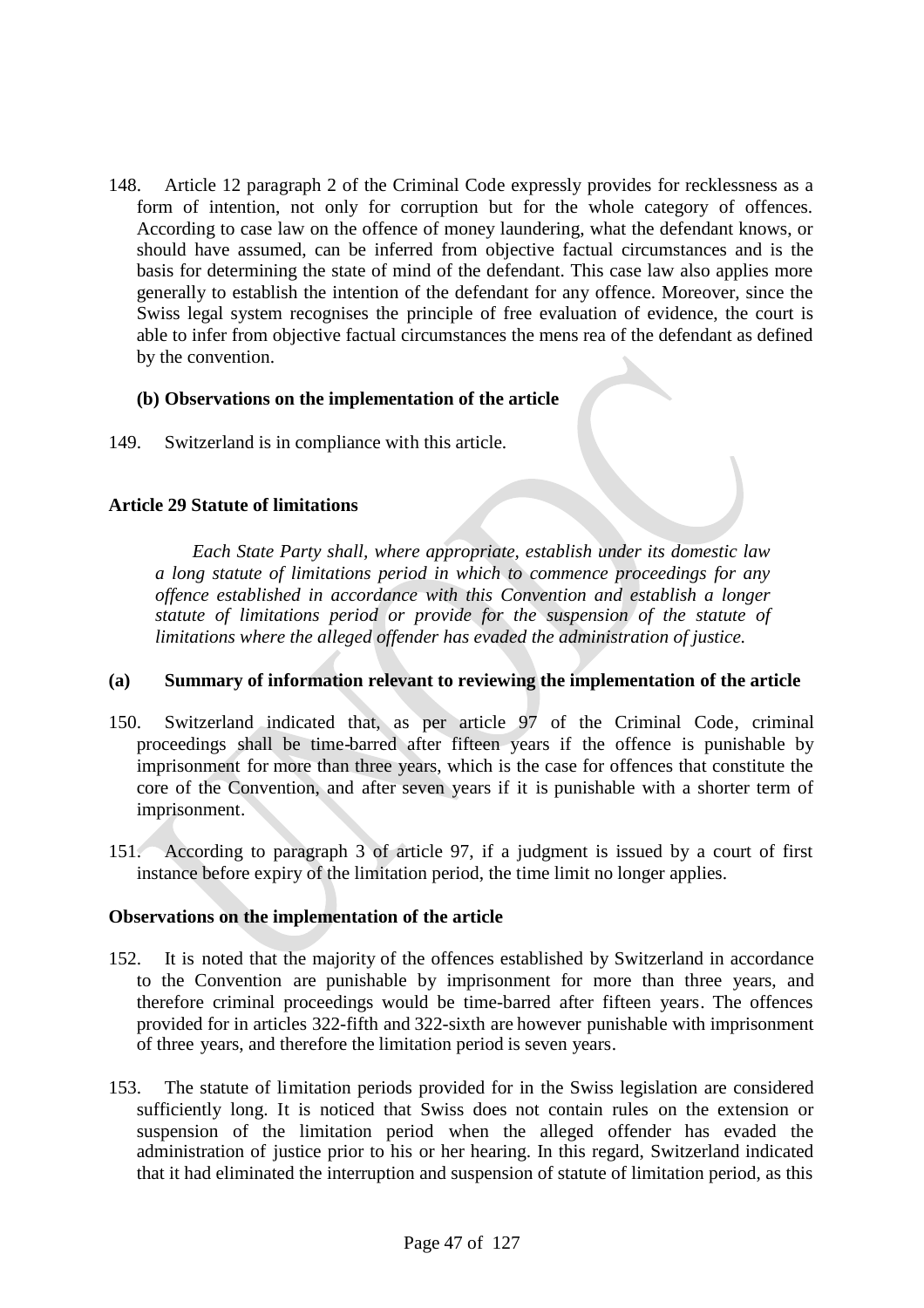system was deemed too complex, while in the same time it had extended the limitation periods.

# **Article 30 Prosecution, adjudication and sanctions**

# **Paragraph 1**

.

*1. Each State Party shall make the commission of an offence established in accordance with this Convention liable to sanctions that take into account the gravity of that offence.*

# **(a) Summary of information relevant to reviewing the implementation of the provision**

- 154. In order to give an account of the sanctions linked to the offences established in accordance with the Convention, Switzerland referred to articles 322-third to 322-seventh, as well as 305-second and 102 of the Criminal Code and article 23 of the Federal Law against Unfair Competition, cited above.
- 155. According to Switzerland, active and passive bribery of Swiss and foreign public officials may lead to imprisonment not exceeding five years or a fine. The granting and acceptance of an advantage and private corruption are offences that can lead to a custodial sentence of three years or a fine. Money laundering is punishable by a custodial sentence of up to three years or by a fine and in severe cases (especially a criminal organization) by a custodial sentence of five years or a fine. In case of imprisonment, a fine may also be imposed. Similarly, the other offences covered by the Convention are, overwhelmingly, punishable by prison sentences of up to five years. Enterprises face a fine of up to five million francs.
- 156. The applicable legal provisions are cited in paragraphs 46, 54, 56, 57, 63, 77, 87, 97, 105 and 131 above.

# **(b) Observations on the implementation of the provision**

157. It was initially observed that the sanctions provided by Swiss law did not seem dissuasive enough, given the short duration of custodial sentences and the possibility to replace them with a fine, thus excluding imprisonment. During the country visit, the Swiss officials noted that in general, in case of concurrent offences, prison sentences of five years can be raised to seven and a half years. They also noted that prohibitions to perform specific professional activities, imposed by bodies overseeing sectors of economic activities against white-collar offenders, are often more dissuasive that prison sentences, given their extremely negative impact on the reputation and careers of those implicated. Given the context and the European legal culture prevailing in Switzerland, sanctions under Swiss law appear to take into account the gravity of offences established in accordance to the Convention.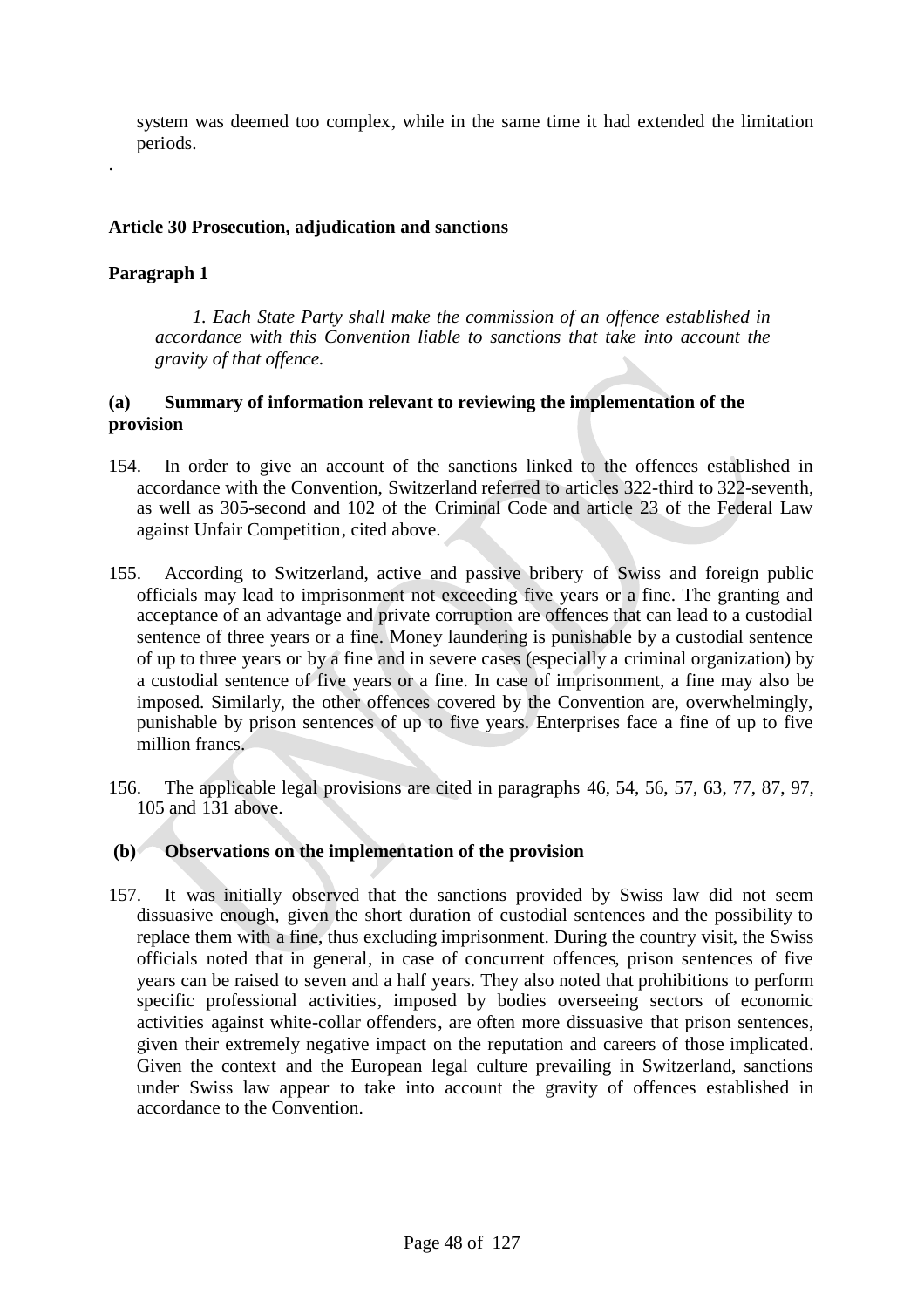# **Article 30 Prosecution, adjudication and sanctions**

# **Paragraph 2**

*2. Each State Party shall take such measures as may be necessary to establish or maintain, in accordance with its legal system and constitutional principles, an appropriate balance between any immunities or jurisdictional privileges accorded to its public officials for the performance of their functions and the possibility, when necessary, of effectively investigating, prosecuting and adjudicating offences established in accordance with this Convention.*

## **(a) Summary of information relevant to reviewing the implementation of the provision**

- 158. According to Swiss law, members of parliament, as well as government officials and judges elected by Parliament enjoy limited immunity for offences related to their duties or their parliamentary activities. The cantons may adopt rules along the same lines. This immunity is called qualified because there can still be a prosecution, but with the leave of two parliamentary committees appointed by the two Councils of Parliament. Between 2006 et 2011, three requests for lifting the immunity of parliamentarians were refused, whereas in a fourth case it was considered that the acts where not covered by immunity. None of the cited cases was connected to acts of corruption.
- 159. As for federal employees, authorization from the Federal Department of Justice and Police is required to open a criminal prosecution against them for offences related to their activity or their office. However, when there appears to be an offence and the legal requirements for criminal prosecution are met, authorization may only be refused in less serious cases and if, given all the circumstances, disciplinary action against the offender appears to be sufficient. During the country visit, the Swiss officials noted that no request for lifting the immunity for high-level officials have ever been denied by the Federal Department of Justice and Police. Similarly, the prosecutor has the power of judicial appeal against any refusal of permission to prosecute.
- 160. With regard to public officials (employees of the Confederation), the applicable provision is article 15 of the Federal Law on the responsibility of the Confederation for members of its entities and officials.

#### **(b) Observations on the implementation of the provision**

161. It is observed that the immunity granted to public officials does not hinder prosecuting and adjudicating offences established in accordance with the Convention. Switzerland is in compliance with this provision.

# **Article 30 Prosecution, adjudication and sanctions**

# **Paragraph 3**

*3. Each State Party shall endeavour to ensure that any discretionary legal powers under its domestic law relating to the prosecution of persons for offences*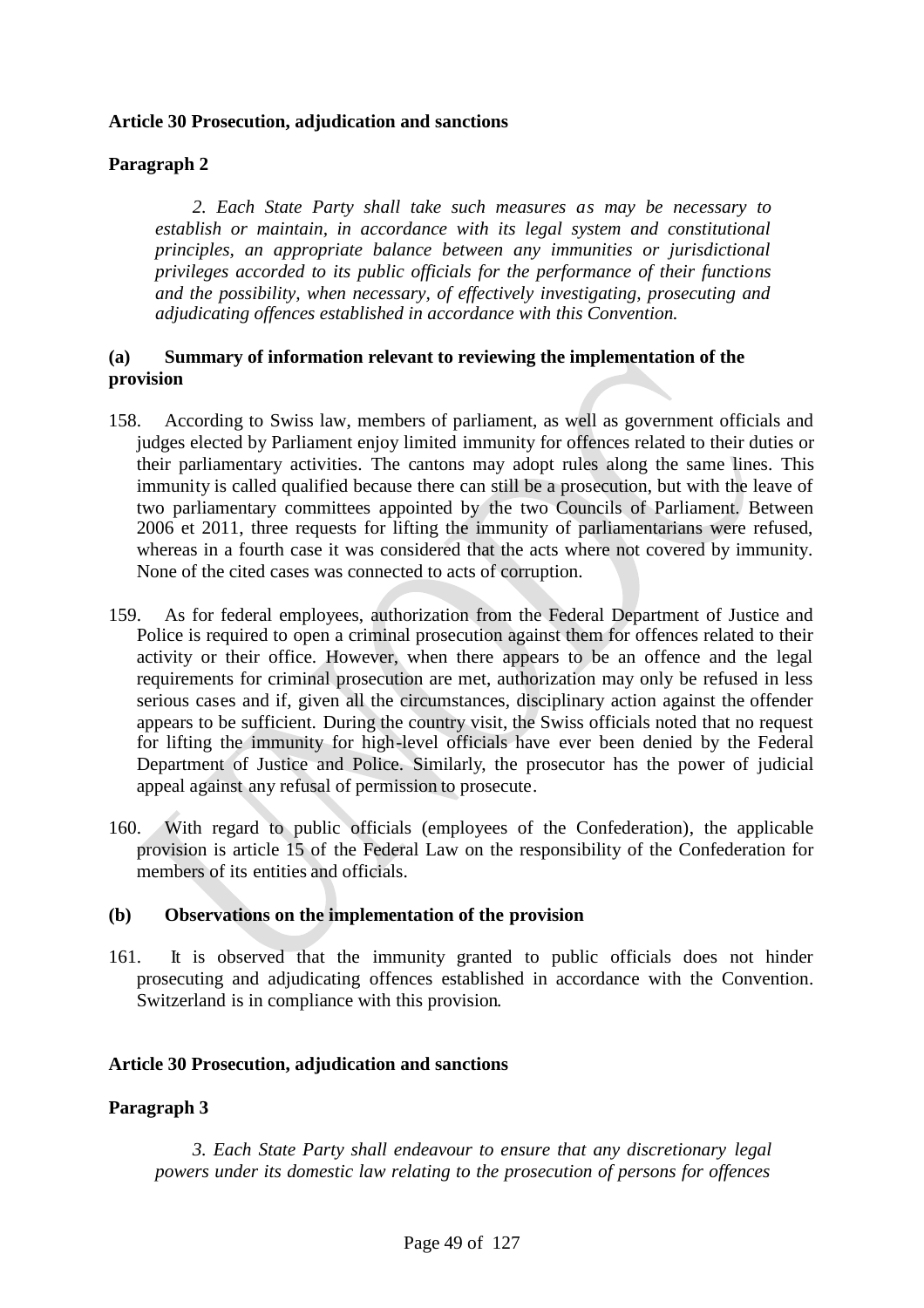*established in accordance with this Convention are exercised to maximize the effectiveness of law enforcement measures in respect of those offences and with due regard to the need to deter the commission of such offences.*

### **(a) Summary of information relevant to reviewing the implementation of the provision**

- 162. As per articles 6 to 8 of the Swiss Code of Criminal Procedure, the exercise of criminal prosecution is governed by the principle of investigation and the mandatory nature of the prosecution. Swiss law does not provide a means of defence and exception to this, and the principle of prosecutorial discretion is limited and conditioned by the circumstances and specific and restrictive conditions. The exercise of discretion depends on criminal considerations not those of a political nature. Moreover, according to the Supreme Federal Court, legal safety and equality before the law call for the respect of the principle of legality, so that it can only be "shelved" exceptionally and in strictly defined cases.
- 163. More specifically, article 8 of the Code of Criminal Procedure provides for the following cases of waiver of criminal prosecution:

Code of Criminal Procedure

Art. 8 - Waiver of criminal prosecution

1 The prosecution service and the courts shall waive criminal prosecution where federal law provides, especially when the conditions referred to in art. 52, 53 and 54 of the Criminal Code are met.

2 They shall also waive undertaking a criminal prosecution if no overriding interest of the complainant opposes this and:

a. the offence is not likely to significantly influence the sentencing or the measure incurred by the defendant because of other offences imposed upon him;

b. the sentence which should be imposed in addition to a sentence under execution would likely be insignificant;

c. a penalty of equivalent duration imposed abroad should be imposed in addition to the penalty for the offence.

3 The prosecution and the courts may decide not to initiate criminal prosecution if no overriding interest of the complainant opposes this and the offence is already the subject of a prosecution by a foreign authority or the prosecution is transferred to such an authority.

4 In these cases, they issue an order of non-consideration or filing.

- 164. With regard to the possibility to waive prosecution for corruption offences under article 8 of the Code of Criminal Procedure, Switzerland stressed that this article provides for a measured application of the principle of discretionary prosecution and is strictly defined in the law. This principle is applicable under very specific and strict conditions, and depends on considerations of penal nature rather than political factors, thus not constituting a defence.
- 165. Switzerland provided an example of a case to illustrate how the legal provisions in force are applied to corruption cases. This example describes how it was decided not to impose a penalty (under article 322-eigth of the Criminal Code) in a case where the offence committed was deemed to be of negligible gravity: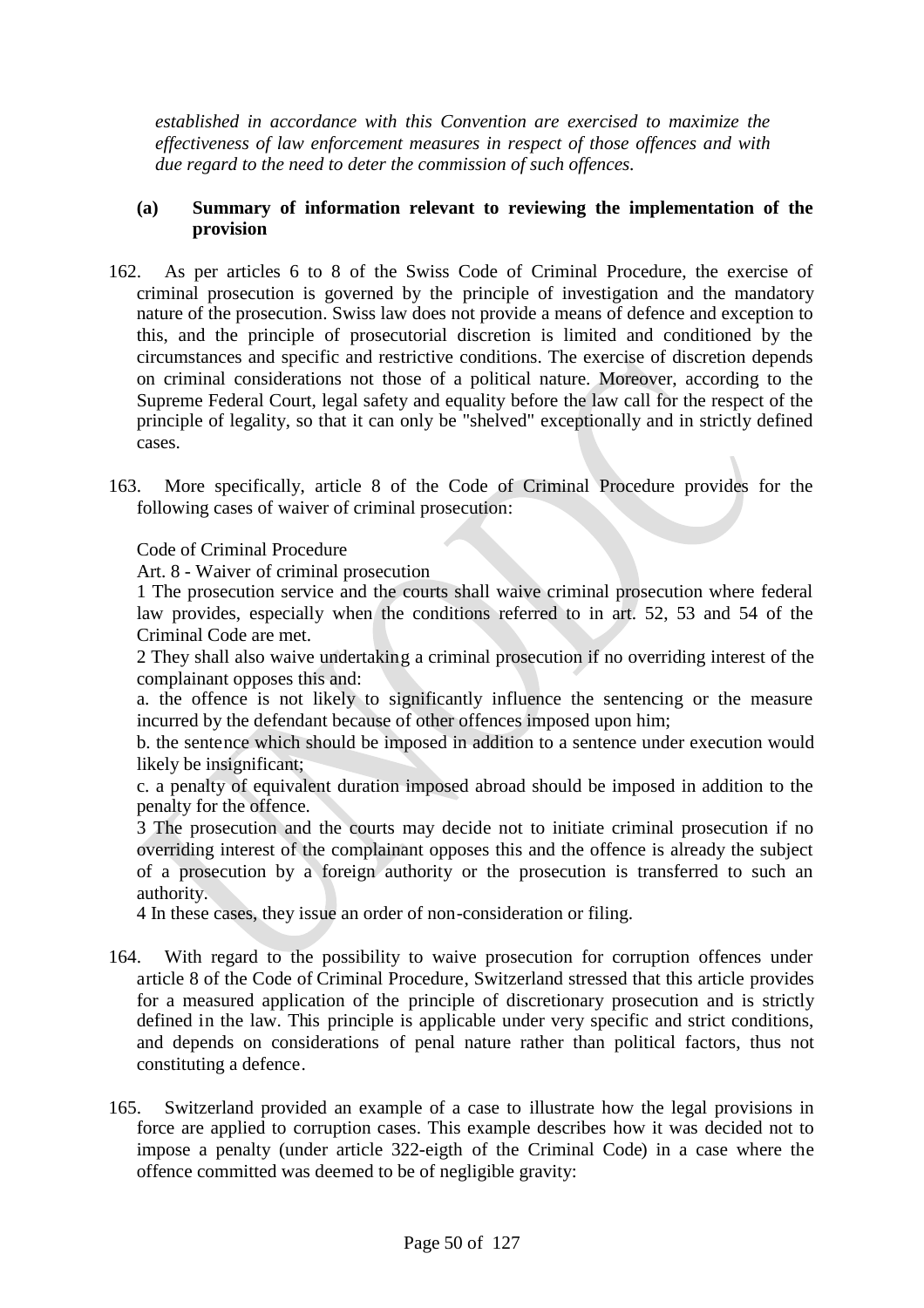A 79-year old man gave a Christmas present of around 10 Swiss francs to a police officer to induce him not to report some minor material damage resulting from a traffic accident. The Court found that the act was aimed at inciting the police officer to refrain from carrying out an act that belonged to his public duties and that the omission of the act was therefore in breach of his duties. The Court nevertheless considered that this was in all truth a trivial matter, since the legally protected good, i.e. the objective official activity, was not seriously compromised and the material damage caused by the accident was minor. The culpable activity of the offender was considered to be negligible, considering his age and clean record up to that point. Thus, despite the guilty verdict, the Court did not impose a penalty under article 52 of the Criminal Code. In this case, the offender was prosecuted, but the considerations that led the court not to impose a penalty under article 52 of the Criminal Code could apply, *mutatis mutandis*, in the context of article 8 of the Code of Criminal Procedure.

#### **(b) Observations on the implementation of the provision**

166. The information provided by Switzerland, in particular article 7 paragraph 1 of the Code of Criminal Procedure, show that in Switzerland there is no discretion of the public prosecutor with regard to prosecution. The explanations regarding the application of Article 8 of Code of Criminal Procedure are satisfactory. Switzerland is in compliance with the provision under review.

### **Article 30 Prosecution, adjudication and sanctions**

#### **Paragraph 4**

*4. In the case of offences established in accordance with this Convention, each State Party shall take appropriate measures, in accordance with its domestic law and with due regard to the rights of the defence, to seek to ensure that conditions imposed in connection with decisions on release pending trial or appeal take into consideration the need to ensure the presence of the defendant at subsequent criminal proceedings.*

# **(a) Summary of information relevant to reviewing the implementation of the provision**

167. Switzerland cited articles 237ff of the Code of Criminal Procedure, which provides for non-custodial measures that can replace pre-trial detention and take into account the need to ensure the defendant's presence in the pending criminal proceedings, such as the provision of collateral or the obligation to report regularly to an administrative service.

#### **(b) Observations on the implementation of the provision**

168. Switzerland is in compliance with the provision under review.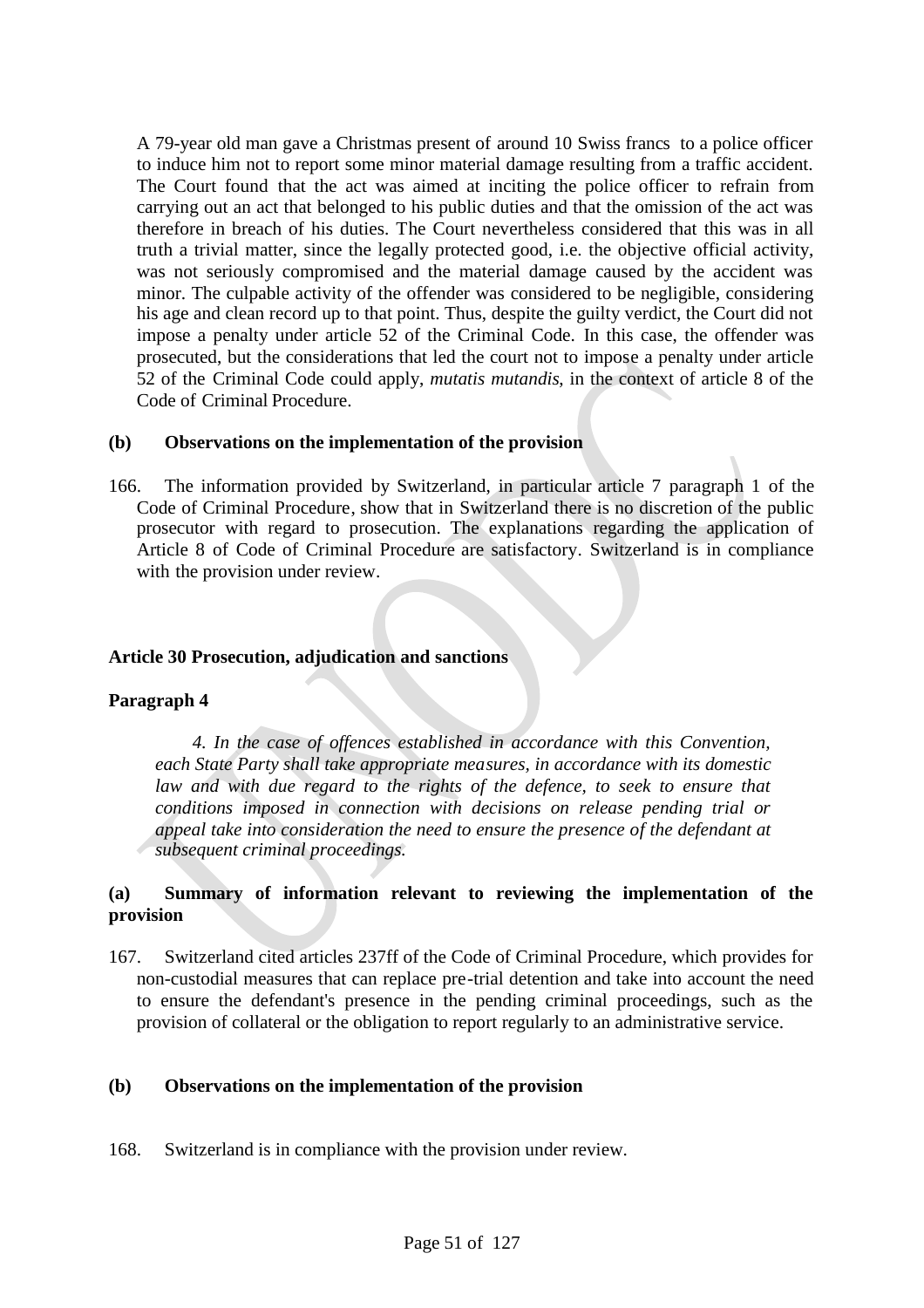## **Article 30 Prosecution, adjudication and sanctions**

# **Paragraph 5**

*5. Each State Party shall take into account the gravity of the offences concerned when considering the eventuality of early release or parole of persons convicted of such offences.*

# **(a) Summary of information relevant to reviewing the implementation of the provision**

169. Switzerland cited articles 86 to 89 of the Criminal Code and noted that these provisions permit the granting of early release or parole only in case the inmate has served at least two thirds of his or her sentence, his or her behaviour during the execution of the sentence does not indicate that early release should not be granted, and there is no reason to fear that he or she will commit new felonies or misdemeanours. These conditions take into account indirectly the gravity of the offence.

#### **(b) Observations on the implementation of the provision**

170. The provisions regulating early release and parole take into account the gravity of the sentence imposed and, thus, the gravity of the offence. Switzerland is in compliance with this provision.

#### **Article 30 Prosecution, adjudication and sanctions**

# **Paragraph 6**

*6. Each State Party, to the extent consistent with the fundamental principles of its legal system, shall consider establishing procedures through which a public official accused of an offence established in accordance with this Convention may, where appropriate, be removed, suspended or reassigned by the appropriate authority, bearing in mind respect for the principle of the presumption of innocence.*

## **(a) Summary of information relevant to reviewing the implementation of the provision**

- 171. Switzerland cited articles 12, 25 and 26 of the Law on the Personnel of the Confederation (LPers) and stated that, public officials of the Confederation may have their employment terminated at any time for breach of their obligations, either with respect for notice periods or immediately depending on the seriousness of the breach.
- 172. When breaches of professional obligations do not justify dismissal, Federal or Cantonal employers may take disciplinary action. Measures such as warning, reprimand or a change of work area might be considered for a negligent breach of duty; measures such as a reduction in salary, fines or a change in hours or place of work might be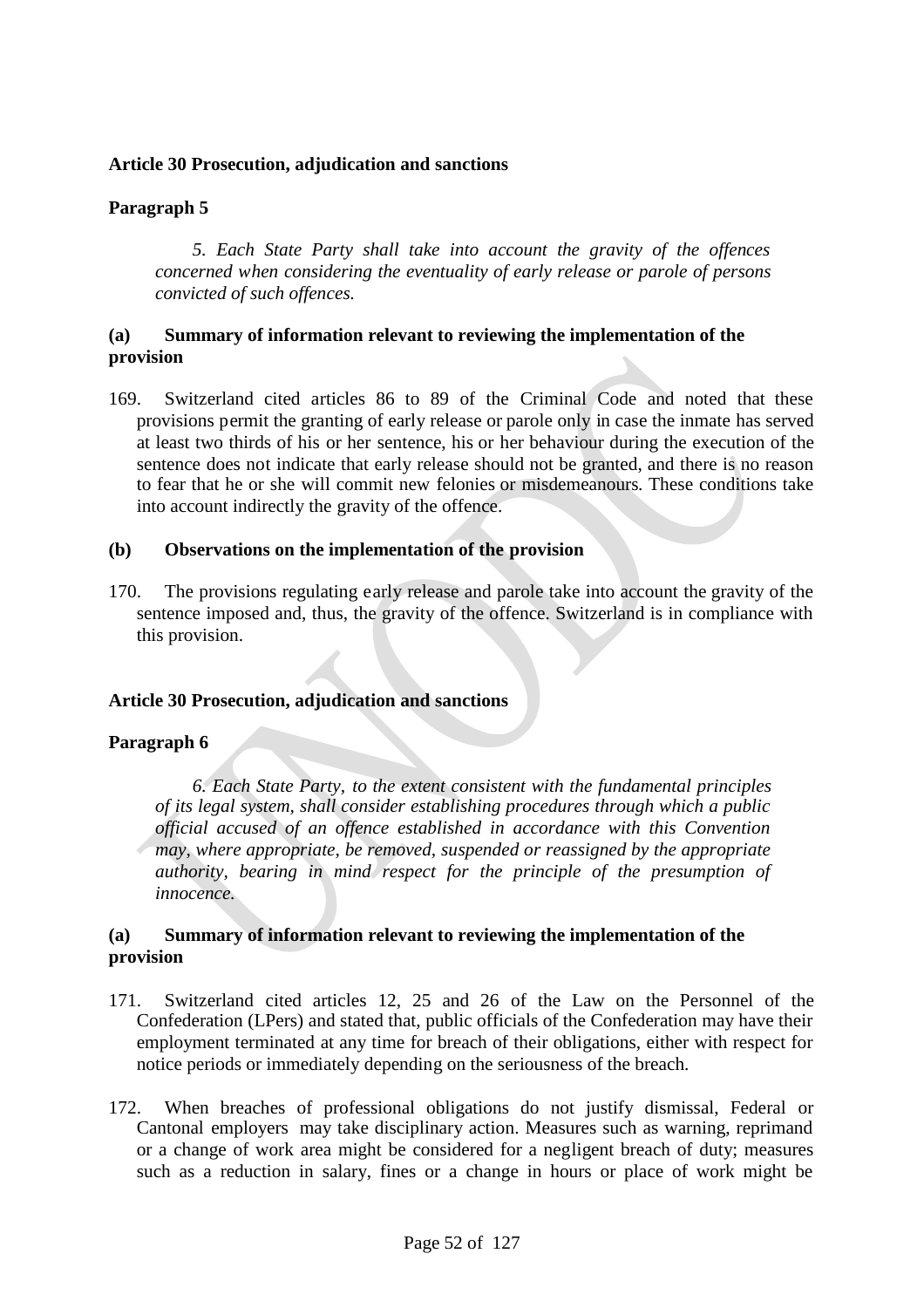considered in a violation as a result of serious or wilful negligence of duty. Disciplinary measures may only be imposed after an investigation.

- 173. It is also possible to suspend an employee when the proper execution of tasks is compromised. This is together with reduction or non-payment of salary. This measure is a provisional remedy taken before a final measure is imposed on that employee, e.g. termination of the employment relationship.
- 174. Moreover, article 67 of the Criminal Code provides that if the perpetrator has committed an offence in the exercise of a profession, trade or business and was sentenced for the offence to a prison sentence of more than six months or a fine that consists of more than 180 day-fines, the court may prohibit all or part of such activity or similar activities for a period of six months to five years if there are grounds to fear further abuse. This new regulatory regime can prohibit any professional activity, including, for example, that of director or officer of a legal person.

## **(b) Observations on the implementation of the provision**

175. In addition to disciplinary sanctions imposed on public officials of the Confederation for breach of duties and obligations which are substantiated following an investigation, the Personnel Act of the Confederation provides in article 26 for the possibility of adopting provisional measures against public officials, in case the proper performance of their tasks is compromised. Charges for corruption could be interpreted as affecting the proper performance of public duties. Available provisional measures are not exhaustively listed, but the suspension of the employment relationship and the reduction or withholding of pay is specifically mentioned in the law as examples. The procedure put in place provides for the reinstatement of the public official within his or her position and rights if the provisional measure turns out to be unjustified. Switzerland is in compliance with this provision.

# **Article 30 Prosecution, adjudication and sanctions**

# **Paragraph 7**

*7. Where warranted by the gravity of the offence, each State Party, to the extent consistent with the fundamental principles of its legal system, shall consider establishing procedures for the disqualification, by court order or any other appropriate means, for a period of time determined by its domestic law, of persons convicted of offences established in accordance with this Convention from:*

*(a) Holding public office; and*

*b) Holding office in an enterprise owned in whole or in part by the State.*

# **(a) Summary of information relevant to reviewing the implementation of the provision**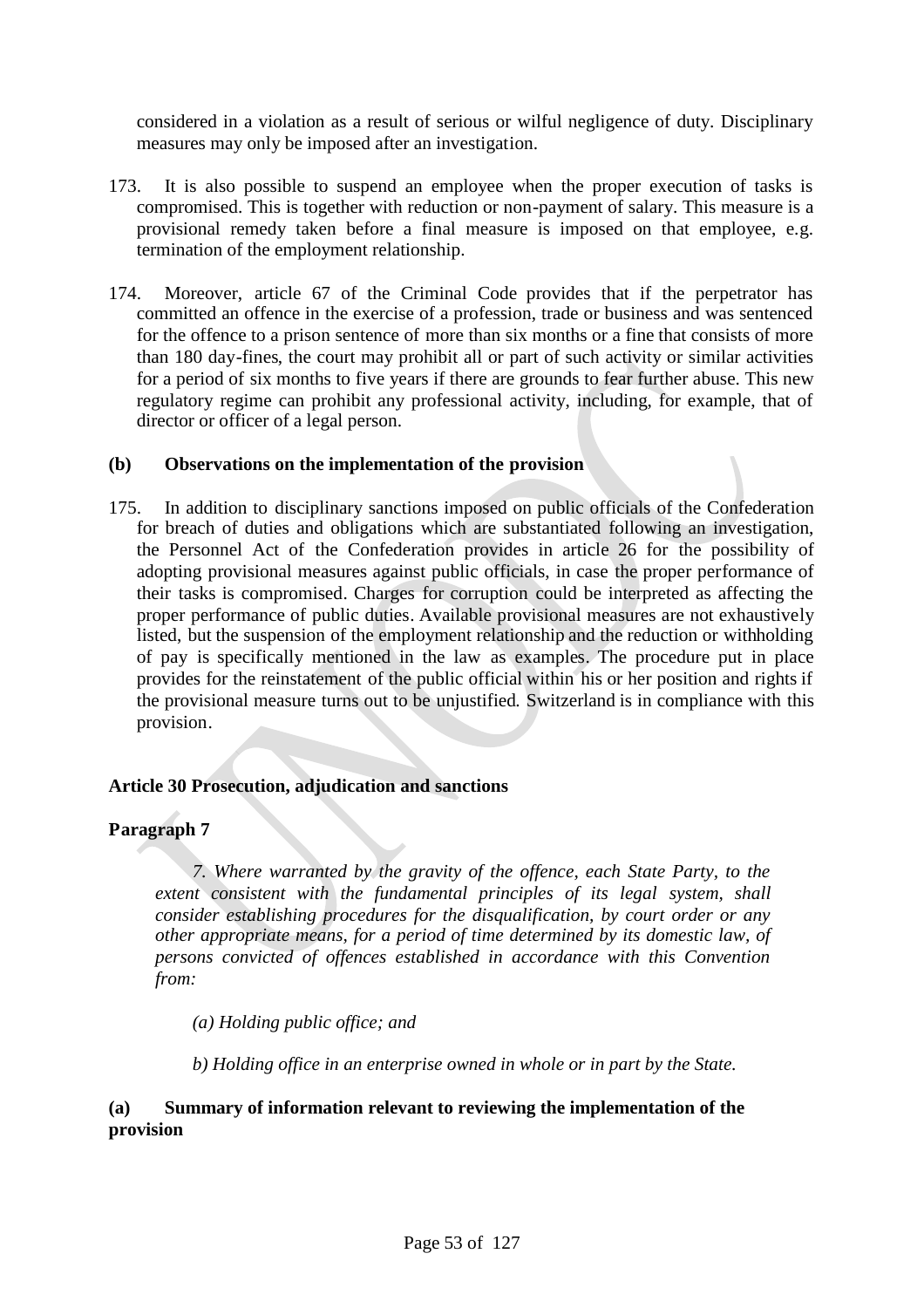176. Switzerland referred to the information provided with regard to article 30 paragraph 6 above.

# **(b) Observations on the implementation of the provision**

177. The procedure established by Article 67 of the Criminal Code, cited above, is in compliance with the provisions of paragraph 7 of Article 30, which is a non-mandatory provision.

## **Article 30 Prosecution, adjudication and sanctions**

## **Paragraph 8**

*8. Paragraph 1 of this article shall be without prejudice to the exercise of disciplinary powers by the competent authorities against civil servants.*

## **(a) Summary of information relevant to reviewing the implementation of the provision**

178. Switzerland referred to the information provided with regard to article 30 paragraph 6 above.

#### **(b) Observations on the implementation of the provision**

179. Switzerland is in compliance with this provision

#### **Article 30 Prosecution, adjudication and sanctions**

# **Paragraph 10**

*10. States Parties shall endeavour to promote the reintegration into society of persons convicted of offences established in accordance with this Convention.*

## **(a) Summary of information relevant to reviewing the implementation of the provision**

180. Switzerland noted that the principle stipulated in the provision under review is one of the foundations of crime policy in Switzerland. Switzerland cited article 75 of the Criminal Code, which provides that "the execution of custodial sentences must encourage an improvement in the social behaviour of the prison inmates, and in particular their ability to live their lives without offending again" and establishes the general framework of measures aiming at promoting the reintegration of detainees.

#### **(b) Observations on the implementation of the provision**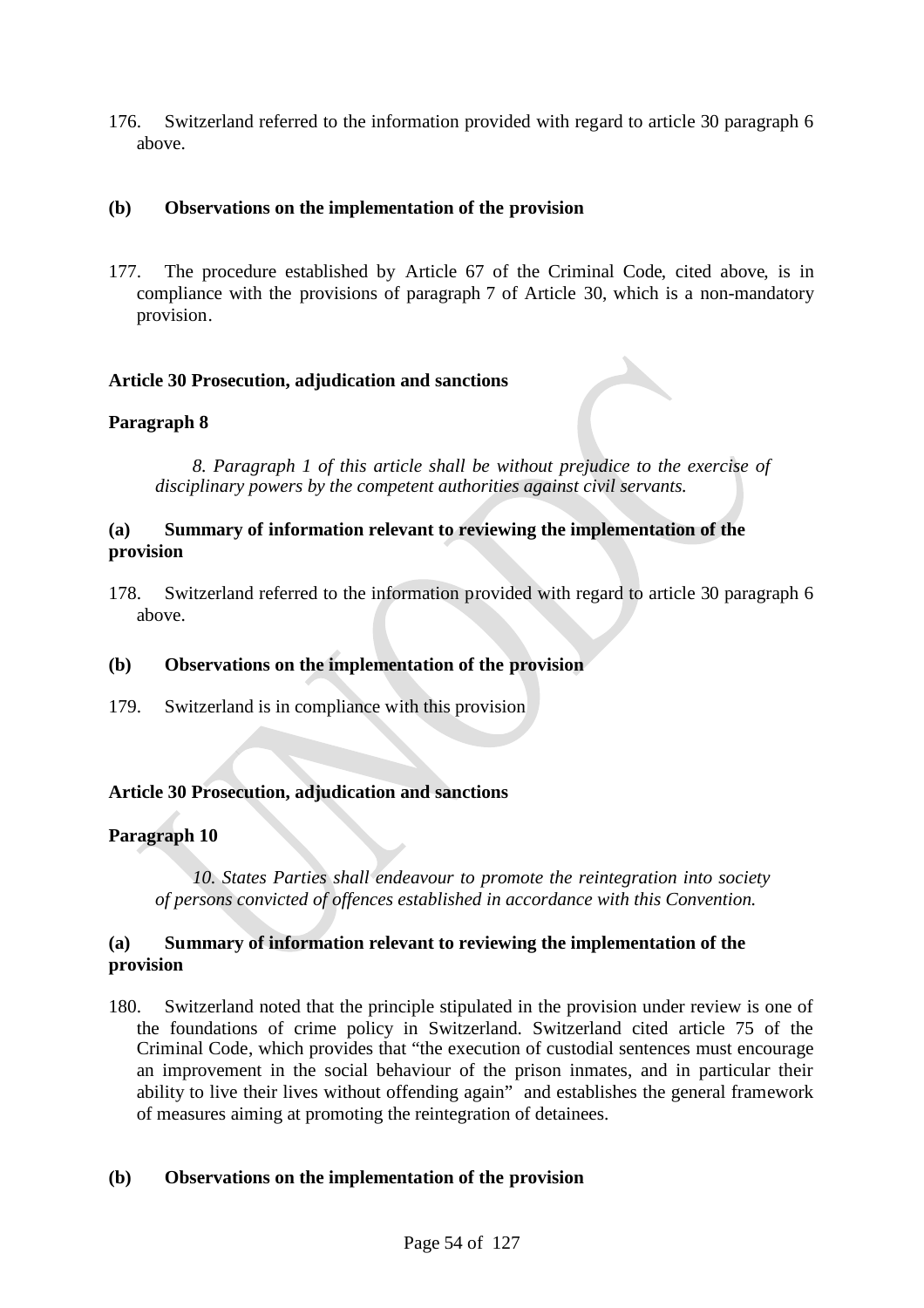181. Article 75 of the Criminal Code cited by Switzerland has a general scope and refers social reintegration of all convicted persons, including persons found guilty of offences established in accordance with the Convention. Switzerland is in compliance with this provision.

# **Article 31 Freezing, seizure and confiscation**

# **Paragraph 1**

*1. Each State Party shall take, to the greatest extent possible within its domestic legal system, such measures as may be necessary to enable confiscation of:*

*(a) Proceeds of crime derived from offences established in accordance with this Convention or property the value of which corresponds to that of such proceeds;*

*(b) Property, equipment or other instrumentalities used in or destined for use in offences established in accordance with this Convention.*

# **(a) Summary of information relevant to reviewing the implementation of the provision**

- 182. With regard to the implementation of the provisions of article 31 of the Convention, Switzerland referred to articles 69 to 72 of the Swiss Criminal Code, articles 263ff, 376ff and 173 paragraph 2 of the Code of Criminal Procedure, article 47 paragraph 5 of the Federal Law on banks and savings banks, and articles 1ff of the Ordinance on placing seized assets.
- 183. More specifically, articles 263ff of the Code of Criminal Procedure permit, with a view to subsequent confiscation, the seizure of items (article 69 of the Criminal Code) and the seizure of assets that are the result of an offence or which were intended to persuade or reward the offender (article 70 paragraph 1 of the Criminal Code). Moreover, the possibilities for confiscation and seizure are particularly extensive when assets are in the hands of criminal organizations. In this case, the court may, under article 72 of the Criminal Code, order the confiscation of all the assets over which a criminal organization has power of disposal. Assets belonging to a person who has participated in or supported a criminal organization are presumed, until proven otherwise, to be controlled by the organization. As per articles 376ff of the Code of Criminal Procedure, the court may also under certain conditions order confiscation independent of criminal proceedings.
- 184. Switzerland also reported that in Swiss law the court may also under certain conditions order confiscation independent of criminal proceedings, and referred to article 376 of the Code of Criminal Procedure, which provides that "independent confiscation proceedings are introduced when the confiscation of objects or assets of a particular person has to be decided independently of criminal proceedings". Moreover, article 377 of the Code of Criminal Procedure provides that "the objects or assets that are likely to be confiscated in independent proceedings are sequestered". The legal basis for confiscation,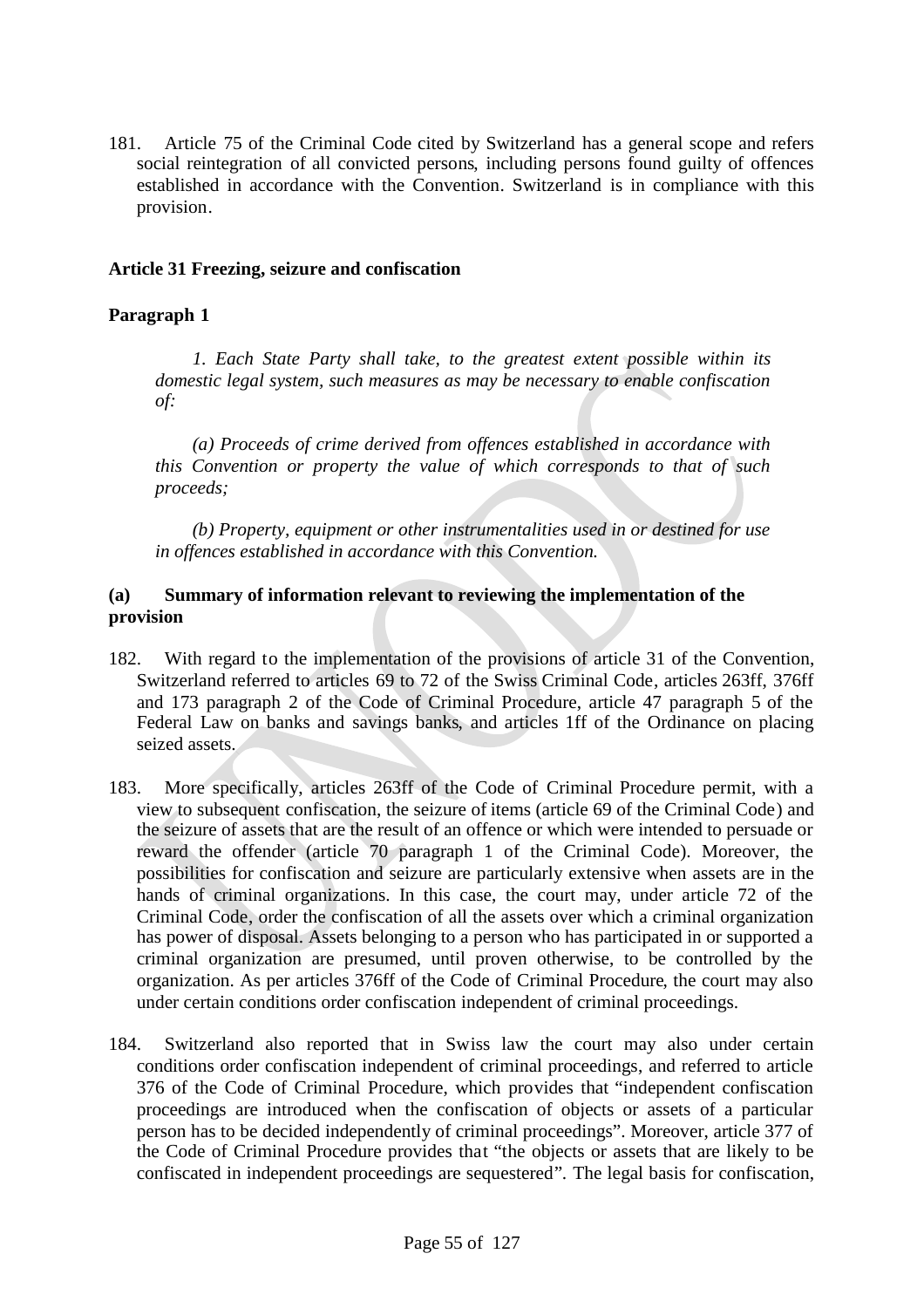where no specific person is punishable, lies in articles 69 and 70 of the Criminal Code. Such confiscation can also take place pursuant to articles 376 ff of the Criminal Procedure Code.

- 185. Moreover, Switzerland provided the following information on the amount confiscated of proceeds of crime derived from offences established in accordance with the Convention: Between 2008 and June 2011, the amounts of SF 108,261,312 and USD 32,000,000 were confiscated in connection with international corruption offences, in particular money laundering arising from a predicate corruption offence, whereas SF 50,000 were confiscated in connection with domestic corruption. In addition, Switzerland confiscated SF 18,800,000 in 2007 and 2008 in the context of the "Oil for Food" affair.
- 186. Switzerland noted that it was very active in the restitution of the illicit assets of politically exposed persons (PEPs). Switzerland stressed that if, despite all caution, illicit assets diverted by politically exposed persons to the prejudice of their State arrive in Switzerland, these must be identified and returned to their home country. This restitution mechanism is an important pillar of Swiss policy to combat funds of criminal origin. Switzerland reported that it had returned some SF 1.7 billion over the last 15 years, which is more than any other financial centre of comparable size. Some of these cases have generated enormous media interest because of the reputation of the persons concerned and the significant amounts involved, which was in the millions. Examples include:
	- the Montesinos case, Peru, 2002
	- the Marcos case, Philippines, 2003
	- the Abacha case, Nigeria, 2005
	- the Angola funds case, 2005
	- the Kazakhstan funds case, 2007
	- the Salinas case, Mexico, 2008
- 187. Switzerland noted that some cases were particularly complex to resolve. Among these are those of Mobutu's assets (Democratic Republic of Congo / DRC) and Duvalier's assets (Haiti). In Mobutu's case, Switzerland reported having worked for 12 years to return frozen money to the DRC. This effort has not been successful partly due to lack of cooperation by the State in question. It is in these circumstances that the Federal Criminal Court decided on 14 July 2009 to not respond to a complaint. Pursuant to the Federal Council decision of 30 April 2009, the measure taken to freeze the assets was discontinued.
- 188. In the second case, the funds of the former dictator Jean-Claude Duvalier, amounting to some SF 6 million, were once again frozen by a Federal Council decision of 03 February 2010. This freezing has prevented the return to the funds to the Duvalier family following the decision of 12 January 2010 of the Federal Court that ended mutual assistance in criminal matters between Haiti and Switzerland. Freezing continued until the entry into force of the law on the restitution of assets of illicit origin (LRAI). This law, approved by Parliament during its autumn session in 2010, came into force on 1 February 2011. Since the coming into force of this law, the Duvalier funds have been automatically blocked on the basis of article 14 LRAI. Confiscation proceedings were opened by the Confederation before the Federal Administrative Court in April 2011, following the Federal Council's decision to mandate the Federal Department of Finance (FDF) to open confiscation proceedings over Duvalier's assets frozen in Switzerland. Once confiscated,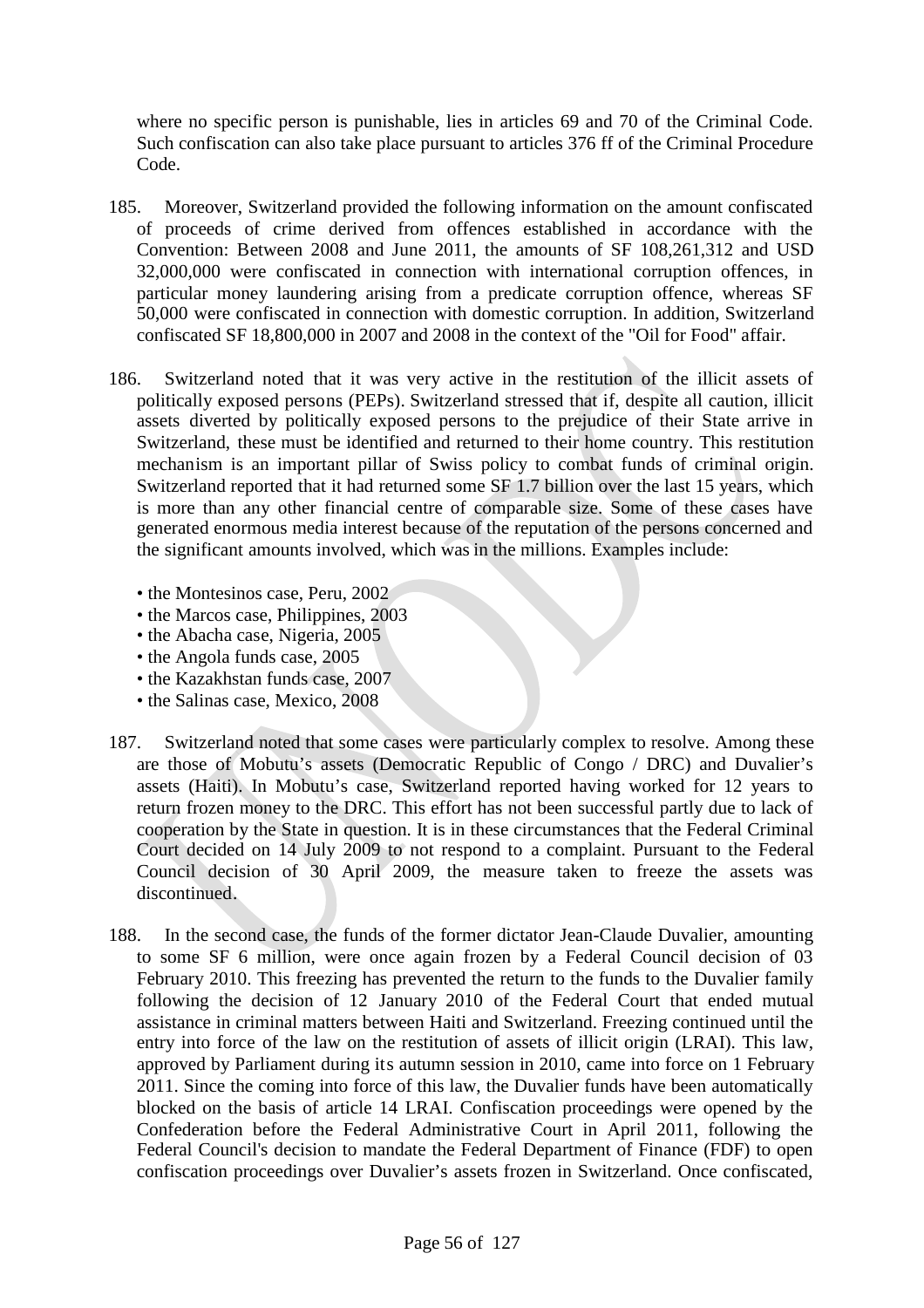the funds can be returned to Haiti in order to improve the lives of the people of the State in question. The LRAI is an illustration of the policy that had led Switzerland for over 20 years to avoid serving as a refuge for the money stolen by PEPs.

# **(b) Observations on the implementation of the provision**

189. Articles 69 and 70 of the Swiss Criminal Code contain general measures for confiscation, ordered by a tribunal, of proceeds of crime or instrumentalities that were used or were intended to be used to commit an offence, in a manner which is in line with the provisions of the Convention. Switzerland is in compliance with the provision under review.

## **Article 31 Freezing, seizure and confiscation**

# **Paragraph 2**

*2. Each State Party shall take such measures as may be necessary to enable the identification, tracing, freezing or seizure of any item referred to in paragraph 1 of this article for the purpose of eventual confiscation.*

### **(a) Summary of information relevant to reviewing the implementation of the provision**

- 190. Article 263 of the Code of Criminal Procedure permit the seizure by way of ordinance of objects and assets where it is likely that they will be confiscated and regulate the procedure pertaining to the seizure. .
- 191. During the country visit, the reviewers were informed that Swiss financial institutions detecting a suspicious transaction and reporting it to the FIU (Money Laundering Reporting Office – MLRO) have to freeze the funds involved on their own initiative for a maximum of five days. The criminal authorities, and not the MLRO, decide on the extension of the freezing.

### **(b) Observations on the implementation of the provision**

192. Switzerland is in compliance with this provision.

#### **(c) Successes and good practices**

193. The system set up by Switzerland for seizure of funds misappropriated by politically exposed persons has achieved considerable success in terms of seizure, confiscation and return of proceeds of crime. The restitution of very large amounts during the last 15 years must be identified both as a success and as a good practice in the implementation of the provisions of article 31, but also in the area of mutual legal assistance in view of asset recovery (see the section on the implementation of article 46 para. 3 (j)-(k)). The adoption of the law on the restitution of illicit assets also deserves to be noted as a positive step, although it seems that it would apply to rather limited cases due to the restrictive conditions for its implementation.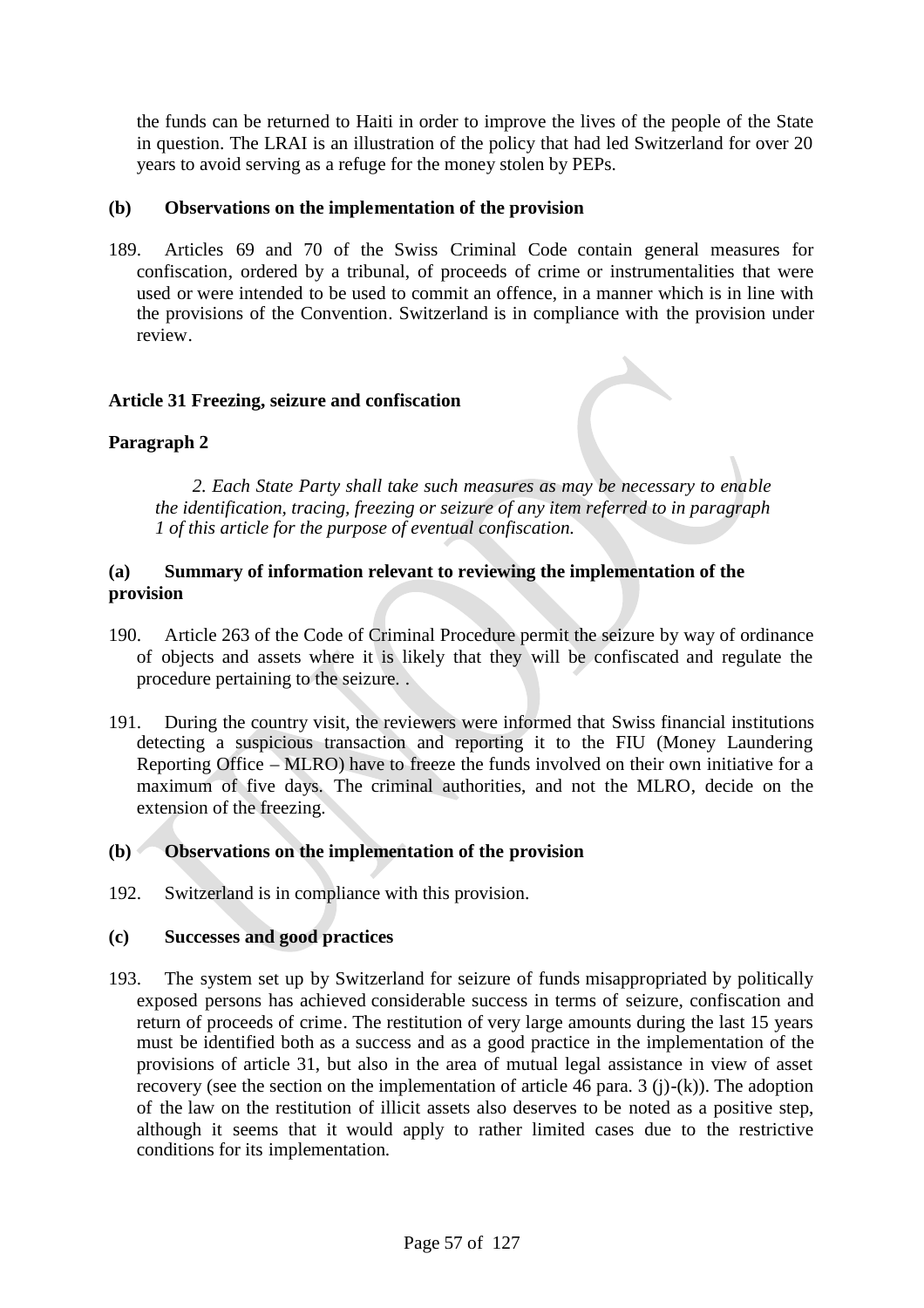### **Article 31 Freezing, seizure and confiscation**

# **Paragraph 3**

*3. Each State Party shall adopt, in accordance with its domestic law, such legislative and other measures as may be necessary to regulate the administration by the competent authorities of frozen, seized or confiscated property covered in paragraphs 1 and 2 of this article.*

## **(a) Summary of information relevant to reviewing the implementation of the provision**

194. Article 266 of the Code of Criminal Procedure contains provisions on the administration of seized assets, allowing, among other things, the immediate disposal of objects subject to rapid devaluation or expensive maintenance. Moreover, article 1 of the Ordinance on the investment of sequestered assets provides that to the fullest extent possible, sequestered assets are to be invested so that the investment is safe, does not depreciate and produces a return. During the country visit, the reviewers were informed that Switzerland did not consider it necessary to set up a special agency for the management of seized assets. Responsibility for the administration of seized assets rests with the Federal Prosecution Service, which leads the criminal proceedings. The Federal Prosecution Service allows the bank to pursue its investment policy, in agreement with the account holder, provided that administration is conservative and, if possible, yields a return. The Federal Prosecution Services will endorse the placement proposed by the bank whenever doubts arise about the safety of such investments. The interest yielded by the seized amounts must also be seized and that the return of seized assets that are the proceeds of a crime will be part of the amount to be eventually confiscated, if confiscation occurs,

#### **(b) Observations on the implementation of the provision**

195. Switzerland is in compliance with this provision as far as administration of frozen or seized property is concerned. Moreover, Switzerland noted that article 266 of the Criminal Procedure Code and the Ordinance on the investment of seized assets provide rules for the administration of seized assets. As these latter are subject to a freezing order which depends on the outcome of the main proceedings and is, therefore, of temporary nature, it is necessary to establish rules on the administration of seized assets. Once assets are confiscated, the issue of asset administration does not arise, as they become property of the State.

#### **Article 31 Freezing, seizure and confiscation**

#### **Paragraph 4**

*4. If such proceeds of crime have been transformed or converted, in part or in full, into other property, such property shall be liable to the measures referred to in this article instead of the proceeds.*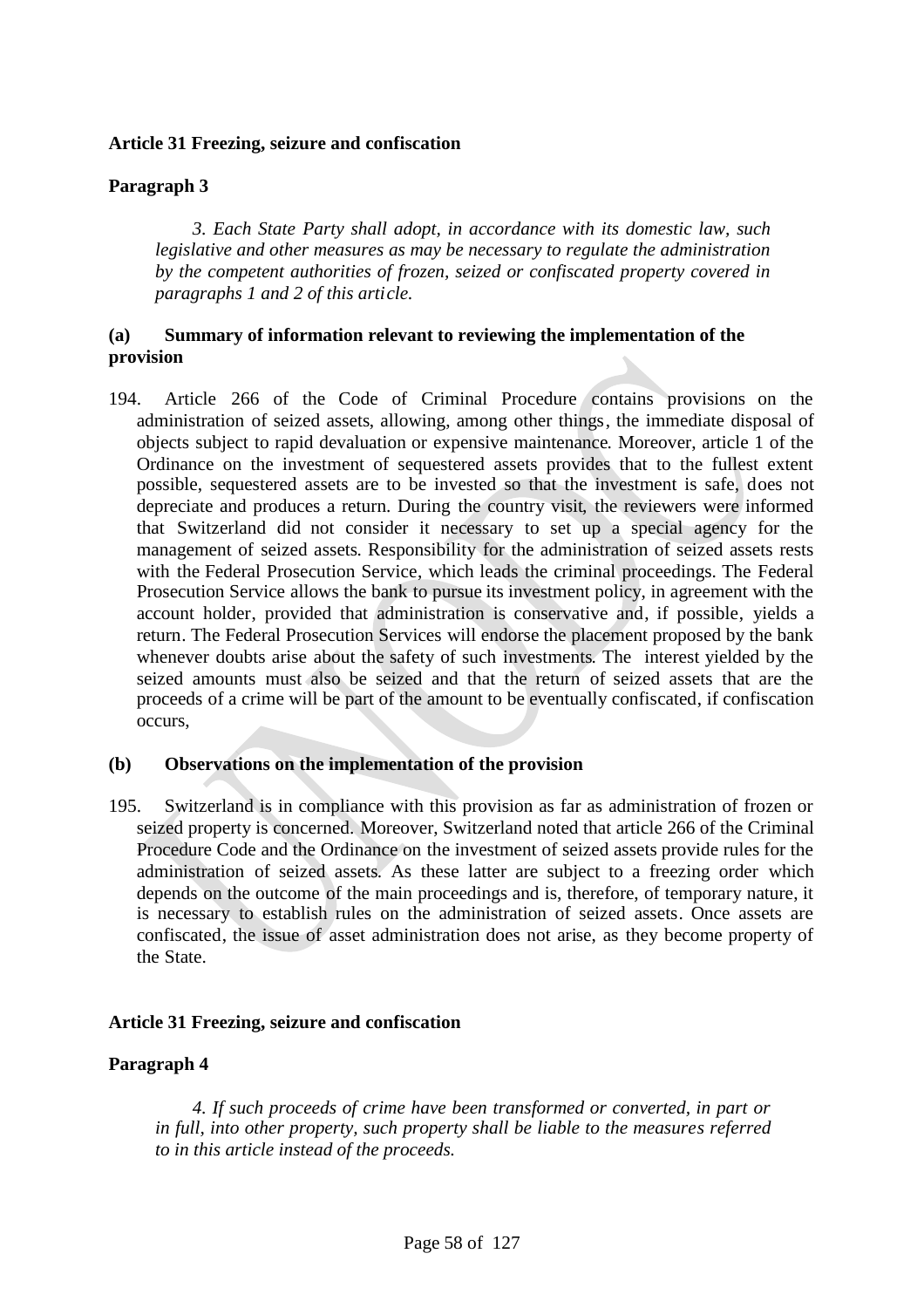# **(a) Summary of information relevant to reviewing the implementation of the provision**

196. In Switzerland, according to authority and case law, the confiscation may cover both the direct product of the offence or items purchased with this product. If the substituted goods are still available, they will also be confiscated. If this is not the case, the claim of the state should be realized in the form of a compensatory claim. Indeed, according to article 71 of the Criminal Code, the court may, when the assets to be confiscated are not available, order their substitution by a compensatory debt to the State of an equivalent amount. The compensatory debt includes, where applicable, the returns produced by assets to be confiscated or substituted property from the time that the property was obtained until the confiscation order or the decision to replace it with a compensatory debt (equivalent claim).

## **(b) Observations on the implementation of the provision**

197. The legal provisions cited by Switzerland allow the freezing, seizure or confiscation of property to which the proceeds of crime have been transformed or converted. Moreover, the institution of the compensatory claim also permits to replace assets which would no longer be available. Switzerland is in compliance with the provision under review.

## **Article 31 Freezing, seizure and confiscation**

# **Paragraph 5**

*5. If such proceeds of crime have been intermingled with property acquired from legitimate sources, such property shall, without prejudice to any powers relating to freezing or seizure, be liable to confiscation up to the assessed value of the intermingled proceeds.*

## **(a) Summary of information relevant to reviewing the implementation of the provision**

198. In Switzerland, if the proceeds of crime have been mixed with assets of legal origin and the movement of assets can still be identified, the court may proceed with partial confiscation. Otherwise, the claim of the state will be realized in the form of a compensatory claim.

#### **(b) Observations on the implementation of the provision**

199. The legal framework put in place by Switzerland, including the institution of the compensatory claim, is in compliance with this optional provision of the Convention.

#### **Article 31 Freezing, seizure and confiscation**

#### **Paragraph 6**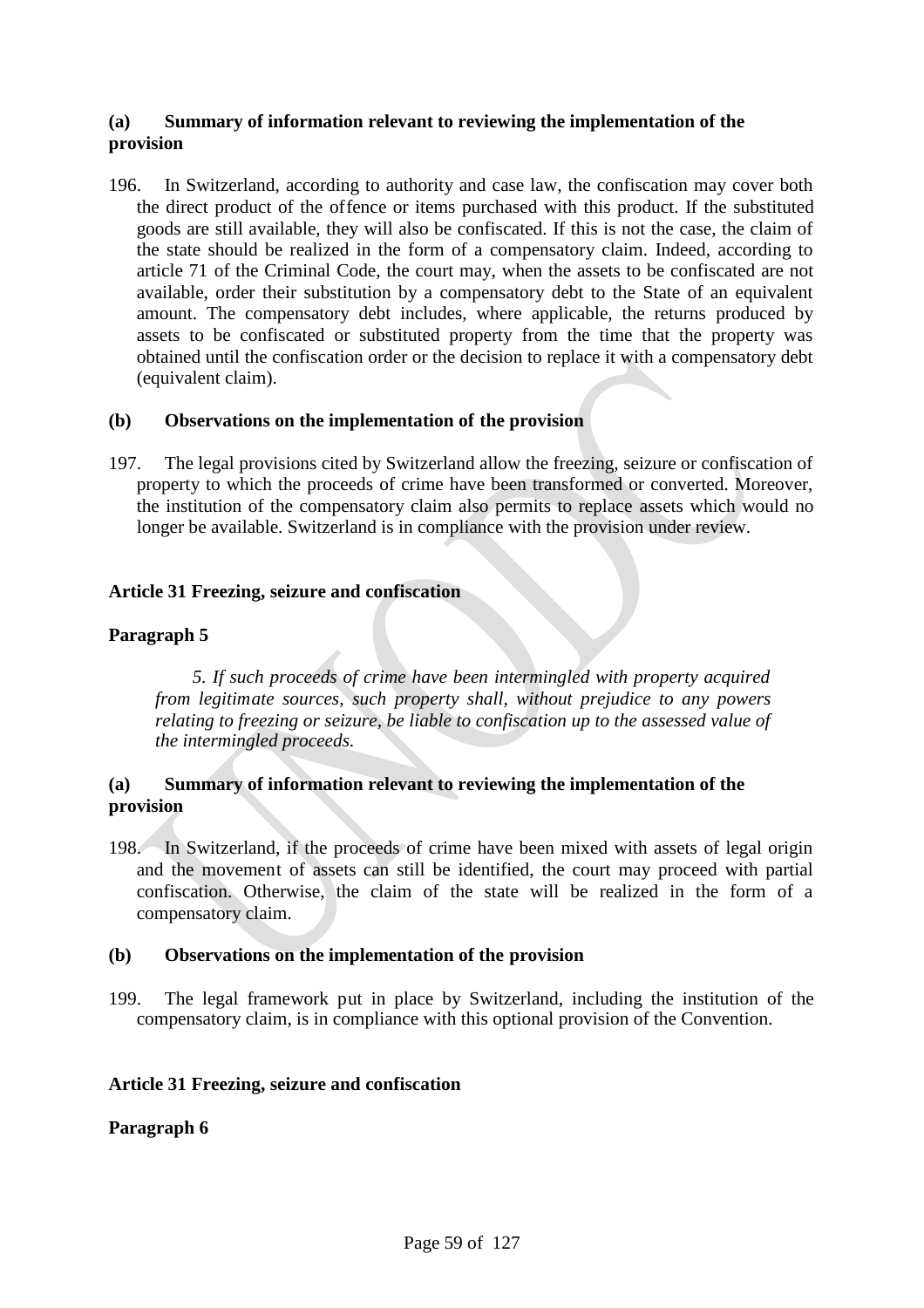*6. Income or other benefits derived from such proceeds of crime, from property into which such proceeds of crime have been transformed or converted or from property with which such proceeds of crime have been intermingled shall also be liable to the measures referred to in this article, in the same manner and to the same extent as proceeds of crime.*

# **(a) Summary of information relevant to reviewing the implementation of the provision**

200. As mentioned above, the compensatory debt includes, where applicable, the returns produced by assets to be confiscated or substituted property from the time that the property was obtained until the confiscation order or the decision to replace it with a compensatory debt (equivalent claim). Return of seized assets constitutes as well an illicit proceed and is therefore subject to confiscation

## **(b) Observations on the implementation of the provision**

201. Switzerland states that the compensatory claim includes, where applicable, the benefits generated by the assets subject to confiscation, as well as other assets replacing the latter. Switzerland therefore seems to have taken measures along the lines of this nonmandatory provision of the Convention.

## **Article 31 Freezing, seizure and confiscation**

# **Paragraph 7**

*7. For the purpose of this article and article 55 of this Convention, each State Party shall empower its courts or other competent authorities to order that bank, financial or commercial records be made available or seized. A State Party shall not decline to act under the provisions of this paragraph on the ground of bank secrecy.*

## **(a) Summary of information relevant to reviewing the implementation of the provision**

- 202. As far as production or seizure of bank, financial or commercial records is concerned, Switzerland noted that article 47 paragraph 5 of the Federal Law on Banks and Savings Banks, which criminalizes the breach of bank secrecy, frees the banks of the obligation to maintain banking secrecy in cases where they are obliged to inform the authorities and testify in court. Moreover, according to article 173 paragraph 2, Swiss courts are enabled to order that bank, financial or commercial records be made available, in line with the requirements of Article 31 paragraph 7 of the Convention. The obligation for subjects of professional secrecy to testify shall be waived only where the court considers that the interest in maintaining secrecy outweighs the interest of the truth. It is noted that none of the possibilities of refusal to testify listed in article 173 para. 1 of the Code of Criminal Procedure are related to bank secrecy.
- 203. As for the possibilities for the authority to order the production of documents, these are extensively regulated by the procedural rules applicable in this area (articles 263ff of the Code of Criminal Procedure). More specifically, article 263 of the Code of Criminal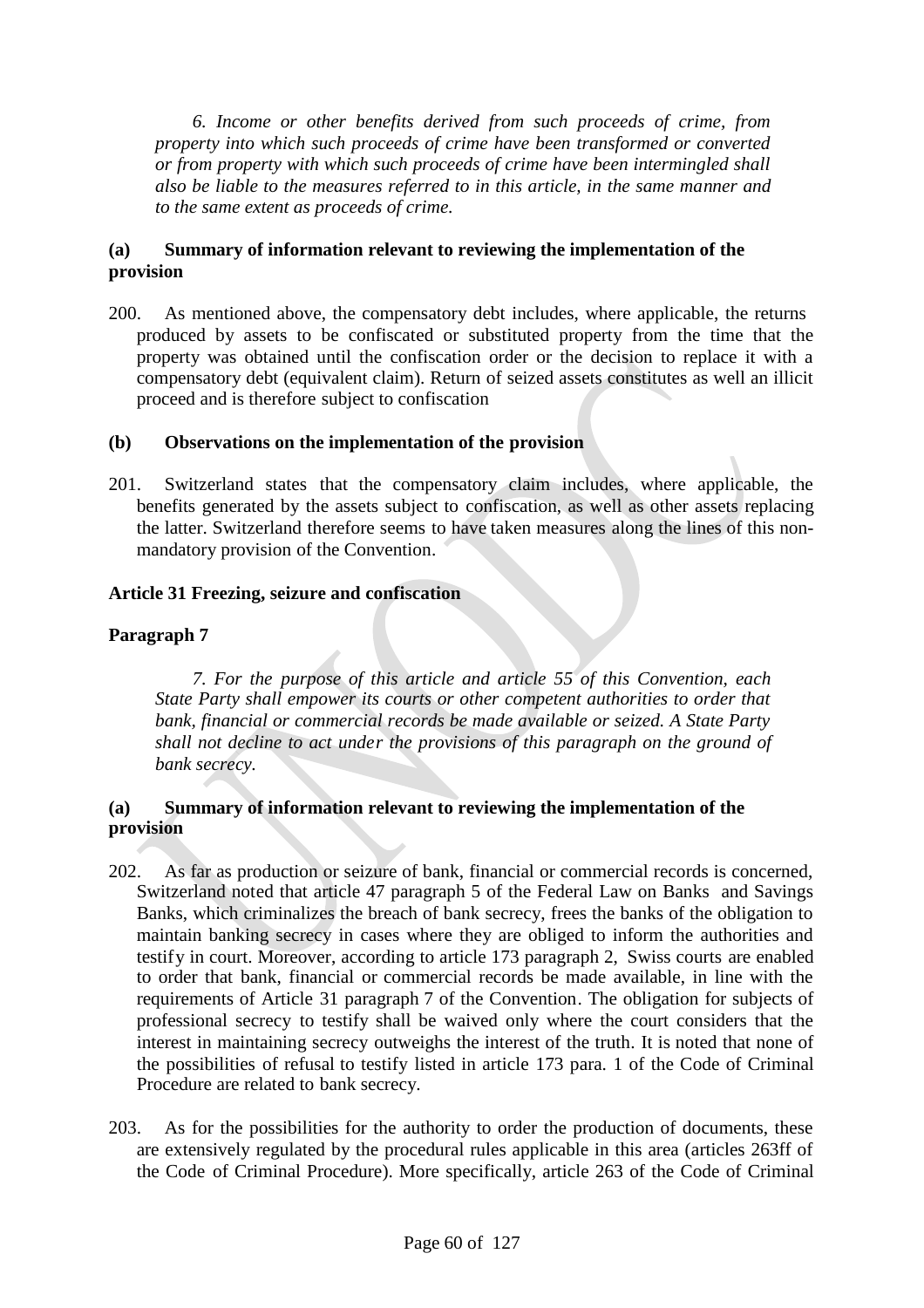Procedure provides that objects and assets belonging to the defendant or third parties may be sequestered when it is likely that they will be used as evidence.

204. In response to the question whether a specific procedure to lift bank secrecy is in place (in terms of receivability of the request, prior clearance etc), Switzerland stated that there is no specific procedure for lifting bank secrecy. In connection with a criminal investigation, the prosecutor is authorized to send a request for the production of documents to any financial institution governed by the obligation set out in article 47, paragraph 5, of the aforementioned Law on Banks.

### **(b) Observations on the implementation of the provision**

205. Following the information and clarifications provided by Swiss officials on the obligation of banking institution to provide information upon request of the prosecutor, it appears that, contrary to widespread belief, lifting of bank secrecy is not an issue in Switzerland. Switzerland is in compliance with this provision.

# **Article 31 Freezing, seizure and confiscation**

## **Paragraph 8**

*8. States Parties may consider the possibility of requiring that an offender demonstrate the lawful origin of such alleged proceeds of crime or other property liable to confiscation, to the extent that such a requirement is consistent with the fundamental principles of their domestic law and with the nature of judicial and other proceedings.*

# **(a) Summary of information relevant to reviewing the implementation of the provision**

206. Switzerland cited article 72 of the Criminal Code which provides for a specific case where the burden of proof can be shifted. This provision stipulates that property and assets belonging to a person involved with or having supported a criminal organization shall be presumed, unless otherwise proven, to be at the disposal of the organization, and therefore liable to forfeiture. Apart from this particular case, Swiss law contains no other provisions requiring the owner to establish the lawful origin of property subject to confiscation.

#### **(b) Observations on the implementation of the provision**

207. It is noted that Switzerland has taken some steps in line with this optional provision of the Convention.

# **Article 31 Freezing, seizure and confiscation**

# **Paragraph 9**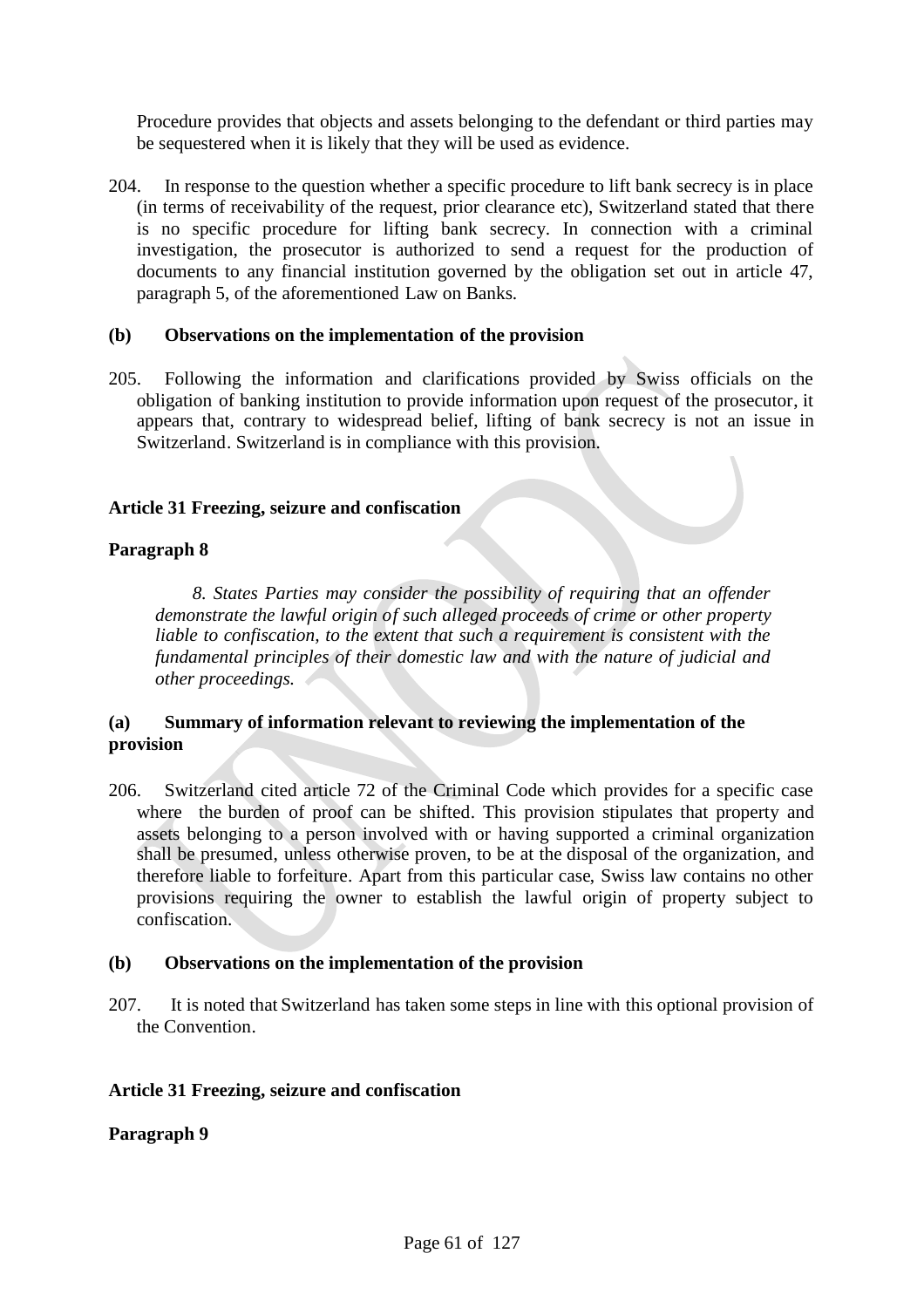*9. The provisions of this article shall not be so construed as to prejudice the rights of bona fide third parties.*

# **(a) Summary of information relevant to reviewing the implementation of the provision**

208. Switzerland stated that under article 70, paragraphs 2 and 4 of the Criminal Code, the rights of bona fide third parties may, under certain conditions, be preserved. According to these provisions, Confiscation is not permitted if a third party has acquired the assets in ignorance of the grounds for confiscation, provided he has paid a consideration of equal value therefor or confiscation would cause him to endure disproportionate hardship. Claims by persons harmed or third parties expire five years after the date on which official notice of confiscation is given.

## **(b) Observations on the implementation of the provision**

209. Article 70 paragraph 2 and 4 cited by Switzerland takes adequately into account the rights of bona fide third parties. Switzerland is in compliance with the provision under review.

## **Article 32 Protection of witnesses, experts and victims**

## **Paragraphs 1 and 2**

*1. Each State Party shall take appropriate measures in accordance with its domestic legal system and within its means to provide effective protection from potential retaliation or intimidation for witnesses and experts who give testimony concerning offences established in accordance with this Convention and, as appropriate, for their relatives and other persons close to them.*

*2. The measures envisaged in paragraph 1 of this article may include, inter alia, without prejudice to the rights of the defendant, including the right to due process:*

*(a) Establishing procedures for the physical protection of such persons, such as, to the extent necessary and feasible, relocating them and permitting, where appropriate, non-disclosure or limitations on the disclosure of information concerning the identity and whereabouts of such persons;*

*(b) Providing evidentiary rules to permit witnesses and experts to give testimony in a manner that ensures the safety of such persons, such as permitting testimony to be given through the use of communications technology such as video or other adequate means.*

## **(a) Summary of information relevant to reviewing the implementation of the provision**

210. Switzerland stated that protection measures are provided in articles 149 and 150 of the Code of Criminal Procedure. Prior to the entry into force of the new Code of Criminal Procedure in 2011, Swiss cantonal codes of procedure contained provisions on the protection of witnesses.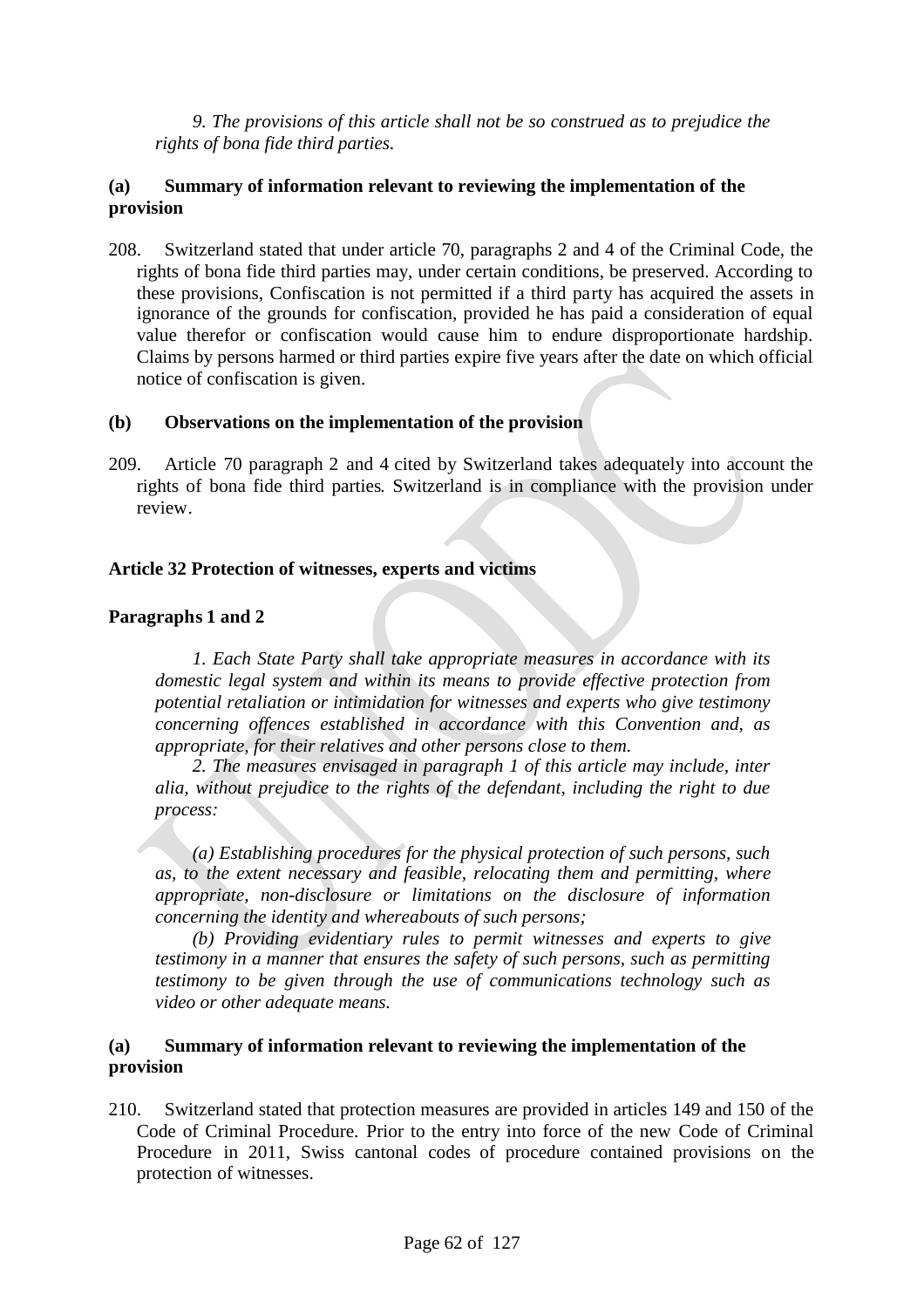- 211. For protective measures to be ordered, it is necessary that the person directly concerned or his or her relatives are at risk of serious danger to life or limb or another serious disadvantage. Accordingly, putting assets at risk may also justify protective measures when it should be considered a "serious disadvantage". Jurisdiction to order protective measures falls to the "direction of the proceedings", namely the direction of the proceedings of the court which rules on the merits, the court of coercive measures or the prosecution. The police, however, are not empowered to take such measures. If, during the process of police investigation, it appears necessary to adopt measures of protection, it shall request the prosecution to order them. If the prosecution guarantees the anonymity of a person to be protected, it will submit this measure for approval to the court of coercive measures.
- 212. Article 149 of the Code of Criminal Procedure enumerates, without being exhaustive, the protective measures that may be ordered individually or in combination. These measures include: ensuring the anonymity of the person to be protected; conduct hearings in the absence of the parties or in private; changing the appearance and the voice of the person to be protected or hiding them from the view of others. As these measures have the effect of limiting procedural rights, the prosecuting authorities are required by article 5 to otherwise guarantee the right to be heard, including that of the defence. Thus, the accused shall have the opportunity to ask additional questions to a witness, despite the protective measures. In this case, the principle of proportionality requires that in certain circumstances, only the defendant's right to be heard is limited, and not his or her defence.
- 213. An example of implementation of the cited protective measures is the ability to testify anonymously as provided for in article 150 of the Criminal Procedure. Article 149 paragraph 2 letter. (d) also allows for changes in appearance (e.g. with a wig) and changes in the voice of the person to be protected (e.g. by acoustic alterations).
- 214. Switzerland reported that, currently, extra-procedural protection of witnesses is not institutionalized in Switzerland. But the legislative process in order to remedy this is about to conclude. The new Federal law on the extra-procedural protection of witnesses will come into force on 1 January 2013.
- 215. Extra-procedural measures for witness protection provided for in the new law deal with the protection of witnesses under threat outside the criminal proceedings, even after the completion of the criminal trial if necessary. The bill provides for the establishment of a Witness Protection Authority attached to the Confederation, which will ensure a uniform implementation of protection programmes. This service would also provide support and advice to cantons when witnesses can not be admitted to a protection programme, but still require specifically determined protective measures.
- 216. The bill provides for a special measure, namely the possibility of giving a person assumed identity documents. To create a safe new identity and to prevent the identification of the old identity, it is also necessary to block access to several data registers. In addition, genuine documents must be generated, and genuine entries in registries must be made under the new name. The bill contains the legal basis for the participation of relevant bodies of the Confederation, cantons and communes, as well as for the participation of individuals. The message to Parliament concerning the new law is available online at the address http://www.admin.ch/ch/f/ff/2011/1.pdf.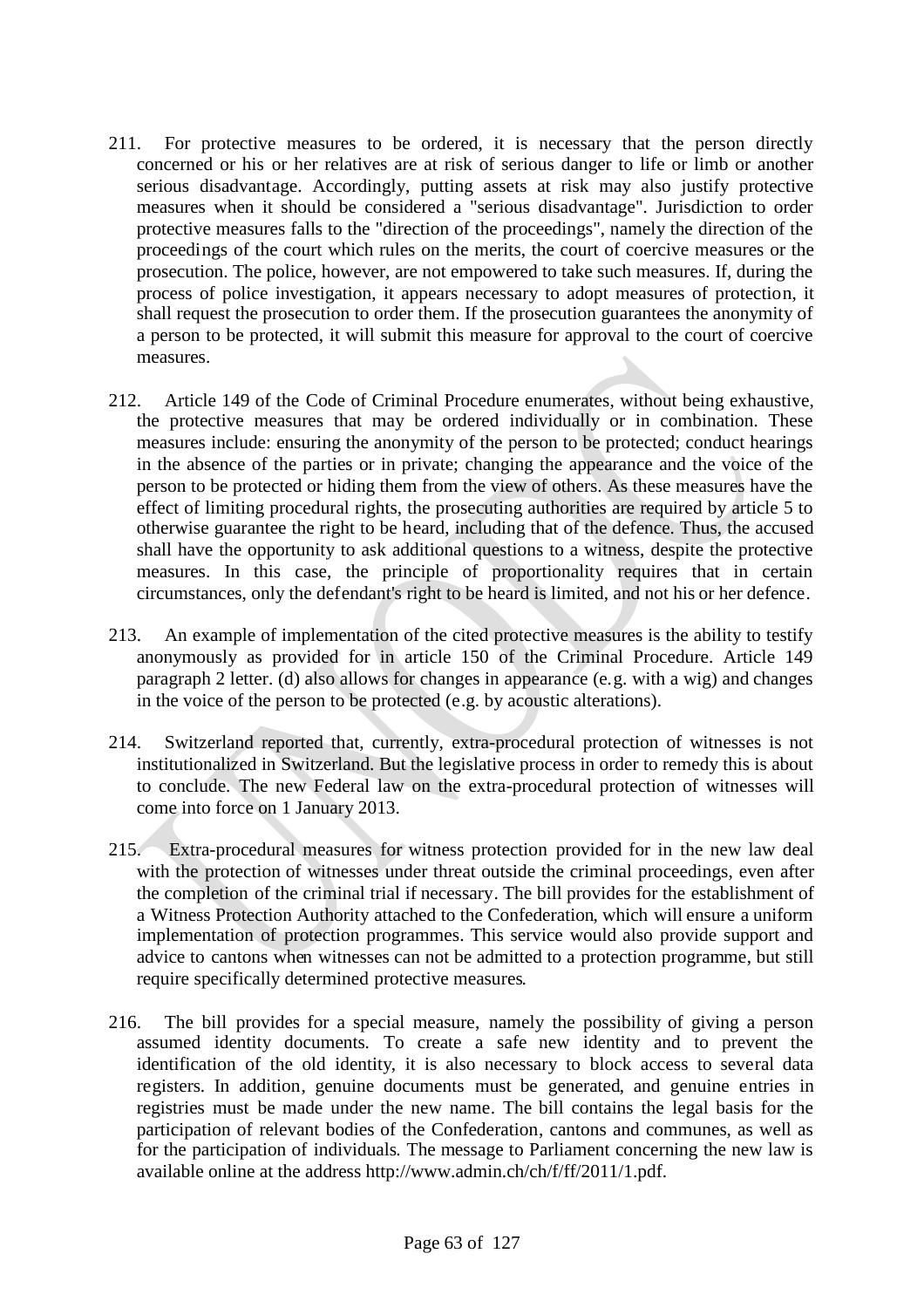- 217. According to projections made in the course of drafting the bill, the new legislation will deal with from 10 to 15 cases per year.
- 218. Switzerland further informed that the costs of procedural safeguards are not subject to any statistics.
- 219. The estimated costs of future measures to protect witnesses are highly variable depending on the case, and are between 5,000 and 150,000 Swiss francs. These costs go down as a rule, as the protection program continues over time and the protected person becomes more and more independent.

#### **(b) Observations on the implementation of the provision**

220. Swiss legislation in force contains measures to protect witnesses and experts involved in the criminal proceedings as well as their relatives. These measures appear to meet the requirements of the provisions under review. It is important to note that the protection framework will be strengthened and supplemented by the new law on extra-procedural protection of witnesses, which will come into force on 1 January 2013. This law provides for protection measures outside the actual proceedings, especially during and after the trial, which were previously not in place in Switzerland, such as personal protection, short-term accommodation in a secure venue, or specific measures such as the granting of assumed identity, moving to a new residence, finding a new employment, or covering for subsistence expenses. Switzerland is in compliance with the provision under consideration.

#### **Article 32 Protection of witnesses, experts and victims**

#### **Paragraph 3**

*3. States Parties shall consider entering into agreements or arrangements with other States for the relocation of persons referred to in paragraph 1 of this article.*

# **(a) Summary of information relevant to reviewing the implementation of the provision**

221. Switzerland stated that the new federal law on extra-procedural protection of witnesses, which provides the implementation of specific programs by a federal jurisdiction, will come into force on 1 January 2013. If necessary, persons to be protected will be transferred abroad or received in Switzerland. In such a case, an agreement will be concluded with the relevant foreign authority.

#### **(b) Observations on the implementation of the provision**

222. Agreements or arrangements as provided for in this non-mandatory provision of the Convention have not been concluded to date by Switzerland, which stated that it did not apply the provision under review. However, the possibility of concluding such agreements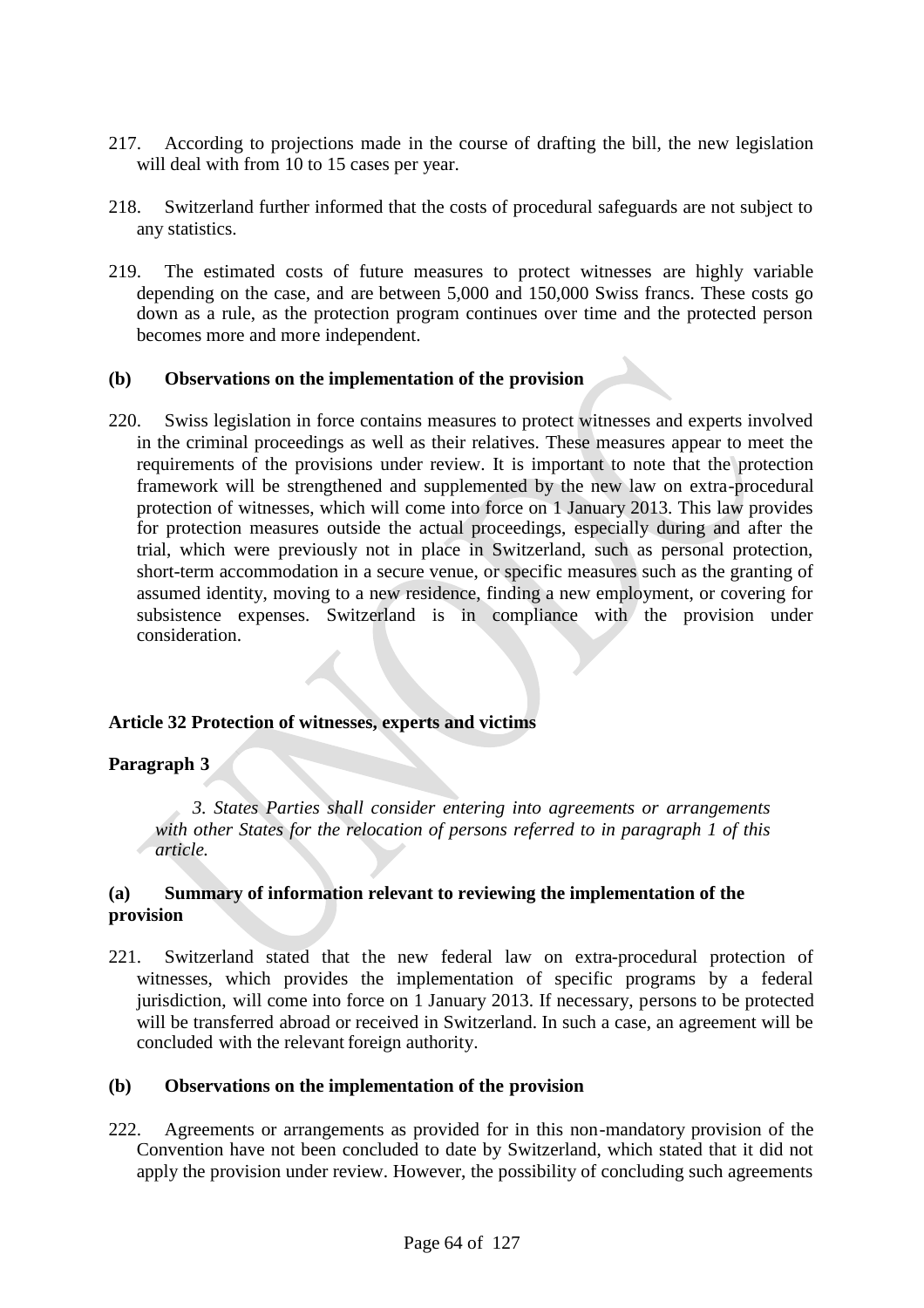is envisaged in the new Law on the extra-procedural protection of witnesses which will come into force on 1 January 2013. Switzerland is in compliance with this provision.

# **Article 32 Protection of witnesses, experts and victims**

### **Paragraph 4**

*4. The provisions of this article shall also apply to victims insofar as they are witnesses.*

# **(a) Summary of information relevant to reviewing the implementation of the provision**

223. Switzerland stated that the procedural protection measures of articles 149ff of the Code of Criminal Procedure also apply to victims of crime if they are involved in the proceedings as witnesses. Additional measures to protect victims are stipulated in articles 152ff of the Code of Criminal Procedure. Thus, according to article 152 paragraph 2, the victim may be accompanied by a support person in addition to his legal counsel for all procedural acts. Also, paragraph 3 provides that the criminal authorities shall prevent the victim from being confronted with the accused if the victim so requires. Pursuant to article 116 of the Code of Criminal Procedure, a victim is any injured person who, as the result of an offence, suffered direct damage to his or her physical, mental or sexual well-being.

#### **(b) Observations on the implementation of the provision**

224. Swiss law does not preclude the victims testifying in court from benefiting from the protection afforded to witnesses. Switzerland is in compliance with this provision.

#### **Article 32 Protection of witnesses, experts and victims**

#### **Paragraph 5**

*5. Each State Party shall, subject to its domestic law, enable the views and concerns of victims to be presented and considered at appropriate stages of criminal proceedings against offenders in a manner not prejudicial to the rights of the defence.*

## **(a) Summary of information relevant to reviewing the implementation of the provision**

225. Switzerland stated that the special rights of victims of crime are listed in a nonexhaustive manner in article 117 of the Code of Criminal Procedure. Each of them refers to an article of the same Code. The term "victim" is defined in article 116 of the Code of Criminal Procedure.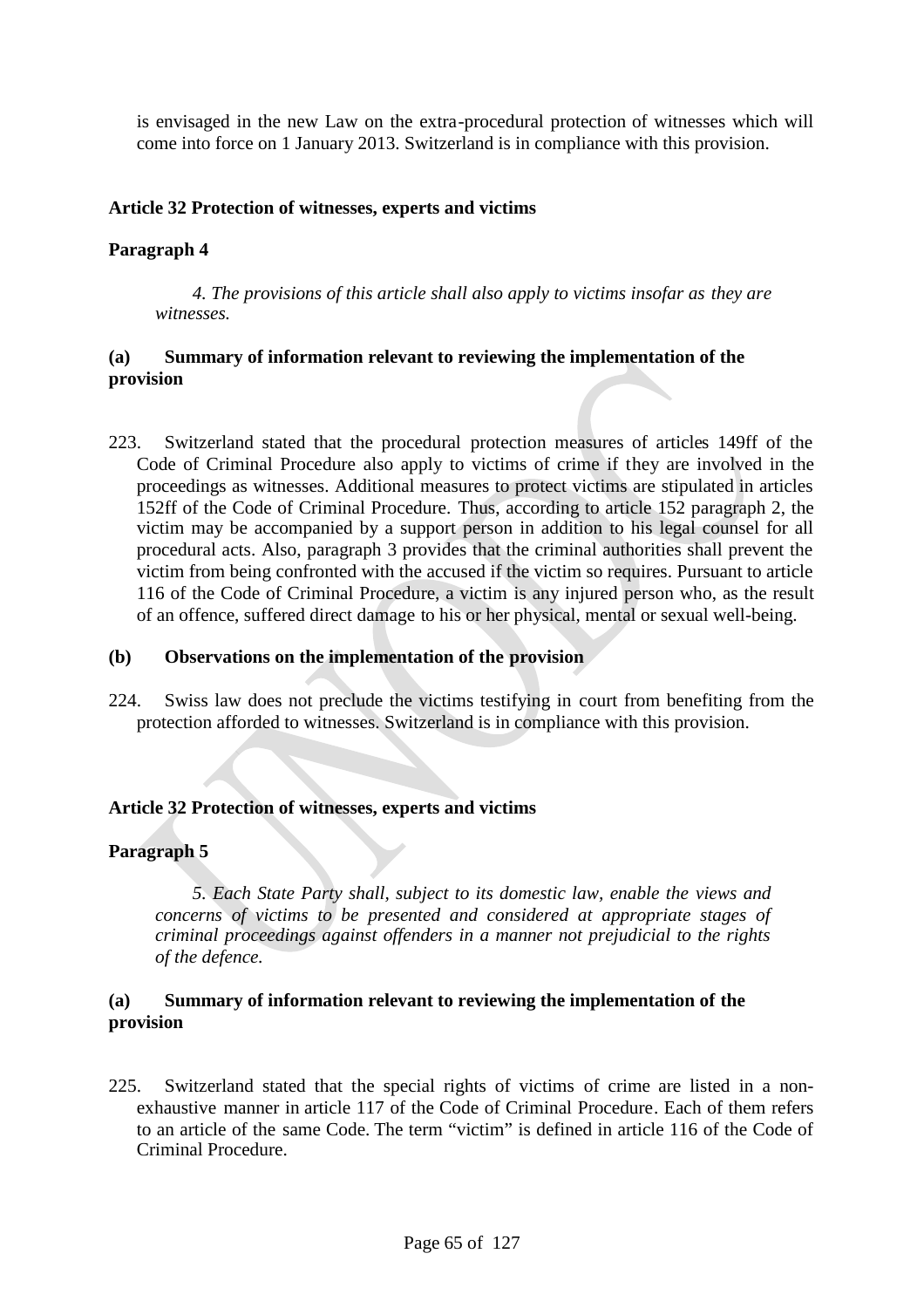226. When the victim is under the age of 18 years, special provisions apply to further protect his or her personality. They are listed in article 117 paragraph 2 of the Code of Criminal Procedure.

# **(b) Observations on the implementation of the provision**

227. The provisions cited by Switzerland award a number of rights to victims of criminal offences. Furthermore, it is observed that Swiss law provides for the opportunity for any person aggrieved by an offence to become a complaining party ("partie plaignante"), that is to participate in criminal proceedings as a plaintiff for criminal or civil matters. The plaintiff may either request that the person criminally liable for the offence be prosecuted and convicted, or, by joining the criminal proceedings, request that the court considers his or her views on civil matters that arise from the offence. If the aggrieved person has not taken spontaneously such a position, the prosecutor shall draw his or her attention to this prerogative as soon as the preliminary procedure is initiated. Switzerland is in compliance with this provision.

## **Article 33 Protection of reporting persons**

*Each State Party shall consider incorporating into its domestic legal system appropriate measures to provide protection against any unjustified treatment for any person who reports in good faith and on reasonable grounds to the competent authorities any facts concerning offences established in accordance with this Convention.*

#### **(a) Summary of information relevant to reviewing the implementation of the article**

- 228. Switzerland indicated that Swiss law on public service and employment law (private sector) grants, under certain conditions, protection to the person who has disclosed a criminal act. Article 14 of the Federal Personnel Law has a component to strengthen the protection of persons who report suspected violations or irregularities. On the one hand, an employer is obliged to propose to an employee dismissed as a result of whistle-blowing his or her reinstatement to the position he or she held previously, or if this is not possible, to offer him or her another job that he or she can reasonably perform. On the other hand, the Federal Personnel Law, which contains an obligation to report felonies and misdemeanours prosecuted without requiring prior complaint from the victim (article 22a of the Federal Personnel law) also provides that no person should suffer professional disadvantage for having, in good faith, informed about a reported violation or irregularity or for having given evidence as a witness. Based on this provision, the person concerned may appeal or file a complaint regarding any damage, retaliation, discrimination, etc.
- 229. Switzerland also noted that the public sector employee has the choice of reporting to the Swiss Federal Audit Office (CDF), which guarantees the anonymity of the whistleblower. The Swiss Federal Audit Office is the supreme oversight authority of the Confederation in financial matters.
- 230. Switzerland reported that, regarding the private sector, an amendment that is being made to the Code of Obligations will provide that a worker should be able to report in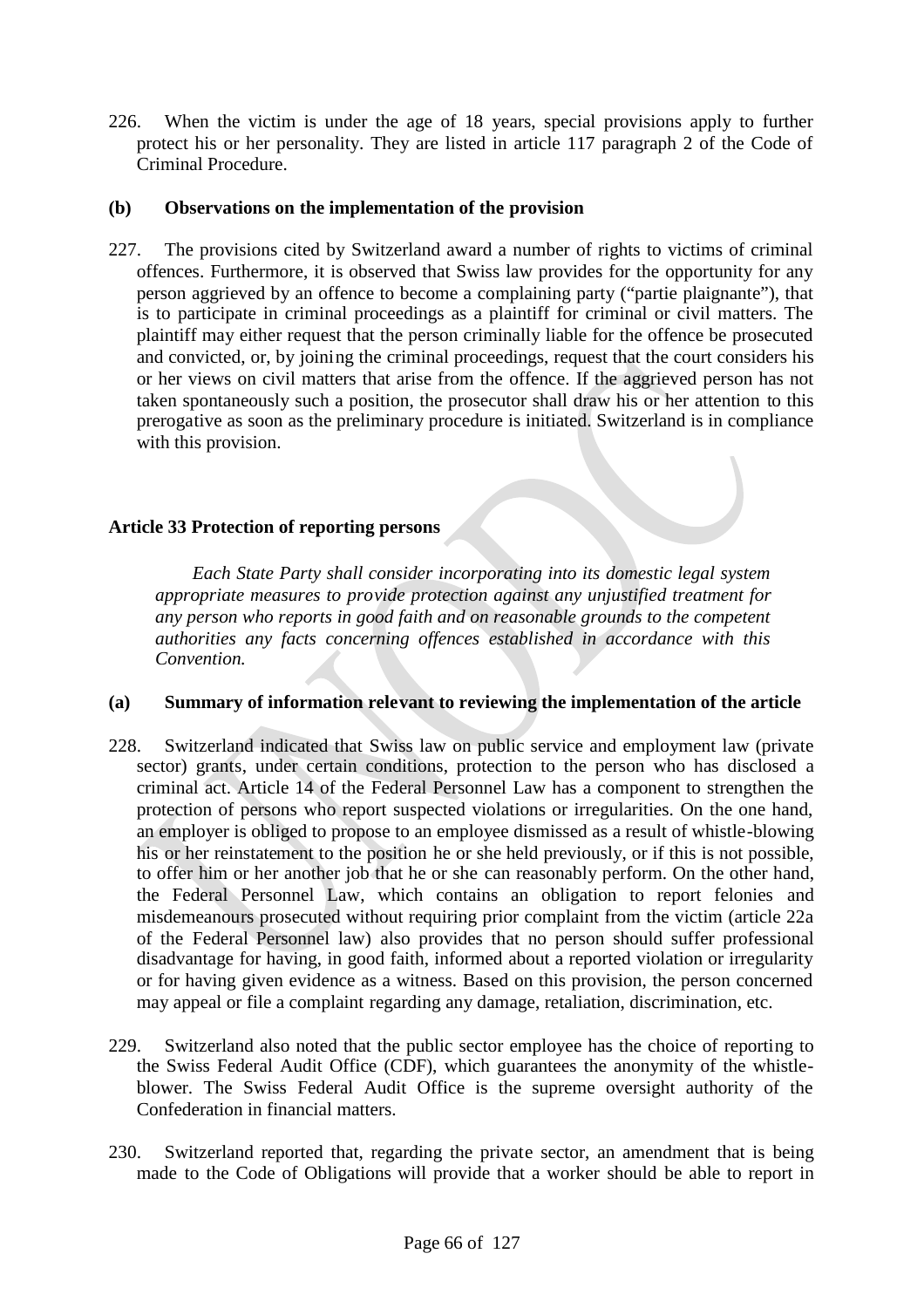good faith to his or her employer anything wrong while not violating his or her duty of loyalty. Under certain conditions, he or she may also turn to the authorities and the media. The worker's dismissal will be considered unfair and the employer must pay compensation of up to twelve months' salary. It is also envisaged that social partners during the negotiation of collective agreements, will provide as a safeguard for whistleblowers a sanction going beyond twelve months' salary or even reinstatement.

231. Switzerland also noted that the legislation in force already recognizes an exception, applicable in instances of legitimate reporting, to the obligation of confidentiality. Thus, any dismissal action taken in such cases on the grounds of violation of the obligation of confidentiality is deemed to be unjustified and gives rise to a claim for compensation. The jurisprudence of the Federal Tribunal admits one exception to the obligation of confidentiality where the disclosure meets an overriding interest and the employee first of all reports the facts to the employer, then to the authorities and only in the last resort to the media. Direct disclosure to the authorities is admissible where justified. The precedents in case law do not yet point to specific conditions to be fulfilled. The amendment of the legislation currently under way builds on this jurisprudence and addresses outstanding issues. It also considers dismissal on the grounds of whistle-blowing to be wrongful.

#### **(b) Observations on the implementation of the article**

232. Measures to protect persons reporting information employed in the public sector seem to be satisfactory. However, it appears that the obligation of confidentiality and loyalty of employees in the private sector remains an obstacle, exposing workers reporting facts involving their employers to unjustified treatment,. Switzerland underlined that legislation in force punishes such treatment, in particular dismissal subsequent to justified report, since such dismissal would be abusive and subject to a sanction up to six months of salary. Switzerland also stated that it intended to take measures to strengthen the system of protection in force against unfair treatment, and should be encouraged to take measures towards that direction. Given that the provision under review is not mandatory, Switzerland can be considered as being in compliance with article 33.

# **Article 34 Consequences of acts of corruption**

*With due regard to the rights of third parties acquired in good faith, each State Party shall take measures, in accordance with the fundamental principles of its domestic law, to address consequences of corruption. In this context, States Parties may consider corruption a relevant factor in legal proceedings to annul or rescind a contract, withdraw a concession or other similar instrument or take any other remedial action.*

#### **(a) Summary of information relevant to reviewing the implementation of the article**

233. Switzerland reported that under Swiss law, a contract is void if its object is impossible, illegal or immoral. A contract made following an act of corruption will be void under this provision if the act of corruption has influenced the content of the contract. If the act of corruption led to the conclusion of a contract with lawful content, the contract is voidable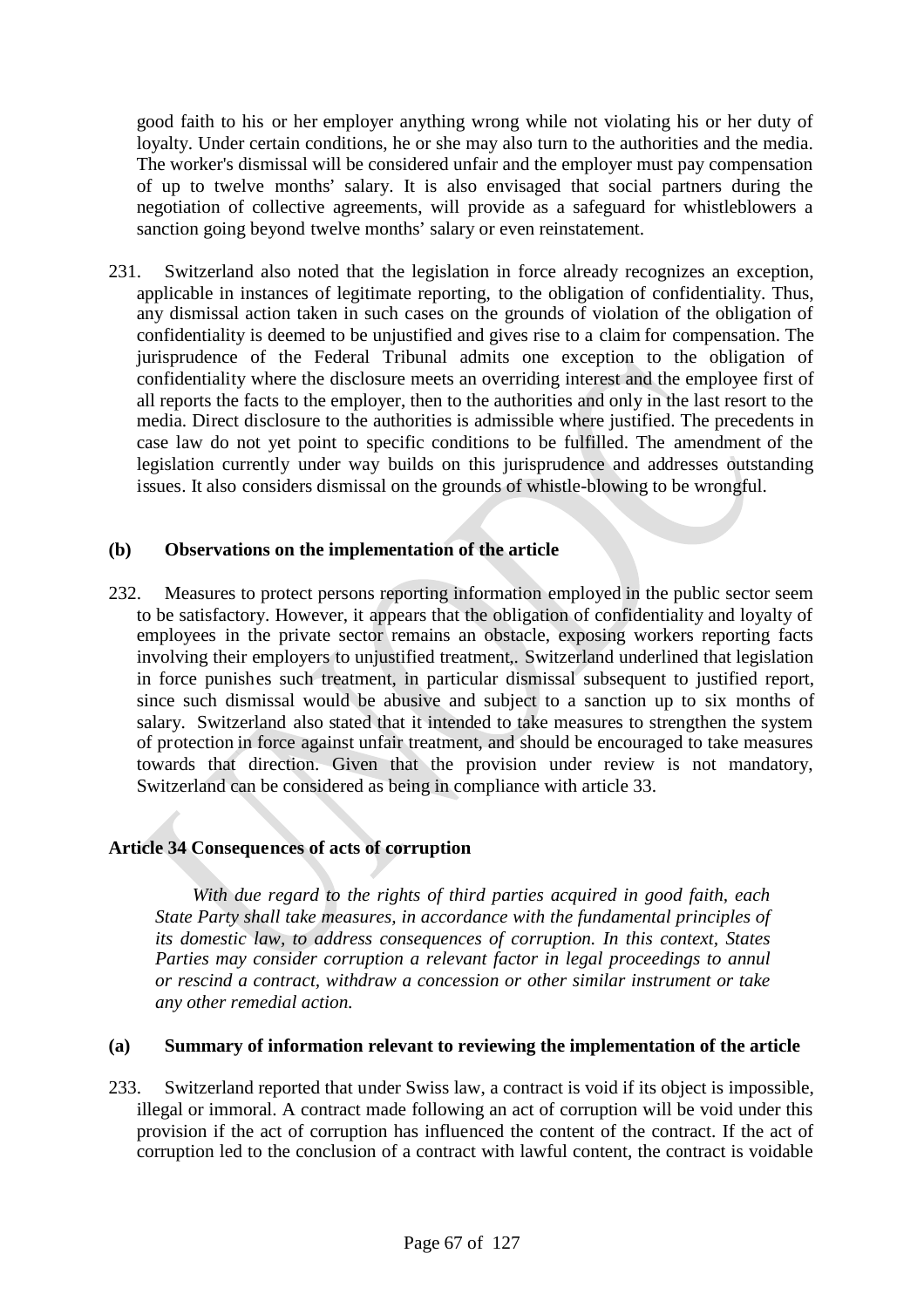for fraud or essential error in its basis. In administrative law, general principles apply, in particular the rules on revocation.

234. In a recent case, the Federal Tribunal (Supreme Court of the Confederation) examined whether the profit made by the corrupt party, on the basis of a corrupt contract, could be considered as "assets deriving from a crime" under article 305-second paragraph 1 of the Criminal Code and open to confiscation. The court replied in the affirmative, provided that the indirect benefit could be considered as deriving from a crime that has a natural and proper causal connection with the act of corruption, without necessarily being its direct and immediate result.

## **(b) Observations on the implementation of the article**

235. It is noted that the legislation and jurisprudence cited is general, and draws on principles of Contract Law. The provision of the Convention on annulling or rescinding a contract is optional and the provisions cited by Switzerland allow rescission of contracts tainted by corruption under certain conditions.

## **Article 35 Compensation for damage**

*Each State Party shall take such measures as may be necessary, in accordance with principles of its domestic law, to ensure that entities or persons who have suffered damage as a result of an act of corruption have the right to initiate legal proceedings against those responsible for that damage in order to obtain compensation.*

#### **(a) Summary of information relevant to reviewing the implementation of the article**

236. In Switzerland, the victim of an act of corruption may seek redress of his or her injury under the law of obligations, liability for unlawful acts (Code of Obligations, article 41). As part of a contractual relationship, this can also be based on liability for *culpa in contrahendo* [fault in the process of concluding a contract].

#### **(b) Observations on the implementation of the article**

237. Compensation for damage suffered from an act related to corruption appears to be adequately ensured pursuant to general provisions of the Code of Obligations. Switzerland is in compliance with the article under review.

#### **Article 36 Specialized authorities**

*Each State Party shall, in accordance with the fundamental principles of its legal system, ensure the existence of a body or bodies or persons specialized in combating corruption through law enforcement. Such body or bodies or persons shall be granted the necessary independence, in accordance with the fundamental principles of the legal system of the State Party, to be able to carry out their*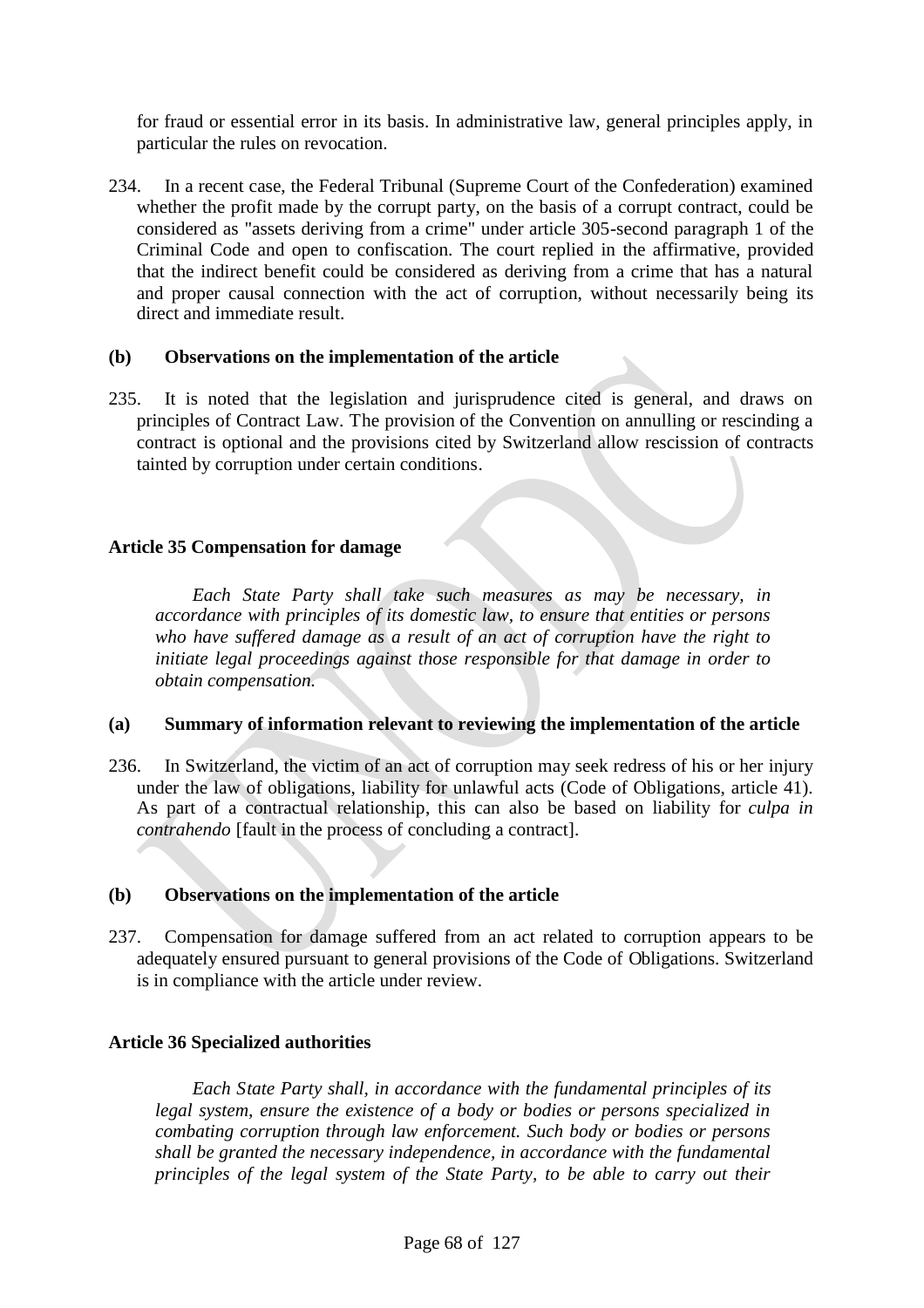*functions effectively and without any undue influence. Such persons or staff of such body or bodies should have the appropriate training and resources to carry out their tasks.*

# **(a) Summary of information relevant to reviewing the implementation of the article**

- 238. According to article 24 paragraph 1 of the Code of Criminal Procedure, cases of international corruption are mainly handled by the Federal Prosecution Service (MPC), which also has jurisdiction when federal officials are involved. Investigations of domestic corruption, especially when a cantonal public official is under suspicion, are the responsibility of the cantons.
- 239. On 1 January 2007, the MPC created a new centre of expertise on economic crime and corruption (white-collar crime) in order to create specialists and more effective prosecutors in the fight against this type of crime. Composed of 12 lawyers, namely a lead prosecutor, seven prosecutors, two deputy prosecutors and two assistant prosecutors, as well as five clerks, the centre of expertise works closely with accountants and financial analysts, whose number has steadily increase since centralization of new skills to more than twenty today. A specialized centre of expertise (RIZ), composed of a lead prosecutor, five prosecutors, one deputy prosecutor, a lawyer and five clerks, handles letters rogatory from abroad (passive applications) including numerous requests on cases of international corruption (to date 18) and criminal proceedings related to such assistance. For complex cases, larger groups of prosecutors from the centres of expertise on economic crime and mutual legal assistance are formed.
- 240. At the cantonal level, it is important to note the establishment by the major cantons of specialized units in the fight against economic crime.
- 241. The applicable legal provisions on independence are the following:

Code of Criminal Procedure

Art. 4 - Independence

1 The criminal authorities are independent in the application of the law and are governed solely by rules of law.

2 The competence to give instructions (art. 14) under the law in respect of law enforcement is reserved.

Federal Law on the organization of the federal criminal authorities

Art. 16 - Administration

1 The Federal Prosecution service administers itself.

- 2 It forms its services and engages the necessary staff.
- 3 It holds its own accounts.
- 242. The independence of the cantonal authorities is guaranteed at the procedural level by article 4 of the Code of Criminal Procedure. With regard to federal authorities, the MPC has, since 1 January 2011, been an independent administrative level pursuant to article 16 of the Federal Law on the organization of the federal criminal authorities. Indeed, the guarantees of independence for the MPC were strengthened, as oversight of the MPC has been entrusted to a newly created independent supervisory authority. This authority, elected by the Parliament, is composed of a representative of the Federal Supreme Court,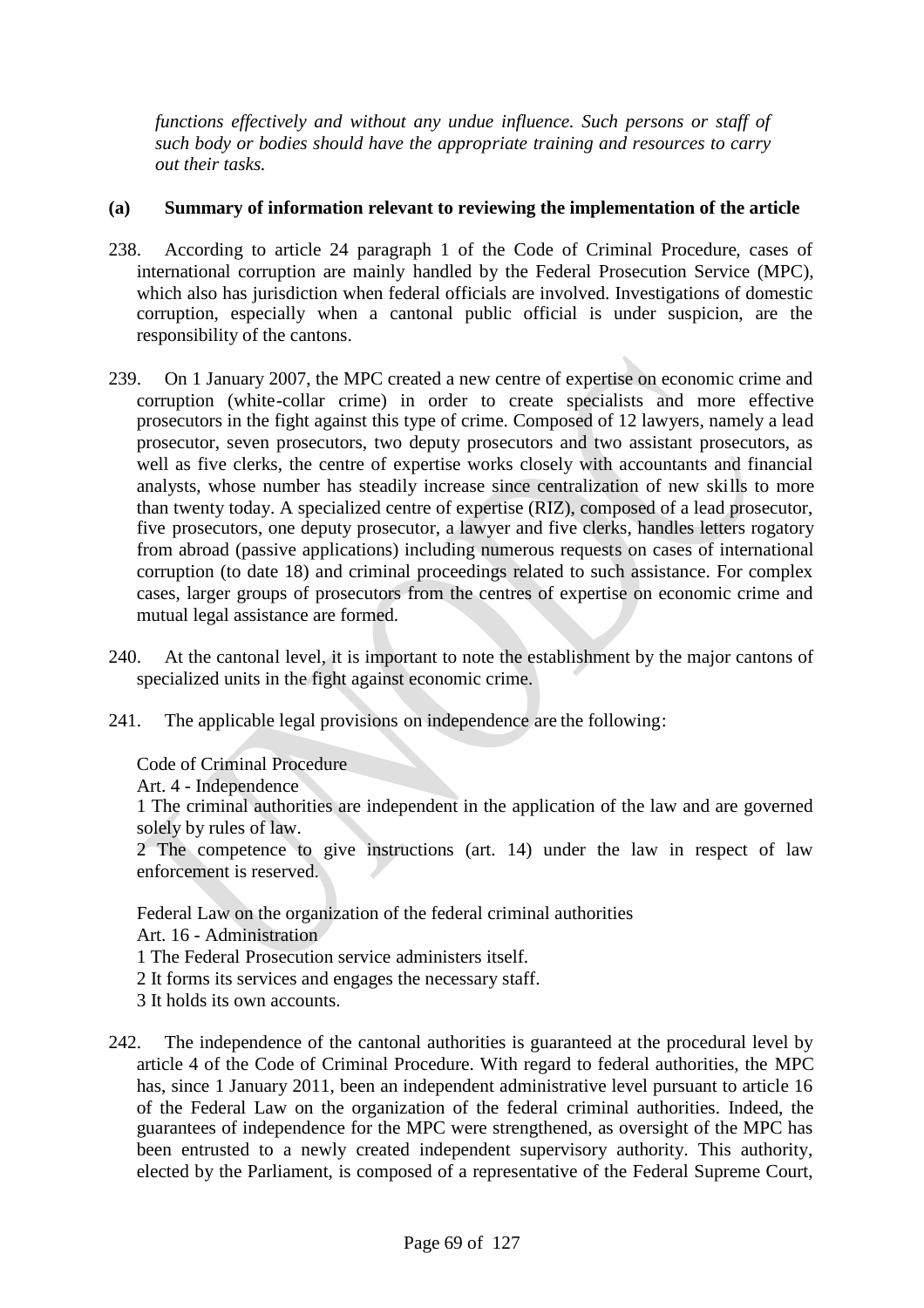a representative of the Federal Criminal Court, two lawyers practicing law by way of representing clients before courts and three experts.

243. To illustrate efficiency of its law enforcement bodies, Switzerland stressed progress made in prosecuting corruption cases by referring to the conviction, in 2011, of a natural person as well as of a legal person in two cases of transnational corruption falling within the scope of the Convention. Switzerland also underscored its proactive policy on confiscation: between 2008 and June 2011, 108.2 million Swiss francs and \$32 million US dollars were confiscated by the Office of the Attorney General in connection with the bribery of public officials of foreign countries That figure does not include the 18.8 million Swiss francs confiscated in connection with the United Nations "oil-for-food" programme, nor the sums confiscated by the cantons, nor the sums confiscated in connection with the case of a corporate offender referred to in para 66 above.

## **(b) Observations on the implementation of the article**

244. Making the choice to have "persons specialized in fight against corruption" within the prosecutor's office, which itself is independent, is a good initiative. This independence seems reinforced by the fact that the Federal Prosecutor is appointed directly by Parliament. It is further observed that the resources made available to the Department seem sufficient and that the specialization of prosecutors assigned to cases of corruption seems adequate. Switzerland is in compliance with this provision..

# **Article 37 Cooperation with law enforcement authorities**

*1. Each State Party shall take appropriate measures to encourage persons who participate or who have participated in the commission of an offence established in accordance with this Convention to supply information useful to competent authorities for investigative and evidentiary purposes and to provide factual, specific help to competent authorities that may contribute to depriving offenders of the proceeds of crime and to recovering such proceeds.*

*2. Each State Party shall consider providing for the possibility, in appropriate cases, of mitigating punishment of an accused person who provides substantial cooperation in the investigation or prosecution of an offence established in accordance with this Convention.*

*3. Each State Party shall consider providing for the possibility, in accordance with fundamental principles of its domestic law, of granting immunity from prosecution to a person who provides substantial cooperation in the investigation or prosecution of an offence established in accordance with this Convention.*

*4. Protection of such persons shall be, mutatis mutandis, as provided for in article 32 of this Convention*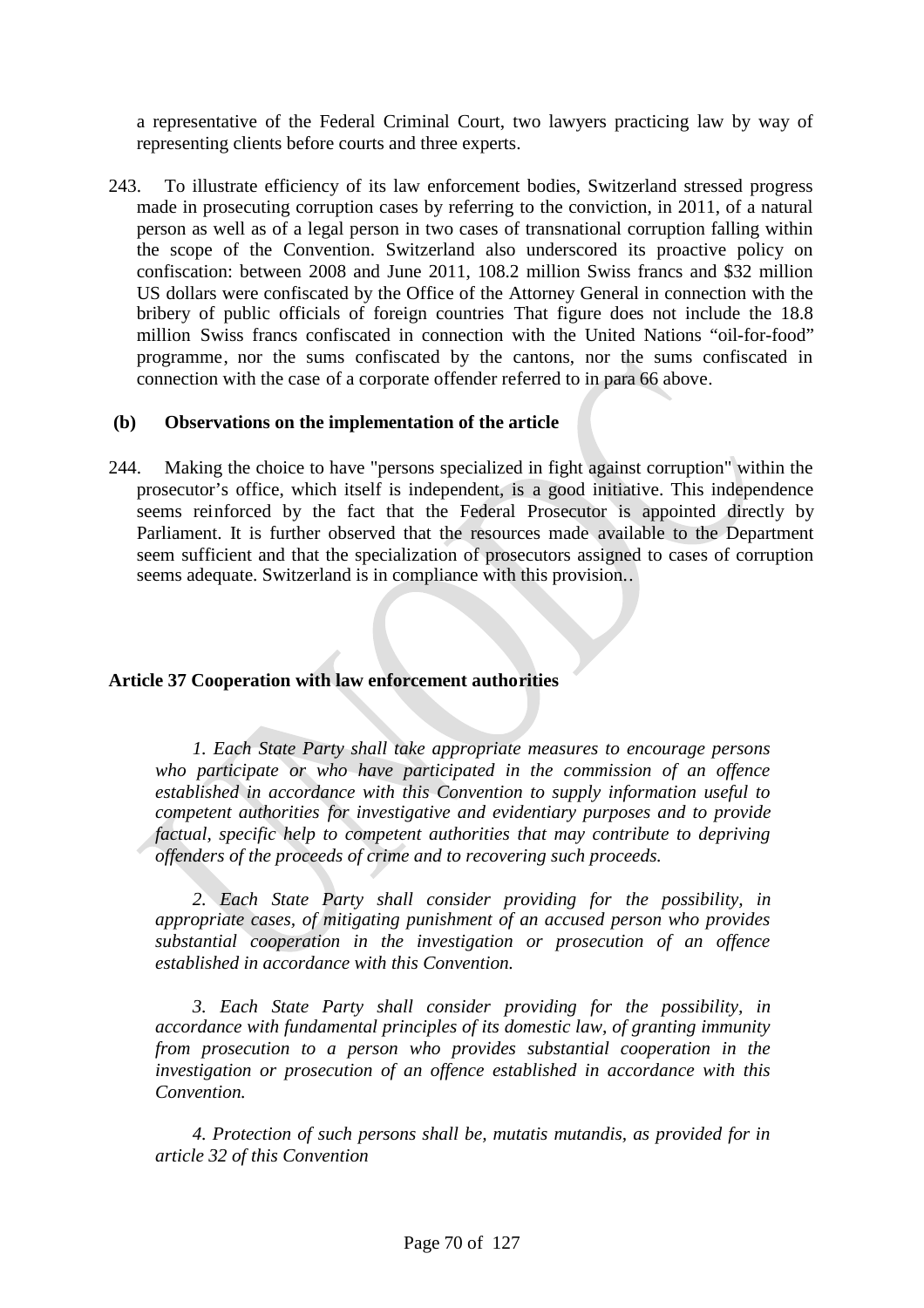*5. Where a person referred to in paragraph 1 of this article located in one State Party can provide substantial cooperation to the competent authorities of another State Party, the States Parties concerned may consider entering into agreements or arrangements, in accordance with their domestic law, concerning the potential provision by the other State Party of the treatment set forth in paragraphs 2 and 3 of this article.*

## **(a) Summary of information relevant to reviewing the implementation of the article**

- 245. Switzerland stated that in general, the jurisprudence of the Federal Tribunal accepts that the cooperation of a defendant can lead to significant mitigation of sentence. Furthermore, article 260-third of the Criminal Code, cited above in connection to the review of implementation of article 20 of the Convention, provides at paragraph 2 that "the judge may freely mitigate the sentence with respect to one who has sought to prevent further criminal activity of the organization". However, it should be noted that the consideration of the cooperation of the accused only has tangible effects during deliberations and cannot provide assurances to the accused in advance. The person who cooperates can only qualify for mitigation of sentence. He or she cannot escape all punishment. Switzerland also noted that it has not applied the measures contained in paragraphs 3 and 5 of article 37, since immunity from prosecution to a person who provides substantial cooperation can not be granted under Swiss law. Indeed, Switzerland came to the conclusion that such a practice would be inconsistent with the legal tradition of continental Europe. Of course, some countries are familiar with the practice in one form or another, while others have abandoned it because they consider it to be inconclusive. Moreover, Switzerland indicated that the increased weight given to assistance provided by defendants in shedding light on the facts of the case, i.e., the possibility for such persons to benefit from a reduced penalty, is already provided for in Swiss law by means of the determination by the judge of the severity of the penalty.
- 246. Article 358ff of the Code of Criminal Procedure provides in turn a simplified procedure by which the accused who has admitted the facts decisive for the legal assessment and accepts in principle the civil claims may request a simplified procedure from the prosecution. This simplified procedure allows shortening the public hearing in court, and concluding it without examining the facts of the case or the evidence. During the country visit, representatives of the Prosecutors' office informed the reviewers that the limitation of the public debates to a formal hearing of the accused and other parties, if any, (article 361 of the Criminal Procedure Code) as well as the reduction of sentence that can result from admitting the facts is an incentive for white collar offenders, eager to avoid negative impact on their reputation, and thus ready to cooperate with the authorities by admitting the charges against them..
- 247. Switzerland added that in the course of work relating to the unification of legislation on Criminal procedure, Swiss lawmakers considered whether it would be appropriate to introduce the use of "Crown witnesses", a form of administration of evidence derived from common law. They eventually came to the conclusion that such a practice would be inconsistent with the legal tradition of continental Europe. Moreover, the increased weight given to assistance provided by defendants in shedding light on the facts of the case, i.e., the possibility for such persons to benefit from a reduced penalty, is already provided for in Swiss law by means of the determination by the judge of the severity of the penalty.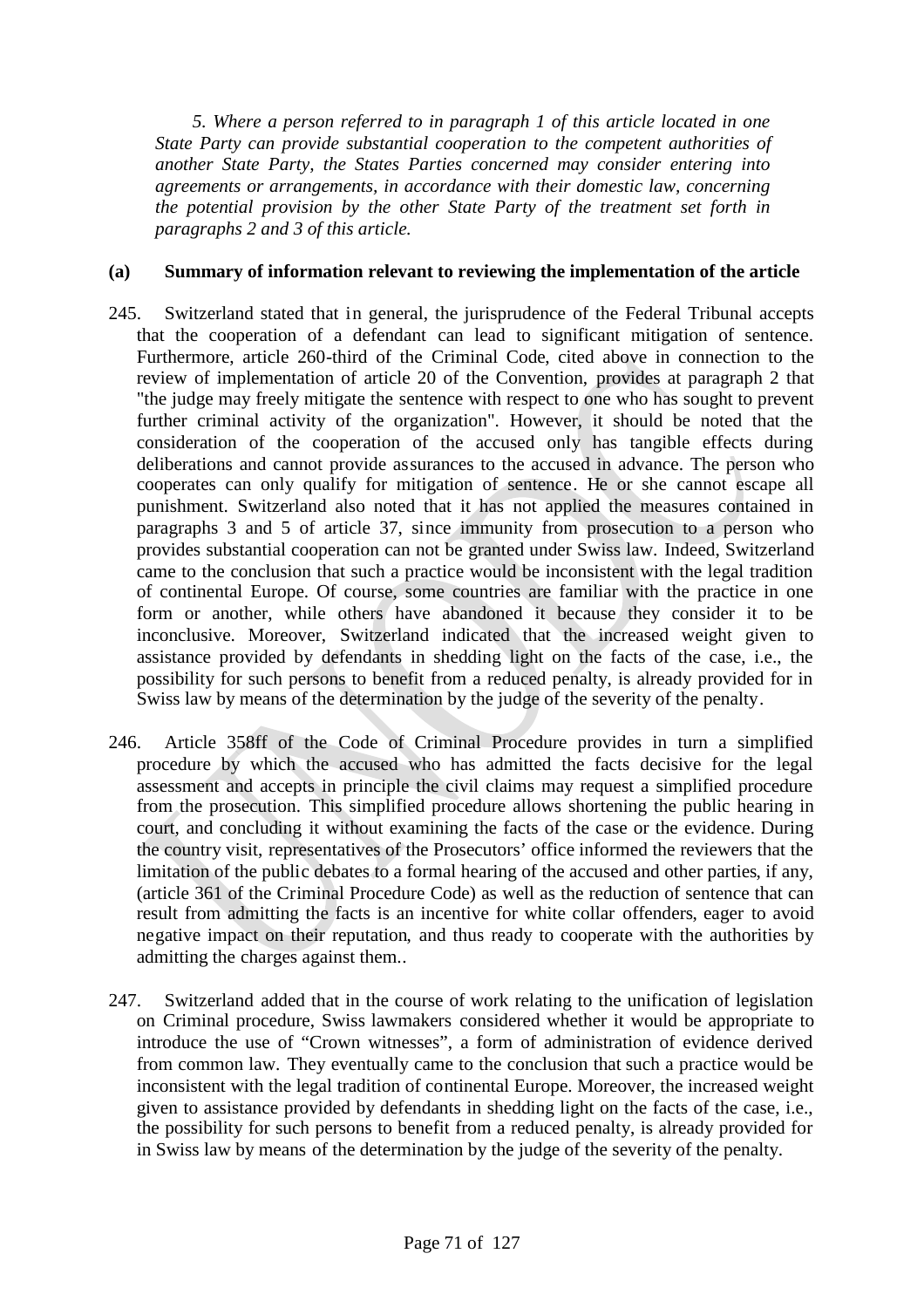#### **(b) Observations on the implementation of the article**

- 248. The explanations provided and the related texts are consistent with the mandatory requirements of article 37 para. 1, which refers to the situation where a State encourages perpetrators of offences to cooperate with Justice. The Swiss legislation encourages offenders through the mitigation of the sentence they may receive. Swiss law is therefore fully consistent with the optional requirements of paragraph 2 (mitigated punishment).
- 249. Moreover, Switzerland is encouraged to consider immunity of prosecution in line with paragraph 3 of article 37 for those persons who provide substantial cooperation in the investigation or prosecution of corruption-related offences.

#### **Article 38 Cooperation between national authorities**

*Each State Party shall take such measures as may be necessary to encourage, in accordance with its domestic law, cooperation between, on the one hand, its public authorities, as well as its public officials, and, on the other hand, its authorities responsible for investigating and prosecuting criminal offences. Such cooperation may include:*

*(a) Informing the latter authorities, on their own initiative, where there are reasonable grounds to believe that any of the offences established in accordance with articles 15, 21 and 23 of this Convention has been committed; or*

*(b) Providing, upon request, to the latter authorities all necessary information.*

#### **(a) Summary of information relevant to reviewing the implementation of the article**

250. According to article 22a of the Federal Personnel Law, with respect to all federal employees, there exists an obligation to report to the law enforcement authorities, their superiors or the Federal Audit Office, all serious crimes and offences prosecuted ex officio (including the offence of corruption) which they knew about or which were indicated to them in the performance of their duties (Law on the Personnel of the Confederation, article 22). The duty of disclosure arises upon the existence of reasonable suspicion. The choice of who to inform depends on the circumstances, the facts found and how they were discovered. Employees have the explicit right to notify the Federal Audit Office of any other irregularities they knew about or which were indicated to them in the performance of their duties. In addition, federal employees are required to testify in court, once released from their official secrecy by their superiors.

#### **(b) Observations on the implementation of the article**

251. Switzerland is in compliance with this article.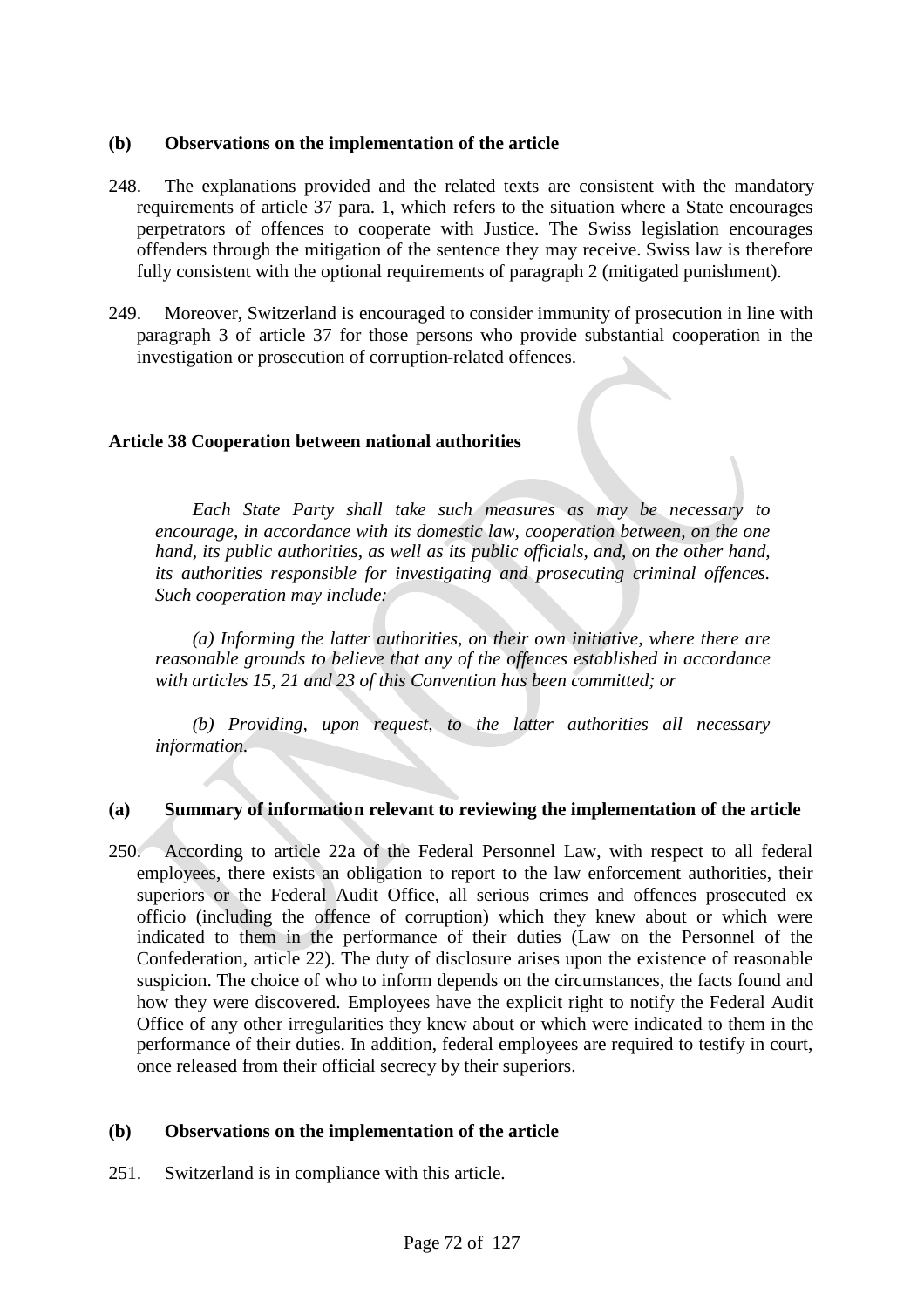# **Article 39 Cooperation between national authorities and the private sector**

# **Paragraph 1**

.

*1. Each State Party shall take such measures as may be necessary to encourage, in accordance with its domestic law, cooperation between national investigating and prosecuting authorities and entities of the private sector, in particular financial institutions, relating to matters involving the commission of offences established in accordance with this Convention.*

- 252. Switzerland stressed that, in recent years, corruption seen as predicate offences for money laundering - and the dirty money linked to corruption have become important topics of public debate in the country, in the media as in the political arena. In addition to its legal arsenal which seeks both deterrence and effective law enforcement, Switzerland has made considerable efforts, especially in the development of effective central structures and closer cooperation with private organizations, including financial intermediaries. In the financial sector, a system of cooperation, which has its legal basis in the Law Against Money Laundering (LBA), exists between law enforcement and financial intermediaries. Thus article 9 LBA makes it mandatory for the financial intermediary who knows or presumes, on the basis of reasonable suspicion, that assets involved in a transaction or business relationship derive from a money laundering operation or another crime such as corruption, to immediately inform the Money Laundering Reporting Office (MLRO). In addition to the requirement to report his or her suspicions, the intermediary must immediately block the funds entrusted to it pursuant to article 10 LBA. The obligation to report complements the right of financial intermediaries to report to MLRO concerning assets of suspicious origin (article 305-third paragraph 2 of the Criminal Code).
- 253. When the Money Laundering Reporting Office receives a report of suspicions, it analyzes the report and decides whether to refer it to law enforcement authorities in accordance with article 23 paragraph 4 of the LBA. During this analysis, MLRO is in close contact with the financial intermediary that made the report. The latter is also formally informed of the decisions taken by the MLRO regarding the matter in question. During the country visit, the representatives of the MLRO informed the reviewing experts that the rate of reports of suspicions that are eventually transmitted from the MLRO to the criminal authorities ranges from 85% to 95%, which demonstrates the quality of the reports submitted to the MLRO. It was also noted that the MLRO has access to a database of press articles from around the world which it consults, among other sources of information, when analyzing the reports of suspicion.
- 254. The criminal authority appraised will then take charge of the file it has been consigned and will inform, according to the rules of procedure governing its activity, the financial intermediary of the outcome of the report. Financial intermediaries maintain not only an indirect relationship, but also a direct relationship with law enforcement.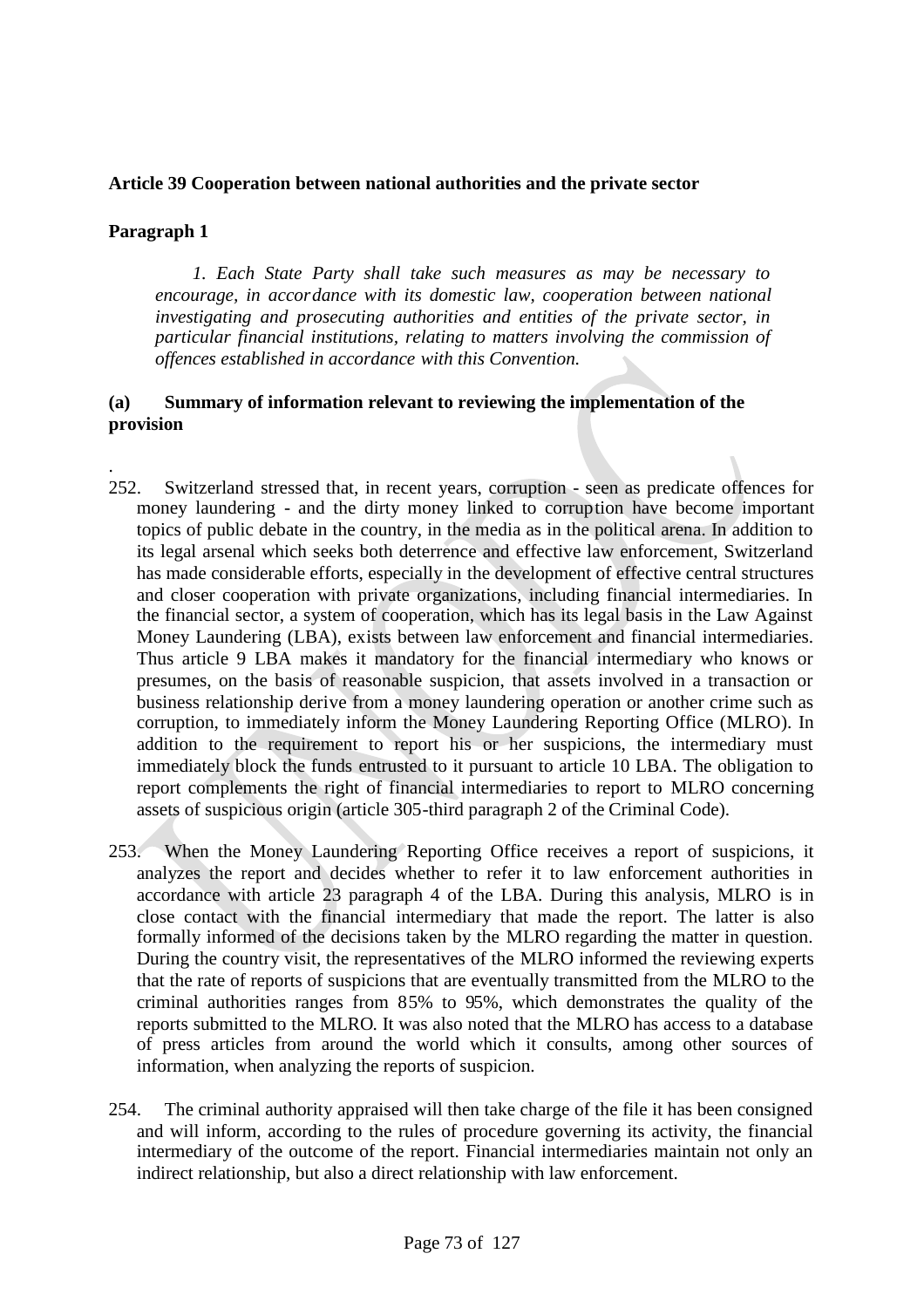- 255. If the offence of corruption was seen as a predicate offence to money laundering, MLRO will then be notified pursuant to article 29a paragraphs 1 and 2 of the LBA which provide for the transmission of any criminal decision made pursuant to articles. 260-third paragraph 1, 260-fifth paragraph 1, 305-second and 305-third paragraph 1 of the Criminal Code.
- 256. According to article 8 of the LBA, financial intermediaries are required to ensure that their staff receives adequate training to enable them to detect any violation of the LBA in the broadest sense. Thus, in order to raise awareness of financial intermediaries on the issue of corruption, MLRO is actively involved in organizing training courses for financial intermediaries, during which the issue of corruption is discussed.
- 257. Similarly, MLRO draws up annual statistics on the development of the fight against money laundering, which includes an analysis (typology) of predicate offences, including corruption.
- 258. In addition, the frequent media reports in recent years of cases of international corruption have also contributed to a significant extent to private sector awareness of the prohibition on corruption abroad. This aspect was also noted in the MLRO annual report of 2010 which stated the importance of the media as a trigger for suspicious activity reports. In 2010, 378 cases of reporting were triggered on the basis of information published by the media, against 219 in 2009, representing an increase of 159 cases.
- 259. The applicable legal provisions are the Federal law on combating money laundering and terrorist financing in the financial sector, the Ordinance of the Federal Financial Market Supervisory Authority on the prevention of money laundering and terrorist financing and the Swiss Criminal Code.
- 260. During the events of the Arab spring (early 2011), the Swiss Federal Council adopted emergency orders on the basis of article 184 paragraph 3 of the Federal Constitution, which provides for the adoption of orders for a limited period of time where this is required to safeguard the interest of the country. To assist banks in implementing these measures, the MLRO issued a memorandum explaining its practice in this area. This approach has been welcomed by financial intermediaries.
- 261. Switzerland has also organized various seminars and conferences in this area. MLRO is always open to collaboration with financial intermediaries and other partners of the private sector.
- 262. The latter include the following (private) entities:
	- Annual Bankers Forum (in Zurich and Geneva in collaboration with the Swiss Bankers Association)

- Academic studies and conferences on the phenomenon and combating of money laundering in Switzerland

- Annual Conferences of Swiss self-regulatory organizations

- Conferences organized by the associations of Compliance Officers of banks and other financial intermediaries.

**(b) Observations on the implementation of the provision**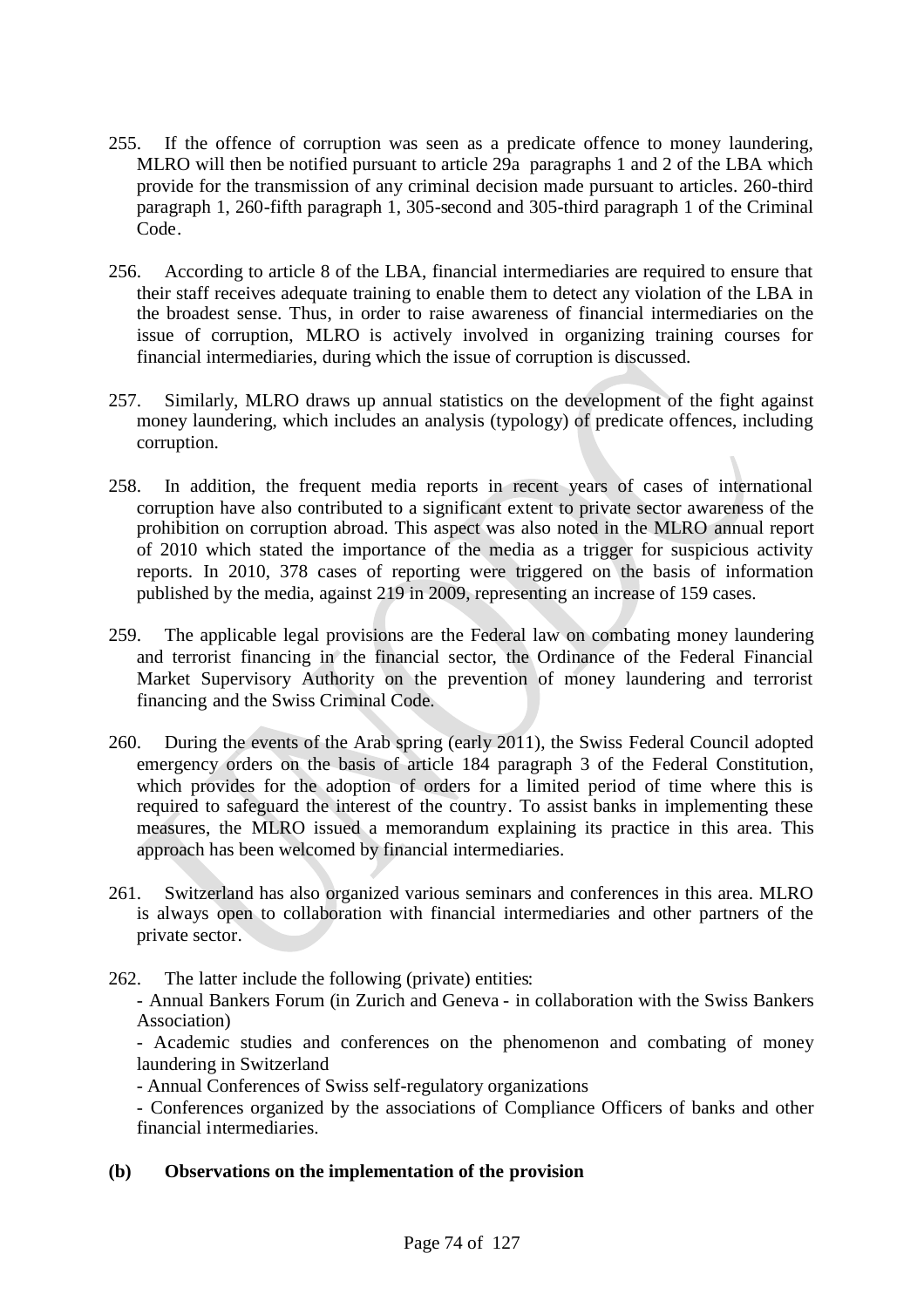263. It has been observed that there is close cooperation between financial institutions and the authorities responsible for investigations and prosecutions, including MLRO which, although having no coercive powers, processes reports received before transmitting them to the law enforcement authorities. Switzerland is in compliance with this provision.

#### **(c) Successes and good practices**

264. The extent and the quality of cooperation between public authorities and the private sector shall be noted as a good practice.

### **Article 39 Cooperation between national authorities and the private sector**

# **Paragraph 2**

*2. Each State Party shall consider encouraging its nationals and other persons with a habitual residence in its territory to report to the national investigating and prosecuting authorities the commission of an offence established in accordance with this Convention.*

- 265. Switzerland reported that in the public sector, the Federal Council designated in 2003 the Federal Audit Office (FAO) as the official channel for those wishing to alert the authorities to irregularities. This channel is not limited to persons employed in the federal administration, but extends to any person who becomes aware of irregularities in the activities of the Confederation. Switzerland further stated that encouragement to report is promoted by a legislative amendment of 1 January 2011: section 22a of the Personnel Law (LPers). The introduction of this new provision will also enable a new awareness campaign on a large scale. The law mentioned above, introducing an obligation to report against federal employees, also includes a component for strengthening the protection of persons reporting suspected violations or irregularities. On the one hand, an employer will be obliged to propose to an employee dismissed as a result of whistle-blowing his or her reinstatement to the position he or she held previously, or if this is not possible, to offer him or her another job that can reasonably be required of him or her. On the other hand, according to the new article 22a paragraph 5 of the LPers, no person shall suffer professional disadvantage for having, in good faith, denounced a reported violation or irregularity or for testifying as a witness. In addition, practical initiatives, including reporting suspicions anonymously, have already been implemented by federal agencies, such as the "whistle-blowing" hotline of the Federal Audit Office and "Armasuisse", and the online mailbox for employees of the Federal Roads Office (FEDRO), who are already subject to a reporting requirement, the coordination office for whistleblowers, since October 2008, at the Federal Office of Police (Fedpol).
- 266. Switzerland added that while most cantons already have a reporting requirement, following a letter dated 20 August 2008 sent to all cantonal governments and inviting them to consider the adoption of measures regarding the obligation to report suspicions of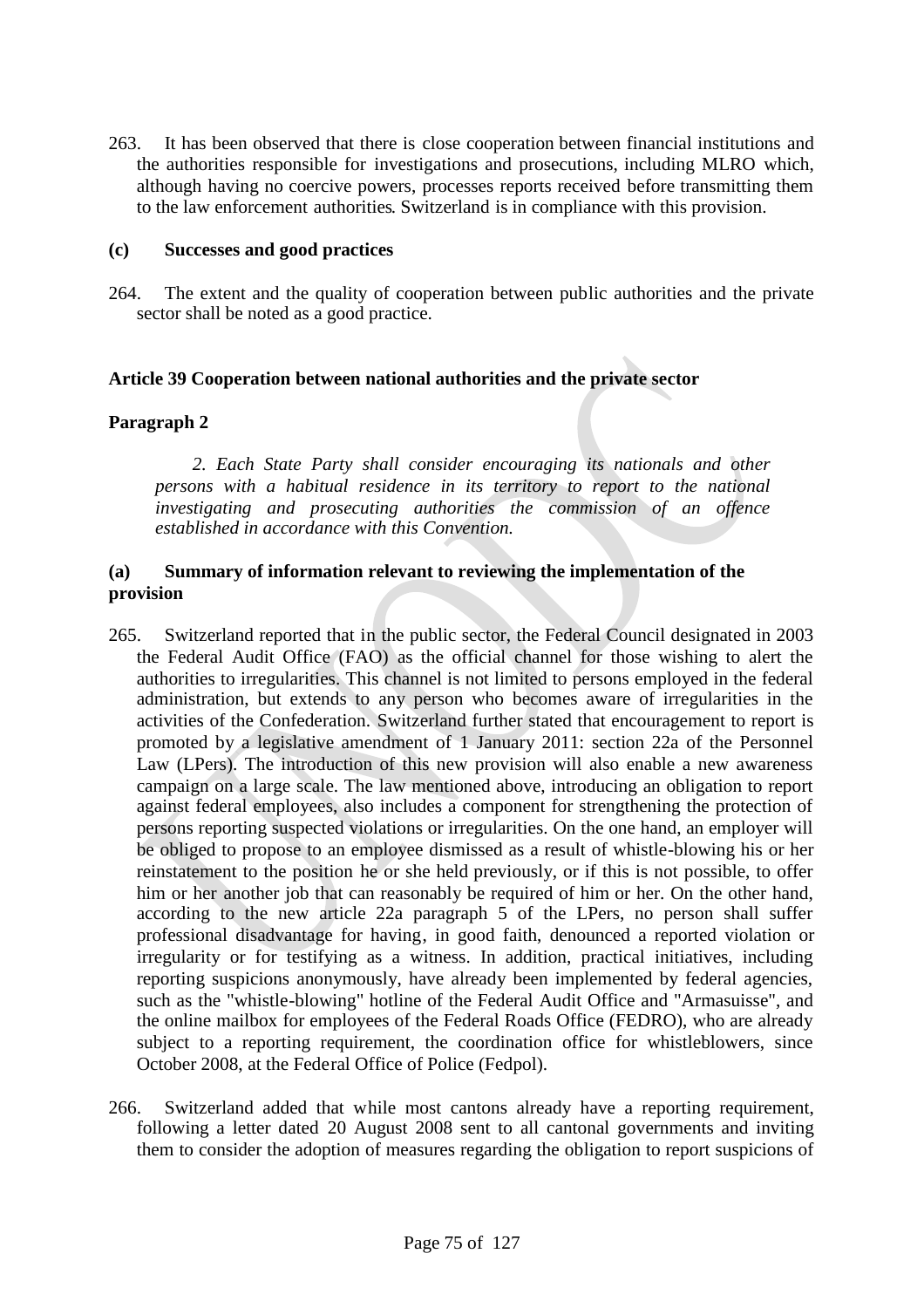corruption and protection of whistleblowers, to date the federal invitation has led to initiatives in at least five of them.

- 267. The same applies to the private sector. The Federal Council put up for consultation on 5 December 2008 a draft revision of the Code of Obligations for "Protection in case of reporting of wrongdoing by the worker." The draft proposed to regulate the conditions of reporting as part of the provisions governing the employment contract. It also described being given notice owing to lawful reporting as abusive. The Federal Council took note of the results of the consultation on 16 December 2009. It decided to submit the issue of the sanction for improper or unfair dismissal to special scrutiny, particularly to ensure sufficiently effective protection in case of reporting. To this effect, it made a new draft the subject of consultation on 1 October 2010, entitled "Partial revision of the Code of Obligations (penalty for improper or unfair discharge)". The draft proposes to increase from six to twelve months [salary] the maximum penalty for improper or unfair discharge. The consultation ended 14 January 2011.
- 268. Switzerland reported that, in the public sector, the Audit Office annually receives a number of communications, of which about a dozen are high-quality and allow a real improvement in financial supervision, even the opening of a criminal investigation. This figure falls short of the numbers observed in the private sector.

### **(b) Observations on the implementation of the provision**

269. During the country visit, Swiss officials informed the reviewers of specific cases of awareness raising, aiming at drawing the attention of the public to the need of reporting to authorities acts of corruption. Switzerland applies adequately the measures contained in the non-mandatory provision under review.

# **Article 40 Bank secrecy**

*Each State Party shall ensure that, in the case of domestic criminal investigations of offences established in accordance with this Convention, there are appropriate mechanisms available within its domestic legal system to overcome obstacles that may arise out of the application of bank secrecy laws.*

### **(a) Summary of information relevant to reviewing the implementation of the article**

270. Switzerland noted that banking secrecy, although protected by article 47 paragraph 1 of the Law on Banks which criminalizes breach of bank secrecy, does not preclude the investigation of law enforcement authorities or those of the administrative authority responsible for oversight of the financial markets (FINMA). The Law on Banks, in its article 47 paragraph 5, expressly reserves the obligation to inform the authorities and testify in court. Swiss law is thus in full compliance with the Convention.

### **(b) Observations on the implementation of the article**

271. Switzerland is in compliance with this article.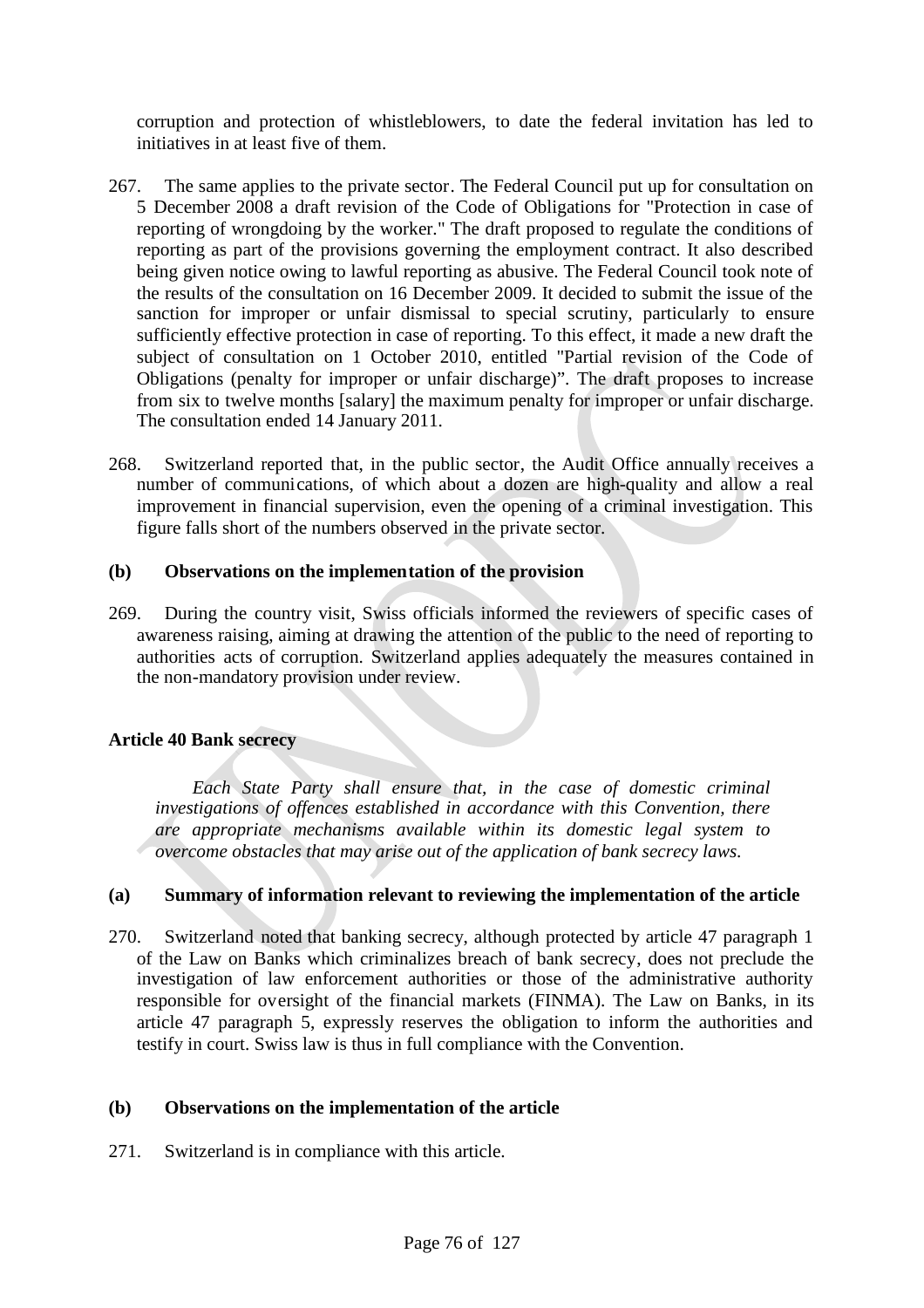# **(c) Successes and good practices**

272. It is observed that contrary to preconceived ideas, Swiss law provides for effective and efficient mechanisms for the lifting of banking secrecy in an expedient manner, which deserves to be noted as a good practice .

# **Article 41 Criminal record**

*Each State Party may adopt such legislative or other measures as may be necessary to take into consideration, under such terms as and for the purpose that it deems appropriate, any previous conviction in another State of an alleged offender for the purpose of using such information in criminal proceedings relating to an offence established in accordance with this Convention.*

### **(a) Summary of information relevant to reviewing the implementation of the article**

273. Switzerland reported that, as part of sentencing, the court takes into account the previous offences of the defendant, including any conviction abroad. This presupposes that Switzerland is aware of such a conviction, as is prescribed in the framework of bilateral agreements and in the European Convention on Mutual Assistance in Criminal Matters of 20 April 1959.

# **(b) Observations on the implementation of the article**

274. Switzerland applies the measures set forth in this optional provision of the Convention.

# **Article 42 Jurisdiction**

# **Paragraph 1**

*1. Each State Party shall adopt such measures as may be necessary to establish its jurisdiction over the offences established in accordance with this Convention when:*

*(a) The offence is committed in the territory of that State Party; or*

*(b) The offence is committed on board a vessel that is flying the flag of that State Party or an aircraft that is registered under the laws of that State Party at the time that the offence is committed.*

# **(a) Summary of information relevant to reviewing the implementation of the provision**

275. Switzerland noted that jurisdiction for offences committed on Swiss territory is established by article 3 of the Criminal Code, whereas for offences committed on board ships under Swiss flag jurisdiction is clearly established by article 4 of the Federal law of 23 September 1953 on marine navigation under the Swiss flag. Article 97 of the Federal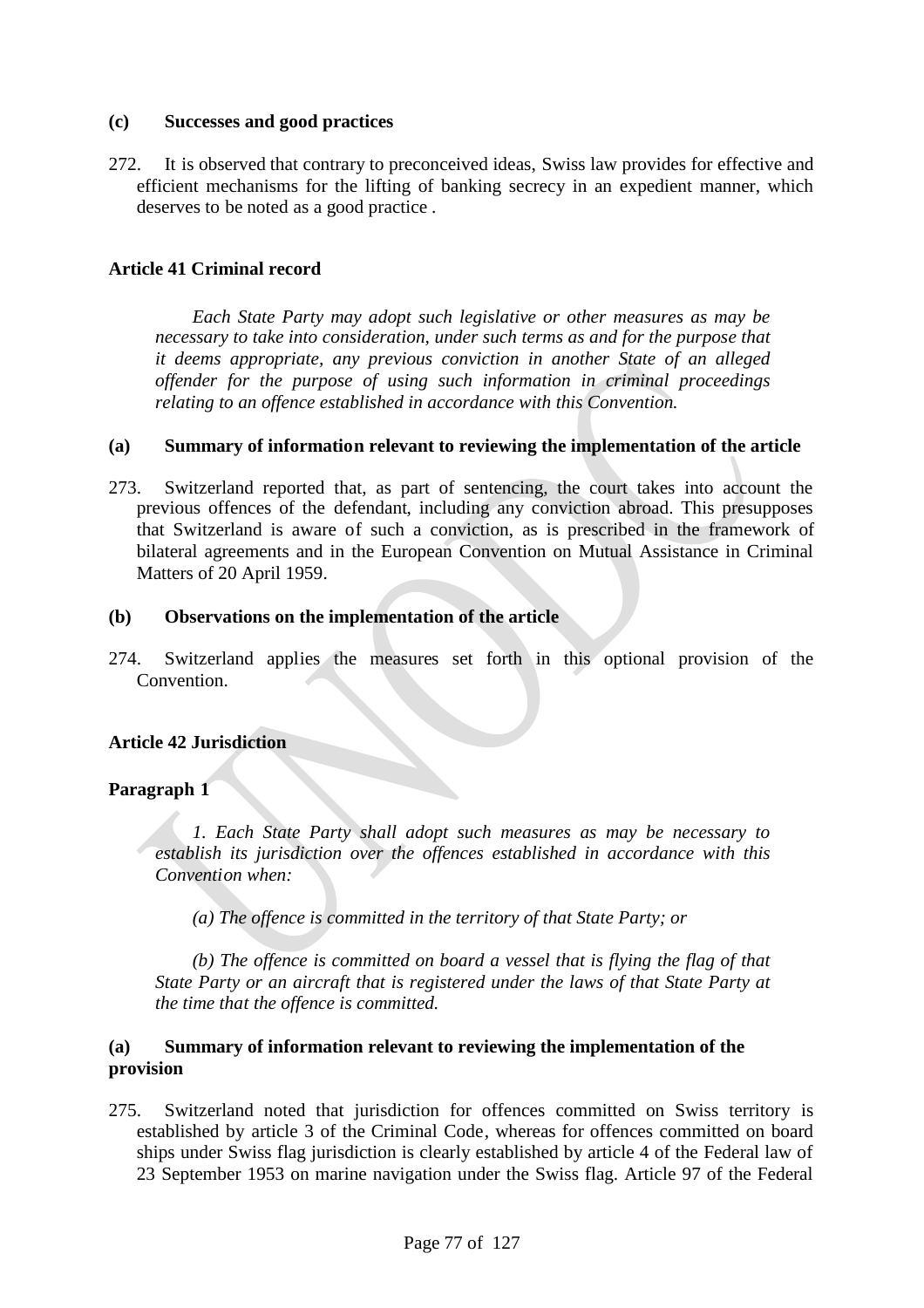Law of 21 December 1948 on Aviation contains a similar provision applicable to offences committed on board an aircraft.

# **(b) Observations on the implementation of the provision**

276. Switzerland is in compliance with the provision under review.

# **Article 42 Jurisdiction**

# **Paragraph 2**

*2. Subject to article 4 of this Convention, a State Party may also establish its jurisdiction over any such offence when:*

*(a) The offence is committed against a national of that State Party; or*

*(b) The offence is committed by a national of that State Party or a stateless person who has his or her habitual residence in its territory; or*

*(c) The offence is one of those established in accordance with article 23, paragraph 1 (b) (ii), of this Convention and is committed outside its territory with a view to the commission of an offence established in accordance with article 23, paragraph 1 (a) (i) or (ii) or (b) (i), of this Convention within its territory; or*

*(d) The offence is committed against the State Party.*

# **(a) Summary of information relevant to reviewing the implementation of the provision**

277. Switzerland reported that pursuant to the principle of active and passive personality under article 7 paragraph 1 of the Criminal Code, felonies and misdemeanours committed abroad by or against a person of Swiss nationality also come under Swiss criminal jurisdiction; insofar as the offence is also liable to prosecution in the state where it was committed, or the place of commission is not subject to any criminal law jurisdiction The jurisdiction of Swiss courts is, in principle, established in the other cases referred to in sub-paragraph (b), as well as in the cases covered by sub-paragraph (d). As far as subparagraph c of paragraph 2 is concerned, Switzerland noted that Swiss law applies if an offence is committed in Switzerland, regardless of the place where the act of participation took place.

# **(b) Observations on the implementation of the provision**

278. Article 4 paragraph 1 of the Criminal Code, which states that "this code is applicable to anyone who commits abroad a criminal offence against the state and national defence" seems to establish the jurisdiction of Swiss courts for crimes committed abroad against Switzerland. Switzerland applies the measures mentioned in paragraph 2 of Article 42 of the Convention..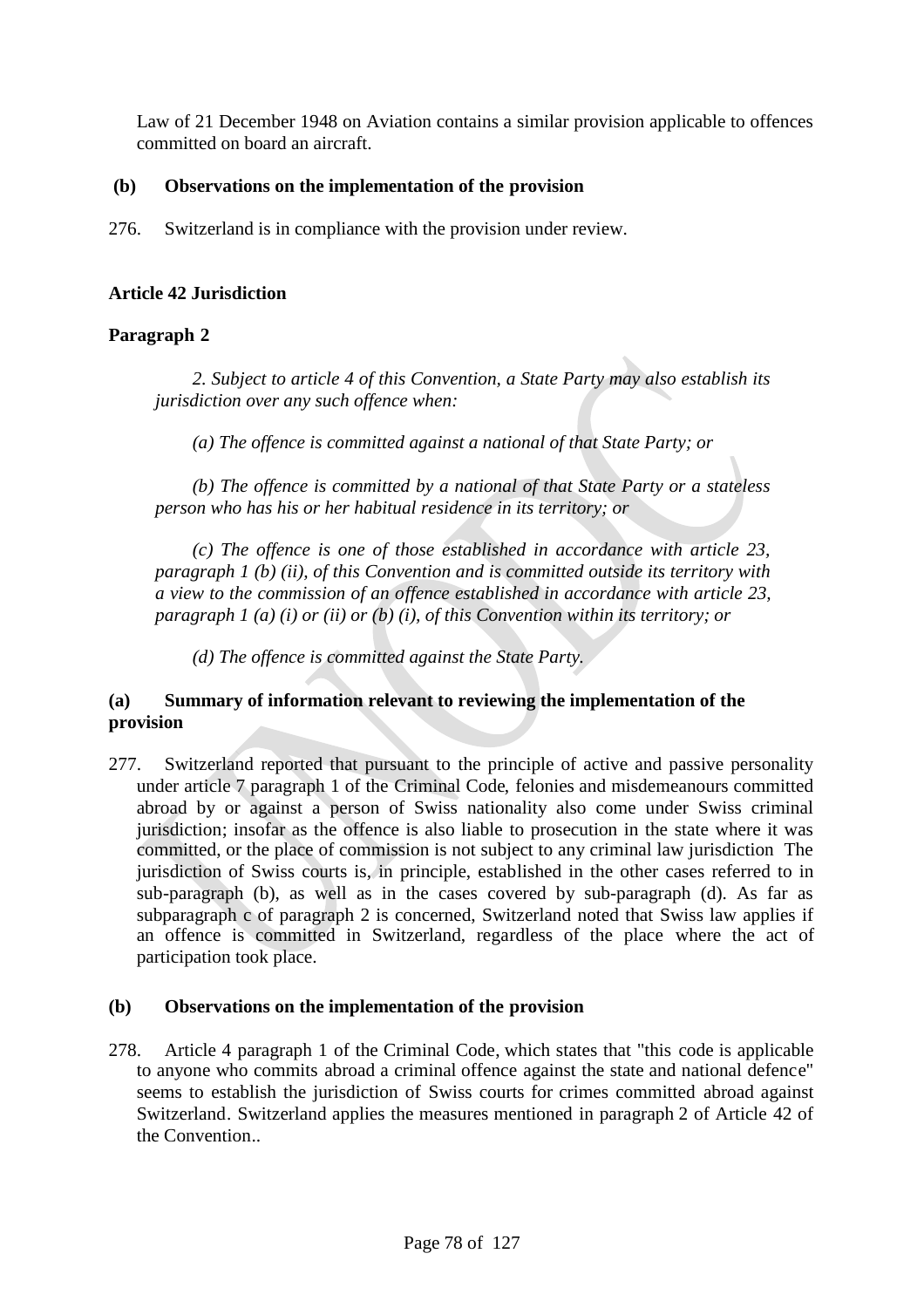# **Article 42 Jurisdiction**

# **Paragraph 3**

*3. For the purposes of article 44 of this Convention, each State Party shall take such measures as may be necessary to establish its jurisdiction over the offences established in accordance with this Convention when the alleged offender is present in its territory and it does not extradite such person solely on the ground that he or she is one of its nationals.*

# **(a) Summary of information relevant to reviewing the implementation of the provision**

279. Switzerland noted that it applies the principle of active personality in the field of criminal jurisdiction, which is enshrined in art. 7 al. A PC, and therefore it meets the requirements of paragraph 3 of Article 42.

# **(b) Observations on the implementation of the provision**

280. Switzerland is in compliance with the provision under review.

# **Article 42 Jurisdiction**

# **Paragraph 4**

*4. Each State Party may also take such measures as may be necessary to establish its jurisdiction over the offences established in accordance with this Convention when the alleged offender is present in its territory and it does not extradite him or her.*

# **(a) Summary of information relevant to reviewing the implementation of the provision**

281. Switzerland referred to article 7 paragraph 2 of the Criminal Code, cited above.

### **(b) Observations on the implementation of the provision**

282. Article 7 paragraph 2 of the Criminal Code establishes the jurisdiction of Switzerland with respect to a foreign national who is present in its territory and is not extradited if certain conditions are met. Switzerland applies the measures contained in this optional provision.

### **Article 42 Jurisdiction**

### **Paragraph 5**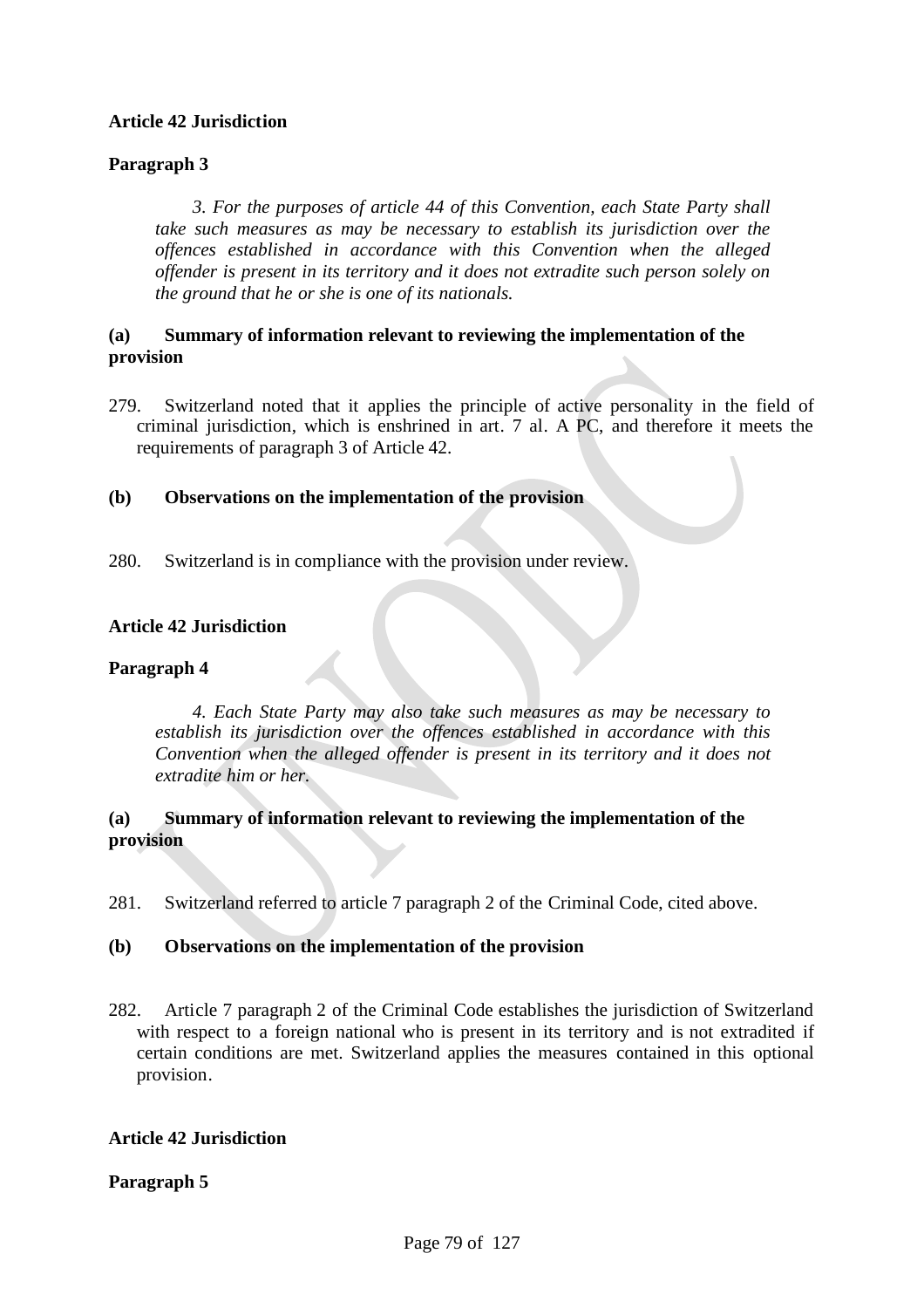*5. If a State Party exercising its jurisdiction under paragraph 1 or 2 of this article has been notified, or has otherwise learned, that any other States Parties are conducting an investigation, prosecution or judicial proceeding in respect of the same conduct, the competent authorities of those States Parties shall, as appropriate, consult one another with a view to coordinating their actions.*

# **(a) Summary of information relevant to reviewing the implementation of the provision**

283. Switzerland reported that its authorities consult with their counterparts abroad to coordinate their actions. For the rest, Switzerland referred to Chapter IV on International Cooperation.

# **(b) Observations on the implementation of the provision**

284. Switzerland is in compliance with this provision.

# **Article 42 Jurisdiction**

# **Paragraph 6**

*6. Without prejudice to norms of general international law, this Convention shall not exclude the exercise of any criminal jurisdiction established by a State Party in accordance with its domestic law.*

# **(a) Summary of information relevant to reviewing the implementation of the provision**

285. Switzerland referred to the information provided with regard to article 42, paragraph 1 (1) above.

# **(b) Observations on the implementation of the provision**

286. It is noted that pursuant to article 7 paragraph 2 of the Criminal Code, the criminal jurisdiction of Swiss courts is established even with regard to crimes committed abroad where the alleged offender and the victim are both foreign nationals, when the crimes are particularly serious and proscribed by the international community or the extradition request has been refused on grounds not related to the nature of the act (principle of nonrefoulement for example).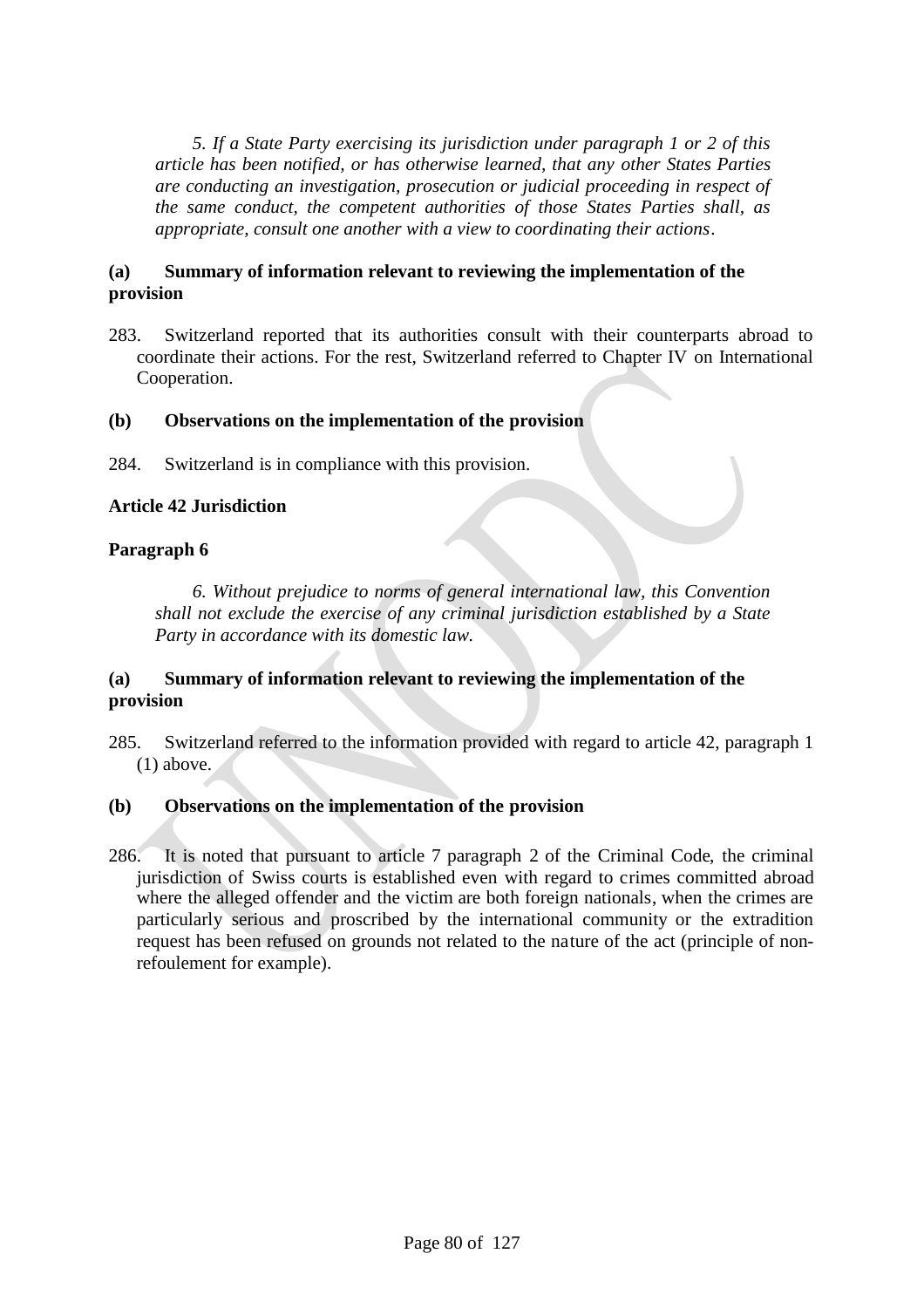# **Chapter IV. International cooperation**

# **Article 44 Extradition**

# **Paragraph 1**

*1. This article shall apply to the offences established in accordance with this Convention where the person who is the subject of the request for extradition is present in the territory of the requested State Party, provided that the offence for which extradition is sought is punishable under the domestic law of both the requesting State Party and the requested State Party.*

# **(a) Summary of information relevant to reviewing the implementation of the provision**

287. The applicable legal provision is article 35 of the Federal Act on International Mutual Assistance in Criminal Matters (IMAC):

Federal Act on International Mutual Assistance in Criminal Matters Art. 35

1 Extradition shall be permitted if, according to the documents supporting the request, the offence

a) is punishable under Swiss law and under the law of the requesting State by a sanction with deprivation of liberty for a maximum period of at least one year or with a more severe sanction and

b) is not subject to Swiss jurisdiction.

2 In determining if an act is punishable under Swiss law, there shall not be taken into account

a) special conditions of the law regarding guilt and punishment.

b) the personal and temporal scope of application of the provisions of the Swiss Military Penal Code of 13 June 1927 concerning genocide, crimes against humanity and war crimes.

### **(b) Observations on the implementation of the article**

288. Article 35(1)(a) IMAC allows extradition under conditions of dual criminality. Since the offences established in accordance with UNCAC are covered by Swiss criminal law, Switzerland is in compliance with article 44(1) of the Convention.

# **Article 44 Extradition**

# **Paragraph 2**

*2. Notwithstanding the provisions of paragraph 1 of this article, a State Party whose law so permits may grant the extradition of a person for any of the offences covered by this Convention that are not punishable under its own domestic law.*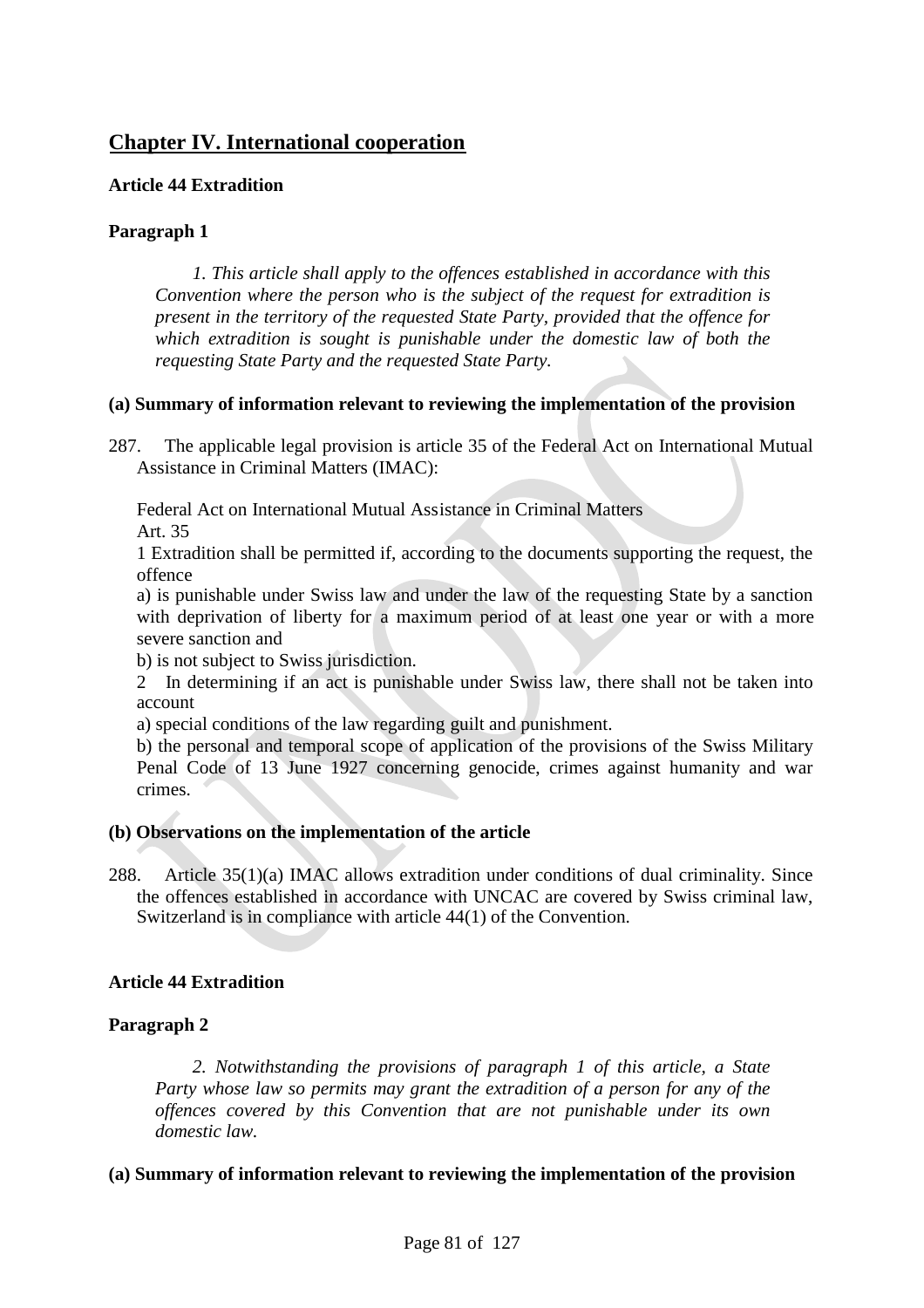289. Switzerland conditions extradition on the existence of dual criminality. Thus, if the offence is not punishable in Switzerland, the person in question may not be extradited. The Swiss authorities informed the reviewers that Switzerland has to date not had any problems related to issues of dual criminality in matters pertaining to corruption. The Swiss authorities also reported that statistical data on extradition cases was not available.

### **(b) Observations on the implementation of the provision**

290. Switzerland does not apply article 44(2) of the Convention, which is a non-mandatory provision.

# **Article 44 Extradition**

# **Paragraph 3**

*3. If the request for extradition includes several separate offences, at least one of which is extraditable under this article and some of which are not extraditable by reason of their period of imprisonment but are related to offences established in accordance with this Convention, the requested State Party may apply this article also in respect of those offences.*

### **(a) Summary of information relevant to reviewing the implementation of the provision**

291. As provided by article 35 IMAC, "it is sufficient for one of the offences to be extraditable for the other offences to also be subject to extradition provided that the conditions for extradition are met (dual criminality, etc.)". Article 36(2) IMAC states specifically that "If one of several offences is an extraditable one (article 35, paragraph 1) extradition may be granted for all offences."

### **(b) Observations on the implementation of the article**

292. Switzerland is in compliance with article 44(3) of the Convention.

# **Article 44 Extradition**

### **Paragraph 4**

*4. Each of the offences to which this article applies shall be deemed to be included as an extraditable offence in any extradition treaty existing between States Parties. States Parties undertake to include such offences as extraditable offences in every extradition treaty to be concluded between them. A State Party whose law so permits, in case it uses this Convention as the basis for extradition, shall not consider any of the offences established in accordance with this Convention to be a political offence.*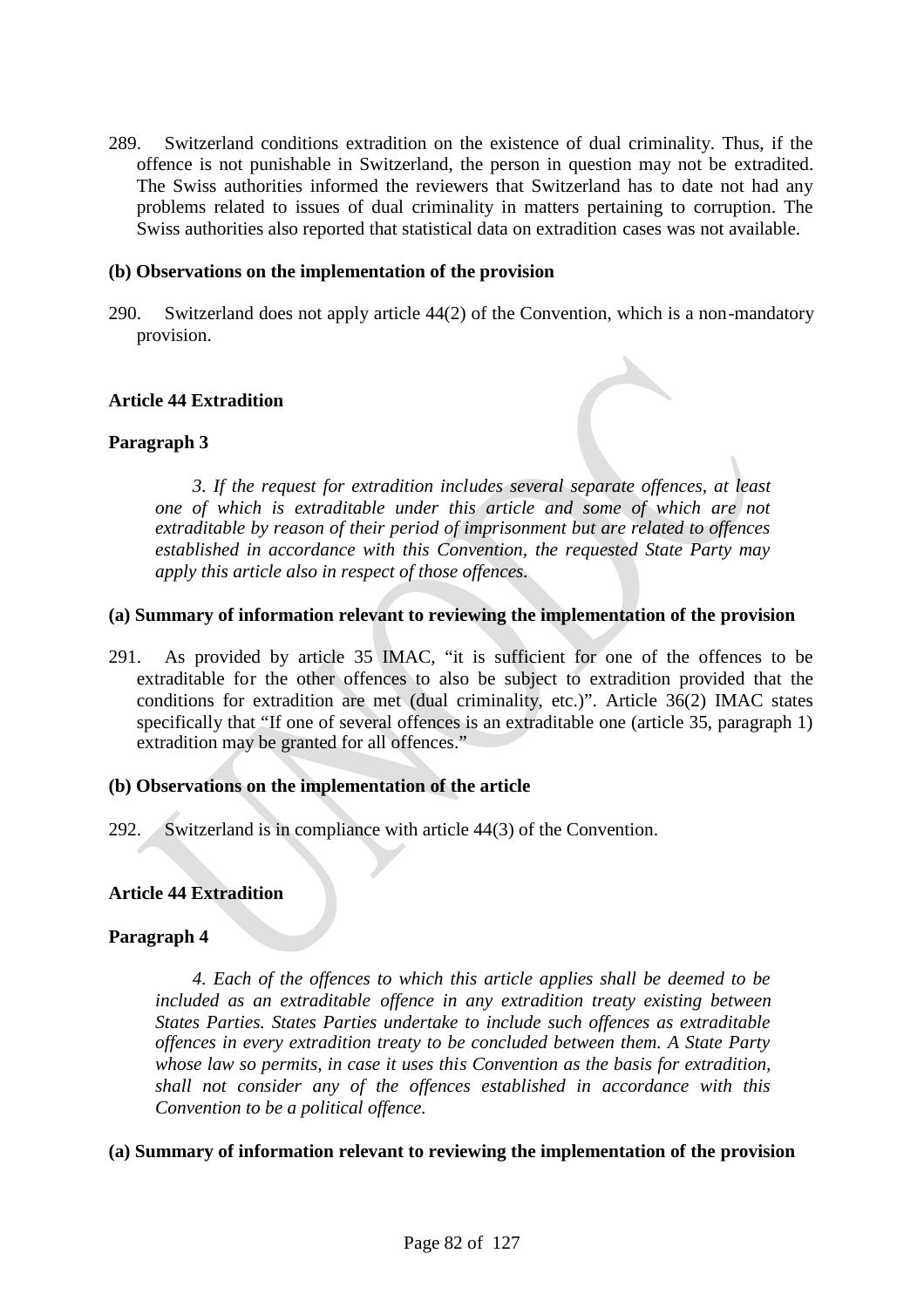- 293. Pursuant to article 35 of IMAC, Switzerland may extradite even without the existence of a treaty or convention.
- 294. An example of a multilateral extradition treaty to which Switzerland is a state party is the European Extradition Treaty of 13 December 1957 and its two additional protocols. An example of a bilateral extradition treaty is the extradition treaty of 14 November 1990 between Switzerland and the United States of America.
- 295. Article 55(2) of IMAC provides for a special procedure to be followed where the person whose extradition is requested claims to be charged with a political offence or if the investigation reveals serious reasons to believe that the offence is of a political nature. However, the reviewers are satisfied that the existence of this procedure does not detract from effective implementation in Switzerland of article 44(4) of UNCAC.

### **(b) Observations on the implementation of the provision**

296. Switzerland is in compliance with article 44(4) of the Convention.

### **Article 44 Extradition**

#### **Paragraphs 5 and 6**

*5. If a State Party that makes extradition conditional on the existence of a treaty receives a request for extradition from another State Party with which it has no extradition treaty, it may consider this Convention the legal basis for extradition in respect of any offence to which this article applies.*

*6. A State Party that makes extradition conditional on the existence of a treaty shall:*

*(a) At the time of deposit of its instrument of ratification, acceptance or approval of or accession to this Convention, inform the Secretary-General of the United Nations whether it will take this Convention as the legal basis for cooperation on extradition with other States Parties to this Convention; and*

*(b) If it does not take this Convention as the legal basis for cooperation on extradition, seek, where appropriate, to conclude treaties on extradition with other States Parties to this Convention in order to implement this article.*

#### **(a) Summary of information relevant to reviewing the implementation of the provision**

297. Switzerland does not make extradition dependant on the existence of a treaty.

#### **(b) Observations on the implementation of the provision**

298. Since Switzerland does not make extradition dependant on the existence of a treaty, application of article 44, implementation of paragraphs 5 and 6 was not reviewed.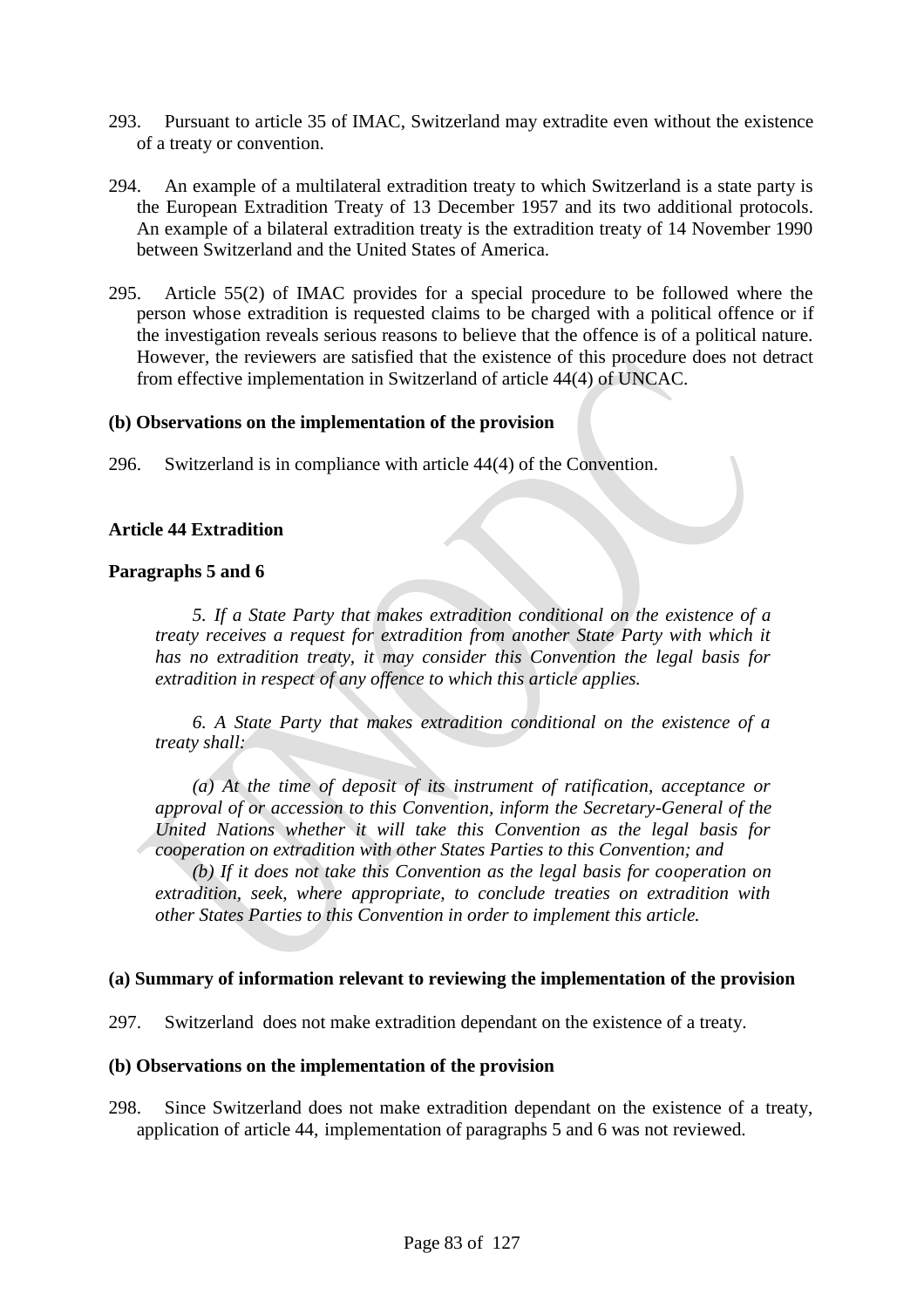# **Article 44 Extradition**

# **Paragraph 7**

*7. States Parties that do not make extradition conditional on the existence of a treaty shall recognize offences to which this article applies as extraditable offences between themselves.*

# **(a) Summary of information relevant to reviewing the implementation of the provision**

299. On the basis of article 35 of IMAC, Switzerland may extradite even without the existence of a treaty or convention. Extradition is subject to the condition of dual criminality. Where an existing treaty or agreement includes a list of extraditable offences, Switzerland applies the principle of favourable treatment. In line with this principle, which has been developed on the basis of case law, Switzerland will interpret the provisions of UNCAC in a manner that is most favourable to international cooperation in judicial matters.

# **(b) Observations on the implementation of the provision**

300. Switzerland is in compliance with article 44(7) of the Convention.

# **(c) Successes and good practices**

301. This application of the principle of favourable treatment, which is related to the similarly named principle used when applying human rights instruments, is an example of how policy and jurisprudence can promote international cooperation.

# **Article 44 Extradition**

# **Paragraph 8**

*8. Extradition shall be subject to the conditions provided for by the domestic law of the requested State Party or by applicable extradition treaties, including, inter alia, conditions in relation to the minimum penalty requirement for extradition and the grounds upon which the requested State Party may refuse extradition.*

### **(a) Summary of information relevant to reviewing the implementation of the provision**

302. Articles 32 through 62 of IMAC set out the conditions to which extradition is subject under Swiss law. Of these, article 37 of IMAC establishes the grounds for refusal and article 38 of IMAC establishes the conditions for extradition.

### Art. 37 - Refusal

1 Extradition may be refused if Switzerland can assume the prosecution of the offence or the execution of the foreign criminal judgment and if this appears to be indicated with regard to the social rehabilitation of the person pursued.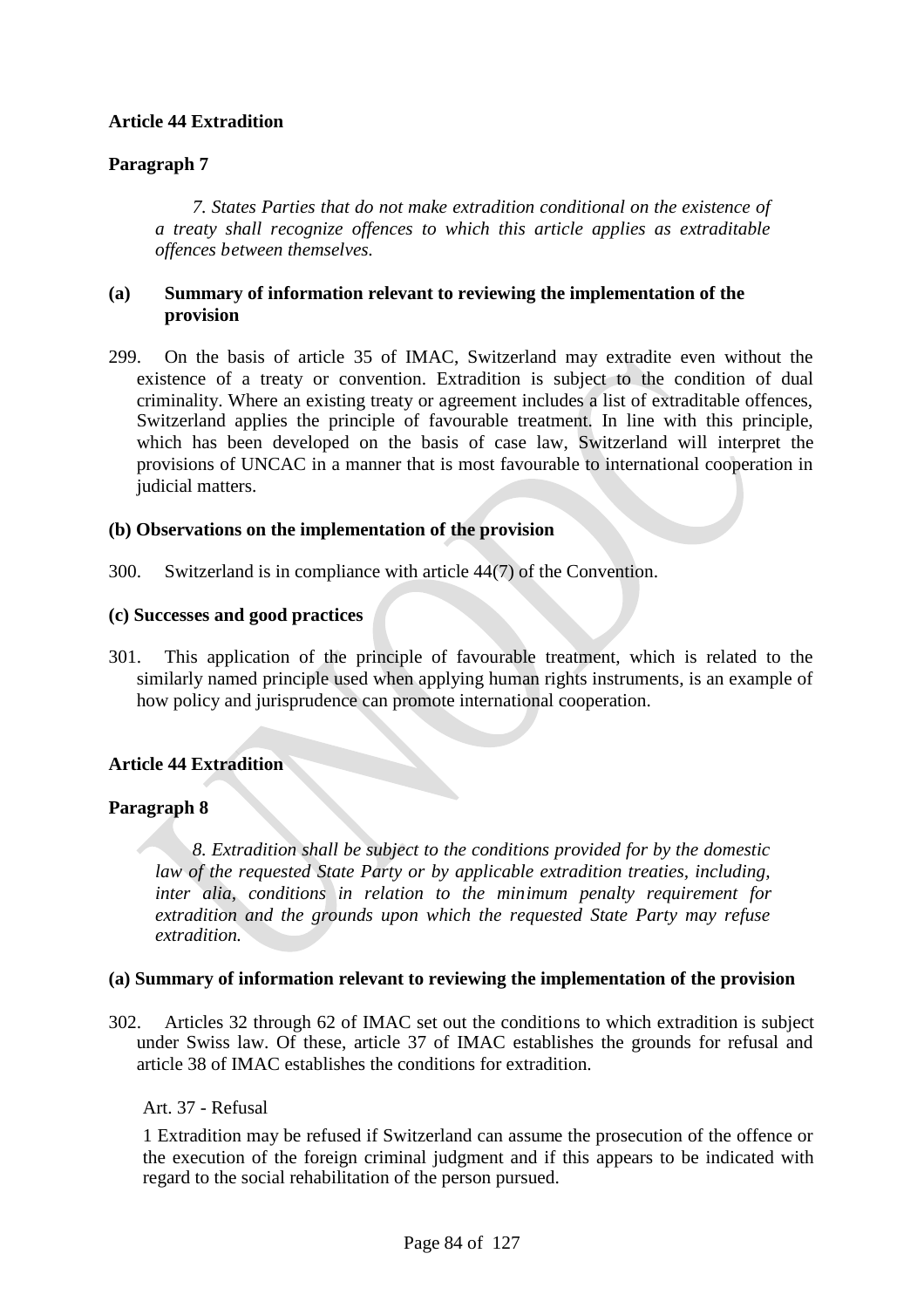2. Extradition shall be refused if the request is based on a verdict rendered in the absence of the defendant and if the minimum rights of the defence to which a defendant acknowledgedly is entitled were not respected in the proceedings preceding the verdict; this rule shall not apply if the requesting State gives sufficient assurances to guarantee the person pursued the right to a new court proceeding where the rights of the defence are respected.

3 Extradition shall also be denied if the requesting State does not give the guarantee that the person pursued will not be condemned to death, that an already pronounced death penalty will not be carried out, or that he will not be subjected to treatment that will impair his physical integrity.

# Art. 38 **-** Conditions

1 The person pursued may be extradited only on condition that the requesting State:

a. shall neither prosecute nor sentence nor re-extradite him to a third State for any offence committed prior to his extradition and for which extradition was not granted;

b. shall not deprive him of his liberty on any other ground that existed before his extradition;

c. shall not bring him before an extraordinary court; and moreover

d. shall send the Swiss authorities, upon their request, an officially certified copy of the decision which concludes the penal proceedings.

- 2 The conditions of paragraph 1, letters a and b, shall no longer be applicable if:
	- a. the person pursued or extradited explicitly renounces; or
	- b. the person extradited:

1. in spite of being advised of the consequences, did not leave the territory of the requesting State within forty-five days after his conditional or fi-nal release although he had the opportunity to do so, or if, after leaving that territory, he has returned; or

2. has been returned by a third State.

303. Switzerland notes that, in the case of a request for extradition for the enforcement of a sentence, domestic law does not establish a minimum sentence. In theory, extradition would be possible for the enforcement of a very short sentence. Practical considerations, however, preclude extradition if the sentence to be enforced is only a few months in length.

### **(b) Observations on the implementation of the provision**

304. Switzerland is in compliance with article 44(8) of the Convention.

# **Article 44 Extradition**

### **Paragraph 9**

*9. States Parties shall, subject to their domestic law, endeavour to expedite extradition procedures and to simplify evidentiary requirements relating thereto in respect of any offence to which this article applies.*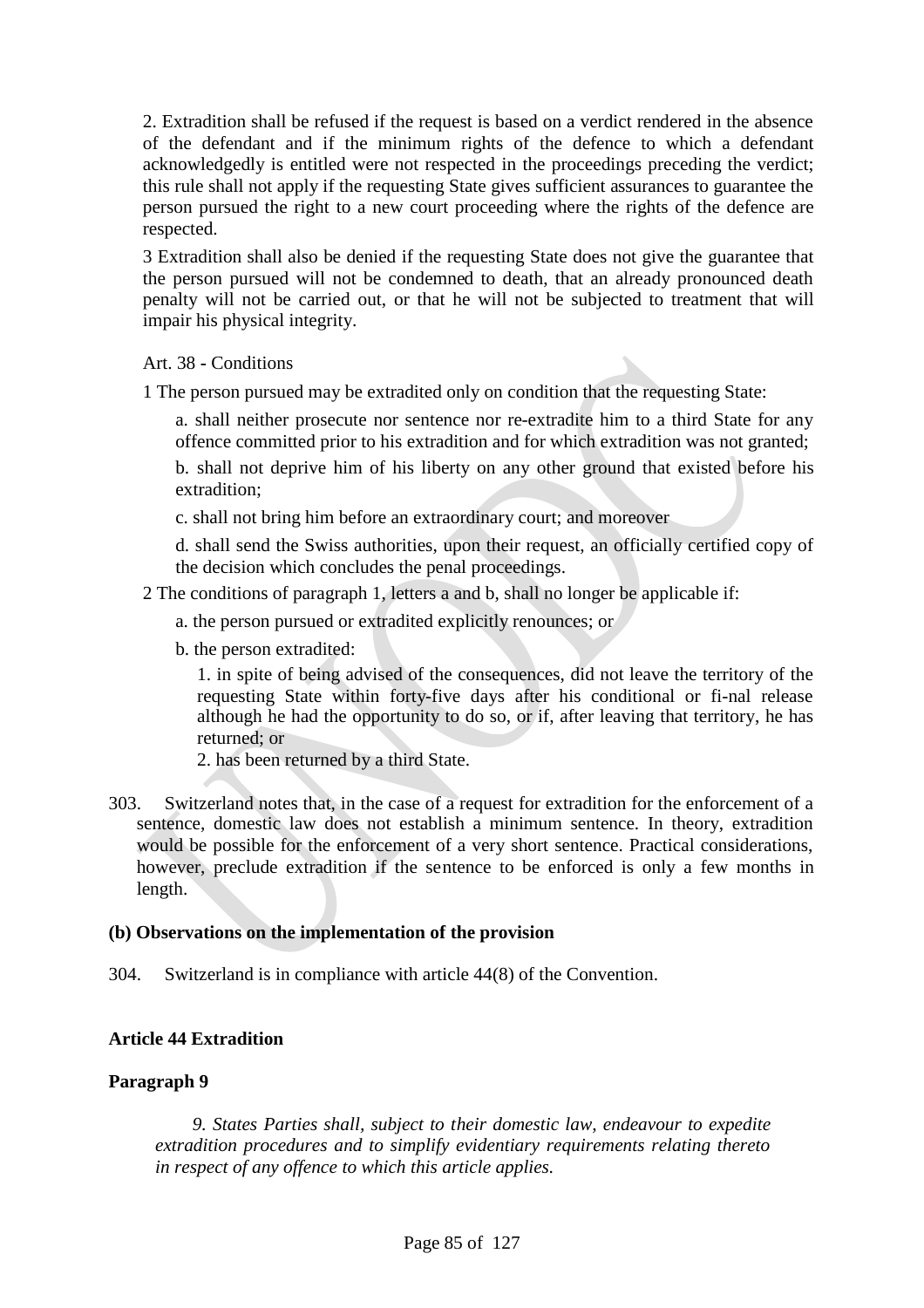### **(a) Summary of information relevant to reviewing the implementation of the provision**

- 305. The Swiss authorities referred to several provisions that expedite extradition procedures. Among them is article 12(2) of IMAC, which curtails the possibility of suspension of extradition procedures. Article 17a establishes a general obligation to execute requests promptly and rule without delay. The Federal Office may intervene if unjustified delays are encountered.
- 306. Moreover, article 54 of IMAC provides for a simplified extradition procedure in cases where the person whose extradition is requested consents to the extradition. The Federal Office of Justice is responsible for simplified extradition. According to the Swiss authorities, this simplified procedure is applied in somewhat over one half of the cases of extradition. Depending on the circumstances, the simplified procedure may lead to extradition within only a few days, or even only a few hours, of the receipt of the request.

#### **(b) Observations on the implementation of the provision**

307. Switzerland is in compliance with article 44(9) of the Convention.

#### **(c) Successes and good practices**

308. The use of simplified extradition in Switzerland can be deemed an example of good practice.

### **Article 44 Extradition**

### **Paragraph 10**

*10. Subject to the provisions of its domestic law and its extradition treaties, the requested State Party may, upon being satisfied that the circumstances so warrant and are urgent and at the request of the requesting State Party, take a person whose extradition is sought and who is present in its territory into custody or take other appropriate measures to ensure his or her presence at extradition proceedings.*

- 309. Article 44 of IMAC provides that foreign nationals may be arrested if their extradition has been requested. According to article 51, such arrest is part of standard practice in extradition cases. The release of the person (possibly on bail) might exceptionally be considered if the prospects of extradition are deemed low or the health of the person in question warrants release.
- 310. Additionally, article 45 of IMAC provides that objects and assets which can serve as evidence in foreign criminal proceedings or which originate from the offence shall be seized at the time of the arrest.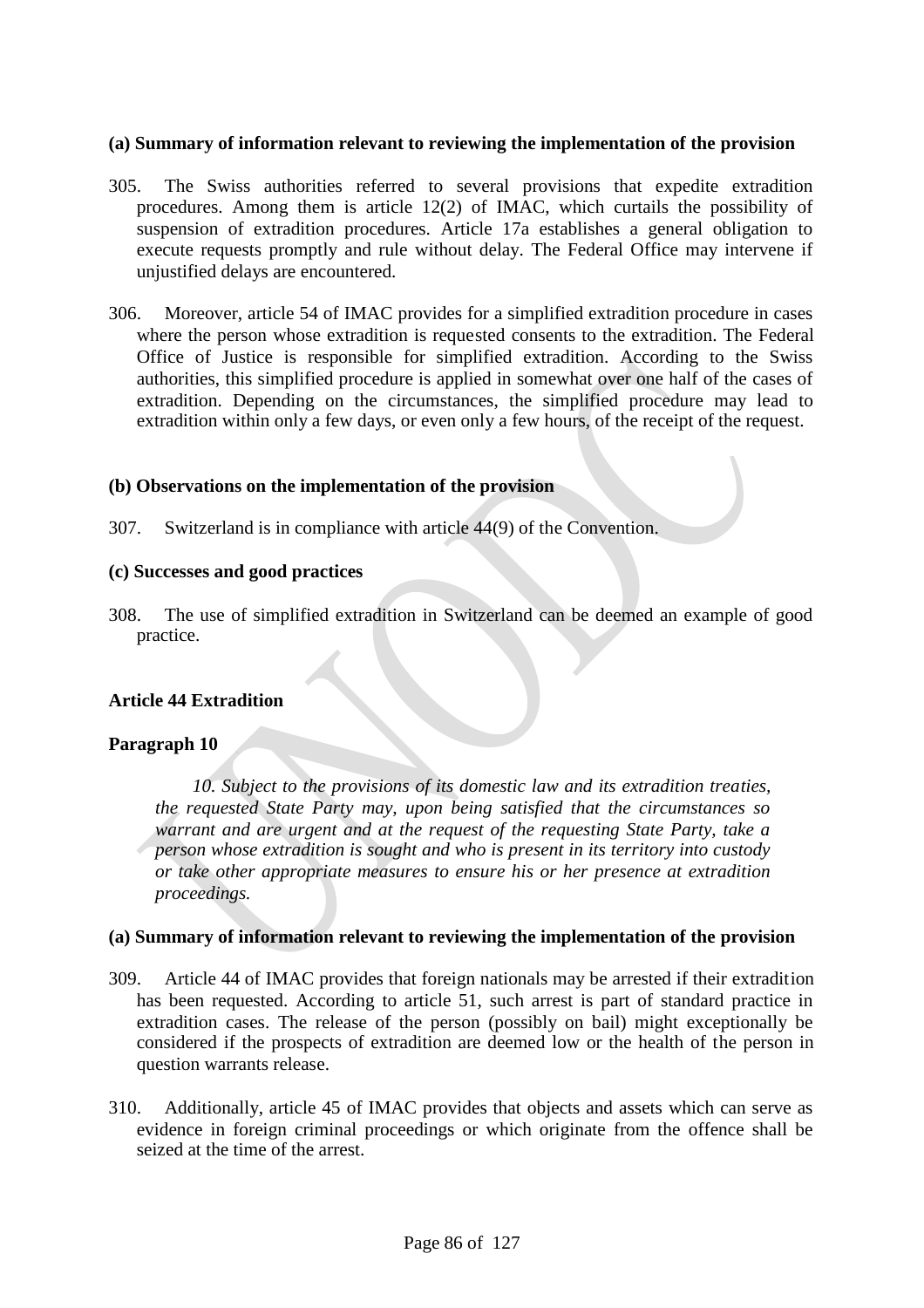# **(b) Observations on the implementation of the provision**

311. Switzerland is in compliance with article 44(10) of the Convention.

# **Article 44 Extradition**

# **Paragraph 11**

*11. A State Party in whose territory an alleged offender is found, if it does not extradite such person in respect of an offence to which this article applies solely on the ground that he or she is one of its nationals, shall, at the request of the State Party seeking extradition, be obliged to submit the case without undue delay to its competent authorities for the purpose of prosecution. Those authorities shall take their decision and conduct their proceedings in the same manner as in the case of any other offence of a grave nature under the domestic law of that State Party. The States Parties concerned shall cooperate with each other, in particular on procedural and evidentiary aspects, to ensure the efficiency of such prosecution.*

#### **(a) Summary of information relevant to reviewing the implementation of the provision**

- 312. Articles 85-86 specify the principle that, if extradition is not granted, Switzerland may exercise its jurisdiction instead of the State where the offence was committed. The Swiss authorities stressed that, despite the use of the word "may" in article 85, prosecution would follow in Switzerland as a matter of course in cases where the case appears substantiated, in accordance with the principles governing initiation of prosecution in Swiss law. Article 32 of the Criminal Procedure Code deals with the forum in case of offences committed abroad or in case of uncertainty about the place of commission.
- 313. The Swiss authorities note that treaties with Austria, Germany and Italy allow direct transfer of criminal prosecution, which results in rapid proceedings.

### **(b) Observations on the implementation of the provision**

314. Switzerland is in compliance with article 44(11) of the Convention.

### **Article 44 Extradition**

### **Paragraph 12**

*12. Whenever a State Party is permitted under its domestic law to extradite or otherwise surrender one of its nationals only upon the condition that the person will be returned to that State Party to serve the sentence imposed as a result of the trial or proceedings for which the extradition or surrender of the person was sought and that State Party and the State Party seeking the extradition of the person agree with this option and other terms that they may deem appropriate, such conditional extradition or surrender shall be sufficient to discharge the obligation set forth in paragraph 11 of this article.*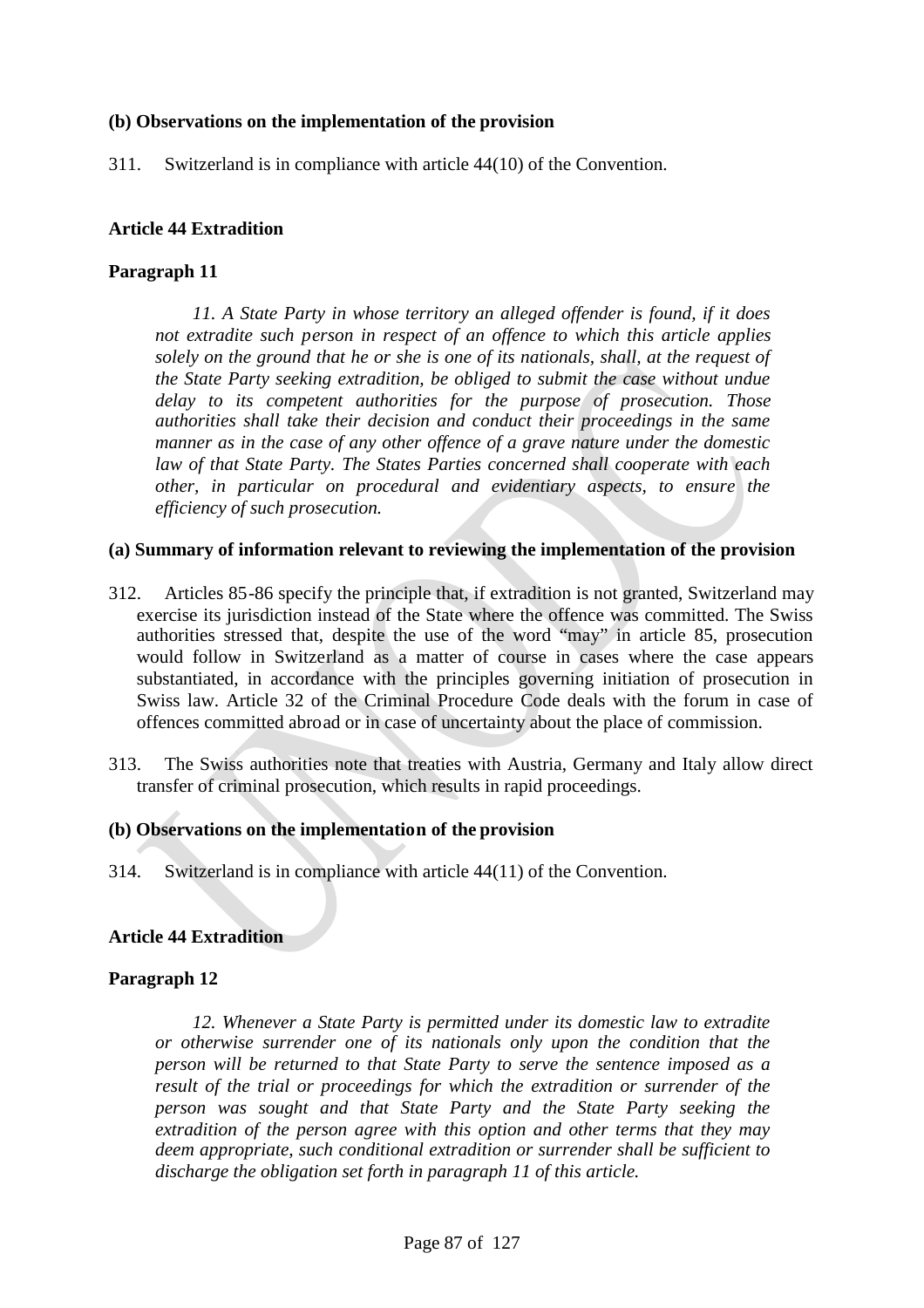### **(a) Summary of information relevant to reviewing the implementation of the article**

315. Article 7(1) of IMAC provides the basic principle that no Swiss national may, without his or her written consent, be extradited or surrendered to a foreign State for prosecution or execution of a sentence. The consent may be withdrawn up to the time when the surrender is ordered.

### **(b) Observations on the implementation of the article**

316. Switzerland does not apply article 44(12) of the Convention, which is a nonmandatory provision.

# **Article 44 Extradition**

# **Paragraph 13**

*13. If extradition, sought for purposes of enforcing a sentence, is refused because the person sought is a national of the requested State Party, the requested State Party shall, if its domestic law so permits and in conformity with the requirements of such law, upon application of the requesting State Party, consider the enforcement of the sentence imposed under the domestic law of the requesting State Party or the remainder thereof.*

### **(a) Summary of information relevant to reviewing the implementation of the provision**

317. As noted above in connection with the review of implementation of article 44, paragraph 11 of UNCAC, articles  $85 - 87$  of IMAC set out the principle of "aut dedere, aut judicare". In the case of requests for extradition for the purpose of enforcement of sentence, articles 94-108 contain parallel provisions, which set out in detail the procedure to be applied. The Swiss authorities noted that this procedure is rarely applied in practice.

### **(b) Observations on the implementation of the provision**

318. Switzerland is in compliance with article 44(13) of the Convention.

### **Article 44 Extradition**

### **Paragraph 14**

*14. Any person regarding whom proceedings are being carried out in connection with any of the offences to which this article applies shall be guaranteed fair treatment at all stages of the proceedings, including enjoyment of all the rights and guarantees provided by the domestic law of the State Party in the territory of which that person is present.*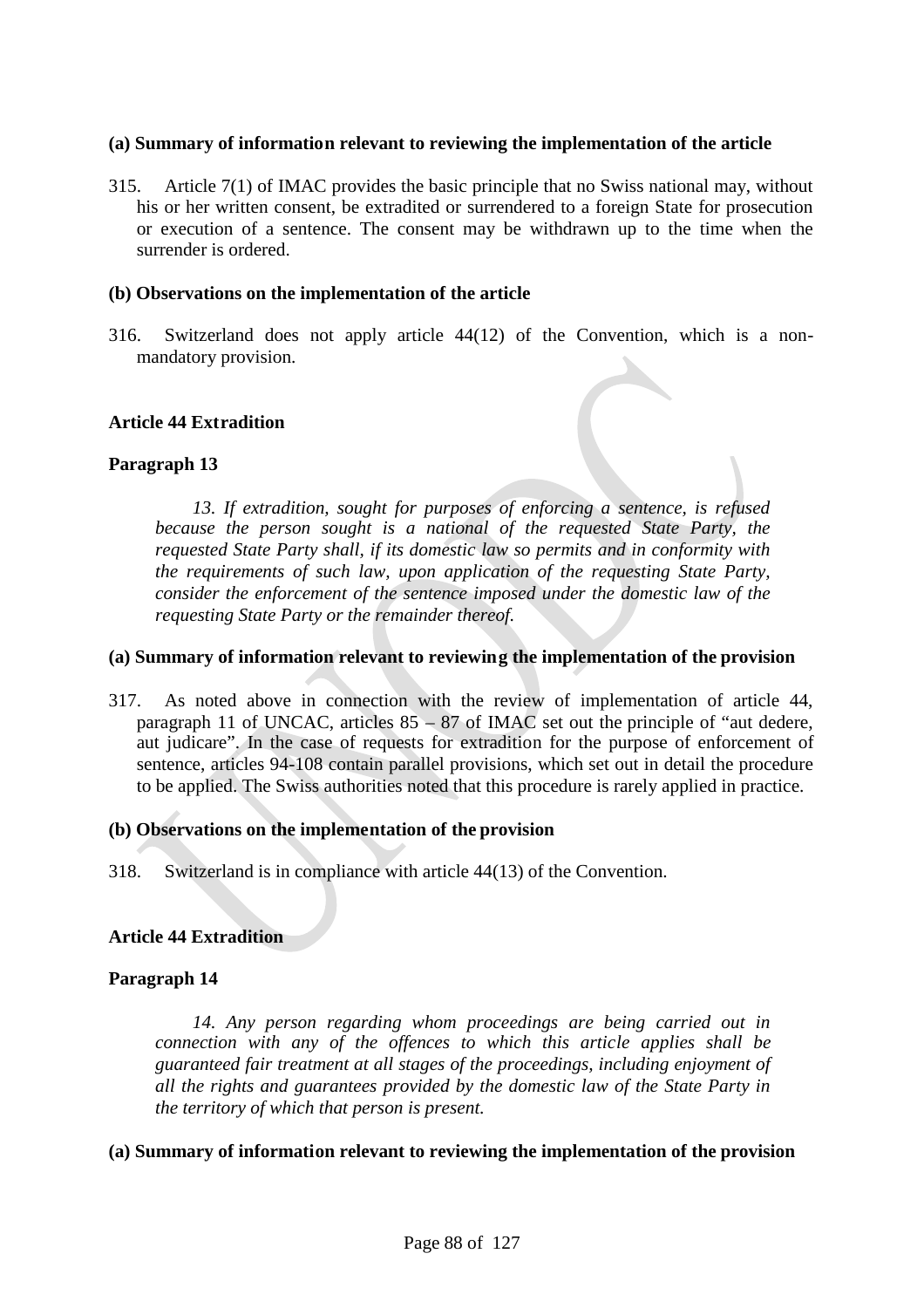- 319. The transfer of criminal prosecution in case of non-extradition due to insufficient guarantees for human rights is explicitly provided for in articles 85 to 87 of IMAC. Furthermore, the matter is dealt with in the Federal Constitution of the Swiss Confederation of 18 April 1999, which prohibits extradition where the foreign proceedings do not fulfil the standard set by the European Convention for the Protection of Human Rights and Fundamental Proceedings of 4 November 1950 or the International Covenant on Civil and Political Rights of 16 December 1966, these proceedings seek to prosecute or punish a person on account of his or her political opinions, social group, race, religion or nationality, these proceedings could result in aggravating the situation of the person whose extradition is requested for any of the reasons just mentioned, or these proceedings are otherwise tainted with grave defects.
- 320. In extradition cases where there is a risk of violations of the European Convention on Human Rights and/or where the person sought invokes this risk, Switzerland routinely asks for specific guarantees from the requesting country. If the requested guarantees are not provided, extradition will be refused. Moreover, in the context of extradition proceedings, the applicable principles of the European Convention on Human Rights and the International Covenant on Civil and Political Rights are taken into account at all levels of decision making.

# **(b) Observations on the implementation of the provision**

321. Switzerland is in compliance with article 44(14) of the Convention.

# **Article 44 Extradition**

### **Paragraph 15**

*15. Nothing in this Convention shall be interpreted as imposing an obligation to extradite if the requested State Party has substantial grounds for believing that the request has been made for the purpose of prosecuting or punishing a person on account of that person's sex, race, religion, nationality, ethnic origin or political opinions or that compliance with the request would cause prejudice to that person's position for any one of these reasons.*

### **(a) Summary of information relevant to reviewing the implementation of the provision**

322. In their response, the Swiss authorities referred to the same provisions dealt with immediately above, in connection with article 44, paragraph 14. Moreover, the Swiss authorities specified that where a concrete risk of violation of fundamental rights exists, extradition is refused (pre-eminence of *jus cogens* in Swiss law). In view of this, guarantees are required solely when the possibility of a violation of fundamental rights is not totally excluded and one can rely on the assurances offered on compliance with the principles set forth in the European Convention on Human Rights and the International Covenant on Civil and Political Rights. This is regardless of whether or not the guarantees in question are required by the accused person.

### **(b) Observations on the implementation of the provision**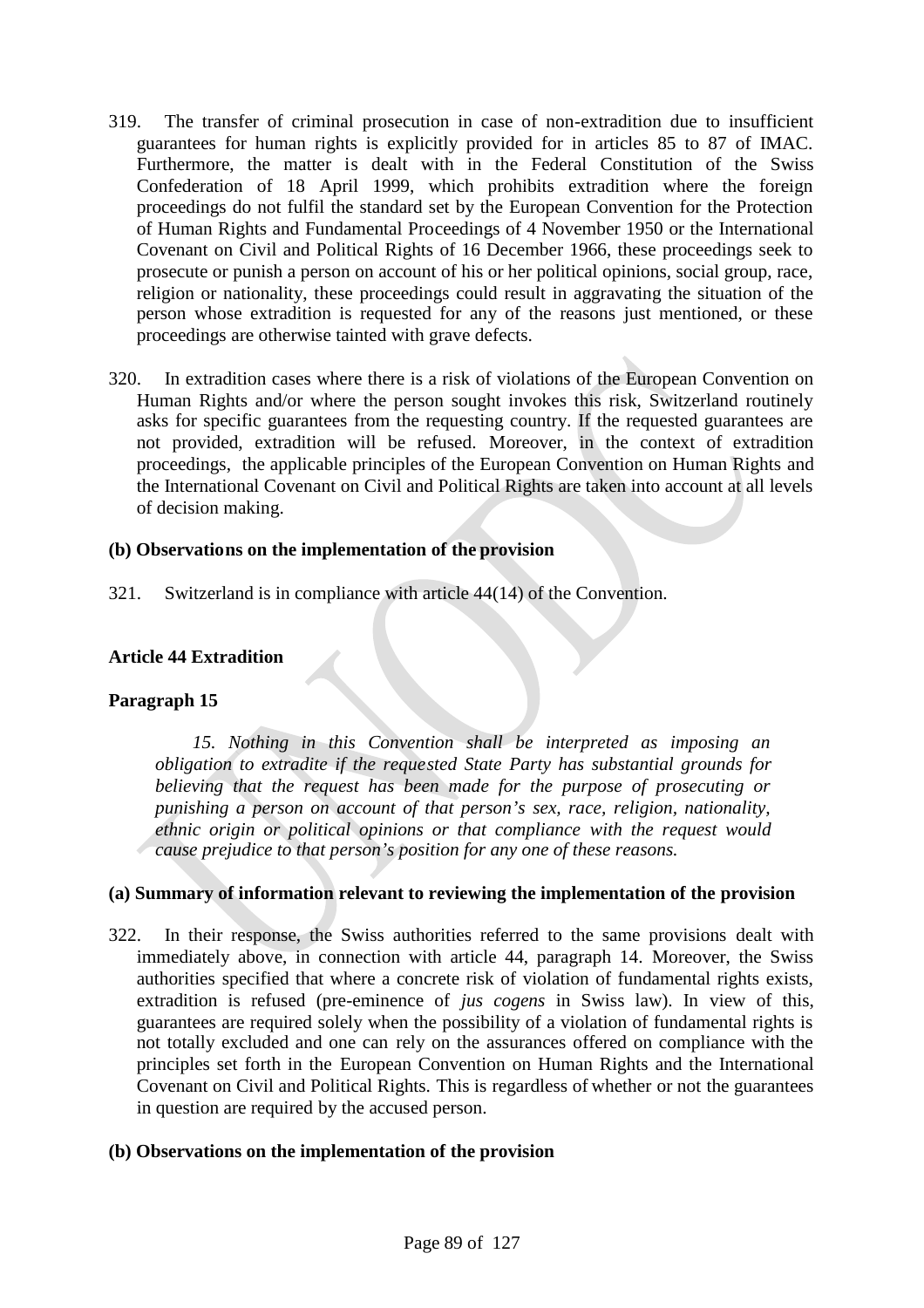323. Switzerland is in compliance with article 44(15) of the Convention.

# **Article 44 Extradition**

# **Paragraph 16**

*16. States Parties may not refuse a request for extradition on the sole ground that the offence is also considered to involve fiscal matters.*

### **(a) Summary of information relevant to reviewing the implementation of the provision**

324. As noted in the foregoing, Switzerland has criminalized most of the offences established in accordance with the Convention. These offences may be punished by deprivation of liberty for a term of several years. The reviewers were assured by the Swiss authorities that, if the facts in the case are considered by the Swiss authorities to constitute an act of corruption established under the Convention, the question of whether or not the offences is of a fiscal nature simply does not rise.

### **(b) Observations on the implementation of the provision**

- 325. The issue of fiscal offences has been an issue of interest in the particular case of international cooperation involving Switzerland. Article 3(3) of IMAC established the basic limit of cooperation in this regard: "A request shall not be granted if the subject of the proceeding is an offence which appears to be aimed at reducing fiscal duties or taxes or which violates regulations concerning currency, trade or economic policy." Nonetheless, the same provision goes on to say that a request may be granted when the subject of the proceeding is tax fraud (direct and indirect taxes) and aggravated tax fraud within the meaning of article 14(4) of the Federal Act of 22 Match 1974 on Administrative Criminal Law. To simplify: if the subject of the request is tax evasion, which is punishable in Switzerland by a fine, the request may be refused. If the subject is tax fraud or aggravated tax fraud, which is punishable by imprisonment, the request will generally be granted. In this regard, Switzerland specified that extradition requests are reviewed according to the conditions of Art. 3, para. 3 IMAC. The prescribed sentence must be at least one year of imprisonment. If the requirement of dual criminality is fulfilled but the penalty is less than one year of imprisonment, an accessory extradition may be possible subject to the regulations of the Schengen Agreement
- 326. The reviewers were informed that the Swiss Government intends to extend the scope of mutual legal assistance in cases involving fiscal offences. Similarly to the work already carried out in the area of mutual administrative assistance, the Government intends to initiate consultation with all interested parties towards the middle of 2012 with regard to the extension of mutual legal assistance in fiscal matters through amendment of the Federal Act on International Mutual Assistance in Criminal Matters and the incorporation in Swiss legislation of the relevant additional protocols of the Council of Europe.
- 327. Switzerland is in compliance with article 44(16) of the Convention.

### **(c) Successes and good practices**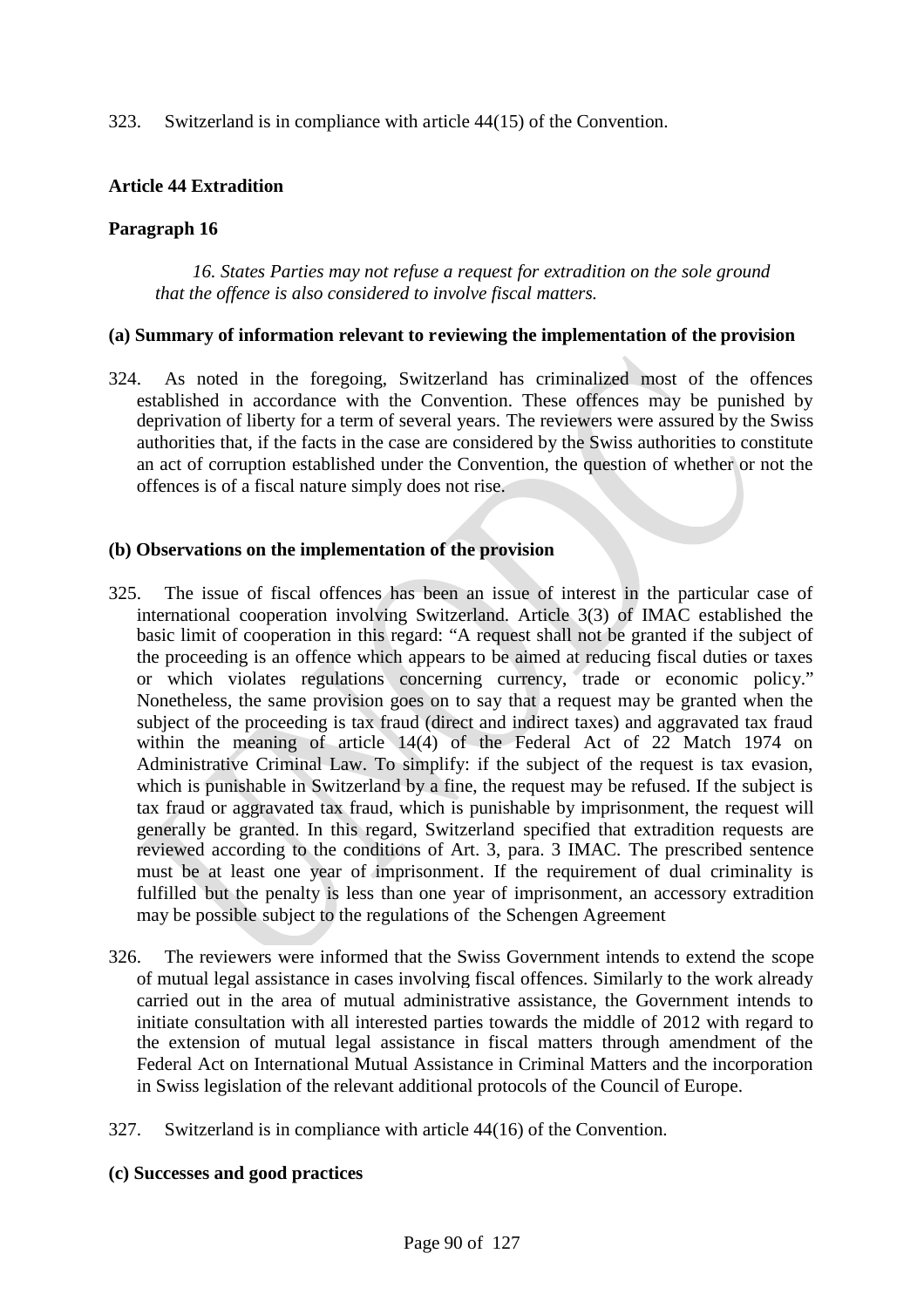328. The Swiss policy of further expanding the scope of mutual legal assistance in cases involving fiscal offences can be deemed good practice.

# **Article 44 Extradition**

# **Paragraph 17**

*17. Before refusing extradition, the requested State Party shall, where appropriate, consult with the requesting State Party to provide it with ample opportunity to present its opinions and to provide information relevant to its allegation.*

### **(a) Summary of information relevant to reviewing the implementation of the provision**

329. The reviewers were informed that, in general, when the extradition request is unclear and thus does not allow immediate extradition, the Swiss authorities routinely give the requesting State the opportunity to supplement the application. There are explicit references to requests for consultations in such cases in, for example, article 13 of the European Convention on Extradition, and for example article 10 of the Extradition Treaty between Switzerland and the United States of America. Switzerland specified that the opportunity to supplement the application is generally granted only where it is not possible to rule on the application. It also may be requested when it appears the request will have to be denied if it is maintained.

### **(b) Observations on the implementation of the provision**

330. Switzerland is in compliance with article 44(17) of the Convention.

### **Article 44 Extradition**

### **Paragraph 18**

*18. States Parties shall seek to conclude bilateral and multilateral agreements or arrangements to carry out or to enhance the effectiveness of extradition.*

#### **(a) Summary of information relevant to reviewing the implementation of the provision**

331. Switzerland is gradually extending its regime of treaties in the field of international cooperation in criminal matters. Among the states with which it has negotiated treaties or is on track to do so include, in addition to its European neighbours, states applying Anglo-American law (including the United States of America, Canada and Australia), Latin American states (e.g. Peru and Ecuador), Asian states (e.g. the Philippines), African states (e.g. Egypt and Morocco). It should also be noted that Switzerland participates in the work of the Council of Europe relating to the development of the Third and Fourth Additional Protocols to the European Convention on Extradition.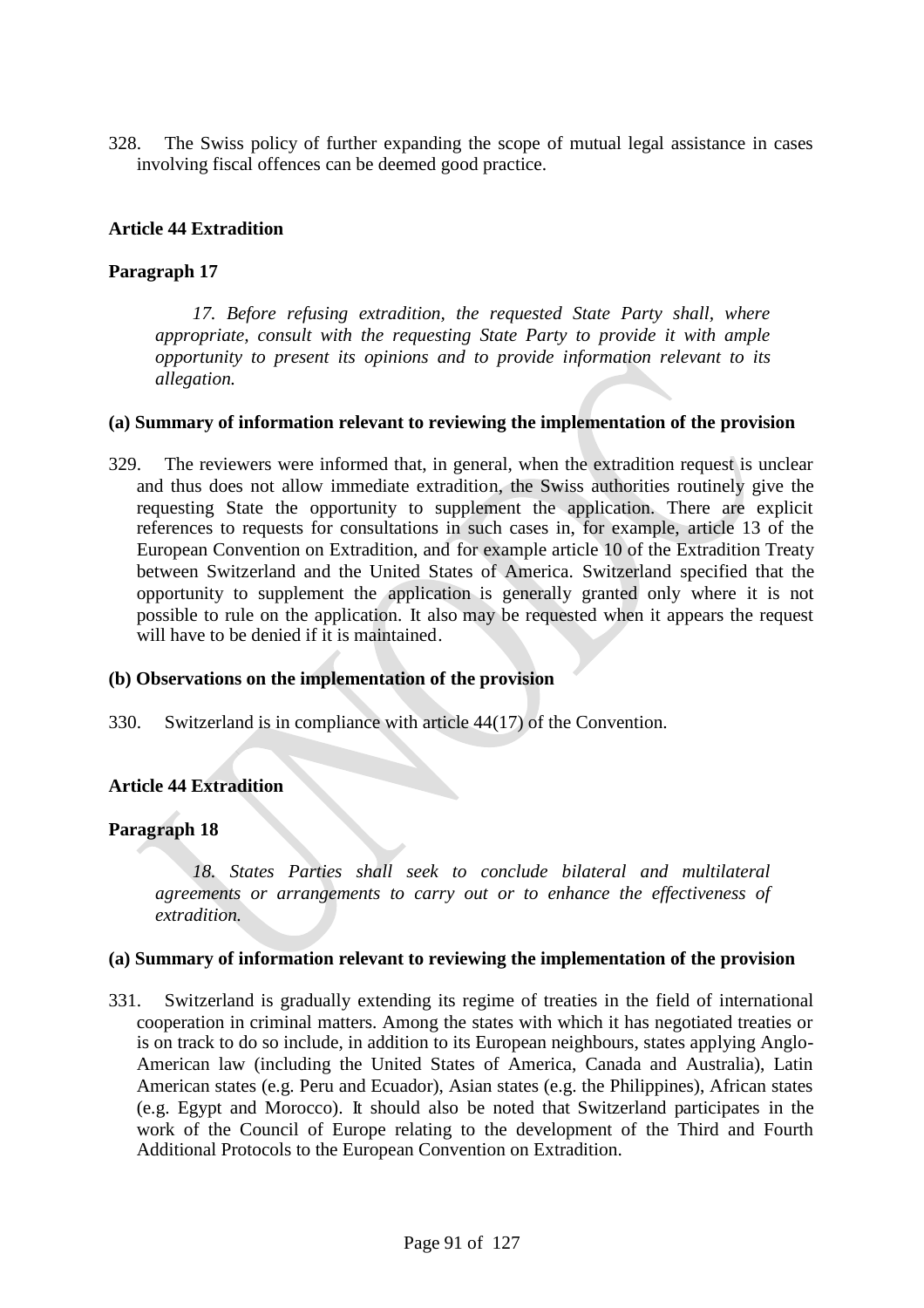332. Switzerland has also become a party to several treaties that include provisions governing extradition. Examples are United Nations instruments against terrorism and organized crime.

### **(b) Observations on the implementation of the provision**

333. Switzerland is in compliance with article 44(17) of the Convention. Switzerland is encouraged to expand the network of treaties.

# **(c) Successes and good practices**

# **Article 45 Transfer of sentenced persons**

*States Parties may consider entering into bilateral or multilateral agreements or arrangements on the transfer to their territory of persons sentenced to imprisonment or other forms of deprivation of liberty for offences established in accordance with this Convention in order that they may complete their sentences there.*

### **(a) Summary of information relevant to reviewing the implementation of the article**

- 334. Article 1(1) of IMAC specifies that said Act governs (among other issues) the procedure to be followed in transferring the punishment for an offence, and in transferring the enforcement of a foreign criminal judgment. Article 8(a) of IMAC provides that the Federal Council may conclude bilateral agreements with foreign States regarding the transfer of convicted persons, insofar as these agreements respect the principles of the European Convention of 21 March 1983 on the Transfer of Sentenced Persons.
- 335. Switzerland has entered into a number of bilateral and multilateral agreements that provide for the possibility of transfer of persons sentenced to imprisonment. Among these are the Convention on the Transfer of Sentenced Persons (1983) and its Additional Protocol (1997), and bilateral agreements, in particular with Barbados, Cuba, Morocco, Paraguay, Thailand, and Peru.

### **(b) Observations on the implementation of the article**

336. Switzerland is in compliance with the Convention.

# **Article 46 Mutual legal assistance**

# **Paragraph 1**

*1. States Parties shall afford one another the widest measure of mutual legal assistance in investigations, prosecutions and judicial proceedings in relation to the offences covered by this Convention.*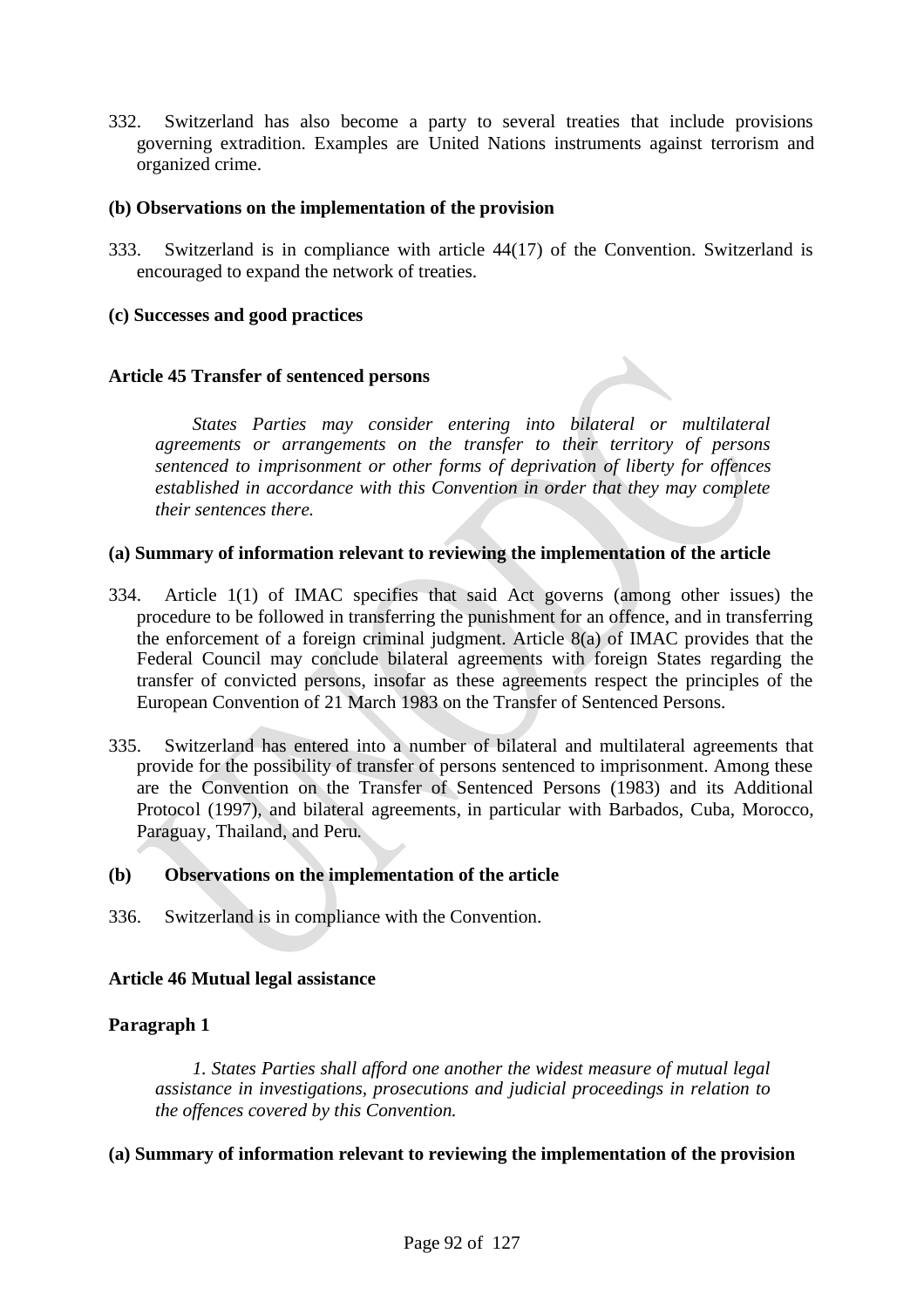- 337. The Law on International Mutual Assistance in Criminal Matters (IMAC) provides for a very wide range of mutual legal assistance. In addition, agreements on mutual legal assistance have been entered into with a large number of countries.
- 338. Switzerland has provided the following statistical data on mutual legal assistance in corruption-related cases  $(1/1/2006 \text{ to } 31/1/2012)$ :

| <b>Cases</b>                                                        | <b>Nature of request</b>     | 2006 | 2007 | 2008           | 2009 | 2010           | 2011           | 2012 |
|---------------------------------------------------------------------|------------------------------|------|------|----------------|------|----------------|----------------|------|
| Requests<br>to<br>Switzerland                                       | Requests for evidence        | 78   | 95   | 100            | 88   | 80             | 138            |      |
|                                                                     | <b>Restitution of assets</b> |      |      | $\overline{4}$ | 6    | 3              |                |      |
| Requests<br>from<br>Switzerland                                     |                              | 22   | 14   | 19             | 29   | 45             | 18             | 2    |
| Spontaneous<br>transmittal<br>of<br>information from<br>Switzerland |                              | 4    |      | 3              | 5    | $\overline{4}$ | $\overline{c}$ |      |

# **(b) Observations on the implementation of the provision**

339. Switzerland is in compliance with article 46(1) of the Convention.

### **Article 46 Mutual legal assistance**

### **Paragraph 2**

*2. Mutual legal assistance shall be afforded to the fullest extent possible under relevant laws, treaties, agreements and arrangements of the requested State Party with respect to investigations, prosecutions and judicial proceedings in relation to the offences for which a legal person may be held liable in accordance with article 26 of this Convention in the requesting State Party.*

- 340. IMAC allows mutual legal assistance also in the case of legal persons. Other provisions on the liability of legal persons are to be found, for example, in the Federal Law of 10 October 1997 concerning the fight against money laundering and terrorist financing in the financial sector, and the Federal Law or 1 October 2010 on the restitution of assets of illicit origin of politically exposed persons. The Swiss authorities informed the reviewers that to date, there have been no requests for judicial assistance in corruption cases in which there would have been direct reference to the liability of a legal person. .Requests for assistance primarily concern the directors of legal persons. In practice, Switzerland has never refused a request for legal assistance on the grounds that legal persons would not be liable under Swiss law, even before the possibility of punishing a legal person was introduced into the Swiss Penal Code on 1 October 2003 (article 102).
- 341. Switzerland is in compliance with article 46(2) of the Convention.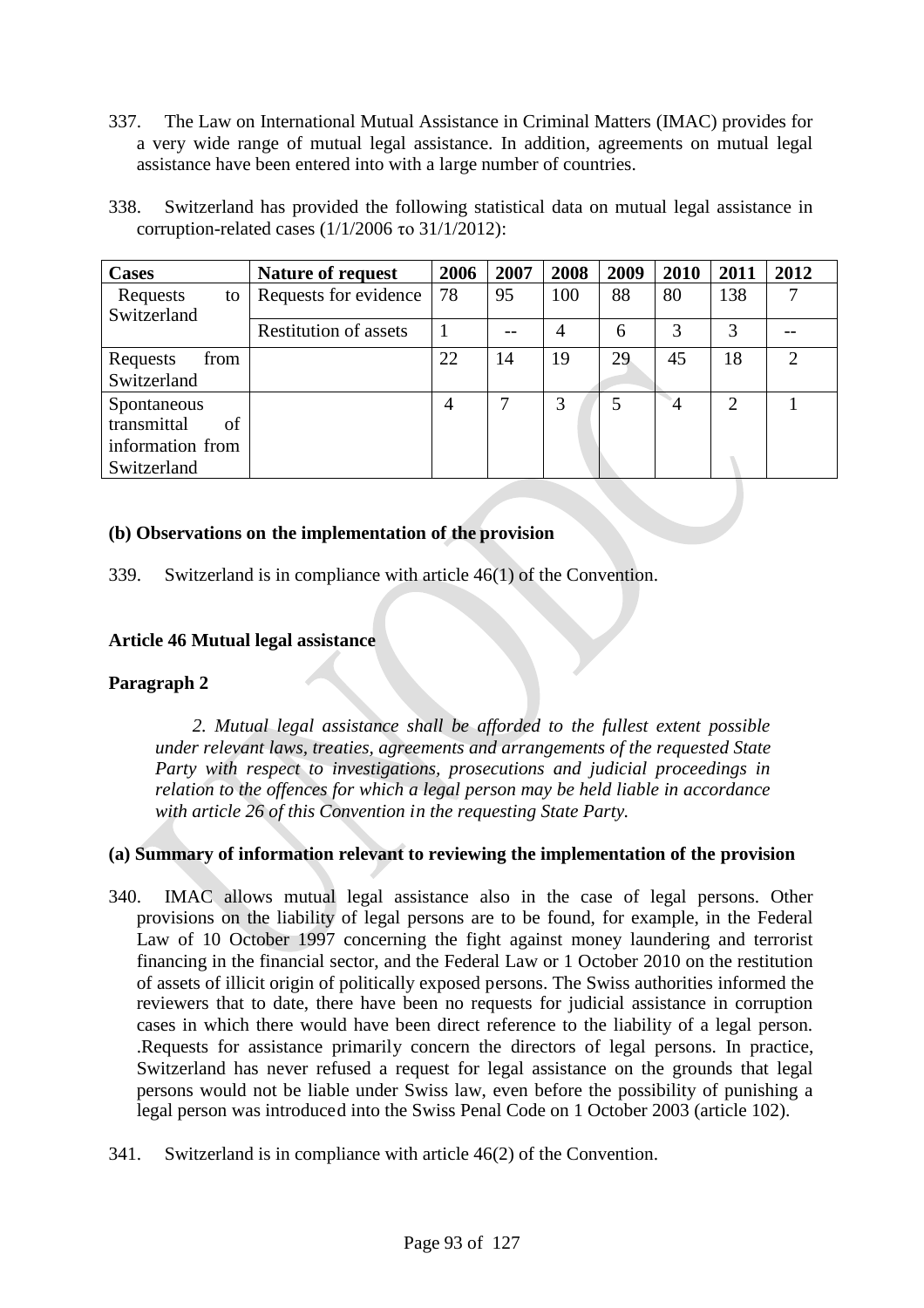# **Article 46 Mutual legal assistance**

### **Subparagraph 3 (a)-(i)**

*3. Mutual legal assistance to be afforded in accordance with this article may be requested for any of the following purposes:*

*(a) Taking evidence or statements from persons;*

*(b) Effecting service of judicial documents;*

*(c) Executing searches and seizures, and freezing;*

*(d) Examining objects and sites;*

*(e) Providing information, evidentiary items and expert evaluations;*

*(f) Providing originals or certified copies of relevant documents and records, including government, bank, financial, corporate or business records;*

*(g) Identifying or tracing proceeds of crime, property, instrumentalities or other things for evidentiary purposes;*

*(h) Facilitating the voluntary appearance of persons in the requesting State Party;*

*(i) Any other type of assistance that is not contrary to the domestic law of the requested State Party;*

### **(a) Summary of information relevant to reviewing the implementation of the provision**

- 342. On the basis of art. 63, Switzerland may provide assistance in the form of the transmission of information, as well as procedural acts and other official acts permitted under Swiss law, insofar as these acts appear to be necessary for proceedings carried out abroad in criminal matters or serve to retrieve the proceeds of the offence. These acts of assistance shall include in particular the service of documents, obtaining of evidence (in particular search of persons and rooms, seizure, order to produce, expert opinion, hearing and confrontation of persons), and the production of documents and papers.
- 343. On the basis of art. 69, safe conduct shall be granted to a person who voluntarily appears in the requesting State Party.

### **(b) Observations on the implementation of the provision**

344. Switzerland is in compliance with article 46(2) (a)-(i) of the Convention.

# **Article 46 Mutual legal assistance**

# **Subparagraph 3 (j)-(k)**

*3. Mutual legal assistance to be afforded in accordance with this article may be requested for any of the following purposes:*

*(j) Identifying, freezing and tracing proceeds of crime in accordance with the provisions of chapter V of this Convention;*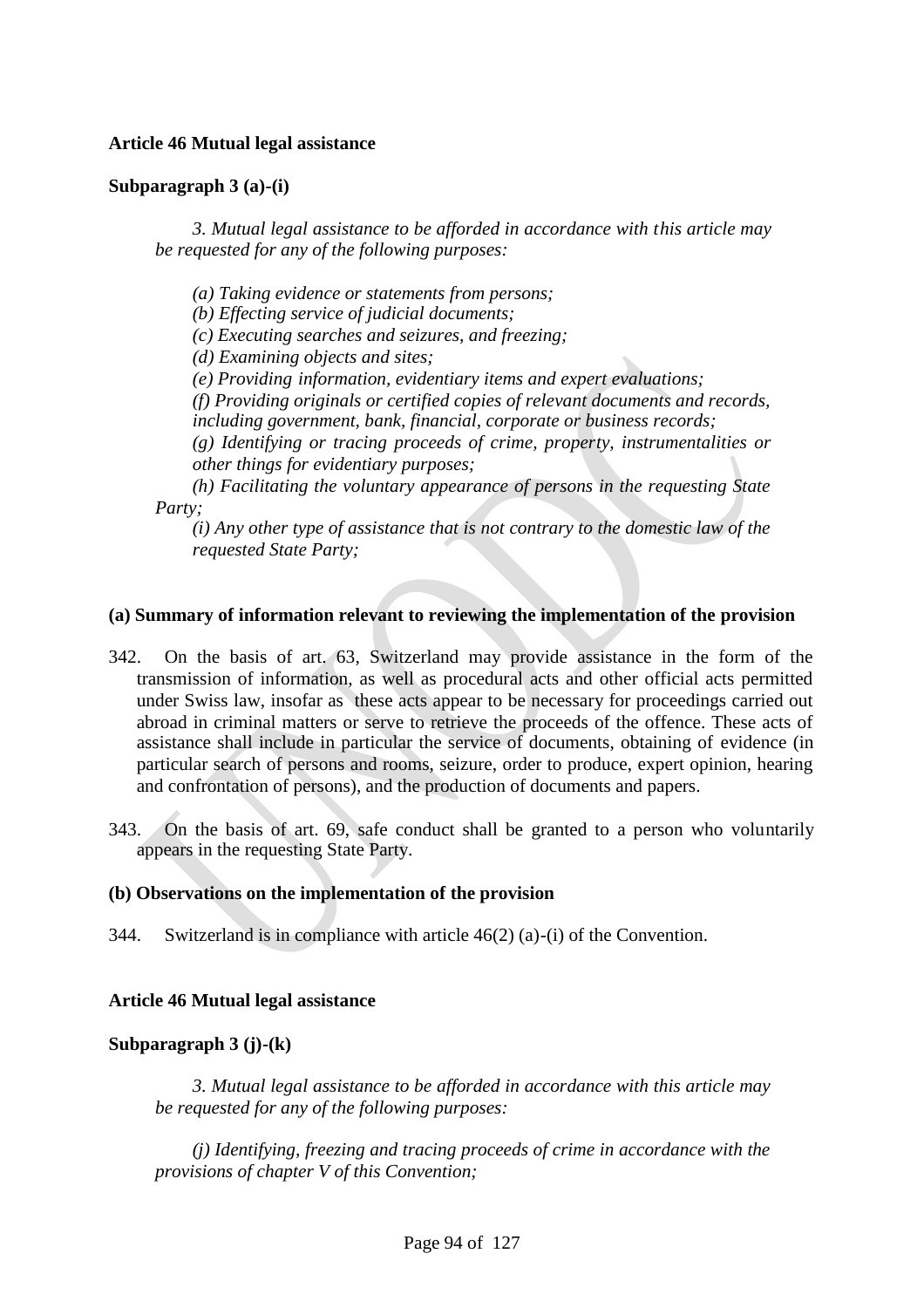*(k) The recovery of assets, in accordance with the provisions of chapter V of this Convention.*

# **(a) Summary of information relevant to reviewing the implementation of the provision**

345. Pursuant to art. 18 and 74a of IMAC, all provisional measures aimed at guaranteeing asset recovery (Chapter V) in corruption cases are applicable:

Federal Act on International Mutual Assistance in Criminal Matters Art. 18 -Provisional Measures

1 Upon explicit request by another State, provisional measures may be taken by the competent authority to preserve the existing situation, to safeguard threatened legal interests or to protect jeopardized evidence if the proceeding according to this act does not appear obviously inadmissible or inappropriate.

2 If any delay were to jeopardize the proceedings and if there is sufficient information so as to determine whether all the conditions are met, the Federal Office may likewise order these measures as soon as a request is announced. These measures shall be lifted if the foreign State does not make the request within the deadline set.

3 Appeals filed against rulings based on this article do not have suspensive effect.

Federal Act on International Mutual Assistance in Criminal Matters

Art. 74a - Handing Over [of Property] for the Purpose of Forfeiture or Return

1 Upon request, the objects or assets subject to a precautionary seizure may be handed over to the competent foreign authority after conclusion of the mutual assistance proceeding (art. 80d) for the purpose of forfeiture or return to the person entitled.

2 The objects or assets referred to in paragraph 1 include:

a. instruments which served to commit the offence;

b. products or profits of the offence, their replacement value and an illicit advantage;

c. gifts and other benefits which served to instigate the offence or recompense the offender, as well as their replacement value.

3 The handing over may intervene at any stage of the foreign proceeding, as a rule based on a final and executable order of the requesting State.

- 346. Reference can also be made to the Council of Europe Convention on Laundering, Search, Seizure and Confiscation of the Proceeds of Crime, to which Switzerland is a party.
- 347. The Swiss authorities noted one specific issue which arises in respect of the return of assets. As noted under article 20 (above), Article 260-third of the Swiss Penal Code establishes the partial reversal of the burden of proof in the context of assets belonging to a person who has participated in or supported a criminal organization. Pursuant to article 72 of the Penal Code, these assets are presumed, until proven otherwise, as being at the disposal of the organization and are therefore subject to confiscation. The prosecuting authority must still prove that the defendant's prior conduct is punishable (membership or support for the criminal organization). On the basis of these provisions, considerable sums have been returned to, for example, Nigeria and Haiti. The Federal Law of 1 October 2010 on the restitution of assets of illicit origin of politically exposed persons recognizes a similar principle. This allows, without a criminal conviction of the politically exposed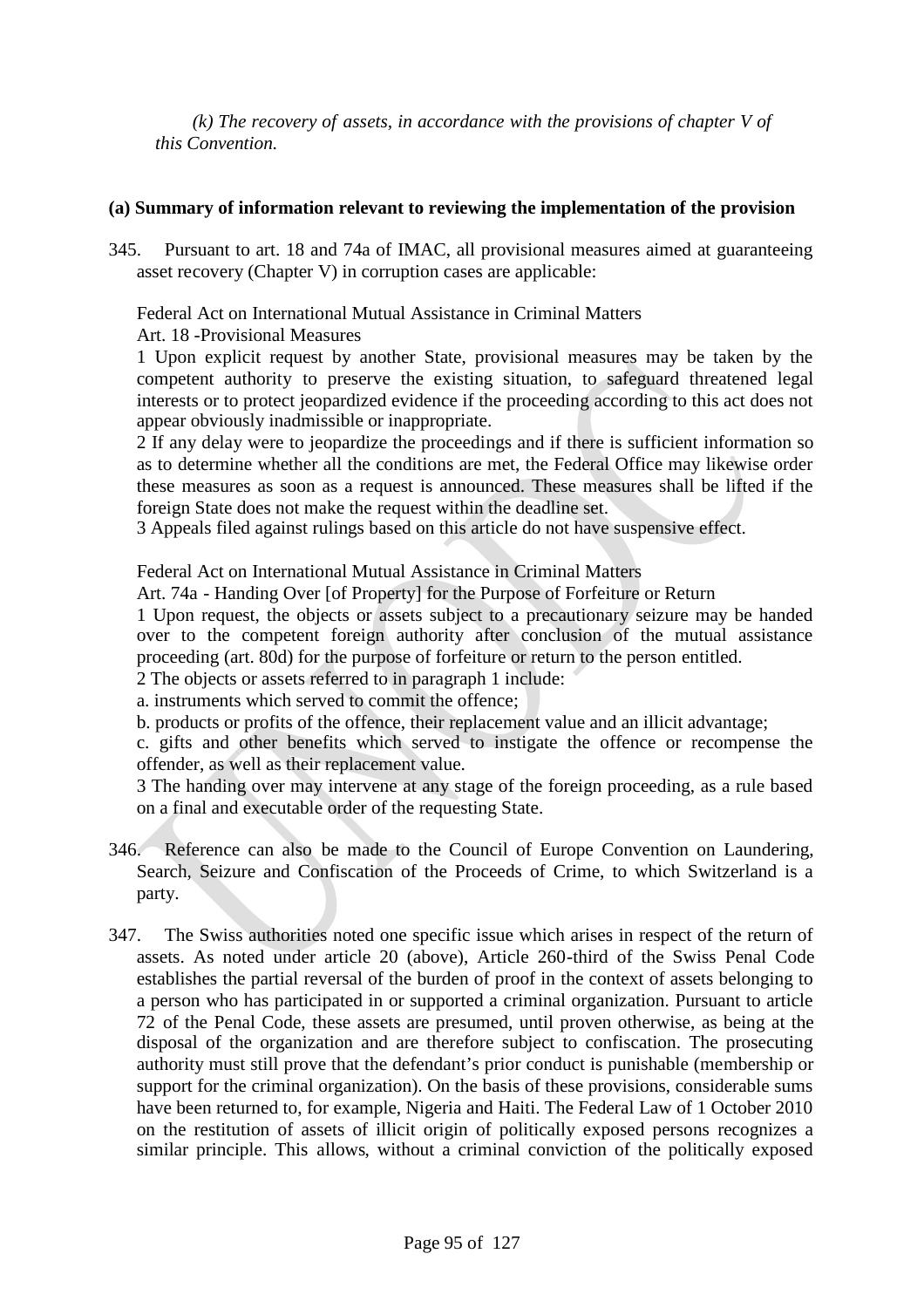person or his associates, to confiscate assets of illicit origin. Under certain conditions, the illicit origin of assets is assumed.

# **(b) Observations on the implementation of the provision**

- 348. The Swiss authorities provided the reviewers with statistics giving the amounts seized in Switzerland and returned within the context of judicial assistance. The sums returned have totalled hundreds of millions of US dollars over the years. Among the more notable sums returned were USD 40 million to Nigeria in 2006 and USD 74 million to Mexico in 2008.
- 349. Switzerland is in compliance with article 46(3) of the Convention.

# **(c) Successes and good practices**

350. The assets returned by Switzerland to a number of states can be taken as both a success and as signs of good practice. Furthermore, art. 260-third of the Swiss Penal Code and the Federal Law of 1 October 2010 on the restitution of assets of illicit origin of politically exposed persons, with their partial reversal of the burden of proof in respect of assets, are deserving of international study.

# **Article 46 Mutual legal assistance**

# **Paragraph 4**

*4. Without prejudice to domestic law, the competent authorities of a State Party may, without prior request, transmit information relating to criminal matters to a competent authority in another State Party where they believe that such information could assist the authority in undertaking or successfully concluding inquiries and criminal proceedings or could result in a request formulated by the latter State Party pursuant to this Convention.*

# **(a) Summary of information relevant to reviewing the implementation of the provision**

351. The spontaneous transmittal of information and evidence is dealt with in art. 67a of IMAC, according to which an authority who is prosecuting offences may spontaneously transmit to a foreign authority information or evidence that it has gathered in the course of its own investigation, when it determines that this transmittal permits the opening of a criminal procedure or facilitates a criminal investigation that is in progress.

### **(b) Observations on the implementation of the provision**

352. Switzerland is in compliance with article 46(4) of the Convention.

### **Article 46 Mutual legal assistance**

### **Paragraph 5**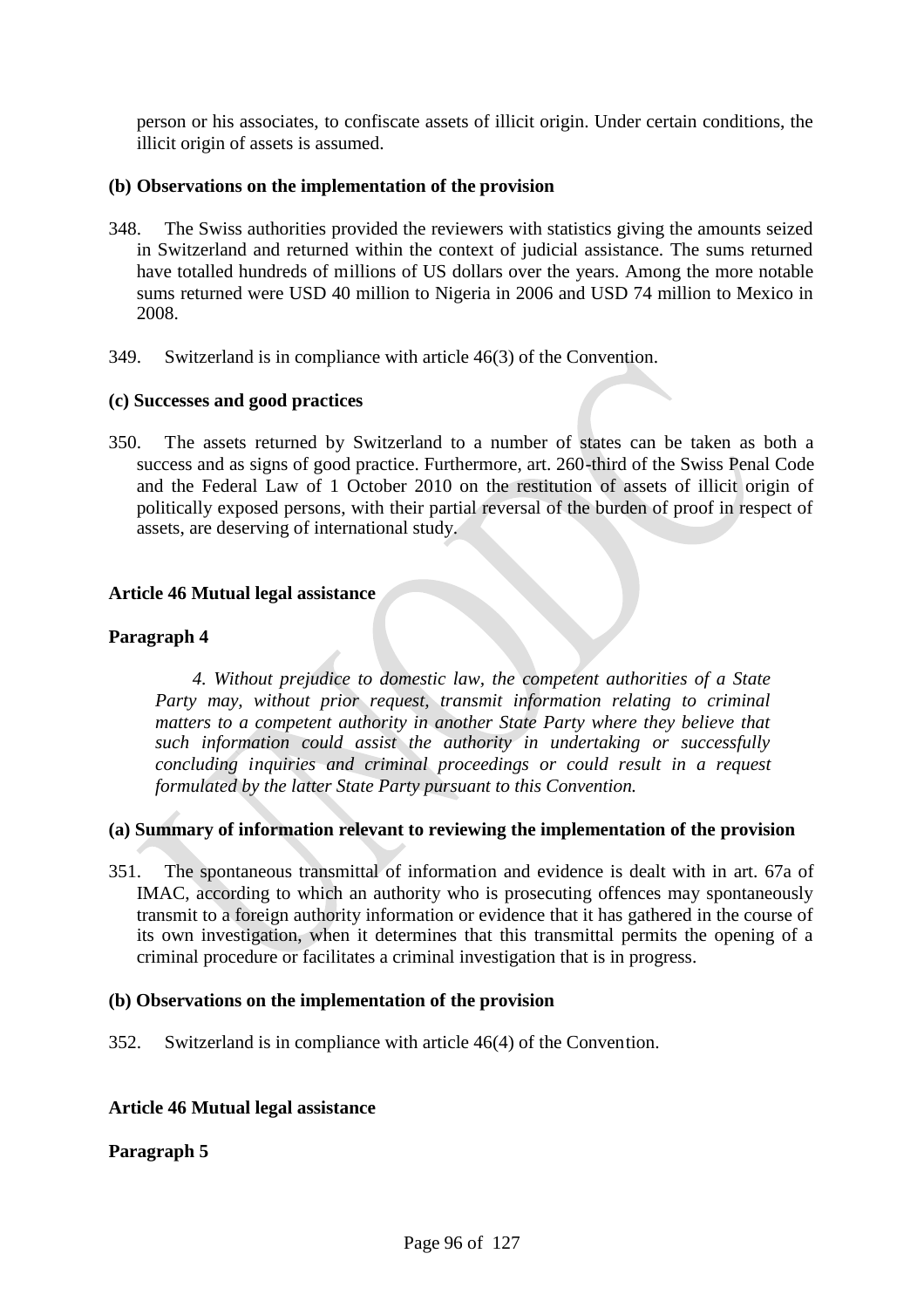*5. The transmission of information pursuant to paragraph 4 of this article shall be without prejudice to inquiries and criminal proceedings in the State of the competent authorities providing the information. The competent authorities receiving the information shall comply with a request that said information remain confidential, even temporarily, or with restrictions on its use. However, this shall not prevent the receiving State Party from disclosing in its proceedings information that is exculpatory to an accused person. In such a case, the receiving State Party shall notify the transmitting State Party prior to the disclosure and, if so requested, consult with the transmitting State Party. If, in an exceptional case, advance notice is not possible, the receiving State Party shall inform the transmitting State Party of the disclosure without delay.*

### **(a) Summary of information relevant to reviewing the implementation of the article**

- 353. Art 67(a) of IMAC sets out the framework for the spontaneous transmittal of information and evidence. Switzerland provided the following clarifications with regard to the way that the requirement of confidentiality and restrictions on the use of information is addressed: Irrespective of its form, the spontaneous transmittal of information and evidence constitute one of the acceptable means of assistance given by Switzerland to foreign countries (Art. 67a IMAC, Art. 11 of the Second Additional Protocol to the European Convention on Mutual Assistance in Criminal Matters [ECMA], Art. 10 of the Council of Europe Convention on Laundering, Search, Seizure and Confiscation of the Proceeds from Crime (CBI). Its primary goal is to encourage the development of criminal proceedings abroad. It primarily serves the interests of the State receiving the information communicated. In spontaneously giving information, Switzerland may provide information as if in response to a requesting state while actually not yet having been seized by a request from abroad, or having been seized by a request not specifically intended for the information spontaneously provided. However, a spontaneous transmittal of evidence that touches upon confidential information shall be authorized only if it makes possible the submission of a mutual legal assistance request to Switzerland (art. 67a, para. 4 and 5 IMAC).
- 354. In Switzerland, the handling of information is governed by the ordinance concerning protection of information of the Swiss Confederation (OPrl, RS 510.411). The ordinance provides for a classification of confidentiality according to the categories "secret," "confidential," and "internal." Similarly, it provides for the methods of processing and transmission of such information according to each category. In international exchanges of information, the modalities for confidentiality restrictions are governed by the legislation pursuant to which transmission of information is performed. In bilateral exchanges, the transmission and use of information is governed by provisions found in bilateral agreements on judicial or law enforcement cooperation, in consideration of the measures requested and the legal assistance to be provided. In the area of law enforcement, for instance, it is possible to cite article 15 of the Cooperation Agreement with the Republic of Albania (RS 0360.123.1).

### **(b) Observations on the implementation of the provision**

355. Switzerland is in compliance with article 46(5) of the Convention.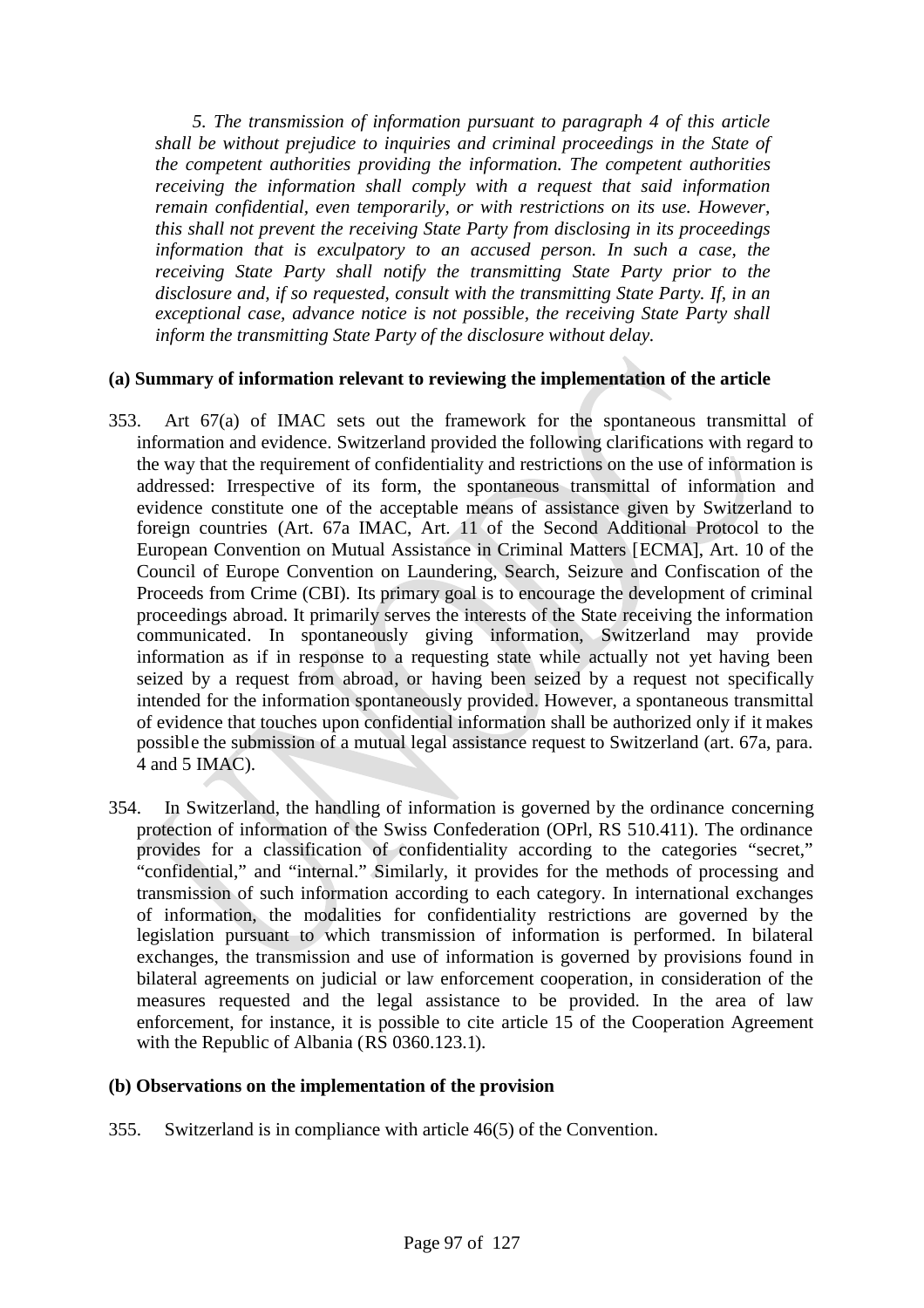*(Application of article 46, paragraphs 6 and 7 do not require review)*

# **Article 46 Mutual legal assistance**

### **Paragraph 8**

*8. States Parties shall not decline to render mutual legal assistance pursuant to this article on the ground of bank secrecy.*

#### **(a) Summary of information relevant to reviewing the implementation of the provision**

- 356. The Swiss provisions on bank secrecy have been a subject of considerable discussion nationally and internationally, and the Swiss authorities provided detailed information on the relevant legislation. They emphasized that in criminal cases bank secrecy can be lifted, and in an effective manner.
- 357. Article 13 of the Federal Constitution of the Swiss Confederation states: "Everyone has the right to respect for his private and family life." Income and assets fall under this law. It is only in cases against the law, especially when criminal in nature, that client banking confidentiality can be lifted at the request of law enforcement authorities.
- 358. One of the guarantees of this fundamental right of respect for privacy is the Swiss bank-client confidentiality. Thus article 47 of the Federal Law on Banks and Savings Banks, which came into force on 8 November 1934, stipulates that anyone acting in his capacity as member of a body, employee, agent or liquidator of a bank, or a member of a body or an employee of a firm of auditors, has no right to release information he learned as part of his duties. The same principle applies to stock exchanges and securities dealers, as stipulated in article 43 of the Federal Law of 24 March 1995 on Stock Exchanges and Securities Trading. However, these articles specifically state that "The federal and cantonal provisions on the duty to provide evidence or on the duty to provide information remain reserved. Thus, where evidence or information is needed in a criminal case, bank secrecy is to be lifted.
- 359. These provisions show that banks cannot rely on banking secrecy or refuse to provide the required documents when called upon to collaborate within the context of criminal assistance. However, banking secrecy may be lifted by order of a judicial authority only in cases where the offence referred to in the request constitutes an offence also under Swiss law (art. 64 of IMAC). The principle of dual criminality thus applies.

### **(b) Observations on the implementation of the provision**

360. Switzerland is in compliance with article 46(8) of the Convention.

### **Article 46 Mutual legal assistance**

### **Subparagraph 9 (a)**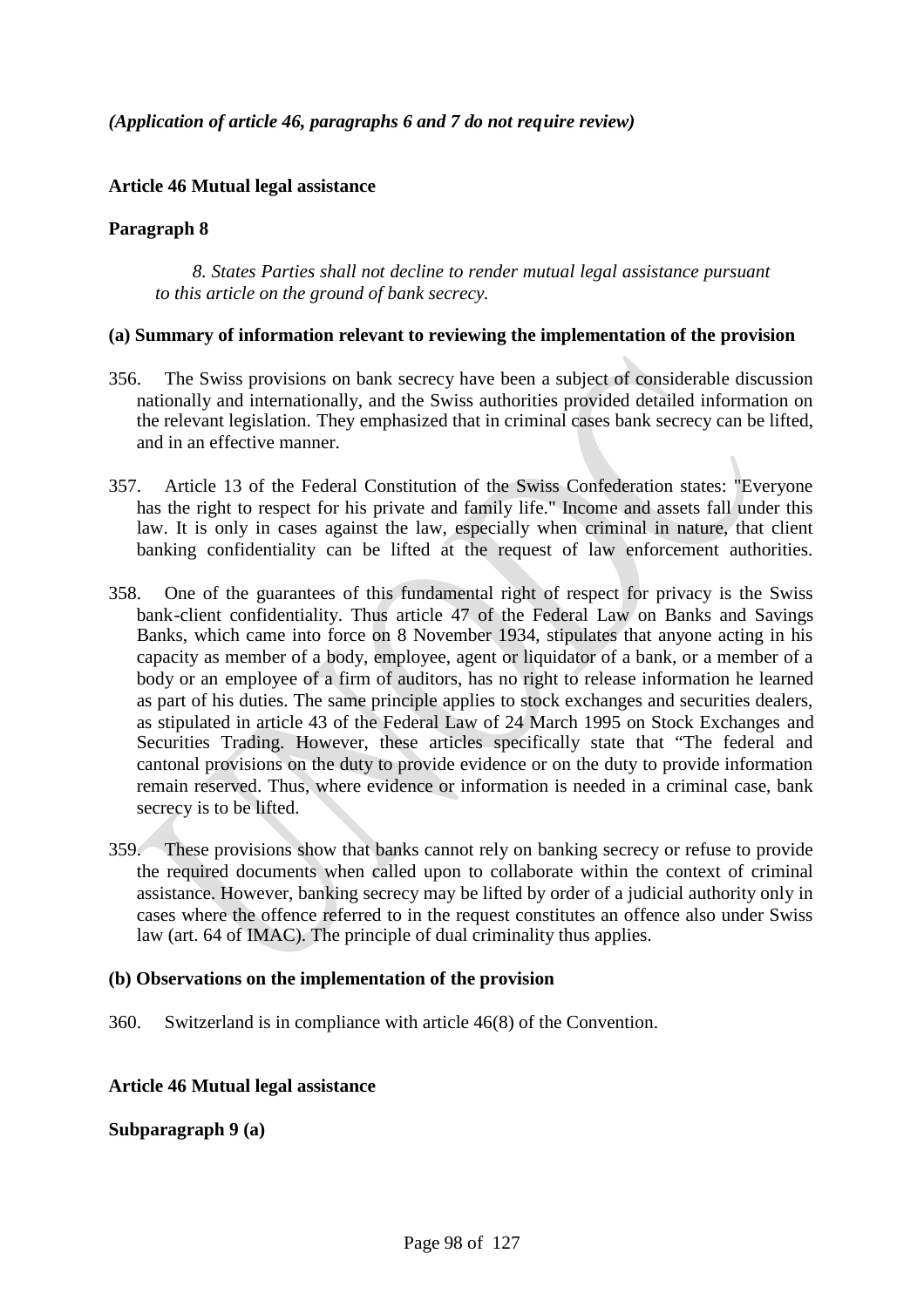*9. (a) A requested State Party, in responding to a request for assistance pursuant to this article in the absence of dual criminality, shall take into account the purposes of this Convention, as set forth in article 1;*

# **(a) Summary of information relevant to reviewing the implementation of the provision**

361. Switzerland follows the international practice of distinguishing between mutual legal assistance requests requiring coercive measures (compulsory measures), and those that do not require such measures. The basic principle is that requests requiring coercive measures will be granted on condition of dual criminality (art. 64(1) of IMAC). However, even in the absence of dual criminality, a request for assistance involving coercive measures (which according to Switzerland include search, seizure, production orders, handing over files, records and documents), may be granted in the following cases: Federal Act on International Mutual Assistance in Criminal Matters

Art. 64 para. 2 - Compulsory Measures

If the offence prosecuted abroad is not punishable in Switzerland, measures according to article 63 which require the use of coercion provided for in the procedural law shall be allowed:

a. for the exoneration of a person pursued;

- b. for the prosecution of offences constituting sexual acts with minors.
- 362. Other requests for assistance that do not involve coercion are executed even in absence of dual criminality as long as the grounds for refusal set out in articles 2 or 3 of IMAC do not apply. These grounds refer, for example, to the foreign proceedings not fulfilling the standard set by the European Convention for the Protection of Human Rights and Fundamental Proceedings of 4 November 1950 or the International Covenant on Civil and Political Rights of 16 December 1966, these proceedings seek to prosecute or punish a person on account of his or her political opinions, social group, race, religion or nationality, these proceedings could result in aggravating the situation of the person whose extradition is requested for any of the reasons just mentioned, or these proceedings are otherwise tainted with grave defects.

# **(b) Observations on the implementation of the provision**

363. Switzerland is in compliance with article 46(9)(a) of the Convention.

### **Article 46 Mutual legal assistance**

#### **Subparagraph 9 (b)**

*9.( b) States Parties may decline to render assistance pursuant to this article on the ground of absence of dual criminality. However, a requested State Party shall, where consistent with the basic concepts of its legal system, render assistance that does not involve coercive action. Such assistance may be refused when requests involve matters of a de minimis nature or matters for which the cooperation or assistance sought is available under other provisions of this Convention;*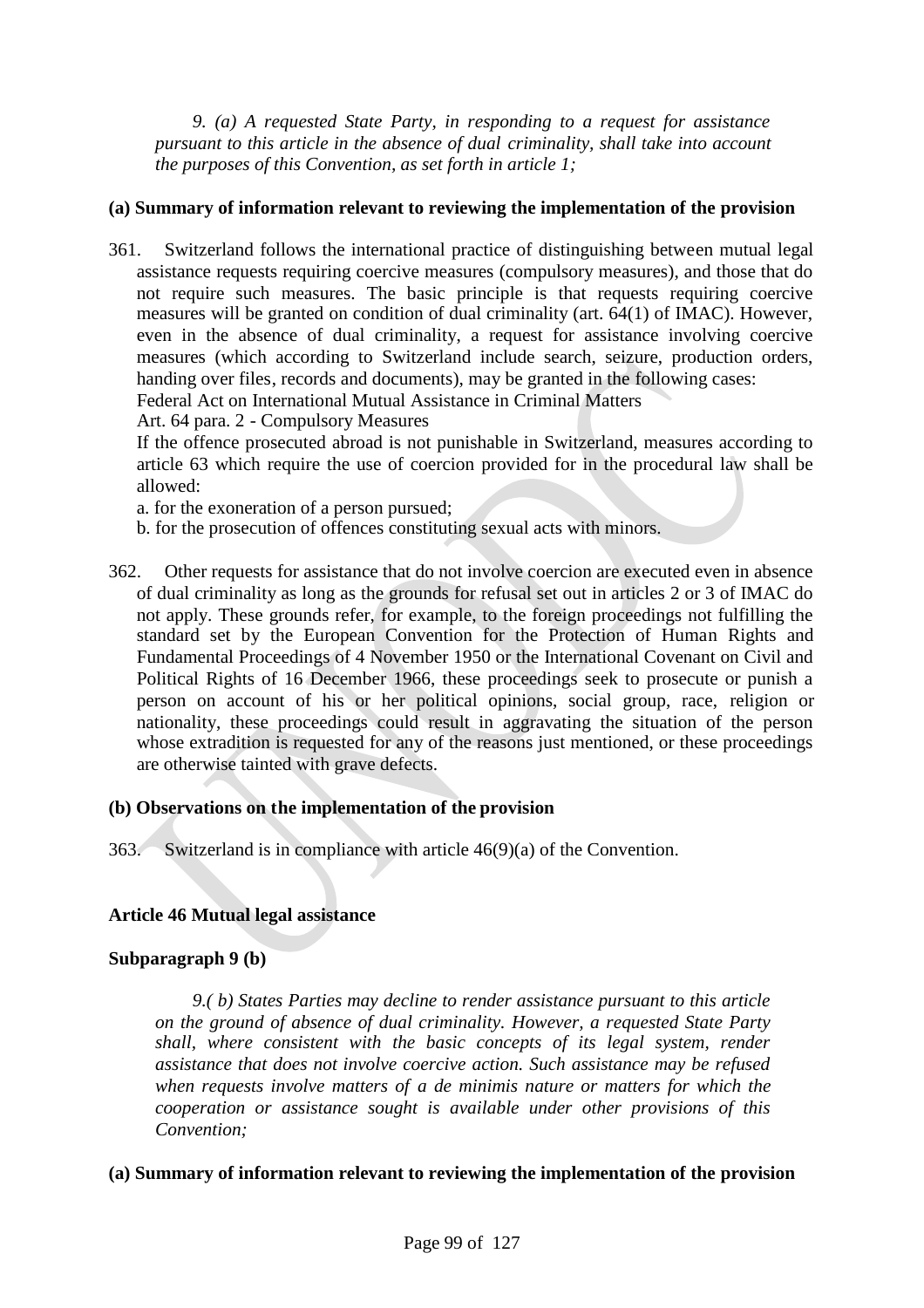364. As noted under article 46(9)(a) above requests for assistance that do not involve coercion are executed as long as the grounds for refusal set out in articles 2 or 3 of IMAC do not apply. Art. 4 of IMAC provides for the refusal of a request "if the importance of the offence does not justify the proceedings."

### **(b) Observations on the implementation of the provision**

365. Switzerland is in compliance with article 46(9)(b) of the Convention.

# **Article 46 Mutual legal assistance**

# **Subparagraph 9 (c)**

*9. (c) Each State Party may consider adopting such measures as may be necessary to enable it to provide a wider scope of assistance pursuant to this article in the absence of dual criminality.*

### **(a) Summary of information relevant to reviewing the implementation of the provision**

366. The Swiss authorities state that in certain serious cases it is possible to render wider scope of assistance. According to art. 64(2) of IMAC, even coercive measures can be used despite the absence of dual criminality where mutual legal assistance is requested (a) for the exoneration of a person being prosecuted, or (b) for the prosecution of offences constituting sexual acts with minors.

### **(b) Observations on the implementation of the provision**

367. Switzerland is in compliance with article  $46(9)(c)$  of the Convention.

# **Article 46 Mutual legal assistance**

# **Paragraph 10**

*10. A person who is being detained or is serving a sentence in the territory of one State Party whose presence in another State Party is requested for purposes of identification, testimony or otherwise providing assistance in obtaining evidence for investigations, prosecutions or judicial proceedings in relation to offences covered by this Convention may be transferred if the following conditions are met:*

*(a) The person freely gives his or her informed consent;*

*(b) The competent authorities of both States Parties agree, subject to such conditions as those States Parties may deem appropriate.*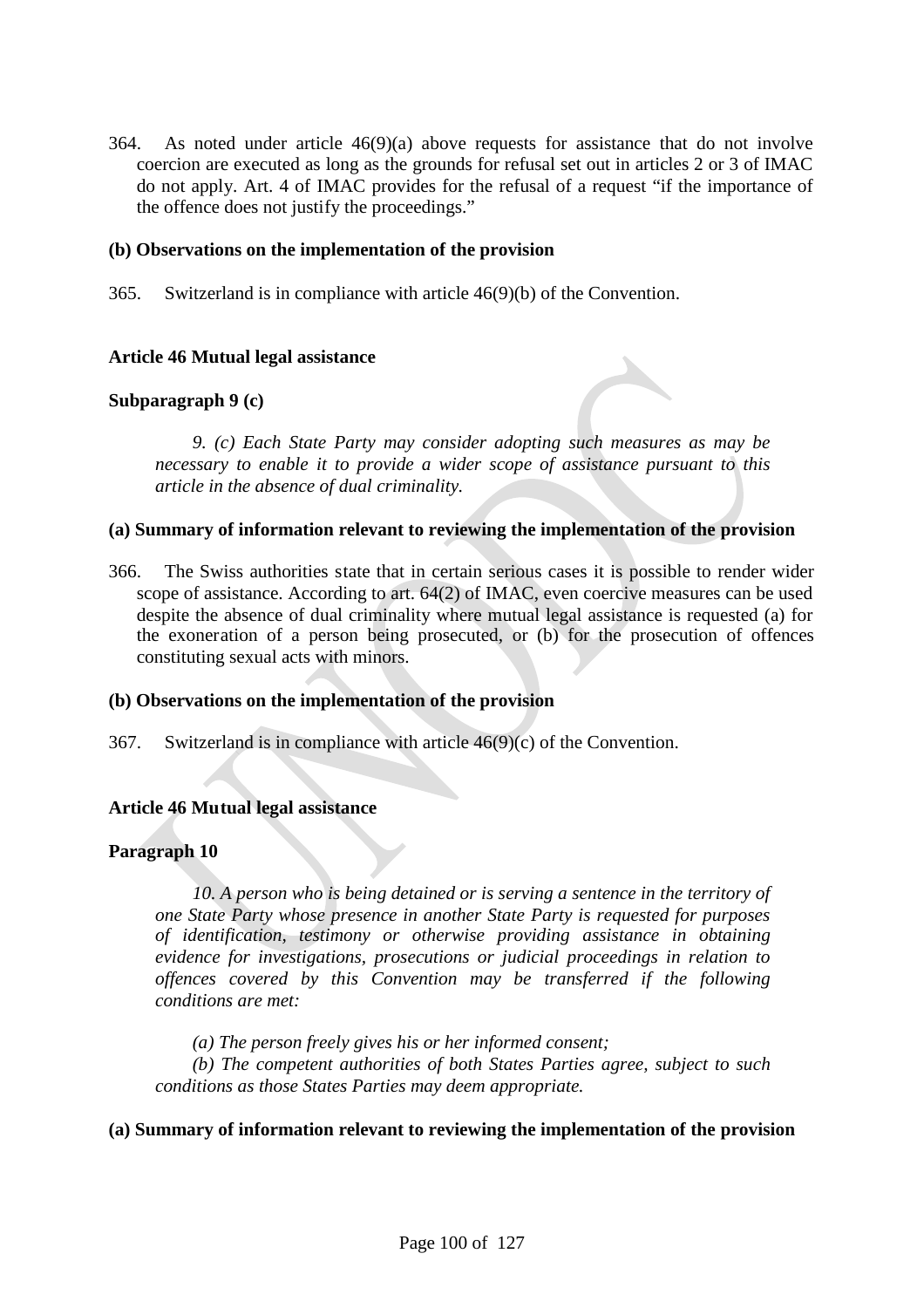368. Switzerland has for many years included in its treaties on mutual assistance in criminal matters one or more provisions governing the temporary presence of parties in the proceedings in the requested State. Examples include art. 9 of the Treaty on mutual legal assistance in criminal matters of 12 May 2004 with Brazil and art. 8 of the Treaty on mutual legal assistance in criminal matters of 11 November 2005 with Mexico. The matter is also dealt with in articles 7 et seq. of the European Convention on Mutual Assistance in Criminal Matters. The treaties in question are not limited to a list of offences. In Swiss domestic law, the relevant provisions are to be found in articles 70 to 73 of IMAC.

### **(b) Observations on the implementation of the provision**

369. Switzerland is in compliance with article 46(10) of the Convention.

# **Article 46 Mutual legal assistance**

# **Paragraph 11**

*11. For the purposes of paragraph 10 of this article:*

*(a) The State Party to which the person is transferred shall have the authority and obligation to keep the person transferred in custody, unless otherwise requested or authorized by the State Party from which the person was transferred;*

*(b) The State Party to which the person is transferred shall without delay implement its obligation to return the person to the custody of the State Party from which the person was transferred as agreed beforehand, or as otherwise agreed, by the competent authorities of both States Parties;*

*(c) The State Party to which the person is transferred shall not require the State Party from which the person was transferred to initiate extradition proceedings for the return of the person;*

*(d) The person transferred shall receive credit for service of the sentence being served in the State from which he or she was transferred for time spent in the custody of the State Party to which he or she was transferred.*

- 370. The Swiss domestic law provisions relevant to article 46(11) of UNCAC are art. 70 and 72 of IMAC. Pursuant to art. 70, persons held in custody in Switzerland may be transferred to a foreign authority for the purpose of investigation if they are guaranteed safe conduct and if it is assured that they will be kept in custody and returned to Switzerland upon request. Persons who are not indicted abroad and Swiss citizens may be transferred only with their written consent. Article 72 of IMAC concerns the keeping of a person in custody when he or she is surrendered to the Swiss authorities in response to a request. Finally, article 14 of IMAC provides that credit for the period of all kinds of detention spent abroad in the context of proceedings pursuant to the IMAC shall be determined in accordance to the relevant provisions of the Penal Code.
- **(b) Observations on the implementation of the provision**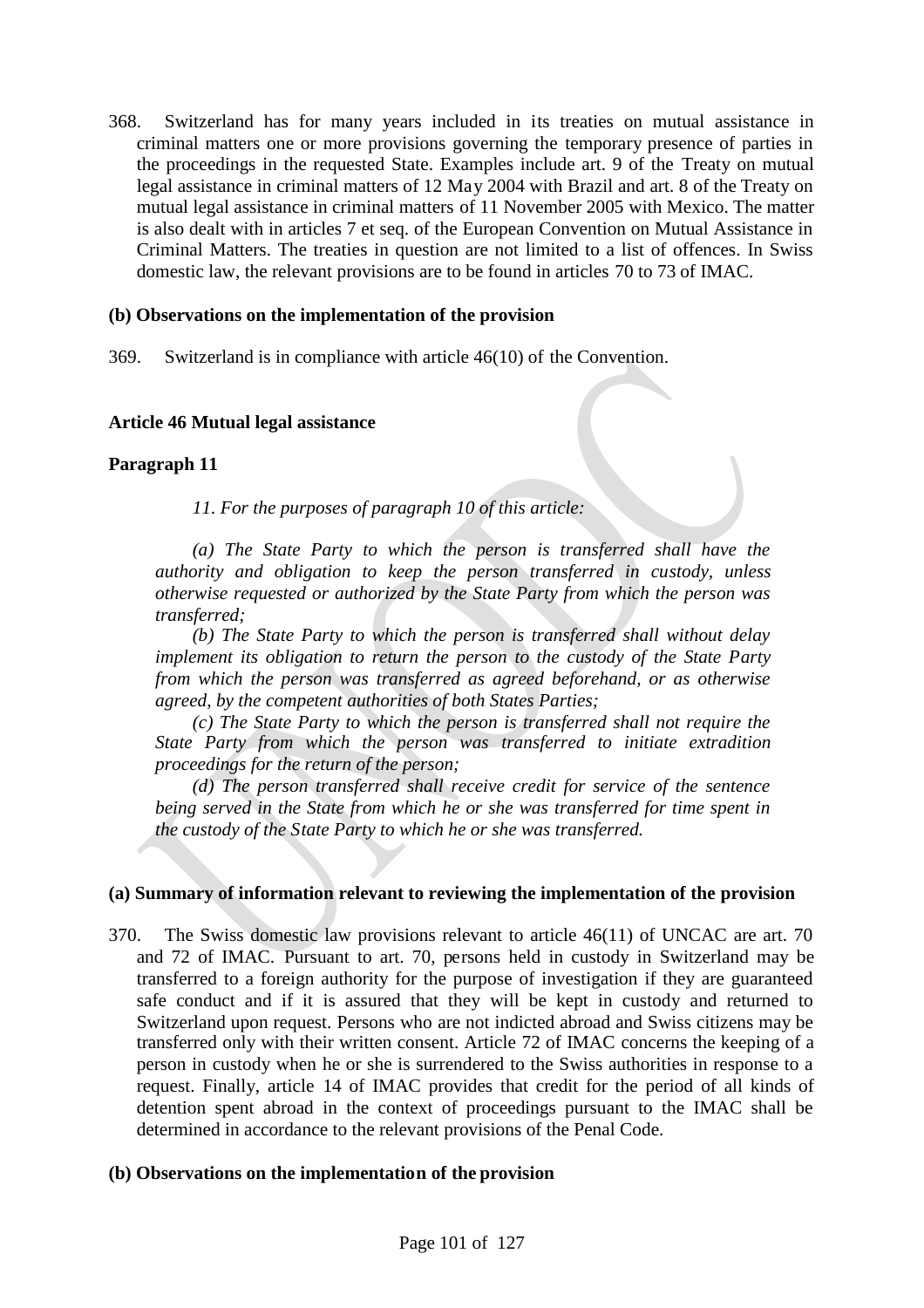# 371. Switzerland is in compliance with article 46(11) of the Convention.

### **Article 46 Mutual legal assistance**

### **Paragraph 12**

*12. Unless the State Party from which a person is to be transferred in accordance with paragraphs 10 and 11 of this article so agrees, that person, whatever his or her nationality, shall not be prosecuted, detained, punished or subjected to any other restriction of his or her personal liberty in the territory of the State to which that person is transferred in respect of acts, omissions or convictions prior to his or her departure from the territory of the State from which he or she was transferred.*

### **(a) Summary of information relevant to reviewing the implementation of the provision**

- 372. Article 46(12) of UNCAC refers to the safe conduct of detainees in the States where they are transferred for purposes of identification or testimony.
- 373. The relevant provisions are: article 73 of IMAC and article 14 of the European Extradition Convention.

#### Art. 73 -Safe Conduct in Switzerland

1 A person with habitual residence abroad and who appears in Switzerland in a criminal case pursuant to a summons may neither be prosecuted nor restricted in his personal freedom for reasons that occurred prior to his entry into Switzerland.

2 The person pursued shall enjoy no safe conduct regarding the offences specified in the summons.

3 The safe conduct provided in paragraph 1 shall cease when this person leaves Switzerland but at the latest three days after he is dismissed by the summoning authorities.

### Article 14 - Rule of Speciality

1. A person who has been extradited shall not be proceeded against, sentenced or detained with a view to the carrying out of a sentence or detention order for any offence committed prior to his surrender other than that for which he was extradited, nor shall he be for any other reason restricted in his personal freedom, except in the following cases:

a) when the Party which surrendered him consents. A request for consent shall be submitted, accompanied by the documents mentioned in Article 12 and a legal record of any statement made by the extradited person in respect of the offence concerned. Consent shall be given when the offence for which it is requested is itself subject to extradition in accordance with the provisions of this Convention;

b) when that person, having had an opportunity to leave the territory of the Party to which he has been surrendered, has not done so within 45 days of his final discharge, or has returned to that territory after leaving it.

2. The requesting Party may, however, take any measures necessary to remove the person from its territory, or any measures necessary under its law, including proceedings by default, to prevent any legal effects of lapse of time.

3. When the description of the offence charged is altered in the course of proceedings, the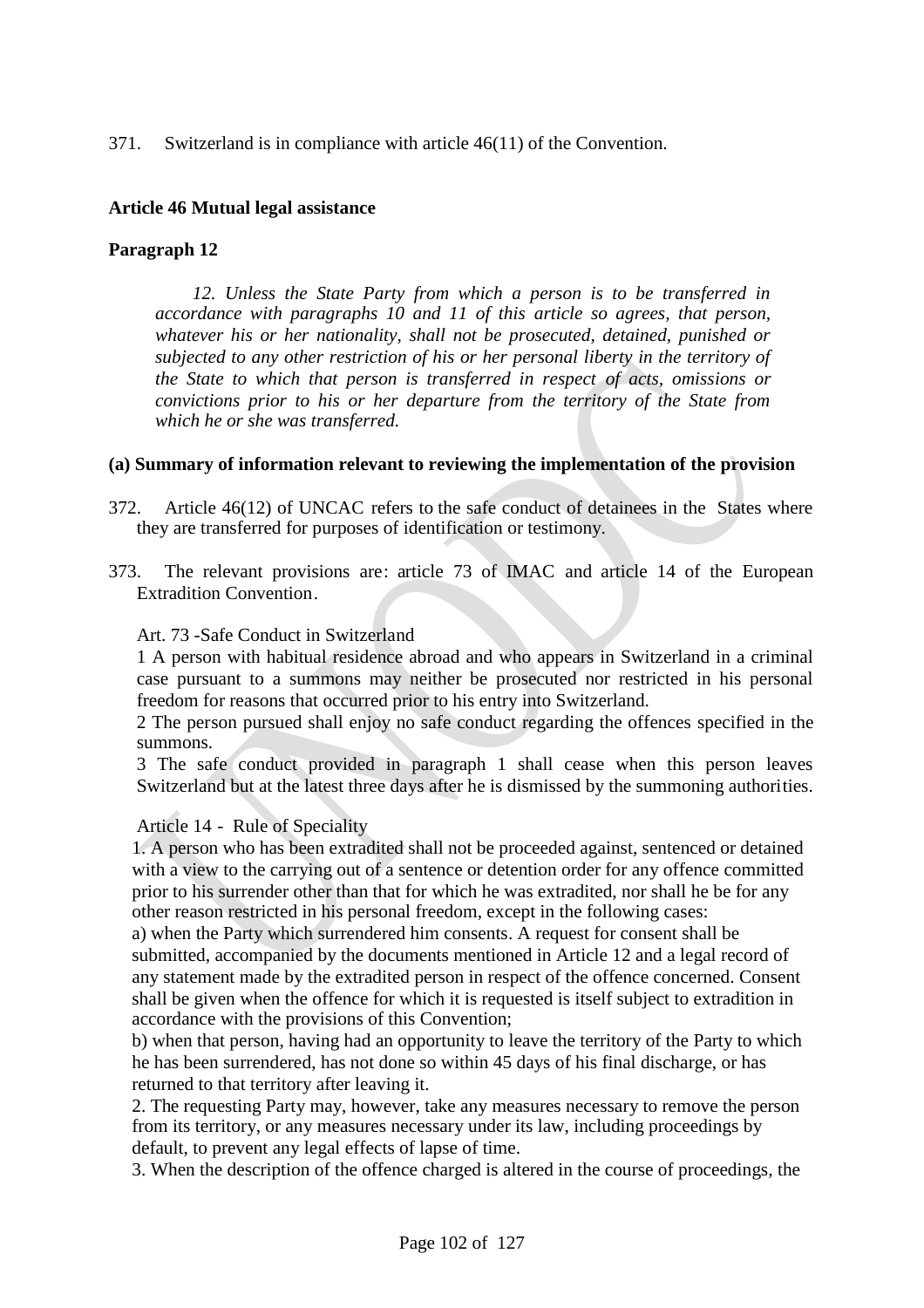extradited person shall only be proceeded against or sentenced in so far as the offence under its new description is shown by its constituent elements to be an offence which would allow extradition.

### **(b) Observations on the implementation of the provision**

374. Switzerland is in compliance with article 46 (12) of the Convention.

# **Article 46 Mutual legal assistance**

# **Paragraph 13**

*13. Each State Party shall designate a central authority that shall have the responsibility and power to receive requests for mutual legal assistance and either to execute them or to transmit them to the competent authorities for execution. Where a State Party has a special region or territory with a separate system of mutual legal assistance, it may designate a distinct central authority that shall have the same function for that region or territory. Central authorities shall ensure the speedy and proper execution or transmission of the requests received. Where the central authority transmits the request to a competent Authority for execution, it shall encourage the speedy and proper execution of the request by the competent authority. The Secretary-General of the United Nations shall be notified of the central authority designated for this purpose at the time each State Party deposits its instrument of ratification, acceptance or approval of or accession to this Convention. Requests for mutual legal assistance and any communication related thereto shall be transmitted to the central authorities designated by the States Parties. This requirement shall be without prejudice to the right of a State Party to require that such requests and communications be addressed to it through diplomatic channels and, in urgent circumstances, where the States Parties agree, through the International Criminal Police Organization, if possible.*

- 375. The Federal Office of Justice has been designated as the Swiss central authority for purposes of mutual legal assistance (art. 17 of IMAC). The Secretary-General of the United Nations has been notified of this designation.
- 376. According to article 29 paragraph 1 of IMAC, Switzerland allows the designated Office to receive requests directly from the Ministry of Justice of the requesting State. Switzerland does not require that requests for assistance and communications relating thereto be addressed to it through diplomatic channels. Switzerland has also given notice that, in case of emergency, requests for mutual legal assistance and communications relating thereto be addressed to it through the International Criminal Police Organisation. As set out in article 29 paragraph 2 of IMAC, direct correspondence is always permitted in the case of an emergency. This direct transmission may be made through Interpol and be addressed directly to the Federal Office of Justice, which is the central authority.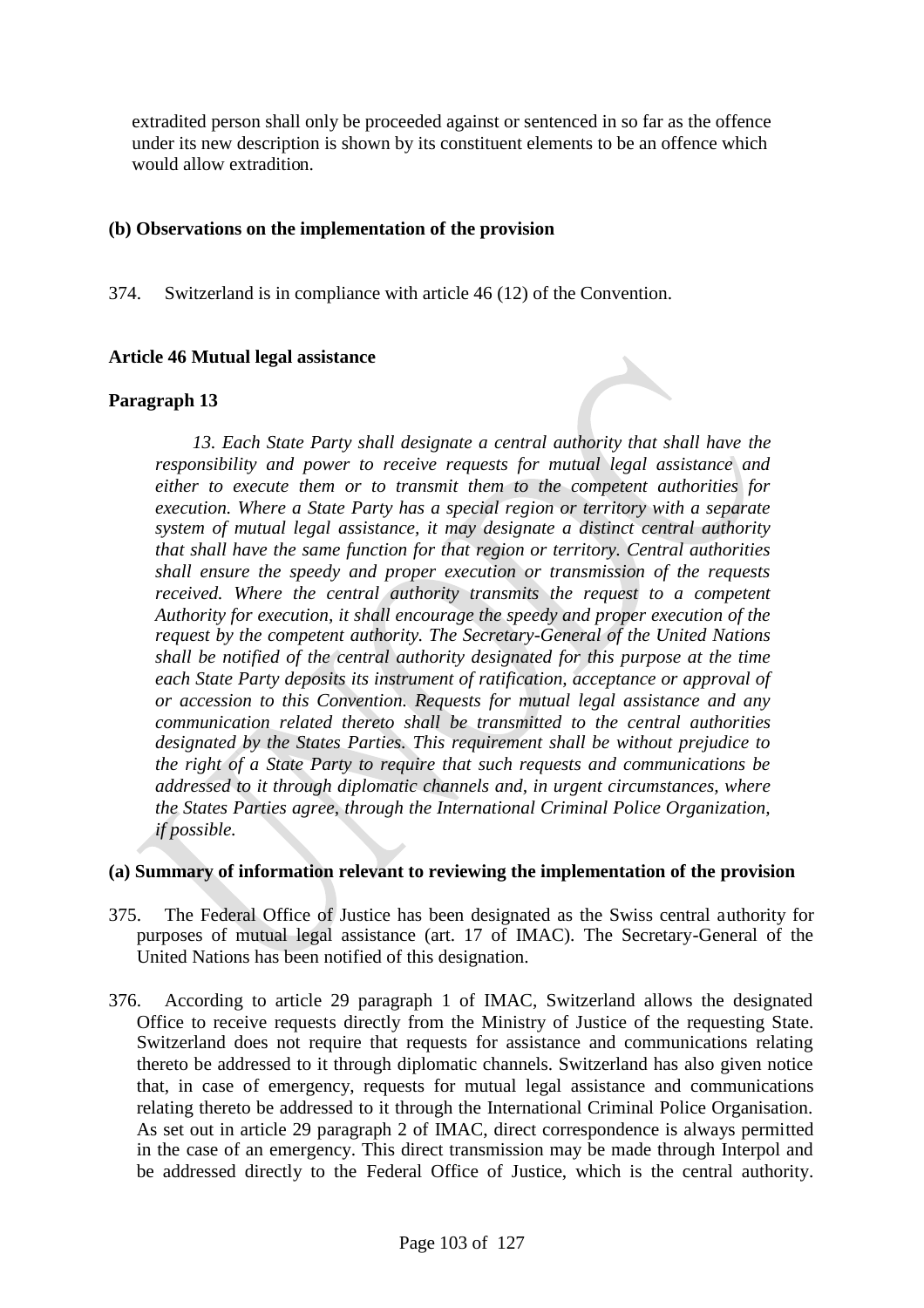Requests may also be addressed directly to the requested competent authority on the basis of information in the data bank established ad hoc by the European Judicial Network, the Judicial Atlas. These requests are subsequently confirmed by a transmission through official channels. For instance, Spain frequently uses Interpol channels to anticipate the transmission of its requests between central authorities. In addition, direct correspondence between judicial authorities (tribunals, prosecutors' offices, investigating magistrates, etc.) is now possible and common in Europe based on several instruments: the supplementary agreements to the ECMA, the Second Additional Protocol to the ECMA, the Schengen Application Agreement, and the AAF.

# **(b) Observations on the implementation of the provision**

377. Switzerland is in compliance with article 46(13) of the Convention.

# **Article 46 Mutual legal assistance**

# **Paragraph 14**

*14. Requests shall be made in writing or, where possible, by any means capable of producing a written record, in a language acceptable to the requested State Party, under conditions allowing that State Party to establish authenticity. The Secretary-General of the United Nations shall be notified of the language or languages acceptable to each State Party at the time it deposits its instrument of ratification, acceptance or approval of or accession to this Convention. In urgent circumstances and where agreed by the States Parties, requests may be made orally but shall be confirmed in writing forthwith.*

### **(a) Summary of information relevant to reviewing the implementation of the provision**

- 378. According to art. 28 of the IMAC, requests shall be submitted in German, French or Italian or be accompanied by a certified translation into one of those languages. The Secretary-General of the United Nations has been notified of this requirement. The Swiss authorities informed the reviewers that, although domestic Swiss law is silent in regards to the possibility of using other languages in oral requests in urgent cases, this is normal international procedure which is applied in Switzerland as well.
- 379. In practice, when a request for legal assistance is submitted in other than an official language of Switzerland, Switzerland generally requires a translation, in line with the above.

### **(b) Observations on the implementation of the provision**

380. Switzerland is in compliance with article 46(14) of the Convention.

### **Article 46 Mutual legal assistance**

### **Paragraphs 15 and 16**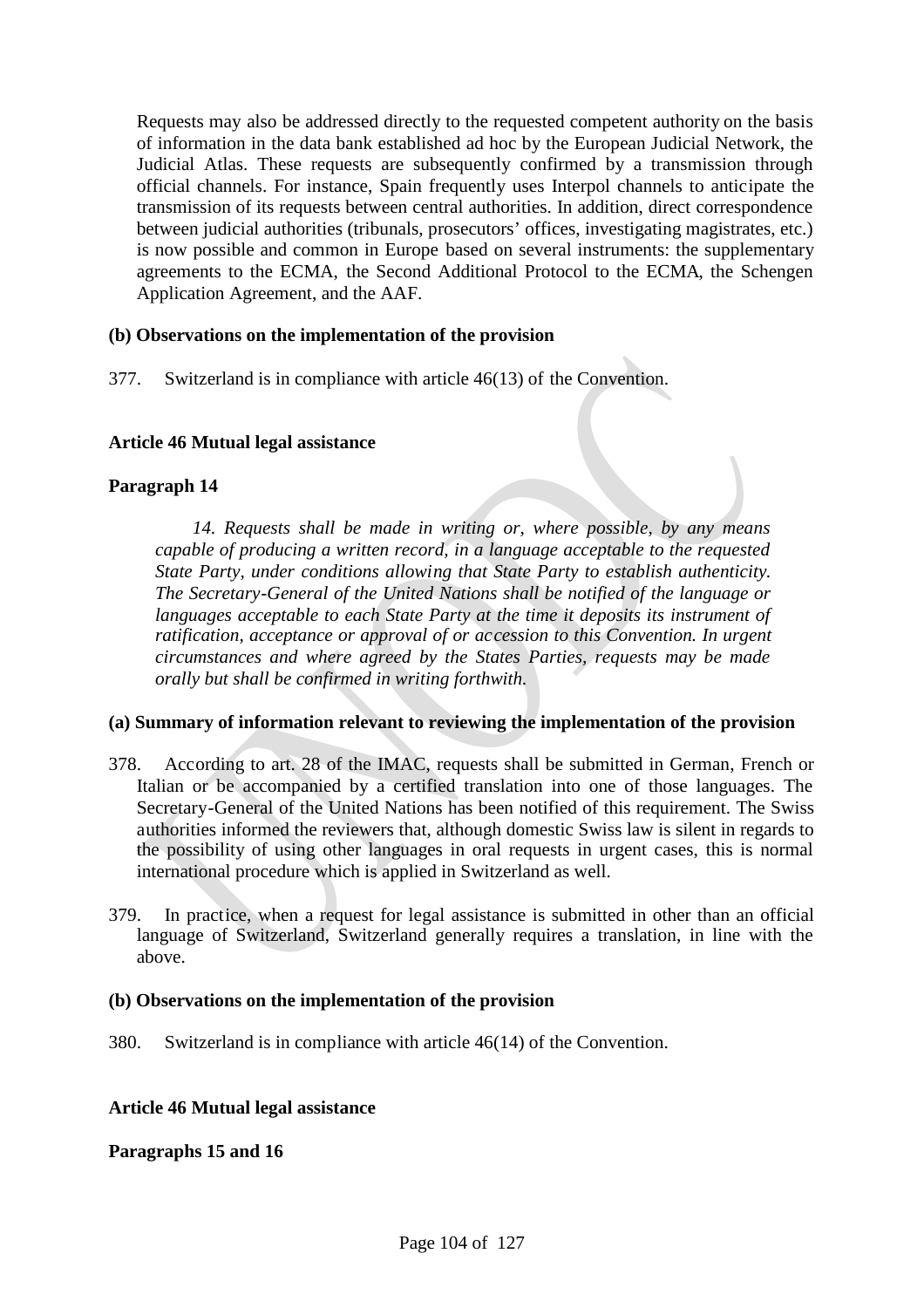*15. A request for mutual legal assistance shall contain:*

*(a) The identity of the authority making the request;*

*(b) The subject matter and nature of the investigation, prosecution or judicial proceeding to which the request relates and the name and functions of the authority conducting the investigation, prosecution or judicial proceeding;*

*(c) A summary of the relevant facts, except in relation to requests for the purpose of service of judicial documents;*

*(d) A description of the assistance sought and details of any particular procedure that the requesting State Party wishes to be followed;*

*(e) Where possible, the identity, location and nationality of any person concerned; and*

*(f) The purpose for which the evidence, information or action is sought.*

*16. The requested State Party may request additional information when it appears necessary for the execution of the request in accordance with its domestic law or when it can facilitate such execution.*

### **(a) Summary of information relevant to reviewing the implementation of the provision**

381. Article 46(15) and (16) of UNCAC are implemented by art. 28 of UNCAC, which provides that requests shall be made in writing, and that the following shall be stated in the request:

- the office from which it emanates and if necessary, the authority having criminal jurisdiction;

- the subject matter of and the reason for the request;

- the legal qualification of the offence;

- indications that are as exact and comprehensible as possible on the person sought for the criminal proceedings;

- a summary of the relevant facts, except in cases of requests for service of process;

- the text of the regulations applicable at the place where the offence was committed, except in cases of requests for assistance according to the third part of this law.

If a request does not meet the formal requirements, its correction or completion may be demanded by the competent authority; the ordering of precautionary measures will not be affected thereby.

### **(b) Observations on the implementation of the provision**

382. Switzerland is in compliance with article 46 paragraphs (15) and (16) of the Convention.

### **Article 46 Mutual legal assistance**

### **Paragraph 17**

*17. A request shall be executed in accordance with the domestic law of the requested State Party and, to the extent not contrary to the domestic law of the requested State Party and where possible, in accordance with the procedures specified in the request.*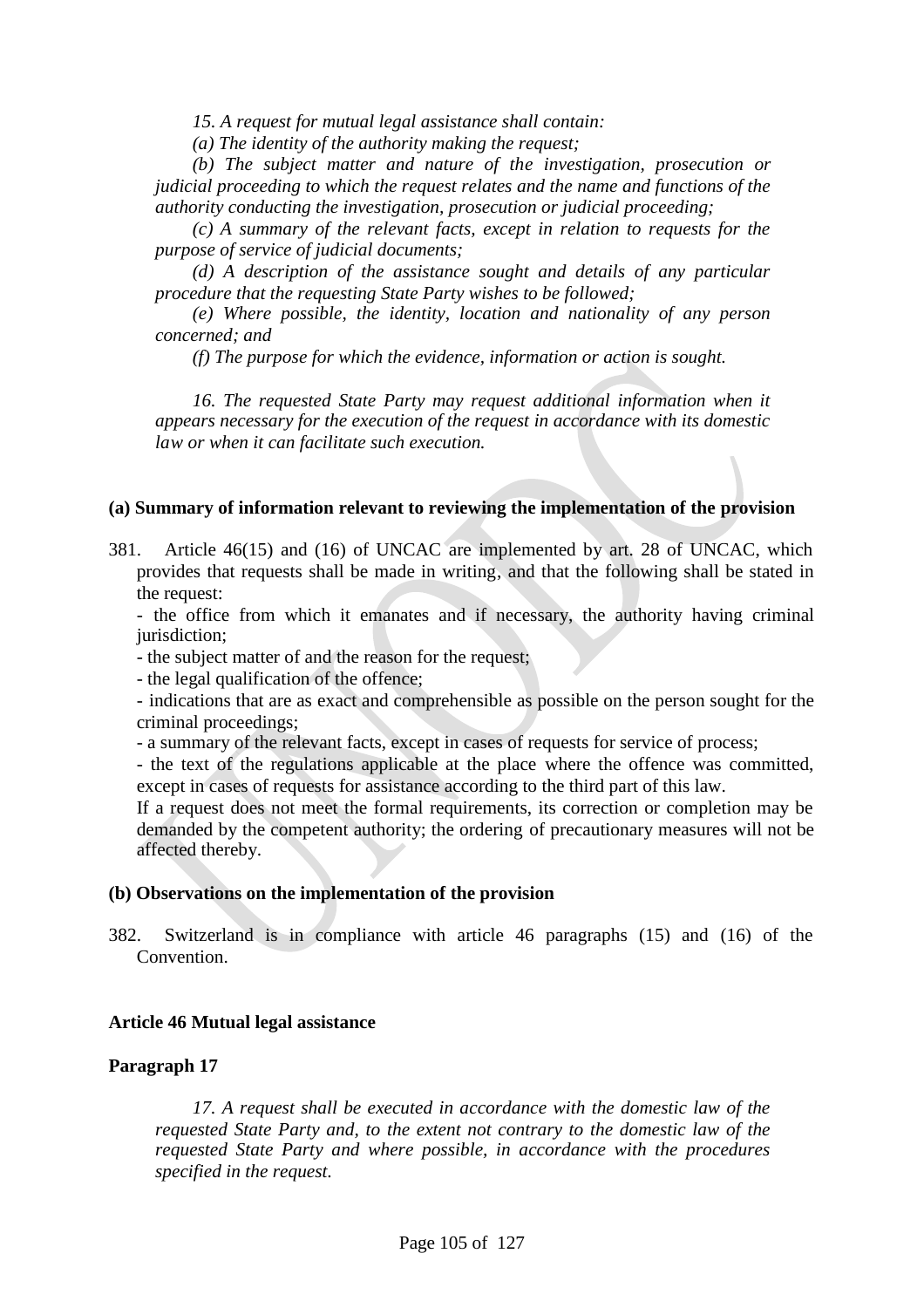#### **(a) Summary of information relevant to reviewing the implementation of the provision**

- 383. According to the basic provision in Swiss law (art. 80a of IMAC), mutual legal assistance is to be executed in accordance with Swiss procedural law. However, art. 65 of IMAC provides that, when explicitly requested by the foreign State, the statements of witnesses or experts shall be affirmed in the form prescribed by the laws of the requesting State, even if the applicable Swiss law does not provide such a form; and forms necessary to obtain other evidence that is admissible in court may be taken into consideration. However, such forms for obtaining and affirming evidence are to be compatible with Swiss law, and may not cause essential prejudice to the persons involved. Testimony may also be refused as far as the law of the requesting State so provides or if the fact of testifying may case penal or disciplinary sanctions to be taken according to the laws of that State or of the State where the examined person lives.
- 384. Art. 65(2) of IMAC provides that foreign law may not be applied if it is incompatible with Swiss law or if it causes serious prejudice to the participants in the proceedings.

#### **(b) Observations on the implementation of the provision**

385. Switzerland is in compliance with article 46(17) of the Convention.

#### **Article 46 Mutual legal assistance**

#### **Paragraph 18**

*18. Wherever possible and consistent with fundamental principles of domestic law, when an individual is in the territory of a State Party and has to be heard as a witness or expert by the judicial authorities of another State Party, the first State Party may, at the request of the other, permit the hearing to take place by video conference if it is not possible or desirable for the individual in question to appear in person in the territory of the requesting State Party. States Parties may agree that the hearing shall be conducted by a judicial authority of the requesting State Party and attended by a judicial authority of the requested State Party.*

#### **(a) Summary of information relevant to reviewing the implementation of the provision**

386. Art. 144 of the Swiss Criminal Procedure Code allows the prosecutor or the competent court to order a hearing by video conference if the person to be heard is unable to appear in person or his or her appearance "would cause disproportionate damage". The Swiss authorities noted that video conferences are a rather common method in certain cases in Switzerland, and usually involves testimony by complainants or by witnesses resident in Switzerland. In the area of international mutual legal assistance, the utilization of videoconference doesn't depend on the nature of the offence; videoconference thus may certainly be used in corruption cases. The only requirement is that this measure is provided for in a treaty between Switzerland and the requesting state.

#### **(b) Observations on the implementation of the provision**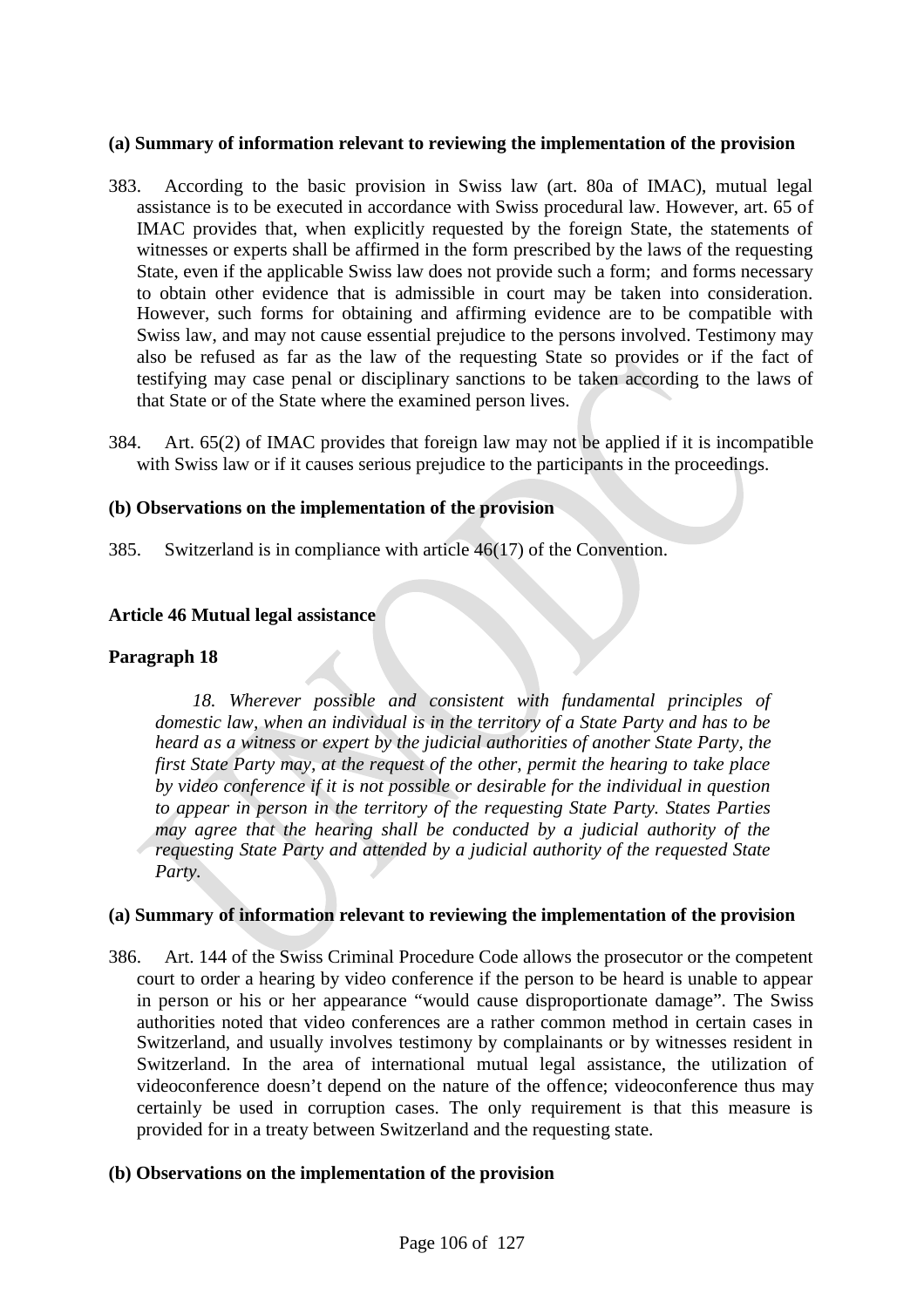387. Switzerland is in compliance with article 46(18) of the Convention.

### **Article 46 Mutual legal assistance**

# **Paragraph 19**

*19. The requesting State Party shall not transmit or use information or evidence furnished by the requested State Party for investigations, prosecutions or judicial proceedings other than those stated in the request without the prior consent of the requested State Party. Nothing in this paragraph shall prevent the requesting State Party from disclosing in its proceedings information or evidence that is exculpatory to an accused person. In the latter case, the requesting State Party shall notify the requested State Party prior to the disclosure and, if so requested, consult with the requested State Party. If, in an exceptional case, advance notice is not possible, the requesting State Party shall inform the requested State Party of the disclosure without delay.*

### **(a) Summary of information relevant to reviewing the implementation of the provision**

388. Art. 67 of IMAC embodies the principle of speciality in mutual legal assistance.

# Art. 67 - Principle of Speciality

1 Information and documents obtained through the means of mutual assistance shall not be used for investigative purposes nor be introduced into evidence in the requesting State in any proceeding relating to an offence for which assistance is not admissible.

2 Any further use shall be subject to approval by the Federal Office. This approval is not necessary:

a. if the facts which are the basis of the request constitute another offence for which mutual assistance would be granted; or

b. if the foreign criminal proceeding is directed against other persons having participated in committing the offence.

3 Presence in the acts of mutual assistance and access to the files shall be admitted under the same conditions (art. 65*a*, para.1).

Furthermore, Switzerland noted that this principle was reproduced in various forms in the conventions on matters of mutual legal assistance or in bilateral agreements concluded by Switzerland. Absent from the ECMA and optional in the Council of Europe Convention on Laundering, Search, Seizure and Confiscation of the Proceeds from Crime (CBI), the principle of speciality was the subject of a reservation by Switzerland. As a consequence, the requesting state is not legally bound except when the reservation was formulated expressly at the time of the handover of the documents relating to the execution, when Switzerland makes use of the restriction on specialty, in accordance with its reservation to Article 2 ECMA or Article 32 CBI. The principle of speciality currently tends to be incorporated systematically in mutual legal assistance treaties. Even as regards states that are not bound to Switzerland by a treaty, there is no need for an express assurance that the principle of speciality would be respected when the requesting State has committed in its mutual legal assistance request to respect this limitation or when a reservation was clearly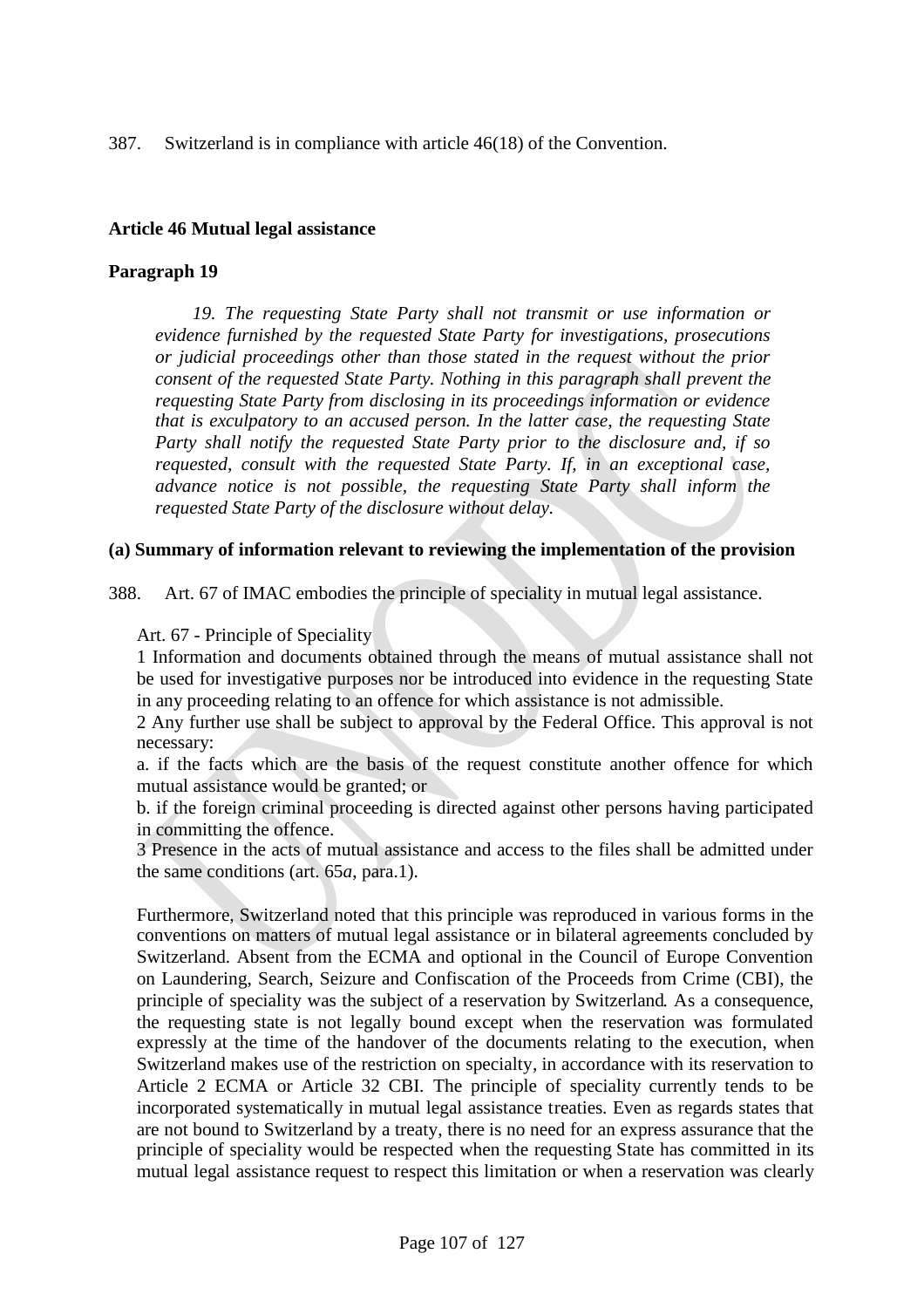stated at the occasion of the transmission of the documents of execution of the request. A reservation would prohibit the use of evidence and would be binding on all mutual legal assistance requests, on respecting the principle of specialty. An explanatory form is moreover systematically attached to the correspondence transmitting the documents executing the request.

# **(b) Observations on the implementation of the provision**

389. Switzerland is in compliance with article 46(19) of the Convention.

# **Article 46 Mutual legal assistance**

# **Paragraph 20**

*20. The requesting State Party may require that the requested State Party keep confidential the fact and substance of the request, except to the extent necessary to execute the request. If the requested State Party cannot comply with the requirement of confidentiality, it shall promptly inform the requesting State Party.*

### **(a) Summary of information relevant to reviewing the implementation of the provision**

390. The publicity and the confidentiality of mutual legal assistance requests is regulated by art. 80b of IMAC, which provides as follows:

**Art. 80b:** Assistance in the Proceeding and Access to the Files

1 The persons entitled may assist in the proceeding and have access to the files to the extent the safeguard of their interest requires it.

2 The rights provided in paragraph 1 may be limited only:

a. in the interest of a foreign proceeding;

- b. for the protection of an important legal interest, if the requesting State so requests;
- c. because of the nature or the urgency of the measures to be taken;
- d. for the protection of important private interests;
- e. in the interest of a Swiss proceeding.

3 Access to the files or assistance in the proceeding may only be denied for files or procedural measures for which there is a restriction of secrecy.

### **(b) Observations on the implementation of the provision**

391. Switzerland is in compliance with article 46(20) of the Convention.

# **Article 46 Mutual legal assistance**

### **Paragraph 21**

*21. Mutual legal assistance may be refused:*

*(a) If the request is not made in conformity with the provisions of this article;*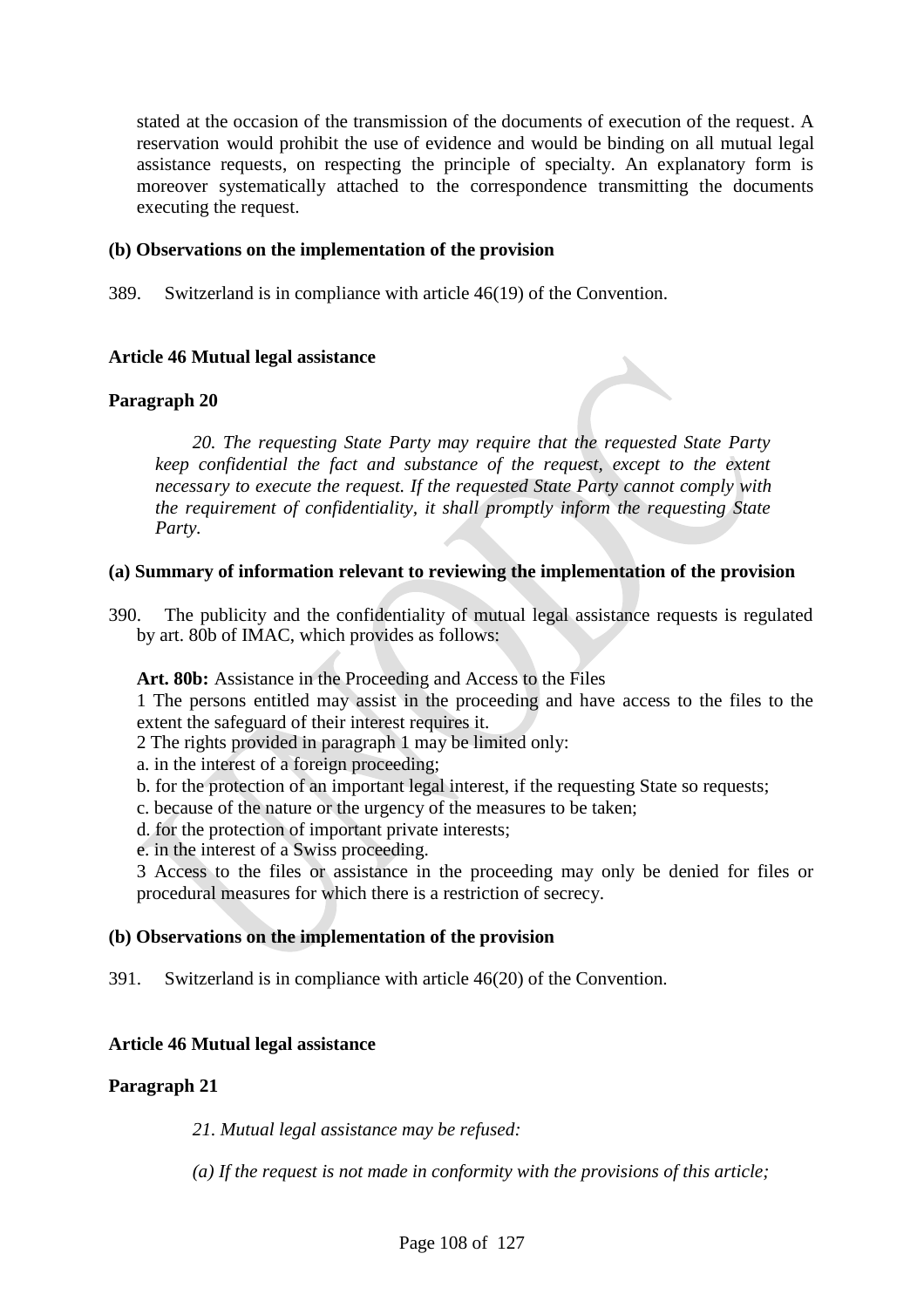*(b) If the requested State Party considers that execution of the request is likely to prejudice its sovereignty, security, ordre public or other essential interests;*

*(c) If the authorities of the requested State Party would be prohibited by its domestic law from carrying out the action requested with regard to any similar offence, had it been subject to investigation, prosecution or judicial proceedings under their own jurisdiction;*

*(d) If it would be contrary to the legal system of the requested State Party relating to mutual legal assistance for the request to be granted.*

## **(a) Summary of information relevant to reviewing the implementation of the provision**

392. The Swiss authorities refer to the responses provided in respect of the earlier provisions contained in article 46 of UNCAC, regarding the form and substance of requests and the principle of dual criminality. In particular, grounds for refusal are dealt with in articles 28 para. 6, 1, 5, 66 and 3 of IMAC. Switzerland reported that information on cases where mutual legal assistance was refused by or to Switzerland was not available

## **(b) Observations on the implementation of the provision**

393. Switzerland is in compliance with article 46(21) of the Convention.

## **Article 46 Mutual legal assistance**

## **Paragraph 22**

*22. States Parties may not refuse a request for mutual legal assistance on the sole ground that the offence is also considered to involve fiscal matters.*

## **(a) Summary of information relevant to reviewing the implementation of the provision**

- 394. The Swiss authorities refer to the national legislation and international agreements. Administrative assistance or legal assistance may be given depending on the case, even if it involves fiscal matters. (In particular regarding the Swiss concepts of tax fraud and tax evasion, see above, in connection with article 44(16) of UNCAC).
- 395. Article 3(3) of IMAC sets the limits for cooperation in fiscal matters. More specifically, "A request is inadmissible if the proceedings relate to an offence that appears to be aimed at reducing fiscal duties or taxes or violates regulations concerning currency, trade or economic policy. However, the following requests are admissible:

(a) A request for judicial assistance under the third part of this Act, if the proceedings relate to a duty or tax fraud [either direct or indirect taxation];

(b) A request under all parts of this Act, if the proceedings relate to an aggravated duty or tax fraud in the sense of article 14, paragraph 2, of the Federal Act on Administrative Criminal Law of 22 March 1974 [which is restricted to indirect taxation]".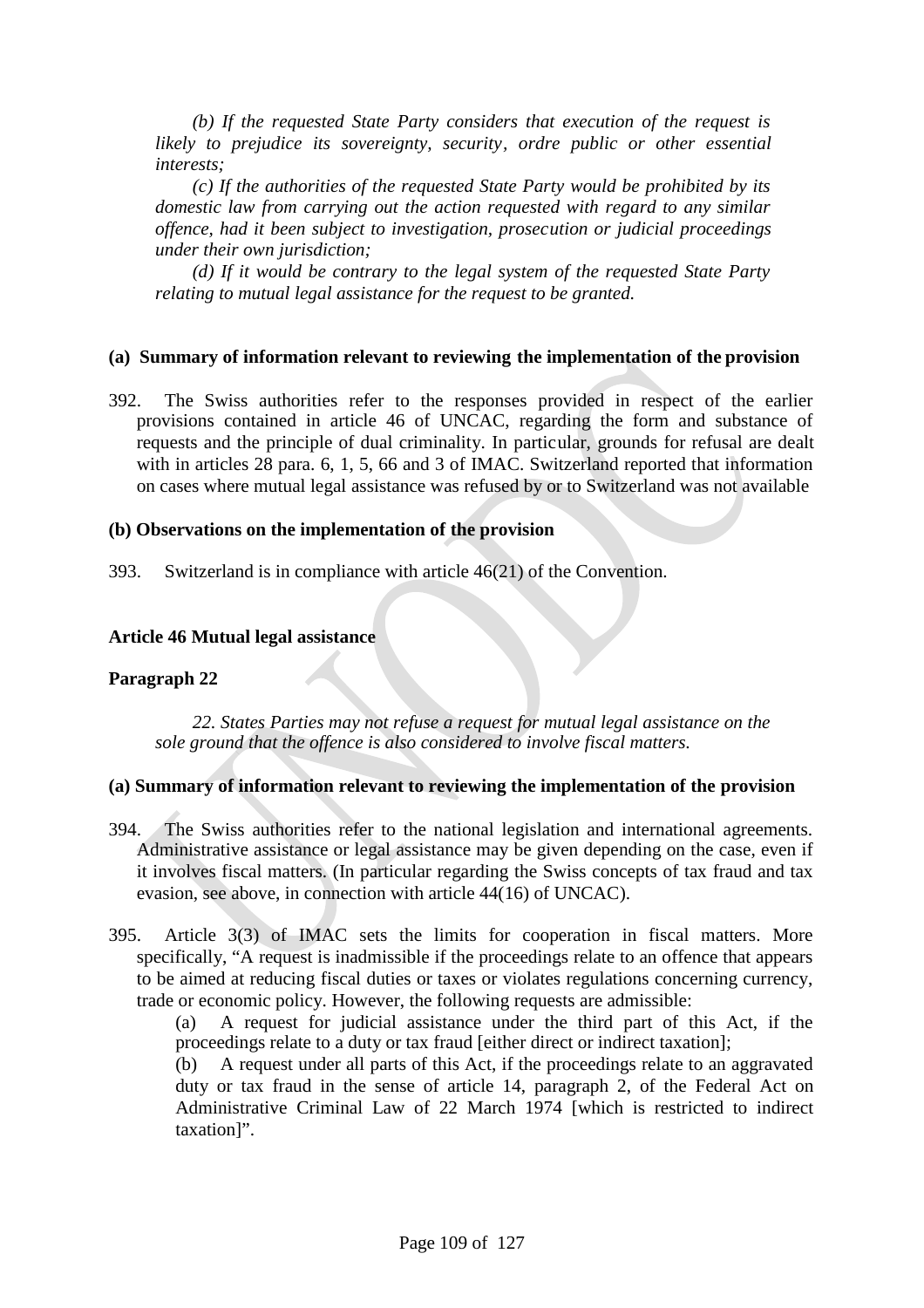- 396. However, it should be noted that Switzerland has during the recent years extended its mutual legal assistance in tax evasion cases. Now Switzerland gives administrative assistance in simple tax evasion cases where legal assistance is not applicable.
- 397. To the extent that an offence subject to assistance is made, the assistance may be given even if it involves fiscal matters. The use of means of evidence, however, are subject to the principle of specialty.
- 398. In the context of international relations, Switzerland has two possibilities for the exchange of fiscal information. The exchange of information between fiscal authorities takes place through administrative assistance, on the basis of bilateral double taxation agreements (DTA). The judicial authorities may take the path of legal assistance to exchange information. Judicial assistance is governed by the Federal Act on International Mutual Assistance in Criminal Matters (IMAC).
- 399. As part of the Schengen area association agreement and the bilateral agreement on the fight against fraud, Switzerland and the EU have agreed to cooperate closely in the field of indirect taxes and customs duties (MLA and administrative assistance). Therefore, contrary to existing instruments, this assistance must be accorded not only at the request of judicial authorities, but also on the application of administrative authorities. This makes it possible to extradite people, to impose coercive (compulsory) measures of simple procedures of administrative law and contribute to the recovery of foreign fiscal claims. Any form of crime, including simple avoidance or smuggling, is a sufficient condition. The limitation to important cases is given by setting minimum values: the amount avoided must be at least 25,000 euros, the value of goods to at least EUR 1 million (see article 50 of the Schengen Application Agreement).
- 400. In the field of direct taxation, the commitment of Switzerland to grant legal assistance in cases of tax fraud in the Convention with Italy can be considered as a new development.
- 401. On 29 May 2009, the Federal Council decided to extend mutual legal assistance in cases of tax evasion. This is a second step, since this extension has already been settled in connection with administrative assistance. On 13 March 2009, the Federal Council decided to strengthen cooperation with other States in respect of tax offences and to resume, under administrative assistance in tax matters, the standards provided for in art. 26 of the Model OECD Convention. As a result, Switzerland now gives administrative assistance in cases of simple tax evasion, for which existing law does not grant legal assistance.
- 402. Between 2005 and 2008, some 80 to 100 foreign requests for mutual legal assistance motivated by fiscal cases were sent to Switzerland. Switzerland, in turn, has made only about five requests per year.
- 403. To avoid the legal regime applicable to such materials being marred by gaps and contradictions, the Federal Council intends to adapt the law governing mutual legal assistance to the new principles governing international cooperation in the fight against fiscal crimes. After the expansion phase of administrative assistance to support the review of bilateral double taxation agreements, Switzerland will take similar solutions in the field of mutual legal assistance. This extension will be primarily by international agreements.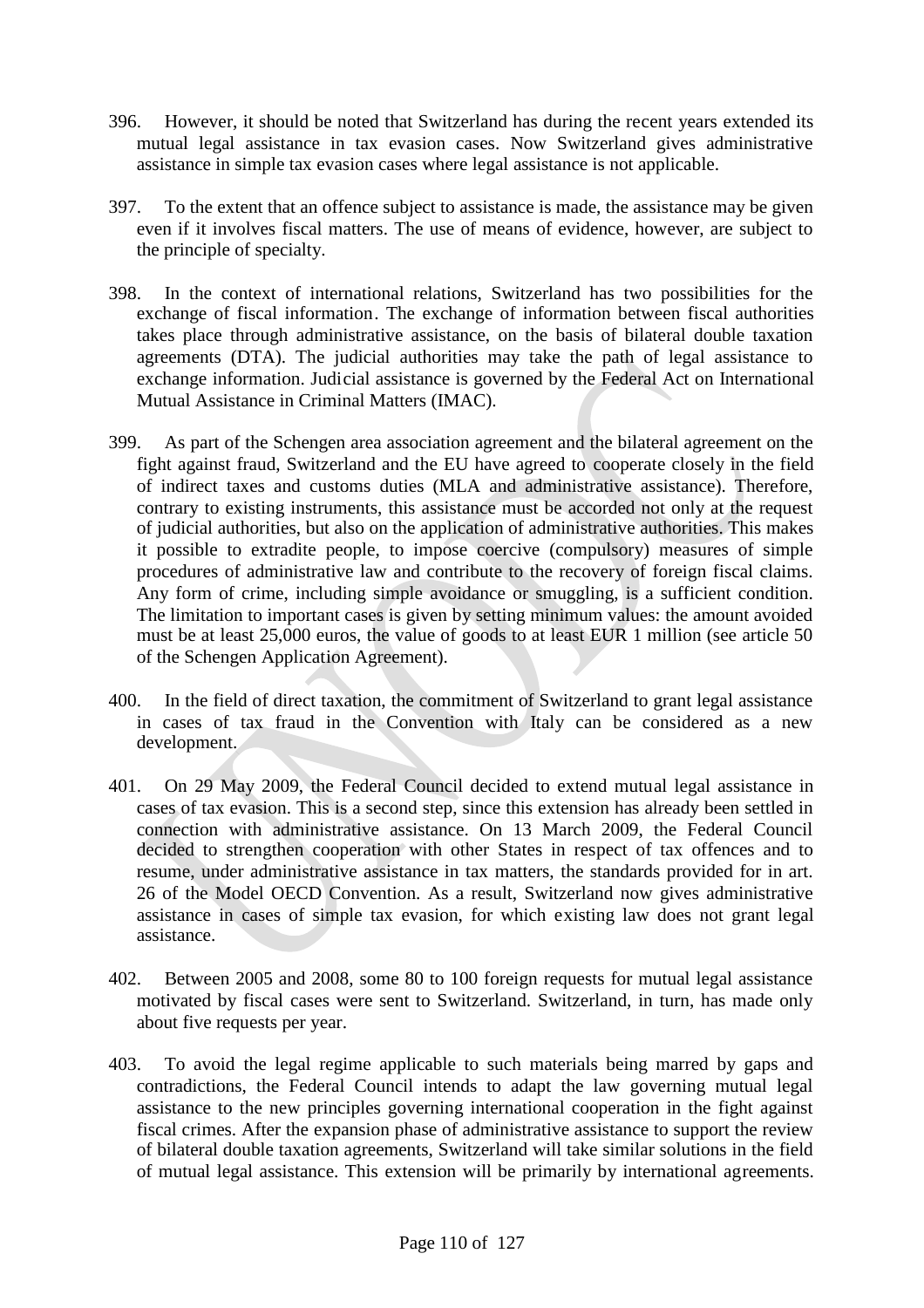The Federal Council will not consider until later amending the Law on International Criminal Assistance.

# **(b) Observations on the implementation of the provision**

404. Switzerland is in compliance with article 46(22) of the Convention.

## **Article 46 Mutual legal assistance**

## **Paragraph 23**

*23. Reasons shall be given for any refusal of mutual legal assistance.*

# **(a) Summary of information relevant to reviewing the implementation of the provision**

405. Art. 27(5) of IMAC provides explicitly that "Reasons must be given for decisions of inadmissibility or refusal of a request."

## **(b) Observations on the implementation of the provision**

406. Switzerland is in compliance with article 46(23) of the Convention.

## **Article 46 Mutual legal assistance**

## **Paragraph 24**

*24. The requested State Party shall execute the request for mutual legal assistance as soon as possible and shall take as full account as possible of any deadlines suggested by the requesting State Party and for which reasons are given, preferably in the request. The requesting State Party may make reasonable requests for information on the status and progress of measures taken by the requested State Party to satisfy its request. The requested State Party shall respond to reasonable requests by the requesting State Party on the status, and progress in its handling, of the request. The requesting State Party shall promptly inform the requested State Party when the assistance sought is no longer required.*

- 407. Art. 17a of IMAC obliges the competent authority to execute requests promptly and to rule without delay. Upon the request of the Federal Office, the competent authority shall inform on the status of the proceeding, the reasons for a possible delay and the measures considered. If the delay is not justified, the Federal Office may intervene with the appropriate authority of supervision.
- 408. The Swiss authorities informed the reviewers that the Federal Office has rarely received requests for information such as those referred to in art. 46 (24) of the Convention. However, when needed, the Federal Office of Justice (or the implementing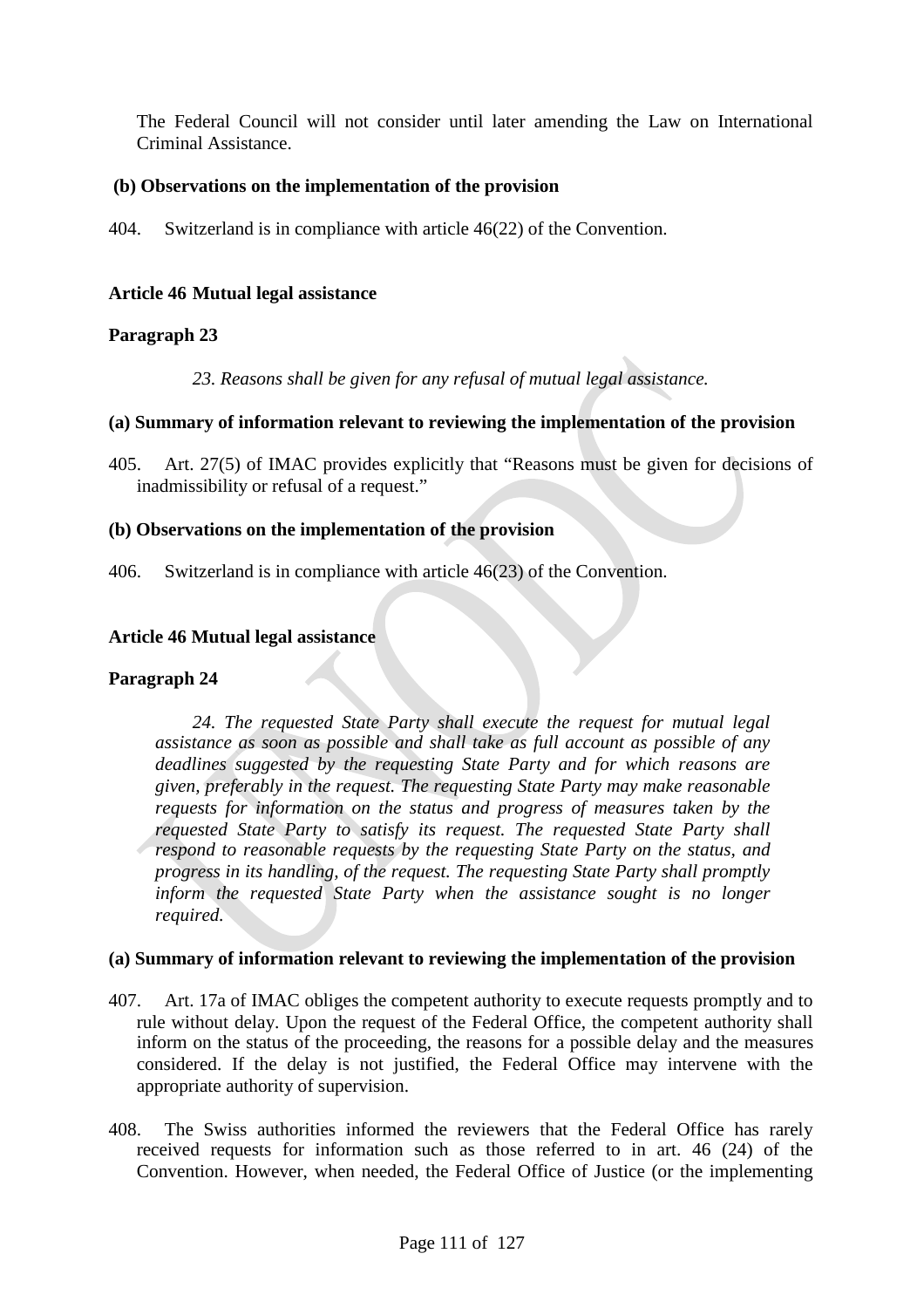authority in case of direct contact) is able to quickly and systematically inform the requesting authority of the state of the procedure. Pursuant to article 17of of IMAC, the Federal Office of Justice calls the executing authority and invites it to submit the requested information (of the procedure, reasons for any delay, expected date of delivery of the assistance, etc.). The Federal Office of Justice then transmits this information to the requesting authority.

- 409. The usual reason for making a request for an extension of time to execute foreign requests for assistance is appeal proceedings before the Federal Criminal Court and, if needed, the Federal Court.
- 410. The Swiss authorities informed the reviewers that it is not possible to provide precise information on the average length of time required to respond to a request for mutual legal assistance. This duration depends on the complexity of the case and the actions requested. The usual duration ranges from six to twelve months. However, some measures are implemented immediately, such as the seizure of monetary values. The competent authority, which may be a Swiss judicial authority or the Federal Office of Justice, may order the freezing of a bank account practically within the hour (on the condition that the offices of the bank in question are open). That authority issues a temporary order with a briefly reasoned opinion which is notified to the banking establishment concerned.

## **(b) Observations on the implementation of the provision**

411. Switzerland is in compliance with article 46(24) of the Convention.

# **Article 46 Mutual legal assistance**

## **Paragraph 25**

*25. Mutual legal assistance may be postponed by the requested State Party on the ground that it interferes with an ongoing investigation, prosecution or judicial proceeding.*

- 412. Art. 74 of IMAC provides that handing over to a foreign authority of objects, documents or assets seized as evidence in a case can be delayed if the objects, documents or assets are necessary for a pending criminal proceeding in Switzerland. According to the same provision, if a third party with rights acquired in good faith, an authority, or the victim who has his habitual residence in Switzerland claim that they have rights over these objects, documents or assets, their handing over shall be subject to the condition that the requesting State gives the guarantee to return them without costs after the conclusion of the proceeding.
- 413. Moreover, Art. 74a of IMAC provides for the handing over to the competent foreign authority of objects or assets subject to a precautionary seizure, for the purpose of forfeiture or return to the person entitled. However, these objects or assets may be retained in Switzerland if they are necessary for a pending criminal proceeding in Switzerland or appear, because of their nature, to be subject to forfeiture in Switzerland. Spontaneously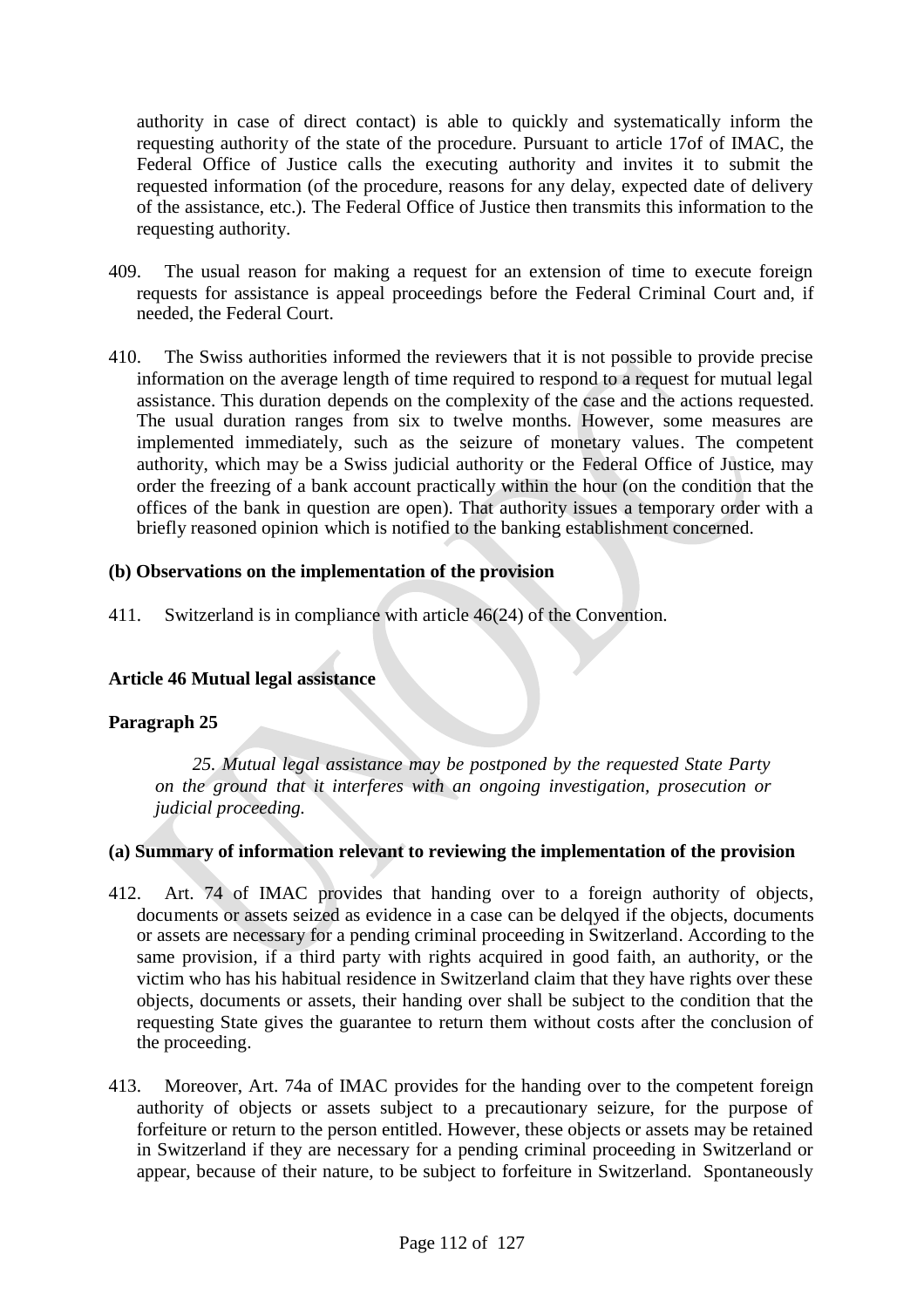or upon request of the requesting authority to authorize the transmission of copies of documents and records from the files of Swiss authorities concerning a domestic investigation having the same factual context as the one described in the mutual legal assistance request, the Swiss judicial authority concerned may extract from its domestic criminal proceedings any document deemed useful, even those not mentioned in the request, and make it available in the context of the mutual legal assistance process, to the extent that it is not detrimental to the conduct of its own investigation.

# **(b) Observations on the implementation of the provision**

414. Switzerland is in compliance with article 46(25) of the Convention.

## **Article 46 Mutual legal assistance**

## **Paragraph 26**

*26. Before refusing a request pursuant to paragraph 21 of this article or postponing its execution pursuant to paragraph 25 of this article, the requested State Party shall consult with the requesting State Party to consider whether assistance may be granted subject to such terms and conditions as it deems necessary. If the requesting State Party accepts assistance subject to those conditions, it shall comply with the conditions.*

## **(a) Summary of information relevant to reviewing the implementation of the provision**

415. Art. 80p of IMAC allows the Swiss authorities to set conditions on the granting of mutual legal assistance. This provision allows for the consultation referred to in article 46(26) of UNCAC.

## **(b) Observations on the implementation of the provision**

416. Switzerland is in compliance with article 46(26) of the Convention. Switzerland is encouraged to apply the relevant provisions of IMAC whenever the refusal of request envisaged.

## **Article 46 Mutual legal assistance**

## **Paragraph 27**

*27. Without prejudice to the application of paragraph 12 of this article, a witness, expert or other person who, at the request of the requesting State Party, consents to give evidence in a proceeding or to assist in an investigation, prosecution or judicial proceeding in the territory of the requesting State Party shall not be prosecuted, detained, punished or subjected to any other restriction of his or her personal liberty in that territory in respect of acts, omissions or convictions prior to his or her departure from the territory of the requested State Party. Such safe conduct shall cease when the witness, expert or other person*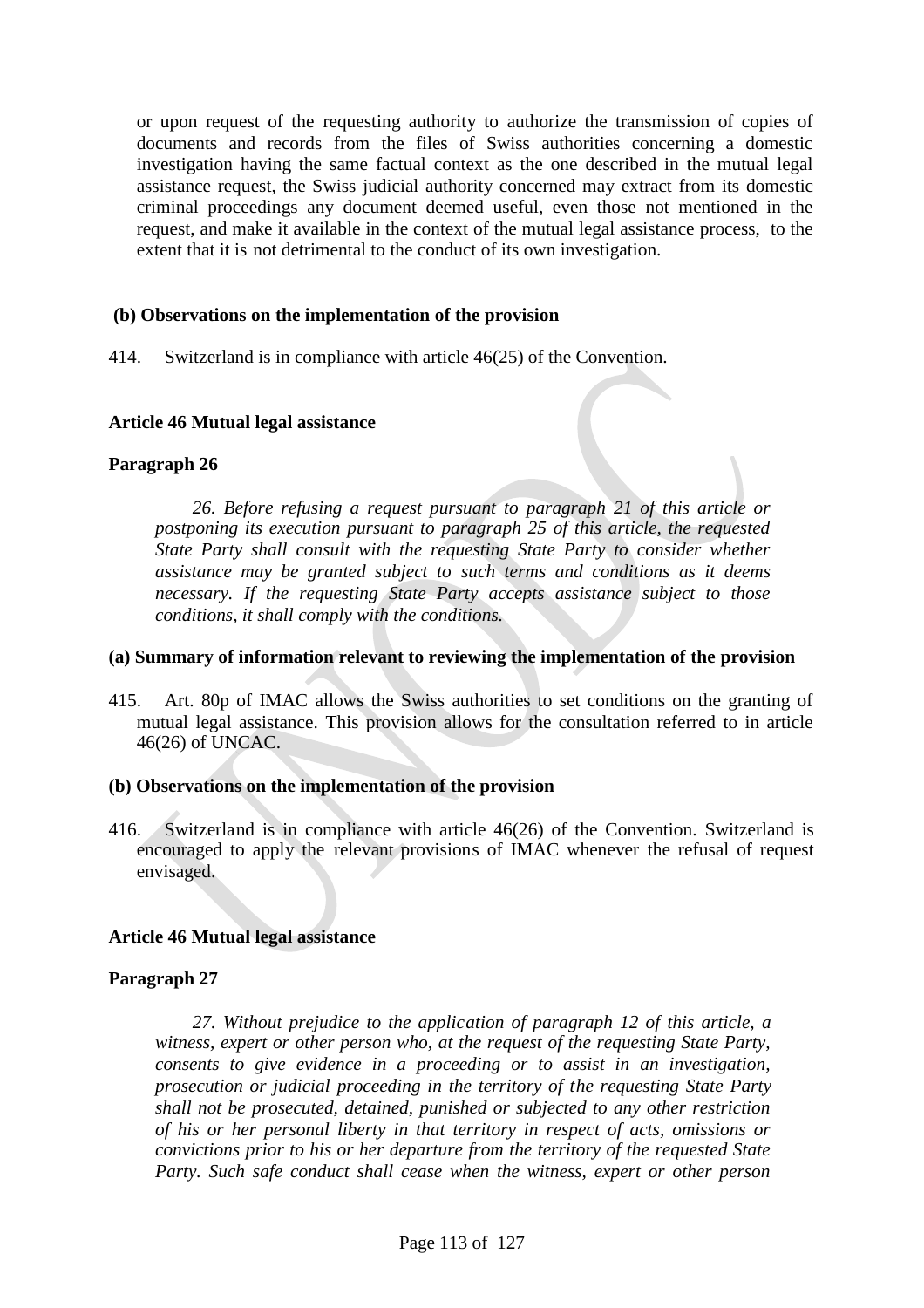*having had, for a period of fifteen consecutive days or for any period agreed upon by the States Parties from the date on which he or she has been officially informed that his or her presence is no longer required by the judicial authorities, an opportunity of leaving, has nevertheless remained voluntarily in the territory of the requesting State Party or, having left it, has returned of his or her own free will.*

## **(a) Summary of information relevant to reviewing the implementation of the provision**

417. Safe conduct is dealt with specifically in art. 69(3) and 73 of IMAC:

Federal Act on International Mutual Assistance in Criminal Matters

Art. 69 para 3 -Service of Summons. Safe Conduct

1 Whoever accepts a summons to appear before a foreign authority shall be under no obligation to comply.

2 Summons containing threats of compulsion shall not be served.

3 Service of a summons may be subjected to the condition that the recipient shall be guaranteed safe conduct for an appropriate period of time and that he will not be prevented from freely leaving the territory of the requesting State. If the recipient so requires, the authority effecting service shall ask the requesting State to give a writ-ten assurance thereof before proof of service is furnished.

## **Art. 73:** Safe Conduct in Switzerland

1 A person with habitual residence abroad and who appears in Switzerland in a criminal case pursuant to a summons may neither be prosecuted nor restricted in his personal freedom for reasons that occurred prior to his entry into Switzerland.

2 The person pursued shall enjoy no safe conduct regarding the offences specified in the summons.

3 The safe conduct provided in paragraph 1 shall cease when this person leaves Switzerland but at the latest three days after he is dismissed by the summoning authorities.

# **(b) Observations on the implementation of the provision**

418. Switzerland is in compliance with article 46(27) of the Convention.

# **Article 46 Mutual legal assistance**

## **Paragraph 28**

*28. The ordinary costs of executing a request shall be borne by the requested State Party, unless otherwise agreed by the States Parties concerned. If expenses of a substantial or extraordinary nature are or will be required to fulfil the request, the States Parties shall consult to determine the terms and conditions under which the request will be executed, as well as the manner in which the costs shall be borne.*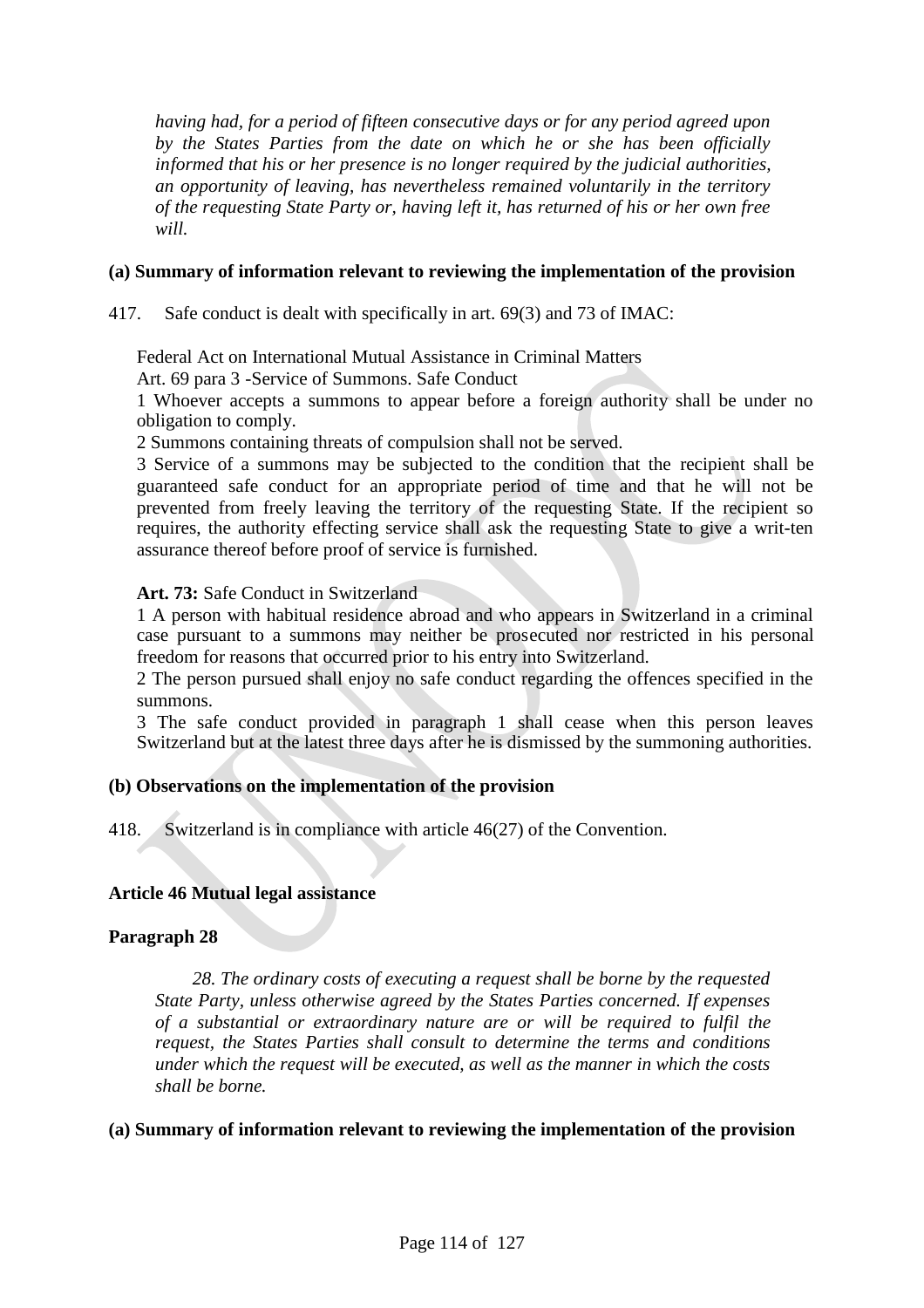419. The main principle established by art. 31 of IMAC is that foreign requests for mutual legal assistance shall be executed free of charge. The Federal Council shall fix the conditions under which the requesting State may be charged the costs completely or partially. According to art. 12 of the Ordinance on the IMAC, the Swiss authorities may ask the requesting State for reimbursement for all costs incurred in the discharge of the request, where the activity of Swiss authorities represents more than one working day and if Switzerland cannot get free assistance of the requesting State.

# **(b) Observations on the implementation of the provision**

- 420. Swiss law seems to allow the Swiss authorities to charge on their own initiative the requesting State with the costs involved in the execution of a request, without prior consultation or agreement as required by the Convention. Switzerland should avoid charging requesting States with such cost without their consent or prior consultation so as to not depart from the requirements of the Convention. In this regard, Switzerland clarified that it applied the principle of free mutual legal assistance. However, the costs generated by hearings by videoconference, particularly by the establishment and provision of the video link and interpreters, are an exception to the rule of free mutual assistance and are at the cost of the requesting authority. This constitutes however an exception and the issue of costs in such a case is always discussed beforehand with the requesting State.
- 421. It can be concluded that Switzerland is in compliance with article 46 (28) of the Convention.

# **Article 46 Mutual legal assistance**

## **Subparagraph 29 (a)**

*29. The requested State Party:*

*(a) Shall provide to the requesting State Party copies of government records, documents or information in its possession that under its domestic law are available to the general public;*

## **(a) Summary of information relevant to reviewing the implementation of the provision**

422. The Swiss authorities informed the reviewers that, although there is no specific provision addressing the issue covered by article 46(29)(a) of UNCAC, the records, documents and information referred to therein would be provided on request. Since this information is publicly accessible, it is not necessary to include provisions in a treaty to regulate the modalities of their transmission.

## **(b) Observations on the implementation of the provision**

423. Switzerland is in compliance with article 46(29)(a) of the Convention.

## **Article 46 Mutual legal assistance**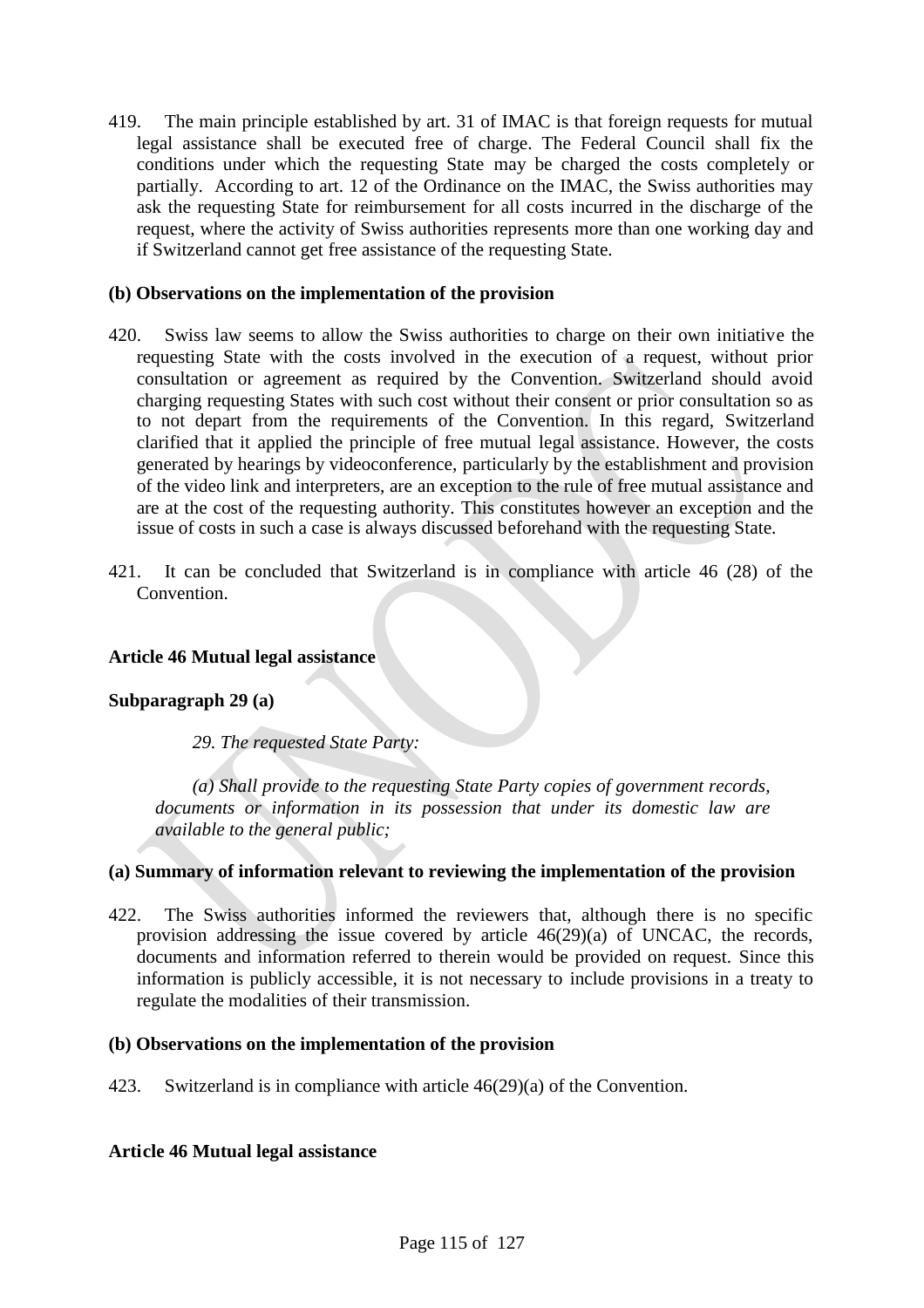# **Subparagraph 29 (b)**

*29. The requested State Party:*

*(b) May, at its discretion, provide to the requesting State Party in whole, in part or subject to such conditions as it deems appropriate, copies of any government records, documents or information in its possession that under its domestic law are not available to the general public.*

## **(a) Summary of information relevant to reviewing the implementation of the provision**

424. Pursuant to art. 63(2)(c) of IMAC, the Swiss authorities may provide the copies, documents and information referred to in the present subparagraph.

## **(b) Observations on the implementation of the provision**

425. Switzerland is in compliance with article 46(29)(b) of the Convention.

## **Article 46 Mutual legal assistance**

## **Paragraph 30**

*30. States Parties shall consider, as may be necessary, the possibility of concluding bilateral or multilateral agreements or arrangements that would serve the purposes of, give practical effect to or enhance the provisions of this article.*

## **(a) Summary of information relevant to reviewing the implementation of the provision**

426. Switzerland has entered into a large number of bilateral and multilateral agreements or arrangements that serve to implement article 46(30). These include the European Convention on Mutual Assistance in Criminal Matters, the Second Additional Protocol to the Convention on Mutual Assistance in Criminal Matters, the Criminal Law Convention of 27 January 1999 on corruption, and bilateral agreements with Algeria (2006), Australia (1991), Brazil (2004), Canada (1993), Ecuador (1997), Egypt (2000), India (1989), Japan (1937), Mexico (2005), Peru (1997), the Philippines (2002) and the United States of America (1973), as well as with Hong Kong, China (1999)

## **(b) Observations on the implementation of the provision**

427. Switzerland is in compliance with article 46(30) of the Convention.

## **Article 47 Transfer of criminal proceedings**

*States Parties shall consider the possibility of transferring to one another proceedings for the prosecution of an offence established in accordance with this Convention in cases where such transfer is considered to be in the interests of the proper administration of justice, in particular in cases where several jurisdictions are involved, with a view to concentrating the prosecution.*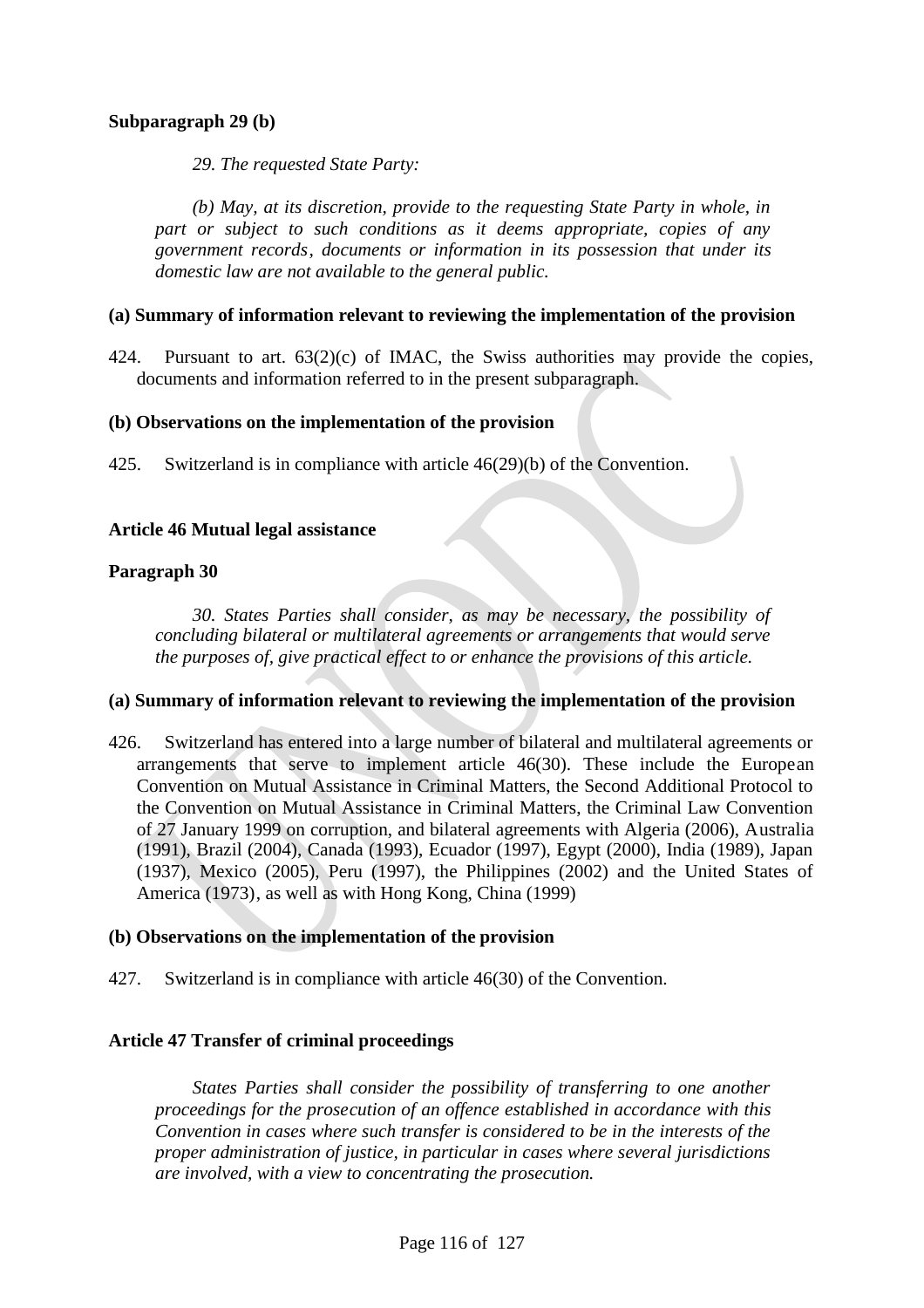#### **(a) Summary of information relevant to reviewing the implementation of the article**

428. Pursuant to the general principle contained in article 85 of IMAC, criminal proceedings may be transferred to Switzerland. The subsequent articles  $(86 - 93)$  contain provisions on applicable law, jurisdiction, the effects of transfer, documentation, the taking of a decision on the request for transfer, the validity of foreign acts of investigation, and costs. The Swiss authorities informed the reviewers that Switzerland has excellent relations with its partners and, on a daily basis, transmits and receives many such requests, some even by the direct route; Direct route refers to direct correspondence between judicial authorities (tribunals, prosecutors' offices, investigating magistrates, etc.), which is currently both possible and commonly practiced in Europe on the basis of various instruments: the supplementary agreements to the ECMA, the Second Additional Protocol to the ECMA, the Schengen Application Agreement, and the AAF.

#### **(b) Observations on the implementation of the article**

429. Switzerland is in compliance with article 47 of the Convention.

## **Article 48 Law enforcement cooperation**

## **Subparagraph 1 (a)**

*1. States Parties shall cooperate closely with one another, consistent with their respective domestic legal and administrative systems, to enhance the effectiveness of law enforcement action to combat the offences covered by this Convention. States Parties shall, in particular, take effective measures:*

*(a) To enhance and, where necessary, to establish channels of communication between their competent authorities, agencies and services in order to facilitate the secure and rapid exchange of information concerning all aspects of the offences covered by this Convention, including, if the States Parties concerned deem it appropriate, links with other criminal activities;*

- 430. The legal basis for international law enforcement cooperation by Swiss authorities is, in particular, article 13(2) of the Federal Law on the Central Criminal Police Bureaux of the Confederation (LOC), and articles 350 - 353 (collaboration with INTERPOL) as well as articles 355 - 362 (collaboration with Europol and the Schengen states) of the Swiss Penal Code.
- 431. The Swiss authorities engage in international law enforcement cooperation on several levels, including global (through Interpol), European (on the basis of the Schengen Agreement) and on the basis of the many bilateral and multilateral treaties concluded by Switzerland. The centres for police and customs cooperation in Geneva and Chiasso contribute to a significant extent to facilitating the exchange of information. In addition, Swiss police officers stationed abroad and foreign liaison officers seconded to Switzerland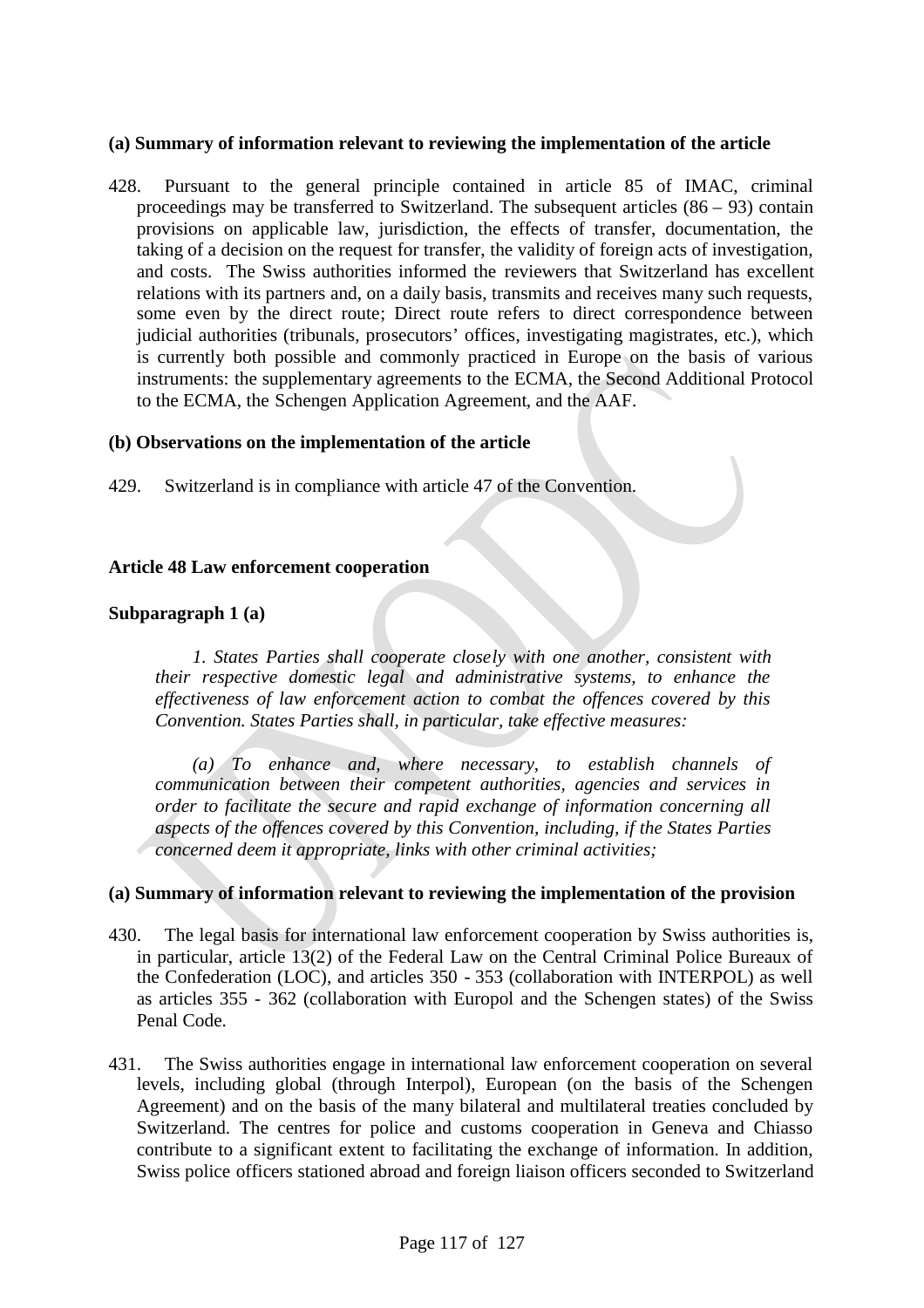make a major contribution to the most effective coordination between the authorities of the States Parties concerned.

- 432. With respect to bilateral and multilateral treaties, Switzerland has concluded to date more than 14 agreements on bilateral police cooperation. The most important are those with Albania (2005), Austria (1999), Bosnia-Herzegovina (2007), the Czech Republic (2005), France (2007), Germany (1999), Hungary (1999), Italy (1998), Latvia (2005), Liechtenstein (1999), Romania (2005), Serbia (2009), Slovenia (2004), the former Yugoslav Republic of Macedonia (2005) and the United States of America (2006).
- 433. The implementation of these agreements on police cooperation is also based on additional protocols and manuals that contain detailed explanations of their contents. In addition, the organization of regular meetings between the competent authorities and organizations with cross-border powers helps the interpretation and consistent application of the provisions of the agreements.
- 434. Currently, Switzerland has nine police attachés and one liaison officer stationed abroad. They are located at the Europol headquarters in The Netherlands, in Italy, the Czech Republic, the United States of America, Brazil, Thailand, Serbia and Kosovo<sup>1</sup> as well as at Interpol headquarters in France. The various police attachés also have parallel accreditation with Canada, Malta and Slovenia, Hungary, Poland and the Czech Republic, Malaysia, Indonesia and Bosnia-Herzegovina and Serbia. Currently, there are in addition foreign police officers from fourteen countries, accredited in Switzerland, including for example the United States of America, the United Kingdom, Germany, France and Brazil, who are involved in cooperation with the Swiss authorities. They are stationed in Switzerland or in another European country.
- 435. Police and Customs Cooperation Centres at Geneva-Cointrin and Chiasso facilitate and expedite police and customs cooperation across borders with France and Italy. These centres support the exchange of information. In addition, they coordinate compliance measures common in the border area and are responsible for preparing and supporting cross-border operations. Representatives of various police and customs authorities of the participating countries work at the centres. Among other things, five employees of the Federal Judicial Police working in these two Police and Customs Cooperation Centres.
- 436. On the European level, Switzerland is associated to the Schengen Agreement, which improves European police cooperation. The "Law on Exchange of Schengen Information" aims to improve the prosecution and prevention of crime through new forms of information exchange. It intends to ensure that the conditions for the transmission of information to law enforcement authorities of other (Schengen) States are not more stringent than those applied nationally. For this, the law lays down rules, deadlines and some formal requirements (application forms for request of information and the response) and mandates the spontaneous exchange of information in the fight against organized crime and terrorism.
- 437. This law applies to law enforcement agencies that are authorized under federal law to exercise a public authority to prevent and prosecute crimes and to implement measures of

<sup>&</sup>lt;sup>1</sup> All references to Kosovo in the present country review report of Switzerland should be understood to be in compliance with Security Council resolution 1244 (1999)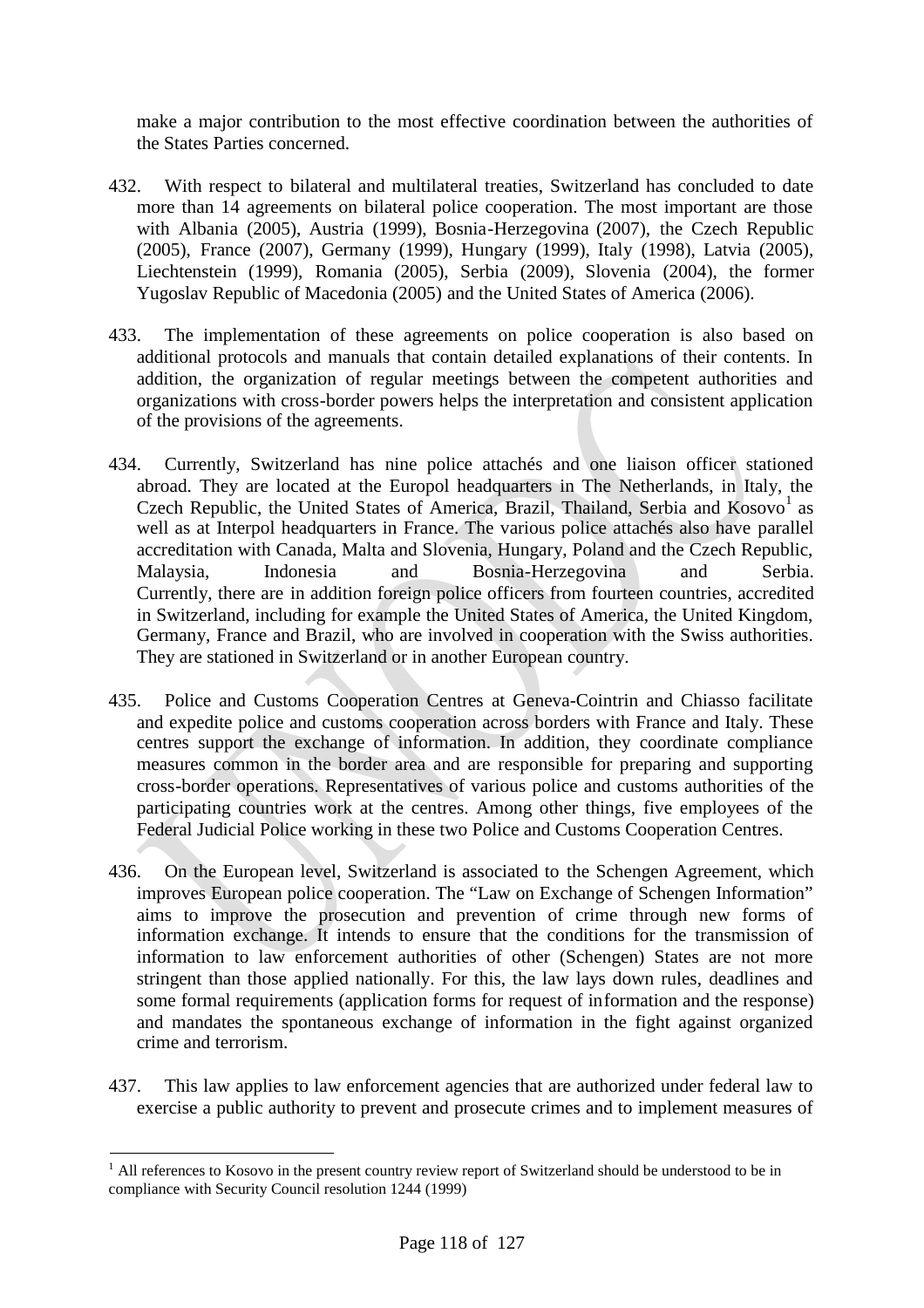constraint. In principle, all information accessible without deploying coercive measures must be exchanged in a simplified manner for the purposes of that law.

- 438. In addition, Switzerland has joined forces with Europol (European Police Office) since 2006. This agreement allows for the exchange of strategic and operational information and specific knowledge. The mandate of cooperation covers 25 areas of crime, including corruption and money laundering.
- 439. With regard to police cooperation worldwide, Switzerland is a founding member of the International Criminal Police Organization (Interpol). According to articles 350-353 of the Penal Code, the Federal Office of Police is responsible for the transmission of information relevant to the police to prosecute criminal offences or to ensure the execution of punishments and measures. It can transmit information relevant to the criminal police for preventing crimes whether, in light of concrete evidence, it is very likely that a crime or offence will be committed. It can also transmit information to search for missing persons or identify unknown persons.
- 440. To ensure the strengthening of cooperation including international cooperation in investigations, Switzerland operates numerous information systems that are designed to make it easier to identify persons suspected of committing offences under the UNCAC convention, where they are and the nature of their activities as well as the place where others involved in these crimes may be.

## **(b) Observations on the implementation of the provision**

441. Switzerland is in compliance with article 48(1)(a) the Convention.

## **Article 48 Law enforcement cooperation**

# **Subparagraph 1 (b)**

*1. States Parties shall cooperate closely with one another, consistent with their respective domestic legal and administrative systems, to enhance the effectiveness of law enforcement action to combat the offences covered by this Convention. States Parties shall, in particular, take effective measures:*

*(b) To cooperate with other States Parties in conducting inquiries with respect to offences covered by this Convention concerning:*

*(i) The identity, whereabouts and activities of persons suspected of involvement in such offences or the location of other persons concerned;*

*(ii) The movement of proceeds of crime or property derived from the commission of such offences;*

*(iii) The movement of property, equipment or other instrumentalities used or intended for use in the commission of such offences;*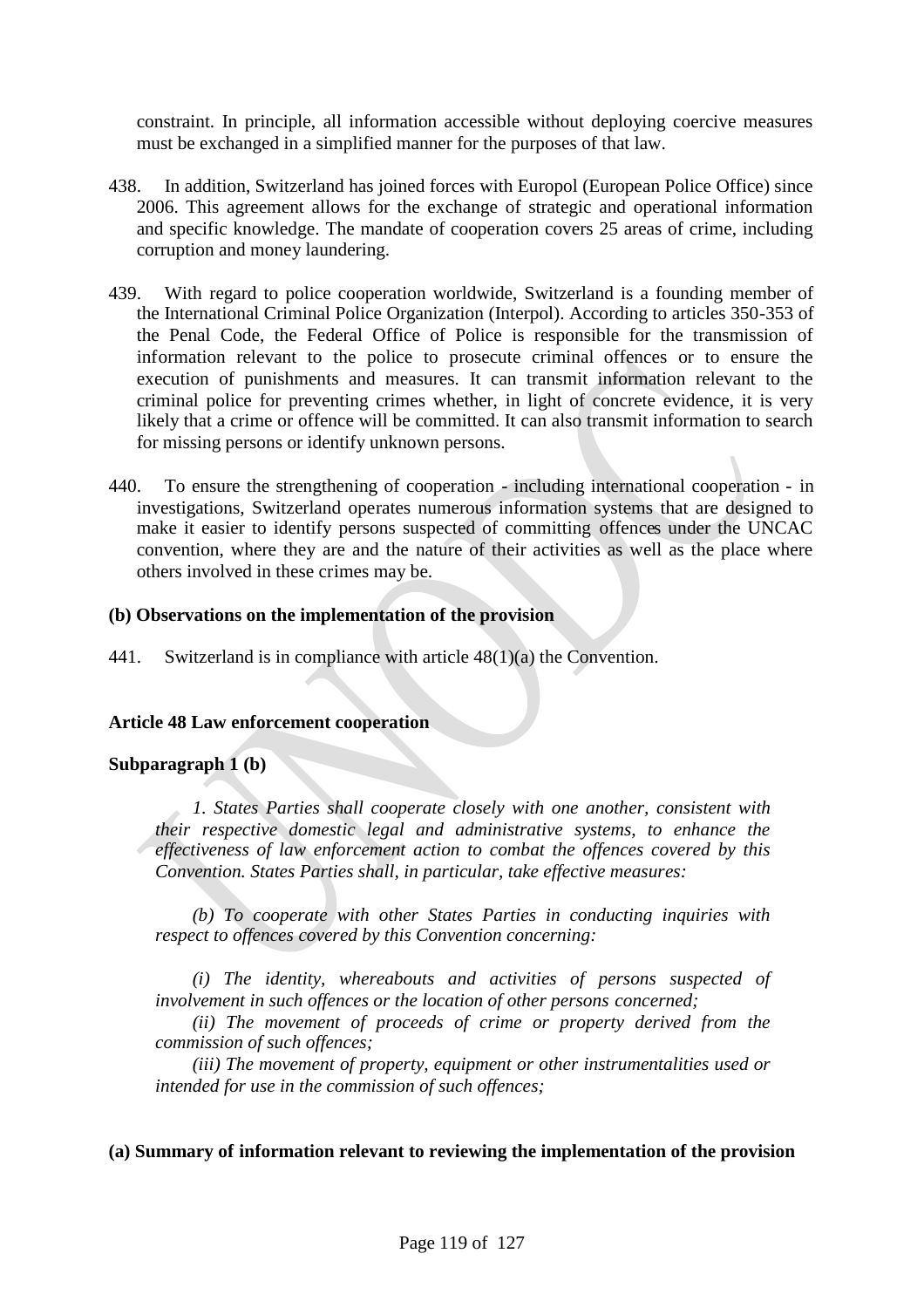- 442. At the operational level, exchange of information takes place on a daily basis through the channels of Interpol, Europol and bilateral exchanges by the operations unit of the Federal Police, the Centres for police and customs cooperation with France and Italy and police attachés.
- 443. As a member of Schengen, Switzerland is part of the "Schengen Information System" (SIS), which allows the exchange of information between the States of the European Union and associated States.
- 444. Switzerland is also a member of Interpol (see above, in connection with article  $48(1)(a)$ ). As part of this organization, there are a number of databases, with which Member States can exchange information either automatically or based on specific cases.
- 445. This mode of exchanging information also applies to offences covered by the Convention. Because of the confidentiality of the proceedings in question, more specific information cannot be given.

## **(b) Observations on the implementation of the provision**

446. Switzerland is in compliance with article 48(1)(b) the Convention.

## **Article 48 Law enforcement cooperation**

## **Subparagraph 1 (c)**

*1. States Parties shall cooperate closely with one another, consistent with their respective domestic legal and administrative systems, to enhance the effectiveness of law enforcement action to combat the offences covered by this Convention. States Parties shall, in particular, take effective measures:*

*(c) To provide, where appropriate, necessary items or quantities of substances for analytical or investigative purposes;*

- 447. In the area of bilateral cooperation, Switzerland has concluded agreements with neighbouring and other states which establish, among other things, the possibility of forming working and analysis groups. Within this framework it is also possible to include exchanging information on items or quantities of substances. The Contracting Parties undertake to promote ongoing sharing of experiences and skills. This sharing can also affect this area of activity.
- 448. In addition, the association of Switzerland with Europol can include:
	- $\triangleright$  exchange of operational information;
	- $\triangleright$  exchange of specific knowledge (expertise);
	- $\triangleright$  exchange of strategic knowledge (threat analyses);
	- $\triangleright$  exchange of status reports on important topics;
	- $\triangleright$  exchange of investigative methods and information on prevention;
	- $\triangleright$  participation in training of one and the other party;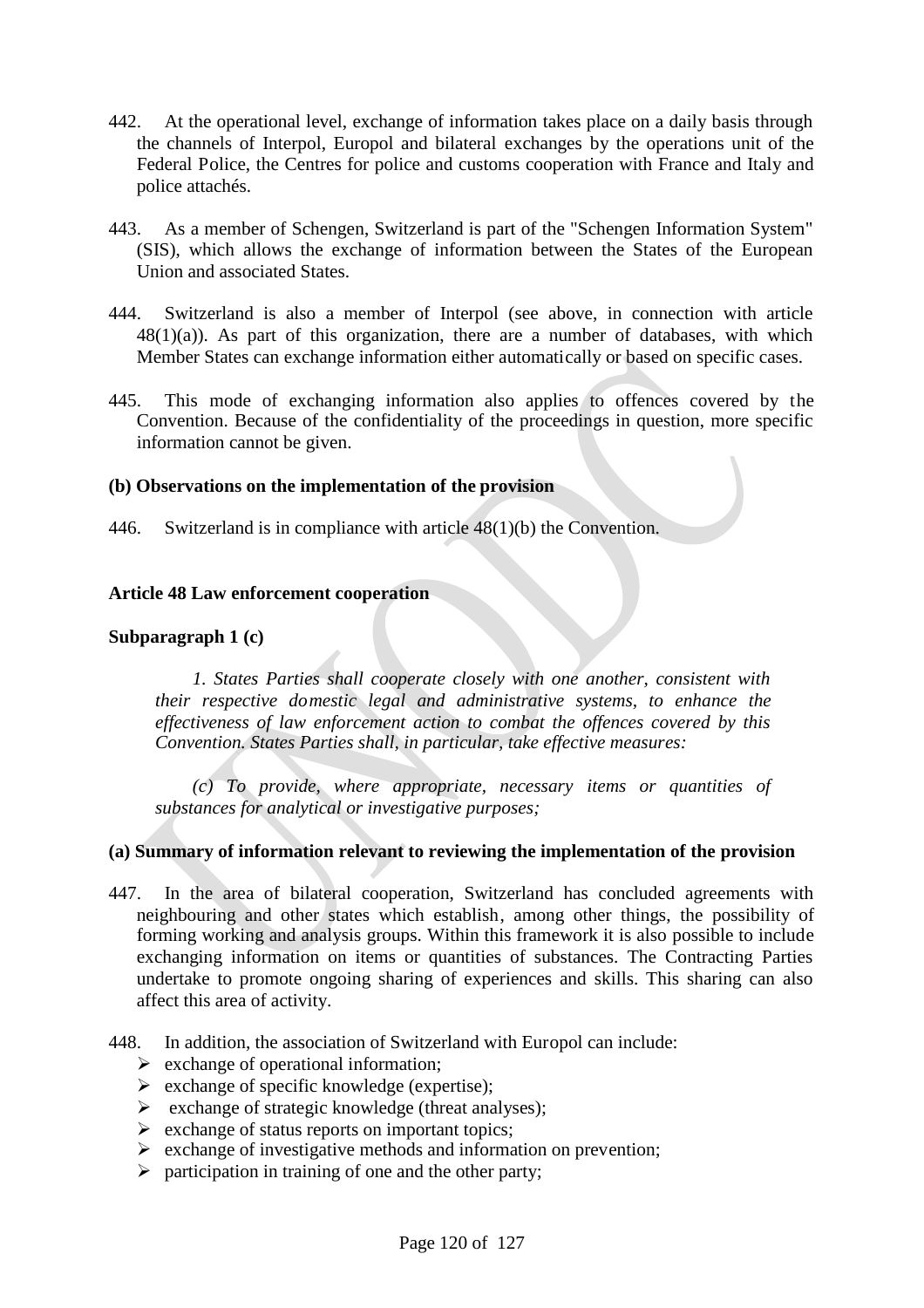- $\triangleright$  advice and assistance in investigations.
- 449. These agreements allow the exchange of strategic and operational information and specific knowledge, including in the field of corruption and money laundering.

## **(b) Observations on the implementation of the provision**

450. Switzerland is in compliance with article  $48(1)(c)$  of the Convention.

## **Article 48 Law enforcement cooperation**

## **Subparagraph 1 (d)**

*1. States Parties shall cooperate closely with one another, consistent with their respective domestic legal and administrative systems, to enhance the effectiveness of law enforcement action to combat the offences covered by this Convention. States Parties shall, in particular, take effective measures:*

*(d) To exchange, where appropriate, information with other States Parties concerning specific means and methods used to commit offences covered by this Convention, including the use of false identities, forged, altered or false documents and other means of concealing activities;*

## **(a) Summary of information relevant to reviewing the implementation of the provision**

- 451. The legislation and structures noted in the responses to earlier subparagraphs of article 48 (above) apply also to the international exchange of information on specific means and methods to commit offences.
- 452. In addition, Switzerland has a "Coordination Unit for Identity and Legitimation Documents (KILA)", attached to the Federal Office of Police, which coordinates among other issues requests from Switzerland and abroad concerning forgeries and counterfeits.

## **(b) Observations on the implementation of the provision**

453. Switzerland is in compliance with article 48(1)(d) of the Convention.

## **Article 48 Law enforcement cooperation**

## **Subparagraph 1 (e)**

*1. States Parties shall cooperate closely with one another, consistent with their respective domestic legal and administrative systems, to enhance the effectiveness of law enforcement action to combat the offences covered by this Convention. States Parties shall, in particular, take effective measures:*

*(e) To facilitate effective coordination between their competent authorities, agencies and services and to promote the exchange of personnel and other*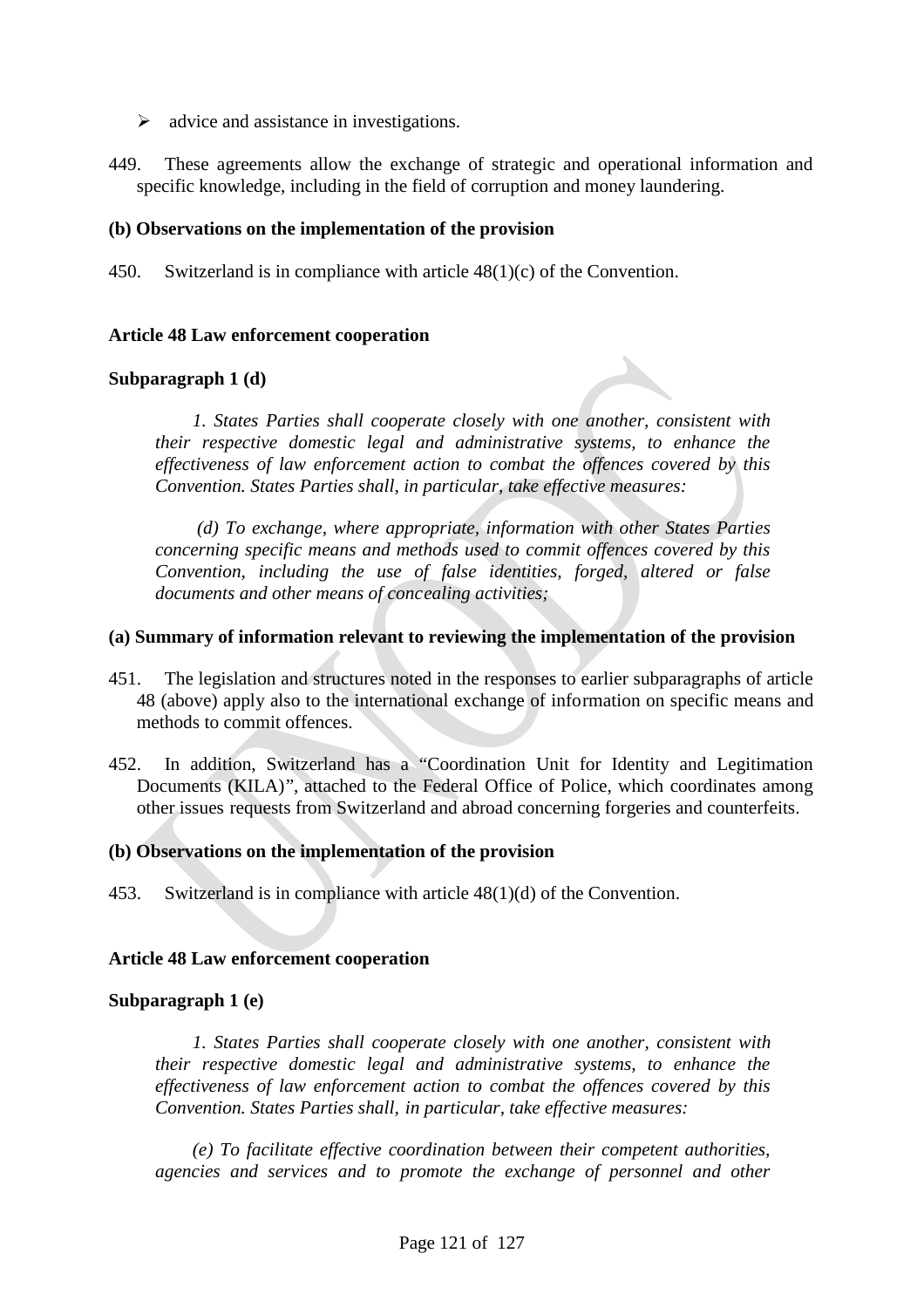*experts, including, subject to bilateral agreements or arrangements between the States Parties concerned, the posting of liaison officers;*

# **(a) Summary of information relevant to reviewing the implementation of the provision**

- 454. Measures undertaken by the Swiss authorities to facilitate effective coordination are described above in connection with article  $48(1)(a)$ . Among these measures are the negotiation of bilateral agreements, the expansion of the network of liaison officers, the centres for police and customs cooperation, and the possibility of forming working groups based on bilateral agreements. In addition, bilateral agreements on law enforcement cooperation allow for joint police training as well as joint investigation teams.
- 455. With regard to deployment of liaison officers in particular, Switzerland reported that it currently has police attachés in the following countries: Italy (also accredited to Slovenia and Malta), United States of America (also accredited to Canada), Brazil, Czech Republic (also accredited to Poland, Hungary and Slovakia), Serbia (also accredited to Bosnia and Herzegovina, Croatia and Montenegro), and Thailand (also accredited to Indonesia, Cambodia and Malaysia). Switzerland also has police attachés in Kosovo (also accredited to Albania and the Former Yugoslav Republic of Macedonia). Moreover, Switzerland has deployed a police attaché with the European Police Office (Europol) in the Hague and another with the International Police Organization (INTERPOL) in Lyon.
- 456. Police attachés are attached to the embassy of the country in question and therefore answer to the Swiss ambassador. They have diplomatic status. However, the activities of a police attaché are conducted under the supervision of the Police Attachés Commission of the Federal Police Office. The period of deployment is generally four years.
- 457. Generally, a police attaché backstops representatives of Swiss law enforcement authorities abroad and has operational and strategic duties. Among an attaché's operational duties are to initiate or support investigations relating to Switzerland. The attaché exchanges information relating to investigations with the host country authorities and, where necessary, acts as the contact point between the specialized units of the Federal Police Office, of the cantons and those of the host country. Strategic duties include the research and analysis of information relevant to 129 different units of the Federal Police Office and the criminal prosecution services in Switzerland and also the provision of advisory and support services to, and representation of, the Federal Police Office in the host country.
- 458. Increased attention to the fight against transnational crime and the proliferation of bilateral contacts have a significant influence on his work. It ensures the flow of information between Switzerland and the host country and supports law enforcement in the prosecution of offences. The police attaché advises representatives of law enforcement officials on official trips to the host country.
- 459. The Swiss authorities also informed the reviewers that Switzerland has made experts available for the provision of technical assistance abroad. Switzerland has sent experts to assist developing countries in improving investigations.

## **(b) Observations on the implementation of the provision**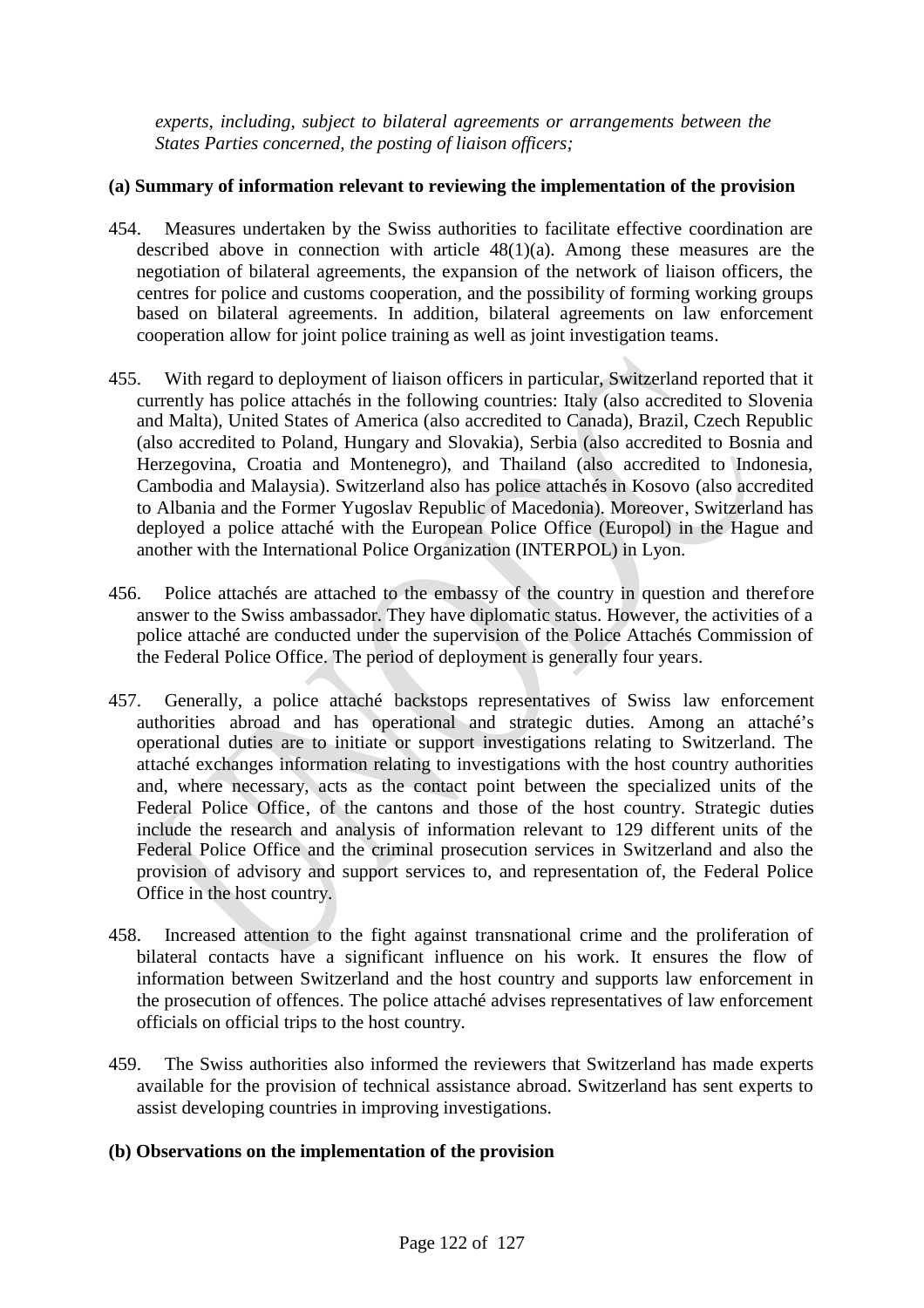460. Switzerland is in compliance with article 48(1)(e) of the Convention.

#### **(c) Successes and good practices**

461. The initiative of Switzerland in providing technical assistance to other countries in the improvement of investigations and in the better formulation of requests for mutual legal assistance is an example of good practice.

#### **Article 48 Law enforcement cooperation**

#### **Subparagraph 1 (f)**

*1. States Parties shall cooperate closely with one another, consistent with their respective domestic legal and administrative systems, to enhance the effectiveness of law enforcement action to combat the offences covered by this Convention. States Parties shall, in particular, take effective measures:*

*(f) To exchange information and coordinate administrative and other measures taken as appropriate for the purpose of early identification of the offences covered by this Convention.*

#### **(a) Summary of information relevant to reviewing the implementation of the provision**

462. Several bilateral agreements that Switzerland has entered into with other States allows for the early identification of the offences covered by the Convention. These agreements refer, for example, to the spontaneous exchange of information deemed important to assist the other party in preventing or responding to crime, and the organization of briefings on the security situation in each country.

#### **(b) Observations on the implementation of the provision**

463. Switzerland is in compliance with article 48(1)(f) of the Convention.

## **Article 48 Law enforcement cooperation**

## **Paragraph 2**

*2. With a view to giving effect to this Convention, States Parties shall consider entering into bilateral or multilateral agreements or arrangements on direct cooperation between their law enforcement agencies and, where such agreements or arrangements already exist, amending them. In the absence of such agreements or arrangements between the States Parties concerned, the States Parties may consider this Convention to be the basis for mutual law enforcement cooperation in respect of the offences covered by this Convention. Whenever appropriate, States Parties shall make full use of agreements or arrangements, including international or regional organizations, to enhance the cooperation between their law enforcement agencies.*

#### **(a) Summary of information relevant to reviewing the implementation of the provision**

464. The agreements and practical arrangements into which Switzerland has entered and that implement this provision are referred to above in connection with article  $48(1)(a)$ . Swiss authorities stressed that, according to EUROPOL statistics, Switzerland is in second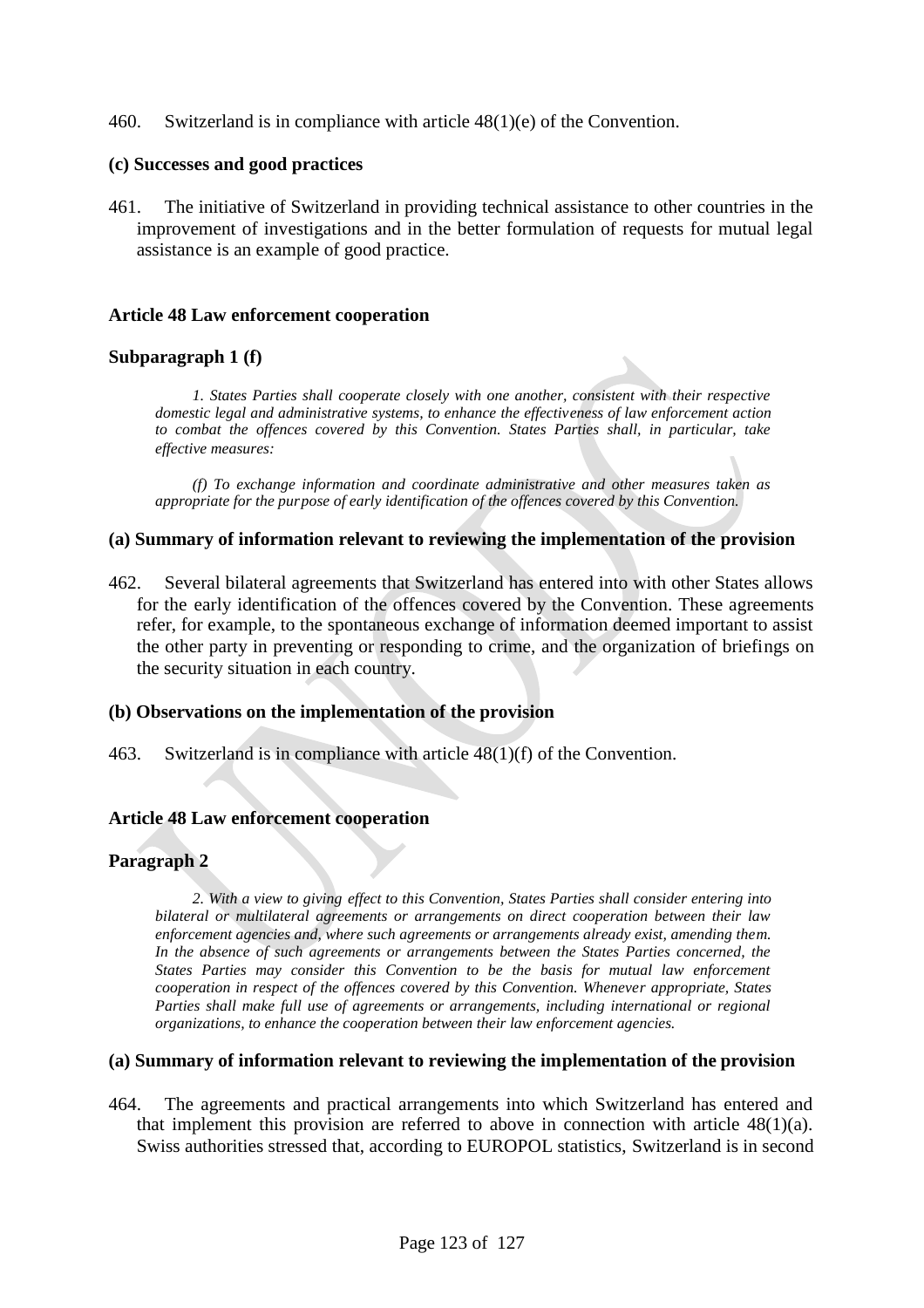place, after Norway, in terms of the quantity of messages exchanged between Europol and other states, and that cooperation is of very high quality.

465. Switzerland indicated that it does not consider the Convention as the basis for mutual law enforcement cooperation in respect of the offences covered by the Convention, and that it uses instead the arrangements and agreements mentioned above.

## **(b) Observations on the implementation of the provision**

466. Switzerland is in compliance with article 48(2) of the Convention.

#### **Article 48 Law enforcement cooperation**

## **Paragraph 3**

*3. States Parties shall endeavour to cooperate within their means to respond to offences covered by this Convention committed through the use of modern technology.*

#### **(a) Summary of information relevant to reviewing the implementation of the provision**

- 467. The agreements and practical arrangements referred to above in connection with article 48(1)(a) serve to implement also this provision. The international law enforcement cooperation in which Switzerland is involved does not distinguish between the level of technology used by offenders. All modern means may be implemented in the investigation of crime, within the framework established by Swiss law.
- 468. For example, sections 269 279 of the Swiss Criminal Procedure Code provide for the possibility of monitoring postal deliveries and telecommunications. These provisions extend for example to the surveillance of correspondence by email.
- 469. In addition, the Cybercrime Coordination Unit (SCOCI) of the Federal Police, which is the central point of contact for people wishing to report the existence of suspicious websites, takes on the search for illegal content on the Internet and conducts in-depth analysis in the area of Internet crime.

#### **(b) Observations on the implementation of the provision**

470. Switzerland is in compliance with article 48(3) of the Convention.

#### **Article 49 Joint investigations**

*States Parties shall consider concluding bilateral or multilateral agreements or arrangements whereby, in relation to matters that are the subject of investigations, prosecutions or judicial proceedings in one or more States, the competent authorities concerned may establish joint investigative bodies. In the absence of such agreements or arrangements, joint investigations may be undertaken by agreement on a case-by-case basis. The States Parties involved shall ensure that the sovereignty of the State Party in whose territory such investigation is to take place is fully respected.*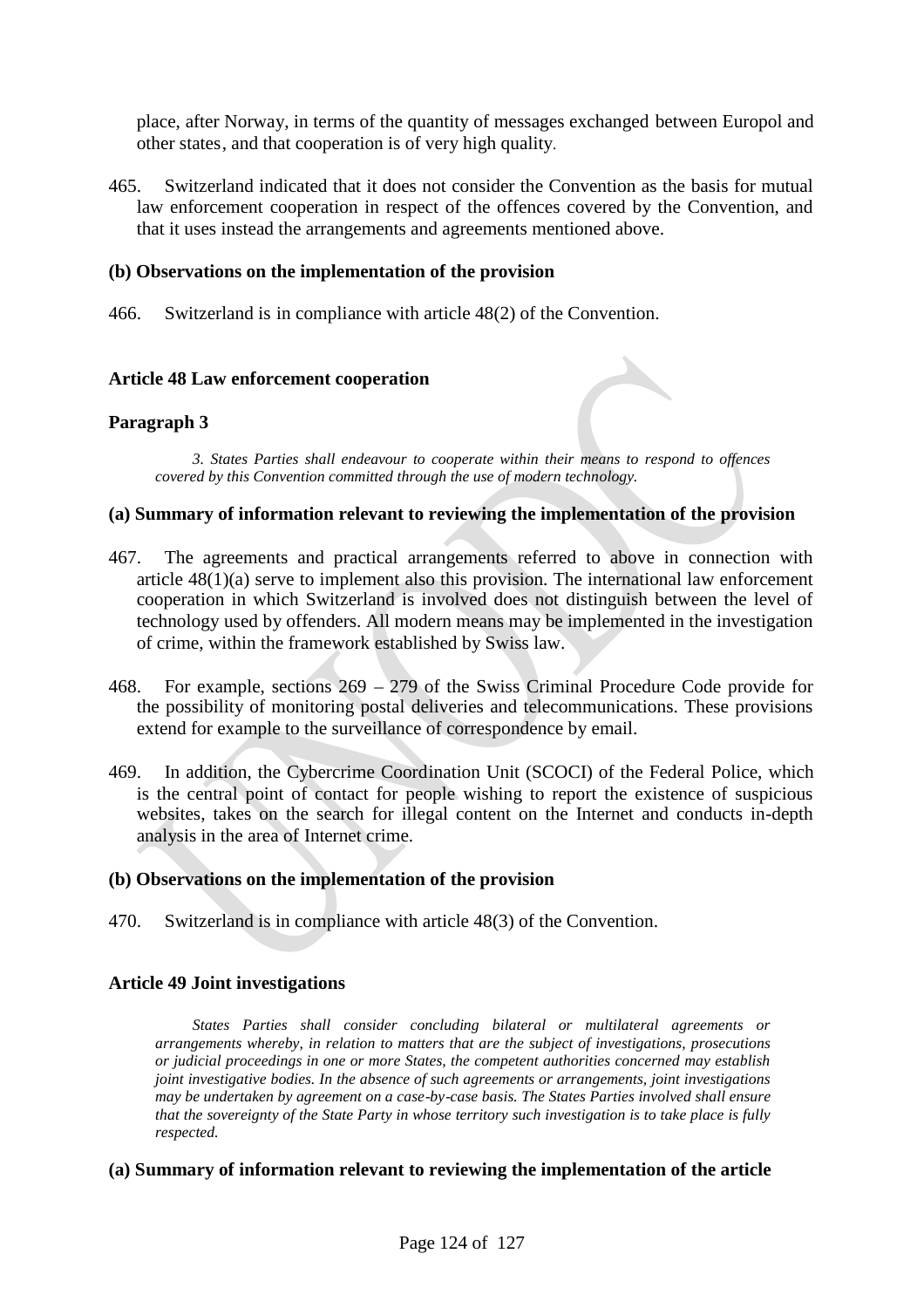471. Some agreements on international cooperation in law enforcement allow for the formation of joint working groups. A specific example is the agreement with the United States which provides for the formation of joint investigation teams to fight against terrorism and its financing.

## **(b) Observations on the implementation of the article**

472. Switzerland is in compliance with article 49 of the Convention.

## **Article 50 Special investigative techniques**

#### **Paragraph 1**

*1. In order to combat corruption effectively, each State Party shall, to the extent permitted by the basic principles of its domestic legal system and in accordance with the conditions prescribed by its domestic law, take such measures as may be necessary, within its means, to allow for the appropriate use by its competent authorities of controlled delivery and, where it deems appropriate, other special investigative techniques, such as electronic or other forms of surveillance and undercover operations, within its territory, and to allow for the admissibility in court of evidence derived therefrom.*

#### **(a) Summary of information relevant to reviewing the implementation of the provision**

- 473. The monitoring of post deliveries and telecommunications may, under certain conditions, be ordered in the investigation of the offences listed in full at article 269(2) of the Swiss Code of Criminal Procedure. This list of offences includes corruption-related offences. Moreover, under certain conditions, the prosecution may use other technical means of surveillance (art. 280 of the Code of Criminal Procedure), use observation (art. 282 of the Code of Criminal Procedure), and monitor banking relationships (art. 284 of the Code of Criminal Procedure).
- 474. In a corresponding manner, the use of covert investigations may, under certain conditions, be ordered in the investigation of the offences listed in full at article 286(2) of the Swiss Code of Criminal Procedure. In the area of international cooperation, by contrast, covert investigations are only possible on the basis of a request for mutual legal assistance.

#### **(b) Observations on the implementation of the provision**

475. Switzerland is in compliance with article 50(1) of the Convention.

#### **Article 50 Special investigative techniques**

#### **Paragraph 2**

*2. For the purpose of investigating the offences covered by this Convention, States Parties are encouraged to conclude, when necessary, appropriate bilateral or multilateral agreements or arrangements for using such special investigative techniques in the context of cooperation at the international level. Such agreements or arrangements shall be concluded and implemented in full*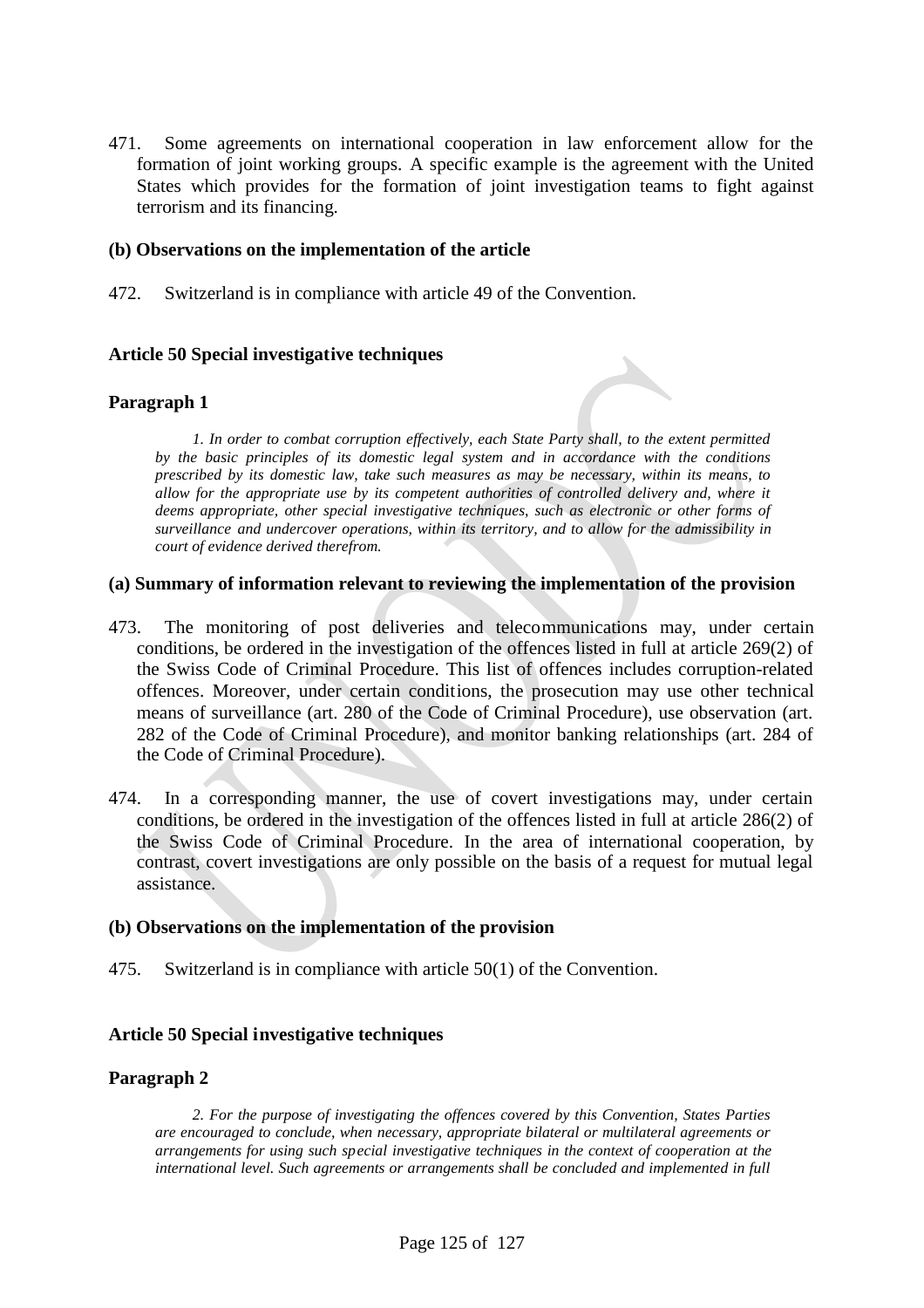*compliance with the principle of sovereign equality of States and shall be carried out strictly in accordance with the terms of those agreements or arrangements.*

## **(a) Summary of information relevant to reviewing the implementation of the provision**

- 476. The agreements and practical arrangements on law enforcement cooperation referred to above in connection with article 48(1)(a) serve to implement also this provision.
- 477. With regard to mutual legal assistance, reference can be made for example to the Second Additional Protocol to the European Convention on Mutual Assistance in Criminal Matters, which includes provisions on cross-border observation, controlled delivery, covert investigations and joint investigative teams (art. 17-20). Art. 269 ff of the Swiss Code of Criminal Procedures provides the legislative basis for the use of special investigative techniques. These activities are also governed by bilateral agreements on law enforcement cooperation, particularly those with bordering states.
- 478. At the operational level, the exchange of information takes place on a daily basis through the channels of Interpol, Europol and those based on bilateral treaties by the operations unit of the Federal Police, the Centres for police and customs cooperation with France and Italy and police attachés.

## **(b) Observations on the implementation of the provision**

479. Switzerland is in compliance with article 50(2) of the Convention.

## **Article 50 Special investigative techniques**

## **Paragraph 3**

*3. In the absence of an agreement or arrangement as set forth in paragraph 2 of this article, decisions to use such special investigative techniques at the international level shall be made on a case-by-case basis and may, when necessary, take into consideration financial arrangements and understandings with respect to the exercise of jurisdiction by the States Parties concerned.*

## **(a) Summary of information relevant to reviewing the implementation of the provision**

480. The Swiss authorities have agreements as set forth above in connection with article 50(2). To the extent that Swiss law recognizes such agreements and arrangements, there is no reason to apply article 50(3).

## **(b) Observations on the implementation of the provision**

481. Switzerland is in compliance with article 50(3) of the Convention.

## **Article 50 Special investigative techniques**

## **Paragraph 4**